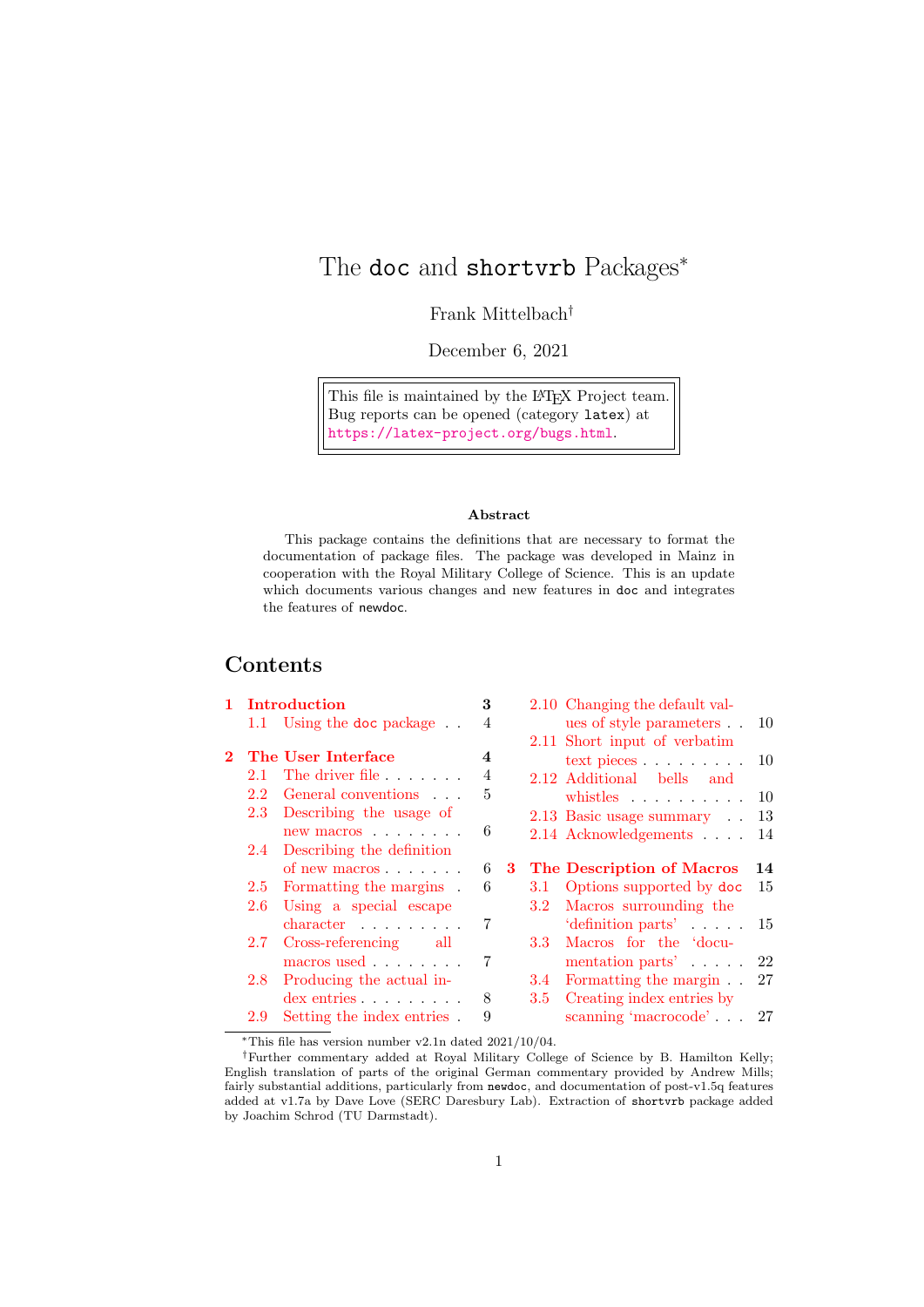| 3.6 | Macros for scanning             |     |
|-----|---------------------------------|-----|
|     | macro names                     | 29  |
|     | 3.7 The index exclude list . 33 |     |
| 3.8 | Macros for generating in-       |     |
|     | $\text{dex}$ entries $\ldots$   | -35 |
|     | 3.9 Redefining the index en-    |     |
|     | $\nu$ ironment $\ldots$ 38      |     |
|     | 3.10 Dealing with the change    |     |
|     | history $\ldots \ldots \ldots$  | 42  |
|     | 3.11 Bells and whistles         | 45  |

### Preface to version 1.7

This version of doc.dtx documents changes which have occurred since the last published version [\[5\]](#page-53-2) but which have been present in distributed versions of doc.sty for some time. It also integrates the (undocumented) features of the distributed newdoc.sty.

The following changes and additions have been made to the user interface since the published version  $[5]$ . See  $\S2$  $\S2$ for more details.

- Driver mechanism \DocInput is now used in the driver file to input possibly multiple independent doc files and doc no longer has to be the last package. \IndexListing is replaced by \IndexInput;
- Indexing is controlled by \PageIndex and \CodelineIndex, one of which must be specified to produce an index—there is no longer a \makeindex in the default \DocstyleParms;
- The macro environment now takes as argument the macro name with the backslash;
- Verbatim text Newlines are now forbidden inside \verb and commands \MakeShortVerb and \DeleteShortVerb are provided for verbatim shorthand;

\par can now be used in \DoNotIndex;

| 3.12 Providing a checksum<br>and character table           | -50 |
|------------------------------------------------------------|-----|
| 3.13 Attaching line numbers<br>to code lines               | 52  |
| 3.14 Layout Parameters for<br>documenting package files 53 |     |
| 3.15 Changing the \catcode<br>of $\%$                      | 54  |
| $3.16$ GetFileInfo                                         | 54  |

#### Checksum/character table support for ensuring the integrity of distributions is added;

\printindex becomes \PrintIndex;

- multicol.sty is no longer necessary to use doc or print the documentation (although it is recommended);
- 'Docstrip' modules are recognised and formatted specially.

As well as adding some completely new stuff, the opportunity has been taken to add some commentary to the code formerly in newdoc.sty and that added after version 1.5k of doc.sty. Since (as noted in the sections concerned) this commentary wasn't written by Frank Mittelbach but the code was, it is probably not true in this case that "if the code and comments disagree both are probably wrong"!

#### Bugs

There are some known bugs in this version:

- The **\DoNotIndex** command doesn't work for some single character commands most noticeable  $\mathcal{V}$ .
- The 'General changes' glossary entry would come out after macro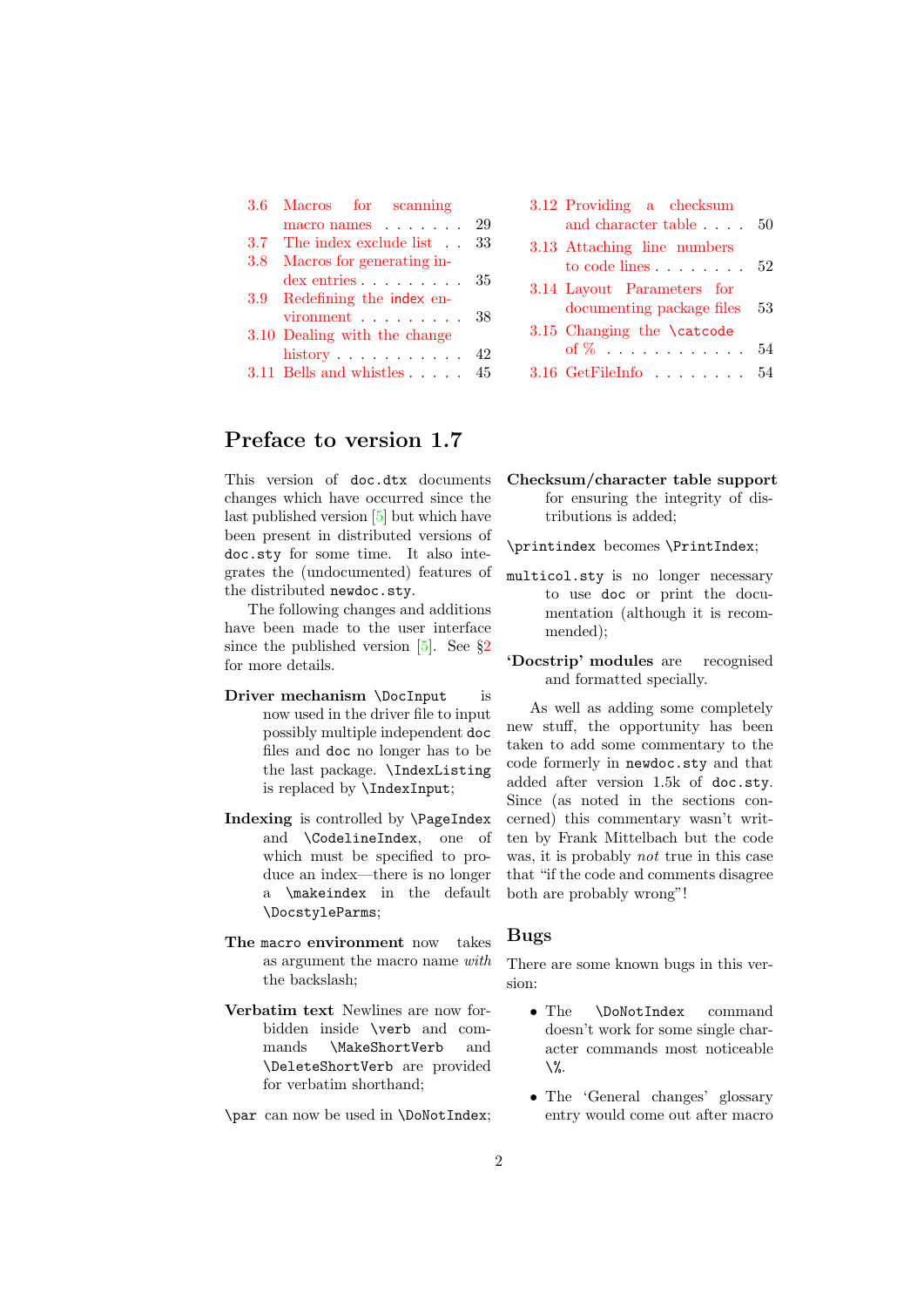<span id="page-2-1"></span>names with a leading ! and possibly a leading ";

- If you have an old version of makeindex long \changes entries will come out strangely and you may find the section header amalgamated with the first changes entry. Try to get an up-to-date one (see p. [9\)](#page-7-0);
- Because the accompanying makeindex style files support the inconsistent attribute specifications of older and newer versions makeindex always complains about three 'unknown specifier's when sorting the index and changes entries.
- If \MakeShortVerb and \DeleteShortVerb are used with single character arguments, e.g., {|} instead of {\|} chaos may happen.

(Some 'features' are documented below.)

#### Wish list

- Hooks to allow \DescribeMacro and \DescribeEnv to write out to a special file information about the package's 'exported' definitions which they describe. This could subsequently be included in the docstripped .sty file in a suitable form for use by smart editors in command completion, spelling checking etc., based on the packages used in a document. This would need agreement on a 'suitable form'.
- Indexing of the modules used in docstrip's %< directives. I'm not sure how to index directives containing module combinations;
- Writing out bibliographic information about the package;
- Allow turning off use of the special font for, say, the next guarded block.

### <span id="page-2-0"></span>1 Introduction

The T<sub>E</sub>X macros which are described here allow definitions and documentation to be held in one and the same file. This has the advantage that normally very complicated instructions are made simpler to understand by comments inside the definition. In addition to this, updates are easier and only one source file needs to be changed. On the other hand, because of this, the package files are considerably longer: thus T<sub>E</sub>X takes longer to load them. If this is a problem, there is an easy remedy: one needs only to run the docstrip.tex program that removes nearly all lines that begin with a percent sign.

The idea of integrated documenta-

tion was born with the development of the T<sub>EX</sub> program; it was crystallized in Pascal with the Web system. The advantages of this method are plain to see (it's easy to make comparisons [\[2\]](#page-53-3)). Since this development, systems similar to Web have been developed for other programming languages. But for one of the most complicated programming languages  $(T<sub>F</sub>X)$  the documentation has however been neglected. The T<sub>E</sub>X world seems to be divided between:—

- a couple of "wizards", who produce many lines of completely unreadable code "off the cuff", and
- many users who are amazed that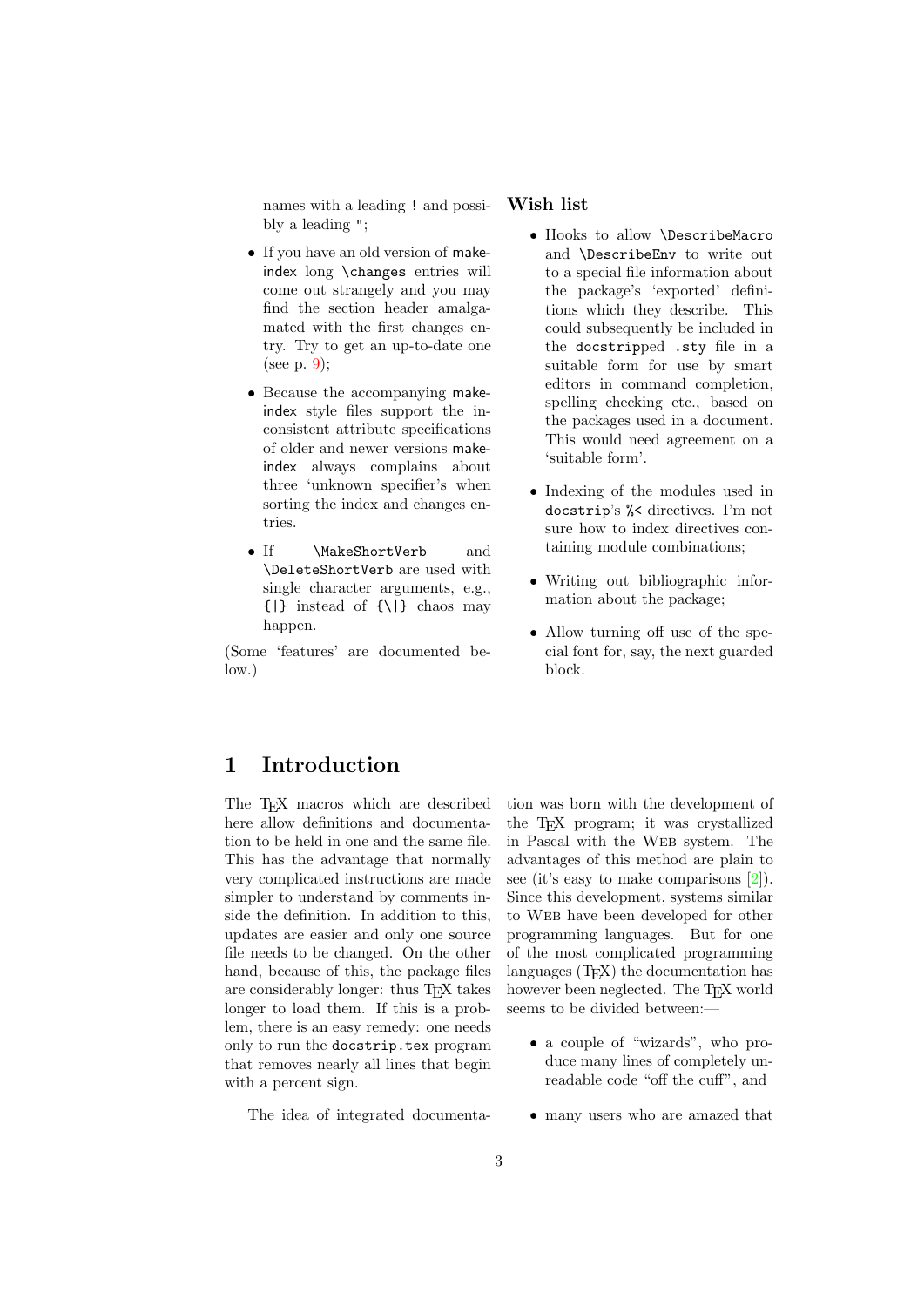<span id="page-3-6"></span>it works just how they want it to do. Or rather, who despair that certain macros refuse to do what is expected of them.

I do not think that the Web system is the reference work; on the contrary, it is a prototype which suffices for the development of programs within the T<sub>E</sub>X world. It is sufficient, but<br>not totally sufficient.<sup>1</sup> As a result not totally sufficient.<sup>[1](#page-3-3)</sup> of Web, new programming perspectives have been demonstrated; unfortunately, though, they haven't been developed further for other programming languages.

The method of documentation of TEX macros which I have introduced here should also only be taken as a first sketch. It is designed explicitly to run under LATEX alone. Not because I was of the opinion that this was the best starting point, but because from this starting point it was the quickest to develop.[2](#page-3-4) As a result of this design decision, I had to move away from the concept of modularization; this was certainly a step backward.

I would be happy if this article could spark off discussion over TEX documentation. I can only advise anyone who thinks that they can cope without documentation to "Stop Time" until he or she completely understands the  $\mathcal{A}\mathcal{M}$ S-T<sub>F</sub>X source code.

#### <span id="page-3-0"></span>1.1 Using the doc package

Just like any other package, invoke it by requesting it with a \usepackage command in the preamble. Doc's use of \reversemarginpars may make it incompatible with some classes.

### <span id="page-3-1"></span>2 The User Interface

#### <span id="page-3-2"></span>2.1 The driver file

If one is going to document a set of macros with the doc package one has to prepare a special driver file which produces the formatted document. This driver file has the following characteristics:

\documentclass[⟨options⟩]{⟨document-class⟩}

#### \usepackage{doc}

 $\langle \text{p}$ reamble $\rangle$ 

#### \begin{document}

⟨special input commands⟩

#### \end{document}

The  $\langle document-class \rangle$  might be any document class, I normally use article.

<span id="page-3-5"></span>In the  $\langle \text{p}$  reamble one should place declarations which manipulate the behavior of the doc package like \DisableCrossrefs or \OnlyDescription.

\DocInput Finally the ⟨special input commands⟩ part should contain one or more \IndexInput \DocInput⟨file name⟩ and/or \IndexInput⟨file name⟩ commands. The \DocInput command is used for files prepared for the doc package whereas \IndexInput can be used for all kinds of macro files. See page [11](#page-9-2) for more details of \IndexInput. Multiple \DocInputs can be used with a number of included files

<span id="page-3-3"></span><sup>&</sup>lt;sup>1</sup>I know that this will be seen differently by a few people, but this product should not be seen as the finished product, at least as far as applications concerning TEX are concerned. The long-standing debate over 'multiple change files' shows this well.

<span id="page-3-4"></span><sup>&</sup>lt;sup>2</sup>This argument is a bad one, however, it is all too often trotted out.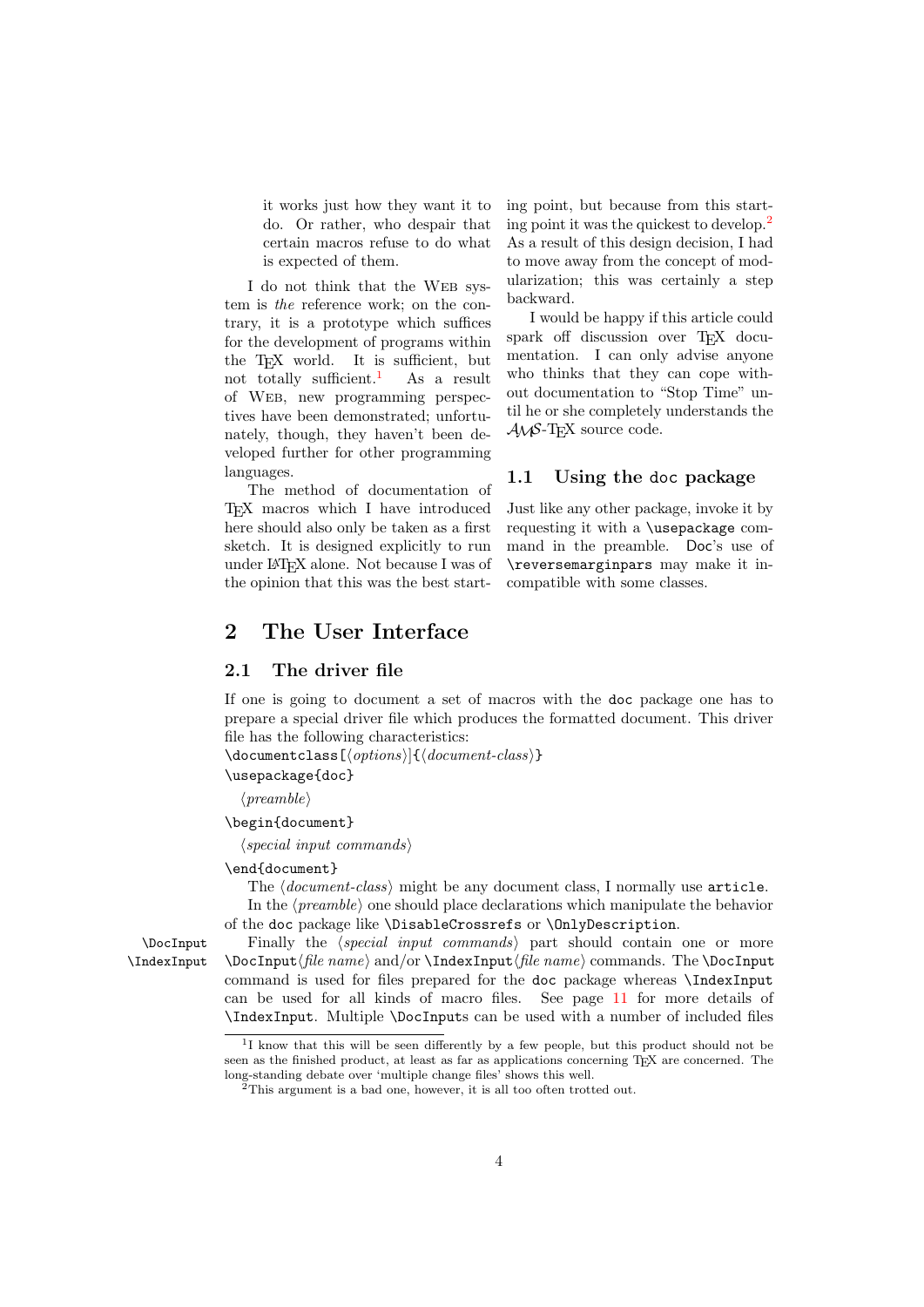<span id="page-4-1"></span>which are each self-contained self-documenting packages—for instance, each containing \maketitle.

As an example, the driver file for the doc package itself is the following text surrounded by *%*<\*driver> and *%*</driver>. To produce the documentation you can simply run the .dtx file through LATEX in which case this code will be executed (loading the document class ltxdoc, etc.) or you can extract this into a separate file by using the docstrip program. The line numbers below are added by doc's formatting. Note that the class ltxdoc has the doc package preloaded.

```
1 ⟨∗driver⟩
2 \documentclass{ltxdoc}
3 \EnableCrossrefs
4 %\DisableCrossrefs % Say \DisableCrossrefs if index is ready
5 \CodelineIndex
6 \RecordChanges % Gather update information
7 %\OnlyDescription % comment out for implementation details
8 %\OldMakeindex % use if your MakeIndex is pre-v2.9
9 \setlength\hfuzz{15pt} % dont make so many
10 \hbadness=7000 % over and under full box warnings
11 \begin{document}
12 \DocInput{doc.dtx}
13 \end{document}
14 ⟨/driver⟩
```
#### <span id="page-4-10"></span><span id="page-4-9"></span><span id="page-4-4"></span><span id="page-4-0"></span>2.2 General conventions

A TEX file prepared to be used with the 'doc' package consists of 'documentation parts' intermixed with 'definition parts'.

Every line of a 'documentation part' starts with a percent sign  $(\%)$  in column one. It may contain arbitrary TEX or L<sup>AT</sup>EX commands except that the character  $\gamma$  cannot be used as a comment character. To allow user comments, the  $\gamma$ A character is defined as a comment character later on. Such 'metacomments' may be also be included simply by surrounding them with \iffalse . . . \fi.

All other parts of the file are called 'definition parts'. They contain fractions of the macros described in the 'documentation parts'.

<span id="page-4-7"></span>If the file is used to define new macros (e.g. as a package file in the \usepackage macro), the 'documentation parts' are bypassed at high speed and the macro definitions are pasted together, even if they are split into several 'definition parts'.

macrocode On the other hand, if the documentation of these macros is to be produced, the 'definition parts' should be typeset verbatim. To achieve this, these parts are surrounded by the macrocode environment. More exactly: before a 'definition part' there should be a line containing

 $\frac{1}{\text{U}}\begin{bmatrix} \text{login} \end{bmatrix}$ 

and after this part a line

%␣␣␣␣\end{macrocode}

There must be exactly four spaces between the % and  $\end{math>$ looking for this string and not for the macro while processing a 'definition part'.

<span id="page-4-8"></span>Inside a 'definition part' all T<sub>EX</sub> commands are allowed; even the percent sign could be used to suppress unwanted spaces etc.

macrocode\* Instead of the macrocode environment one can also use the macrocode∗ environment which produces the same results except that spaces are printed as  $\Box$ characters.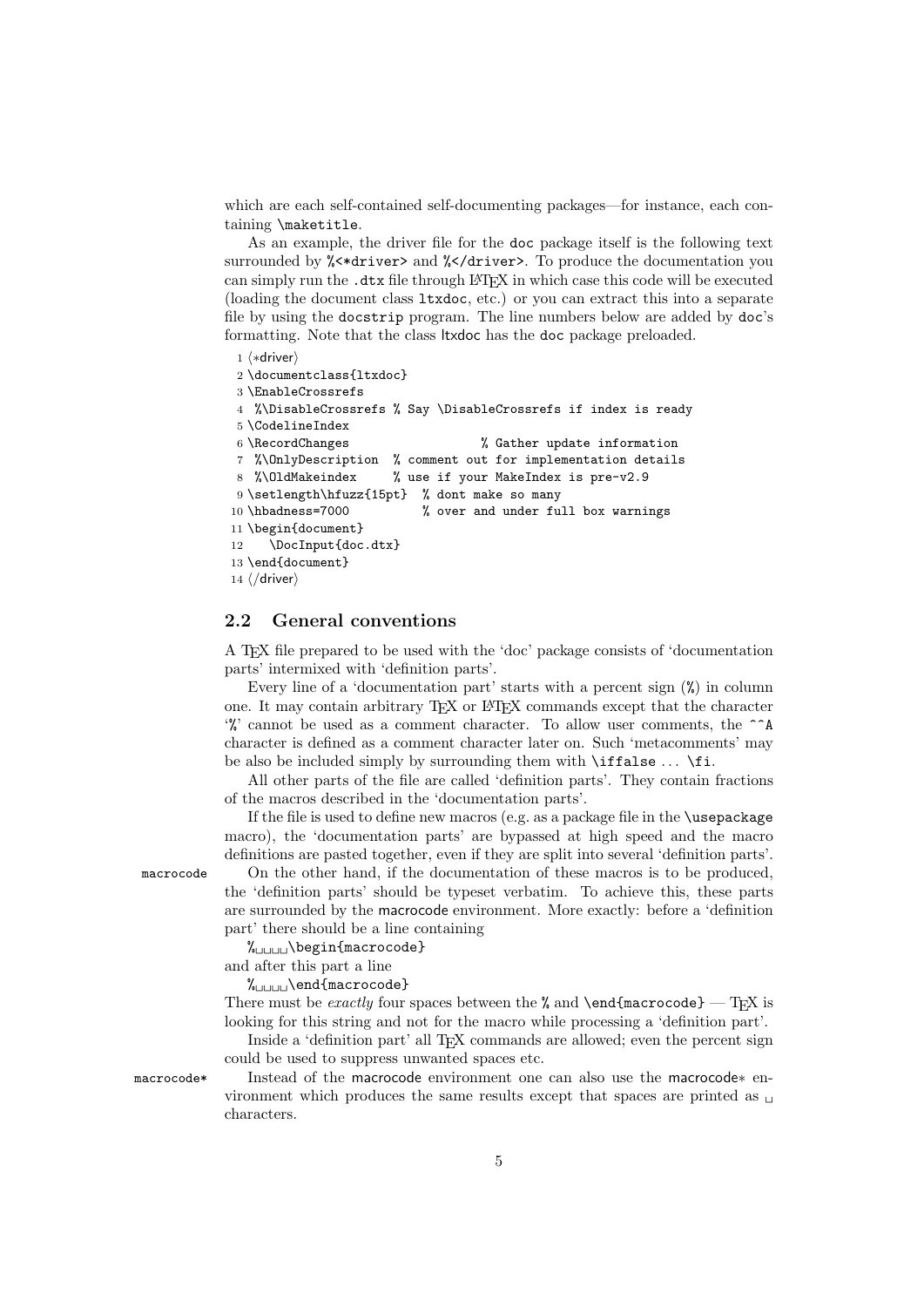#### <span id="page-5-16"></span><span id="page-5-7"></span><span id="page-5-0"></span>2.3 Describing the usage of new macros

\DescribeMacro When you describe a new macro you may use \DescribeMacro to indicate that at this point the usage of a specific macro is explained. It takes one argument which will be printed in the margin and also produces a special index entry. For example, I used \DescribeMacro{\DescribeMacro} to make clear that this is the point where the usage of \DescribeMacro is explained.

\DescribeEnv An analogous macro \DescribeEnv should be used to indicate that a L<sup>AT</sup>EX environment is explained. It will produce a somewhat different index entry. Below I used \DescribeEnv{verbatim}.

<span id="page-5-9"></span><span id="page-5-6"></span>verbatim It is often a good idea to include examples of the usage of new macros in the text. Because of the % sign in the first column of every row, the verbatim environ-verbatim\* ment is slightly altered to suppress those characters.<sup>[3](#page-5-3)</sup> The verbatim\* environment \verb is changed in the same way. The \verb command is re-implemented to give an error report if a newline appears in its argument. The verbatim and verbatim∗ environments set text in the style defined by  $\frac{\S2.4}{?}$ .

#### <span id="page-5-15"></span><span id="page-5-10"></span><span id="page-5-8"></span><span id="page-5-1"></span>2.4 Describing the definition of new macros

macro To describe the definition of a new macro we use the macro environment. It has one argument: the name of the new macro. $4$  This argument is also used to print the name in the margin and to produce an index entry. Actually the index entries for usage and definition are different to allow an easy reference. This environment might be nested. In this case the labels in the margin are placed under each other. There should be some text—even if it's just an empty  $\mbox{\texttt{box}}$ {}—in this environment before \begin{macrocode} or the marginal label won't print in the right place.

<span id="page-5-11"></span>\MacrocodeTopsep There also exist four style parameters: \MacrocodeTopsep and \MacroTopsep \MacroTopsep are used to control the vertical spacing above and below the macrocode and \MacroIndent the macro environment, \MacroIndent is used to indent the lines of code and \MacroFont \MacroFont holds the font and a possible size change command for the code lines, the verbatim<sup>[\*]</sup> environment and the macro names printed in the margin. If you want to change their default values in a class file (like ltugboat.cls) use the \DocstyleParms command described below. Starting with release 2.0a it can now be changed directly as long as the redefinition happens before the \begin{document}.

#### <span id="page-5-14"></span><span id="page-5-13"></span><span id="page-5-12"></span><span id="page-5-2"></span>2.5 Formatting the margins

\PrintDescribeMacro As mentioned earlier, some macros and the macro environment print their ar guments in the margin. This is actually done by four macros which are user definable.<sup>[5](#page-5-5)</sup> They are named \PrintDescribeMacro, \PrintDescribeEnv,

\PrintDescribeEnv \PrintMacroName \PrintEnvName

<span id="page-5-3"></span><sup>&</sup>lt;sup>3</sup>These macros were written by Rainer Schöpf  $[8]$ . He also provided a new verbatim environment which can be used inside of other macros.

<span id="page-5-4"></span><sup>&</sup>lt;sup>4</sup>This is a change to the style design I described in  $TUGboat 10#1$  (Jan. 89). We finally decided that it would be better to use the macro name with the backslash as an argument.

<span id="page-5-5"></span> $5$ You may place the changed definitions in a separate package file or at the beginning of the documentation file. For example, if you don't like any names in the margin but want a fine index you can simply **\let** these macros equal **\@gobble**. The doc package won't redefine any existing definitions of these macros.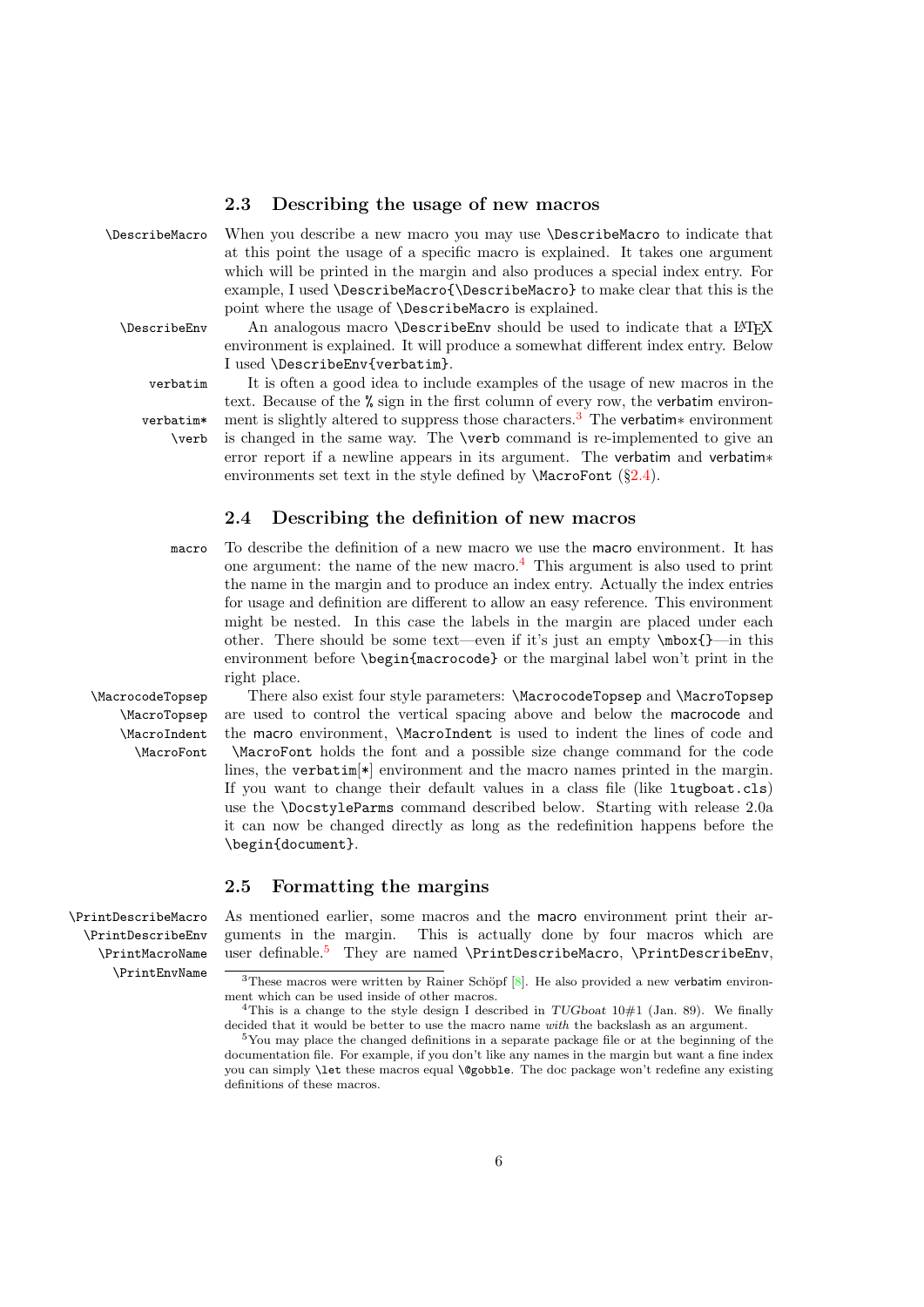\PrintMacroName (called by the macro environment) and \PrintEnvName (called by the environment environment).

#### <span id="page-6-9"></span><span id="page-6-0"></span>2.6 Using a special escape character

\SpecialEscapechar If one defines complicated macros it is sometimes necessary to introduce a new escape character because the '\' has got a special \catcode. In this case one can use \SpecialEscapechar to indicate which character is actually used to play the rôle of the '\'. A scheme like this is needed because the macrocode environment and its counterpart macrocode∗ produce an index entry for every occurrence of a macro name. They would be very confused if you didn't tell them that you'd changed \catcode s. The argument to \SpecialEscapechar is a single-letter control sequence, that is, one has to use  $\setminus$  for example to denote that '|' is used as an escape character. \SpecialEscapechar only changes the behavior of the next macrocode or macrocode∗ environment.

> The actual index entries created will all be printed with  $\setminus$  rather than  $\vert$ , but this probably reflects their usage, if not their definition, and anyway must be preferable to not having any entry at all. The entries could be formatted appropriately, but the effort is hardly worth it, and the resulting index might be more confusing (it would certainly be longer!).

#### <span id="page-6-6"></span><span id="page-6-1"></span>2.7 Cross-referencing all macros used

\DisableCrossrefs As already mentioned, every new macro name used within a macrocode or \EnableCrossrefs macrocode∗ environment will produce an index entry. In this way one can easily find out where a specific macro is used. Since T<sub>E</sub>X is considerably slower when it has to produce such a bulk of index entries one can turn off this feature by using \DisableCrossrefs in the driver file. To turn it on again just use \EnableCrossrefs. [6](#page-6-2)

\DoNotIndex But also finer control is provided. The \DoNotIndex macro takes a list of macro names separated by commas. Those names won't show up in the index. You might use several **\DoNotIndex** commands: their lists will be concatenated. In this article I used \DoNotIndex for all macros which are already defined in LATEX.

<span id="page-6-8"></span><span id="page-6-7"></span><span id="page-6-4"></span>All three above declarations are local to the current group.

Production (or not) of the index (via the **\makeindex** commend) is controlled by using or omitting the following declarations in the driver file preamble; if nei- \PageIndex ther is used, no index is produced. Using \PageIndex makes all index entries \CodelineIndex refer to their page number; with \CodelineIndex, index entries produced by \DescribeMacro and \DescribeEnv refer to page number but those produced by the macro environment refer to the code lines, which will be numbered auto-\theCodelineNo matically.<sup>[7](#page-6-3)</sup> The style of this numbering can be controlled by defining the macro \theCodelineNo. Its default definition is to use scriptsize arabic numerals; a user-supplied definition won't be overwritten.

\CodelineNumbered When you don't wish to get an index but want your code lines numbered use

<span id="page-6-10"></span><span id="page-6-5"></span><span id="page-6-2"></span> $6$ Actually,  $\EnableCrossrefs$  changes things more drastically; any following \DisableCrossrefs which might be present in the source will be ignored.

<span id="page-6-3"></span> $7$ The line number is actually that of the first line of the first macrocode environment in the macro environment.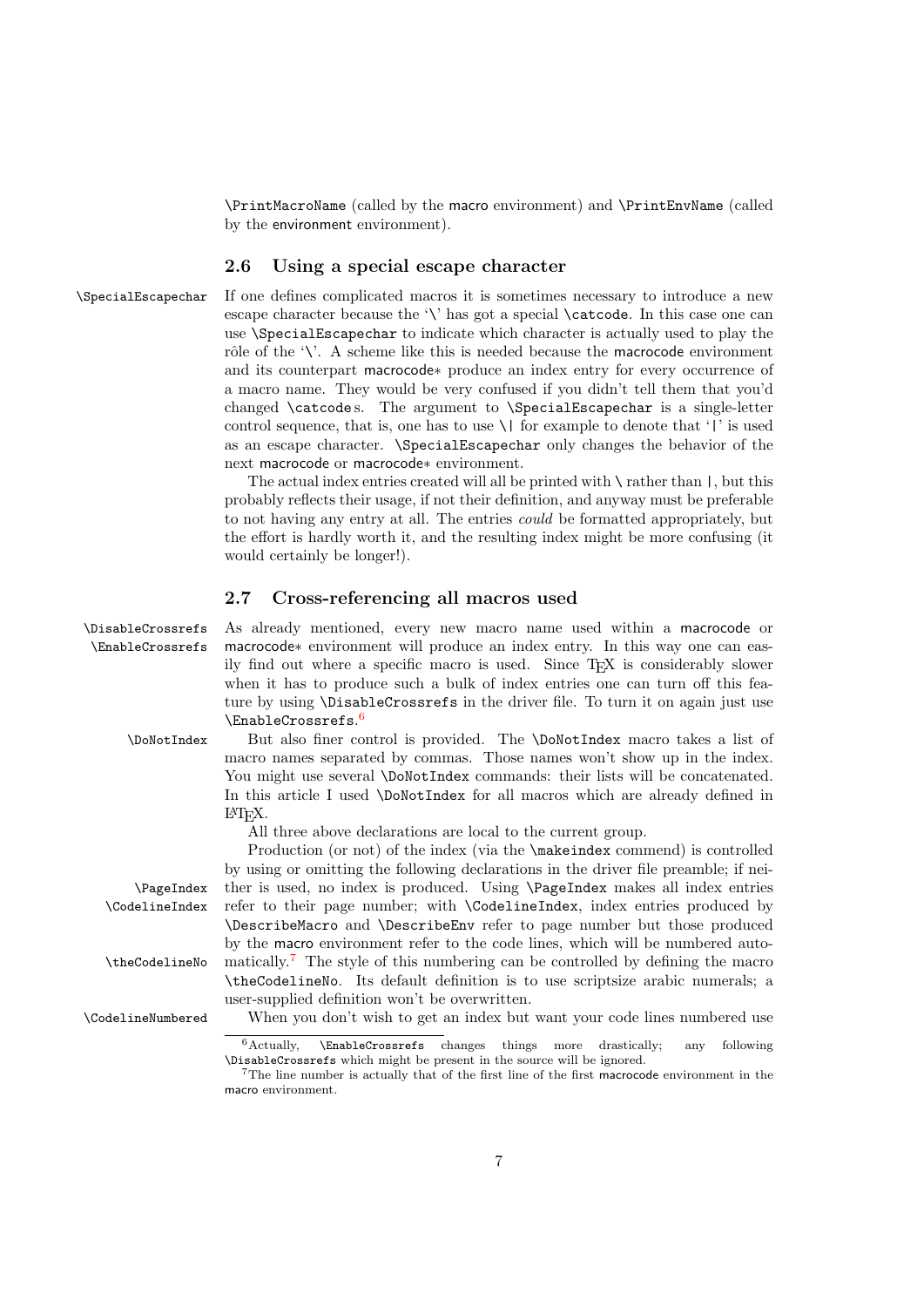<span id="page-7-15"></span>\CodelineNumbered instead of \CodelineIndex. This prevents the generation of an unnecessary .idx file.

#### <span id="page-7-0"></span>2.8 Producing the actual index entries

Several of the aforementioned macros will produce some sort of index entries. These entries have to be sorted by an external program—the current implementation assumes that the makeindex program by Chen [\[4\]](#page-53-5) is used.

But this isn't built in: one has only to redefine some of the following macros to be able to use any other index program. All macros which are installation dependent are defined in such a way that they won't overwrite a previous definition. Therefore it is safe to put the changed versions in a package file which might be read in before the doc package.

<span id="page-7-9"></span><span id="page-7-6"></span>To allow the user to change the specific characters recognized by his or her index program all characters which have special meaning in the makeindex program are given symbolic names.[8](#page-7-1) However, all characters used should be of \catcode other than 'letter' (11).

\SpecialMainIndex

\actualchar The \actualchar is used to separate the 'key' and the actual index entry. The \quotechar \quotechar is used before a special index program character to suppress its special \encapchar meaning. The \encapchar separates the indexing information from a letter string which makeindex uses as a T<sub>EX</sub> command to format the page number associated with a special entry. It is used in this package to apply the  $\mathcal{S}$  main and the  $\mathcal{S}$  usage \levelchar commands. Additionally \levelchar is used to separate 'item', 'subitem' and 'subsubitem' entries.

> <span id="page-7-13"></span><span id="page-7-12"></span><span id="page-7-8"></span><span id="page-7-7"></span>It is a good idea to stick to these symbolic names even if you know which index program is used. In this way your files will be portable.

To produce a main index entry for a macro the  $\S$ pecialMainIndex macro<sup>[9](#page-7-2)</sup> \SpecialMainEnvIndex may be used. It is called 'special' because it has to print its argument verbatim. A similar macro, called \SpecialMainEnvIndex is used for indexing the main  $\S$ pecialIndex definition point of an environment.<sup>[10](#page-7-3)</sup> If you want a normal index entry for a  $\S$ pecialUsageIndex macro name  $\S$ pecialIndex might be used.<sup>[11](#page-7-4)</sup> To index the usage of a macro \SpecialEnvIndex or an environment \SpecialUsageIndex and \SpecialEnvIndex may be used. \SortIndex Additionally a \SortIndex command is provided. It takes two arguments—the sort key and the actual index entry.

> <span id="page-7-14"></span><span id="page-7-11"></span><span id="page-7-10"></span>All these macros are normally used by other macros; you will need them only in an emergency.

\verbatimchar But there is one characteristic worth mentioning: all macro names in the index are typeset with the \verb\* command. Therefore one special character is needed to act as a delimiter for this command. To allow a change in this respect, again this character is referenced indirectly, by the macro \verbatimchar. It expands by default to + but if your code lines contain macros with '+' characters in their names (e.g. when you use  $\setminus \cdot$ ) you will end up with an index entry containing  $\verb|\verb+\\++$  which will be typeset as '\+' and not as '\+'. In this case you should redefine \verbatimchar globally or locally to overcome this problem.

\\* We also provide a \\* macro. This is intended to be used for index entries like

<span id="page-7-5"></span><span id="page-7-1"></span><sup>8</sup> I don't know if there exists a program which needs more command characters, but I hope not.

<span id="page-7-2"></span><sup>&</sup>lt;sup>9</sup>This macro is called by the macro environment.

<span id="page-7-3"></span><sup>10</sup>This macro is called by the environment environment.

<span id="page-7-4"></span> $11$ This macro is called within the macrocode environment when encountering a macro name.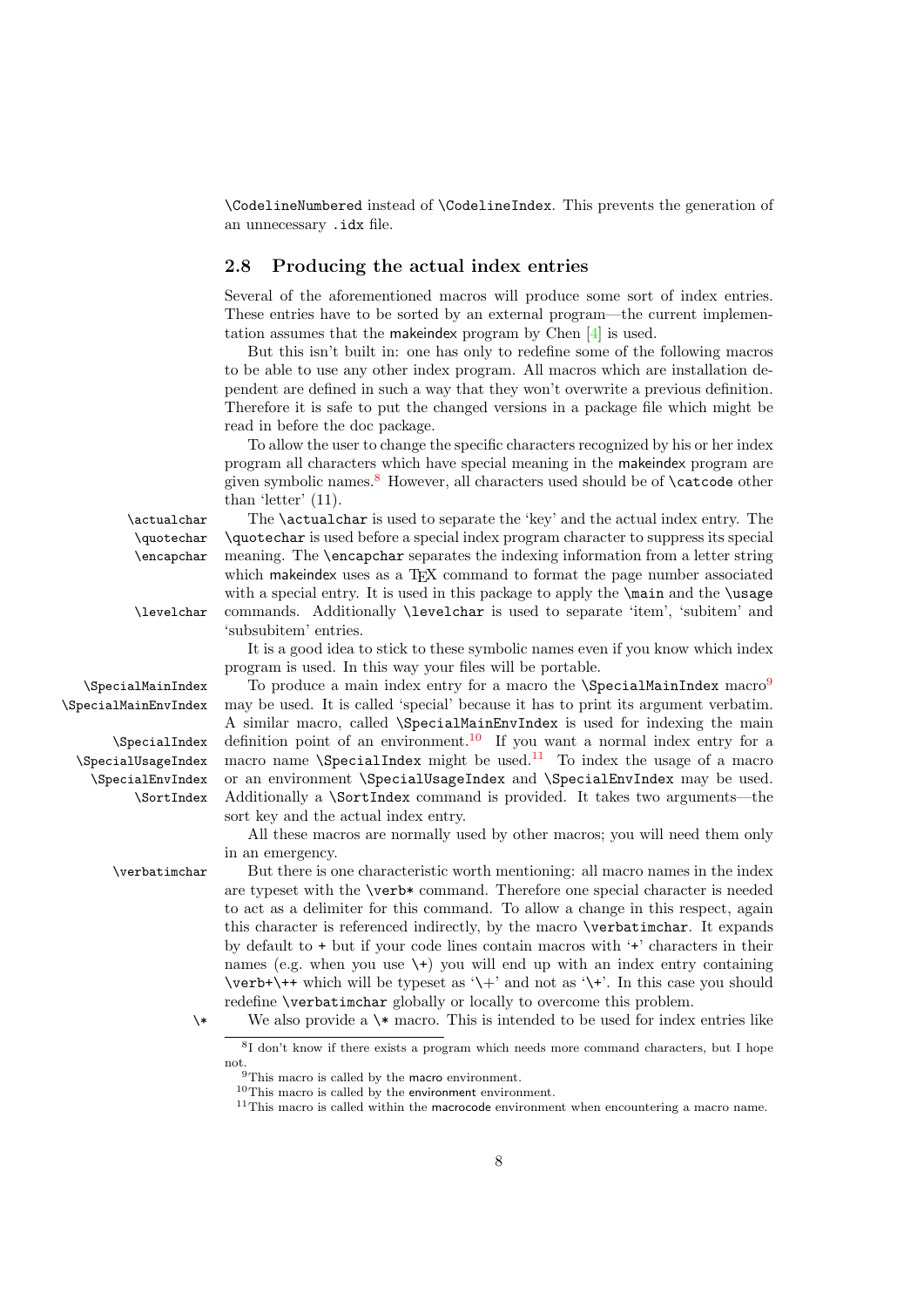index entries

Special macros for  $\sim$ 

Such an entry might be produced with the line:

<span id="page-8-7"></span>\index{index entries\levelchar Special macros for \\*}

\OldMakeindex Versions of makeindex prior to 2.9 had some bugs affecting doc. One of these, pertaining to the % character doesn't have a work-around appropriate for versions with and without the bug. If you have an old version, invoke \OldMakeindex in a package file or the driver file to prevent problems with index entries such as  $\%$ , although you'll probably normally want to turn off indexing of  $\%$  anyway. Try to get an up-to-date makeindex from one of the T<sub>E</sub>X repositories.

#### <span id="page-8-0"></span>2.9 Setting the index entries

<span id="page-8-8"></span>After the first formatting pass through the .dtx file you need to sort the index entries written to the .idx file using makeindex or your favourite alternative. You need a suitable style file for makeindex (specified by the -s switch). A suitable one is supplied with doc, called gind.ist.

\PrintIndex To read in and print the sorted index, just put the \PrintIndex command as the last (commented-out, and thus executed during the documentation pass through the file) command in your package file. Precede it by any bibliography commands necessary for your citations. Alternatively, it may be more convenient to put all such calls amongt the arguments of the \StopEventually macro, in which case a **\Finale** command should appear at the end of your file.

<span id="page-8-4"></span><span id="page-8-3"></span>theindex Contrary to standard LATEX, the index is typeset in three columns by default. This is controlled by the LAT<sub>EX</sub> counter 'IndexColumns' and can therefore be changed with a \setcounter declaration. Additionally one doesn't want to start a new page unnecessarily. Therefore the theindex environment is redefined. \IndexMin When the theindex environment starts it will measure how much space is left on the current page. If this is more than \IndexMin then the index will start on this page. Otherwise \newpage is called.

Then a short introduction about the meaning of several index entries is typeset (still in onecolumn mode). Afterwards the actual index entries follow in multi- \IndexPrologue column mode. You can change this prologue with the help of the \IndexPrologue macro. Actually the section heading is also produced in this way, so you'd better write something like:

<span id="page-8-6"></span>\IndexPrologue{\section\*{Index} The index entries underlined ...}

When the theindex environment is finished the last page will be reformatted to produce balanced columns. This improves the layout and allows the next article to \IndexParms start on the same page. Formatting of the index columns (values for \columnssep etc.) is controlled by the \IndexParms macro. It assigns the following values:

<span id="page-8-5"></span><span id="page-8-2"></span>

| \parindent           | $= 0.0pt$              | \columnsep                                                                                                                                                                                                                                                                                                                                                                                                                                                                                        | $=15.0pt$ |
|----------------------|------------------------|---------------------------------------------------------------------------------------------------------------------------------------------------------------------------------------------------------------------------------------------------------------------------------------------------------------------------------------------------------------------------------------------------------------------------------------------------------------------------------------------------|-----------|
| \parskip             | $= 0.0$ pt plus 1.0 pt | $\rightarrow$ $\leftarrow$ $\leftarrow$ $\leftarrow$ $\leftarrow$ $\leftarrow$ $\leftarrow$ $\leftarrow$ $\leftarrow$ $\leftarrow$ $\leftarrow$ $\leftarrow$ $\leftarrow$ $\leftarrow$ $\leftarrow$ $\leftarrow$ $\leftarrow$ $\leftarrow$ $\leftarrow$ $\leftarrow$ $\leftarrow$ $\leftarrow$ $\leftarrow$ $\leftarrow$ $\leftarrow$ $\leftarrow$ $\leftarrow$ $\leftarrow$ $\leftarrow$ $\leftarrow$ $\leftarrow$ $\leftarrow$ $\leftarrow$ $\leftarrow$ $\leftarrow$ $\leftarrow$ $\leftarrow$ |           |
| $\mathcal{L}=0.0$ pt |                        | $\partial = -15.0pt$                                                                                                                                                                                                                                                                                                                                                                                                                                                                              |           |

<span id="page-8-1"></span>\@idxitem Additionally it defines \@idxitem (which will be used when an \item command is encountered) and selects \small size. If you want to change any of these values you have to define them all.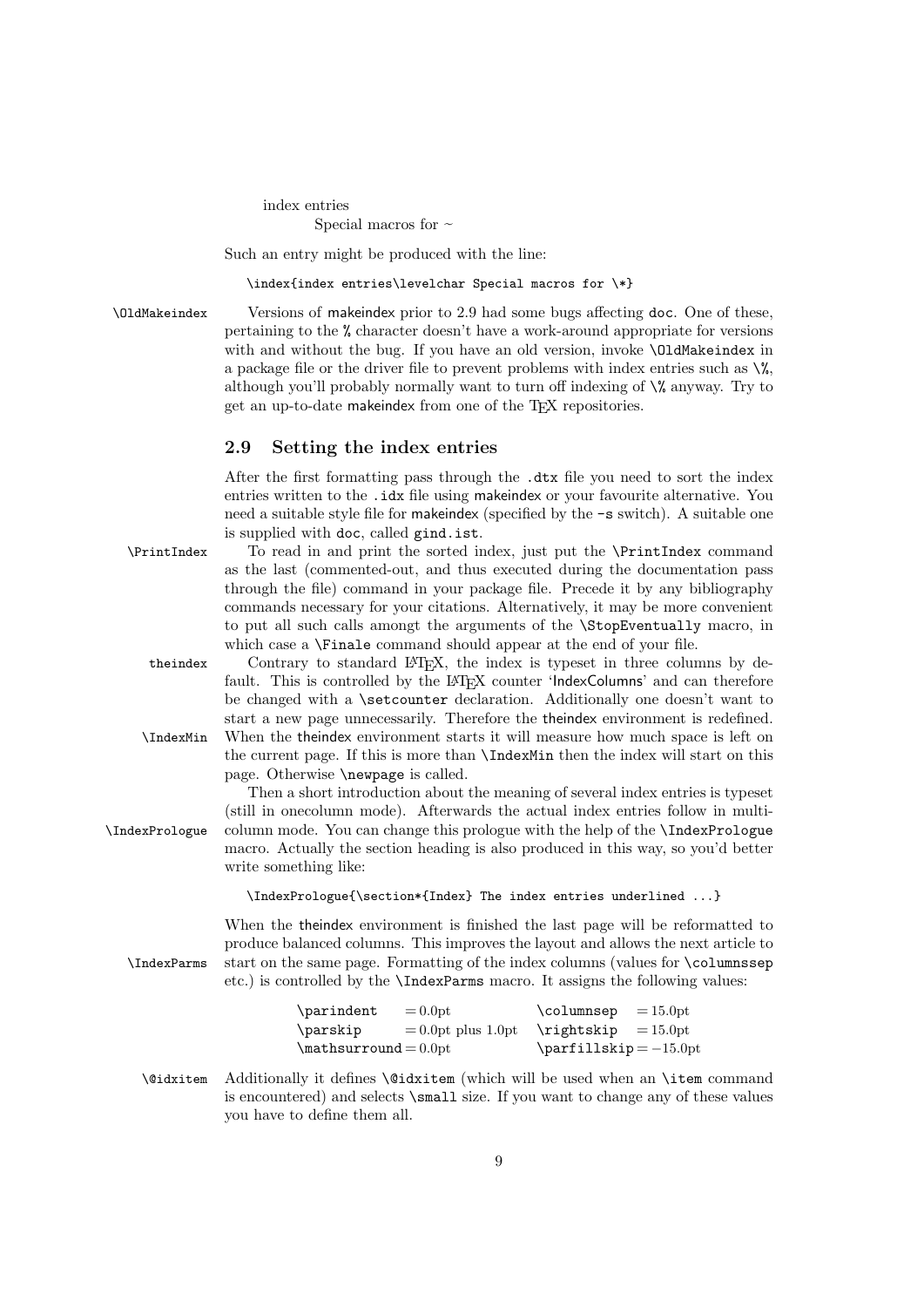<span id="page-9-6"></span>\main The page numbers for main index entries are encapsulated by the \main macro \usage (underlining its argument) and the numbers denoting the description are encapsulated by the **\usage** macro (which produces *italics*). As usual these commands are user definable.

#### <span id="page-9-4"></span><span id="page-9-0"></span>2.10 Changing the default values of style parameters

\DocstyleParms If you want to overwrite some default settings made by the doc package, you can either put your declarations in the driver file (that is after doc.sty is read in) or use a separate package file for doing this work. In the latter case you can define the macro \DocstyleParms to contain all assignments. This indirect approach is necessary if your package file might be read before the doc.sty, when some of the registers are not allocated. Its default definition is null.

<span id="page-9-5"></span>The doc package currently assigns values to the following registers:

| <b>\IndexMin</b><br>$= 80.0$ pt   | <i>MacroTopsep</i>  | $= 7.0$ pt plus 2.0pt minus 2.0pt                     |
|-----------------------------------|---------------------|-------------------------------------------------------|
| $\text{marginparwidth} = 126.0pt$ | <b>\MacroIndent</b> | $=14.65285$ pt                                        |
| $\text{marginparpush} = 0.0pt$    |                     | $\text{MacrocodeTopsep}=3.0pt$ plus 1.2pt minus 1.0pt |
| $=1000$<br>\tolerance             |                     |                                                       |

#### <span id="page-9-3"></span><span id="page-9-1"></span>2.11 Short input of verbatim text pieces

\MakeShortVerb\* \DeleteShortVerb

\MakeShortVerb It is awkward to have to type, say, \verb|. . . | continually when quoting verba tim bits (like macro names) in the text, so an abbreviation mechanism is provided. Pick a character  $\langle c \rangle$ —one which normally has catcode 'other' unless you have very good reason not to—which you don't envisage using in the text, or not using often. (I like ", but you may prefer | if you have " active to do umlauts, for instance.) Then if you say \MakeShortVerb{\ $\langle c \rangle$ } you can subsequently use  $\langle c \rangle \langle text \rangle \langle c \rangle$  as the equivalent of  $\verb|verb|/c \rangle \langle text \rangle \langle c \rangle$ ; analogously, the \*-form \MakeShortVerb\*{\ $\langle c \rangle$ } gives you the equivalent of \verb\* $\langle c \rangle$ \text $\langle c \rangle$ . Use  $\Delta \text{Set}(\langle c \rangle)$  if you subsequently want  $\langle c \rangle$  to revert to its previous meaning—you can always turn it on again after the unusual section. The 'short verb' commands make global changes. The abbreviated \verb may not appear in the argument of another command just like \verb. However the 'short verb' character may be used freely in the verbatim and macrocode environments without ill effect. **\DeleteShortVerb** is silently ignored if its argument does not currently represent a short verb character. Both commands type a message to tell you the meaning of the character is being changed.

> Please remember that the command \verb cannot be used in arguments of other commands. Therefore abbreviation characters for \verb cannot be used there either.

This feature is also available as a sole package, shortvrb.

### <span id="page-9-2"></span>2.12 Additional bells and whistles

<span id="page-9-7"></span>We provide macros for logos such as WEB,  $\mathcal{A}\mathcal{A}\mathcal{S}$ -T<sub>E</sub>X, BIBT<sub>E</sub>X, SLITEX and PLAIN TEX. Just type \Web, \AmSTeX, \BibTeX, \SliTeX or \PlainTeX, respectively. LATEX and TEX are already defined in the LATEX format.

\meta Another useful macro is \meta which has one argument and produces something like  $\langle$  *dimen parameter*  $\rangle$ .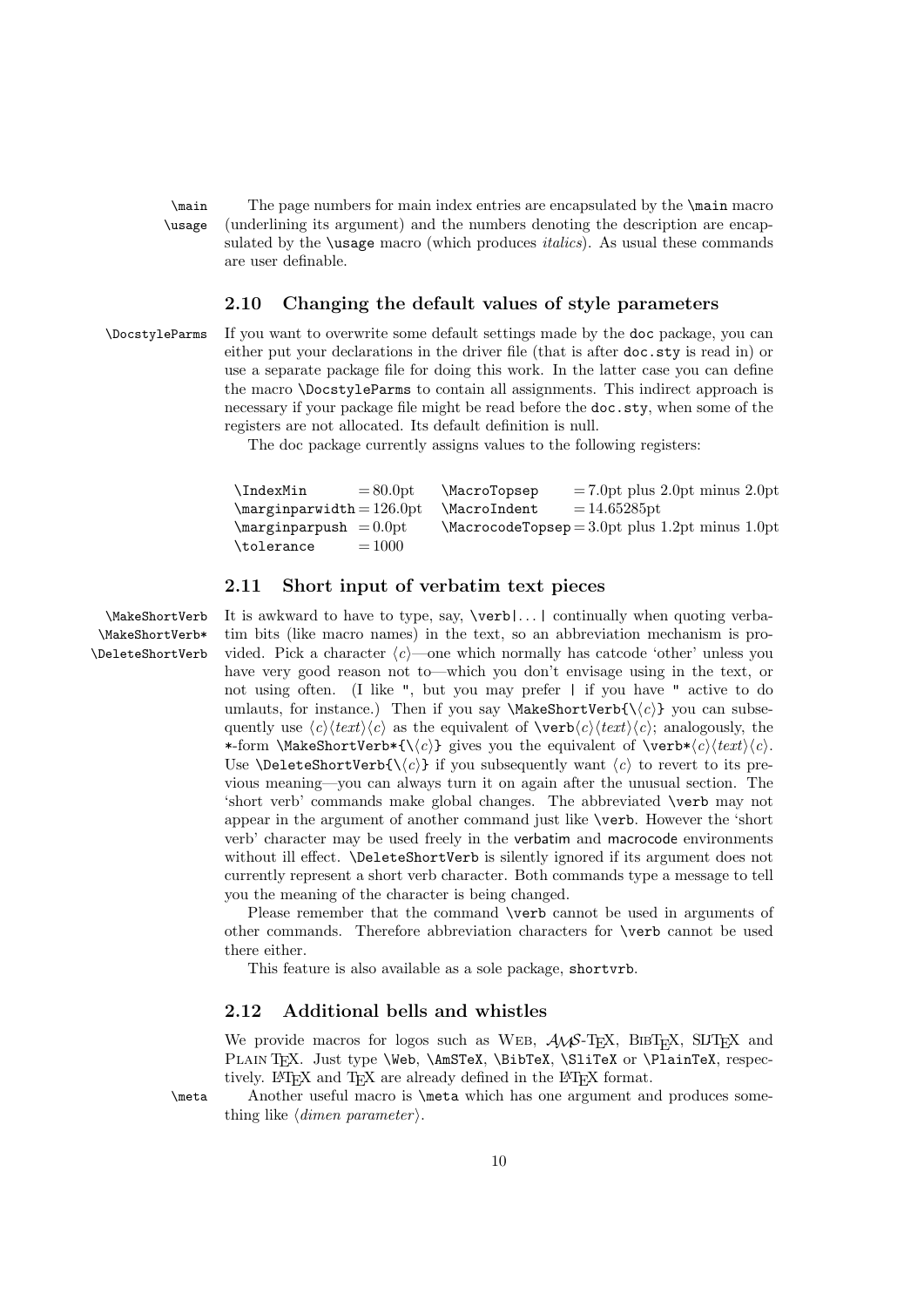#### <span id="page-10-9"></span><span id="page-10-7"></span>\OnlyDescription You can use the \OnlyDescription declaration in the driver file to suppress \StopEventually the last part of your document (which presumably exhibits the code). To make this work you have to place the command \StopEventually at a suitable point in your file. This macro has one argument in which you put all information you want to see printed if your document ends at this point (for example a bibliography which is normally printed at the very end). When the \OnlyDescription declaration is \Finale missing the \StopEventually macro saves its argument in a macro called \Finale which can afterwards be used to get things back (usually at the very end). Such a scheme makes changes in two places unnecessary.

<span id="page-10-4"></span>Thus you can use this feature to produce a local guide for the T<sub>E</sub>X users which describes only the usage of macros (most of them won't be interested in your \maketitle definitions anyway). For the same reason the \maketitle command is slightly changed to allow multiple titles in one document. So you can make one driver file \ps@titlepage reading in several articles at once. To avoid an unwanted pagestyle on the title page the \maketitle command issues a \thispagestyle{titlepage} declaration which produces a plain page if the titlepage page style is undefined. This allows class files like ltugboat.cls to define their own page styles for title pages.

\AlsoImplementation Typesetting the whole document is the default. However, this default can also be explicitly selected using the declaration \AlsoImplementation. This overwrites any previous **\OnlyDescription** declaration. The LAT<sub>E</sub>X  $2\varepsilon$  distribution, for example, is documented using the ltxdoc class which allows for a configuration file ltxdoc.cfg. In such a file one could then add the statement

#### <span id="page-10-8"></span><span id="page-10-6"></span><span id="page-10-2"></span>\AtBeginDocument{\AlsoImplementation}

<span id="page-10-5"></span>to make sure that all documents will show the code part.

\IndexInput Last but not least I defined an \IndexInput macro which takes a file name as an argument and produces a verbatim listing of the file, indexing every command as it goes along. This might be handy, if you want to learn something about macros without enough documentation. I used this feature to cross-reference latex.tex (these days called latex.ltx) getting a verbatim copy with about 15 pages in- $dex.<sup>12</sup>$  $dex.<sup>12</sup>$  $dex.<sup>12</sup>$ 

\changes To maintain a change history within the file, the \changes command may be placed amongt the description part of the changed code. It takes three arguments, thus:

<span id="page-10-3"></span>\changes{⟨version⟩}{⟨date⟩}{⟨text⟩}

The changes may be used to produce an auxiliary file  $(L^2T_FX)$ 's  $\gtrsim$  nechanism is used for this) which may be printed after suitable formatting. The \changes macro generates the printed entry in such a change history; because old versions<sup>[13](#page-10-1)</sup> of the makeindex program limit such fields to  $64$  characters, care should be taken not to exceed this limit when describing the change. The actual entry consists of the  $\langle version \rangle$ , the **\actualchar**, the current macro name, a colon, the  $\text{Neverchar},$  and, finally, the  $\text{text}$ . The result is a glossary entry for the  $\text{version}$ . with the name of the current macro as subitem. Outside the macro environment, the text \generalname is used instead of the macro name. When referring to

<span id="page-10-0"></span><sup>&</sup>lt;sup>12</sup>It took quite a long time and the resulting . idx file was longer than the .dvi file. Actually too long to be handled by the makeindex program directly (on our MicroVAX) but the final result was worth the trouble.

<span id="page-10-1"></span> $13$ Before 2.6.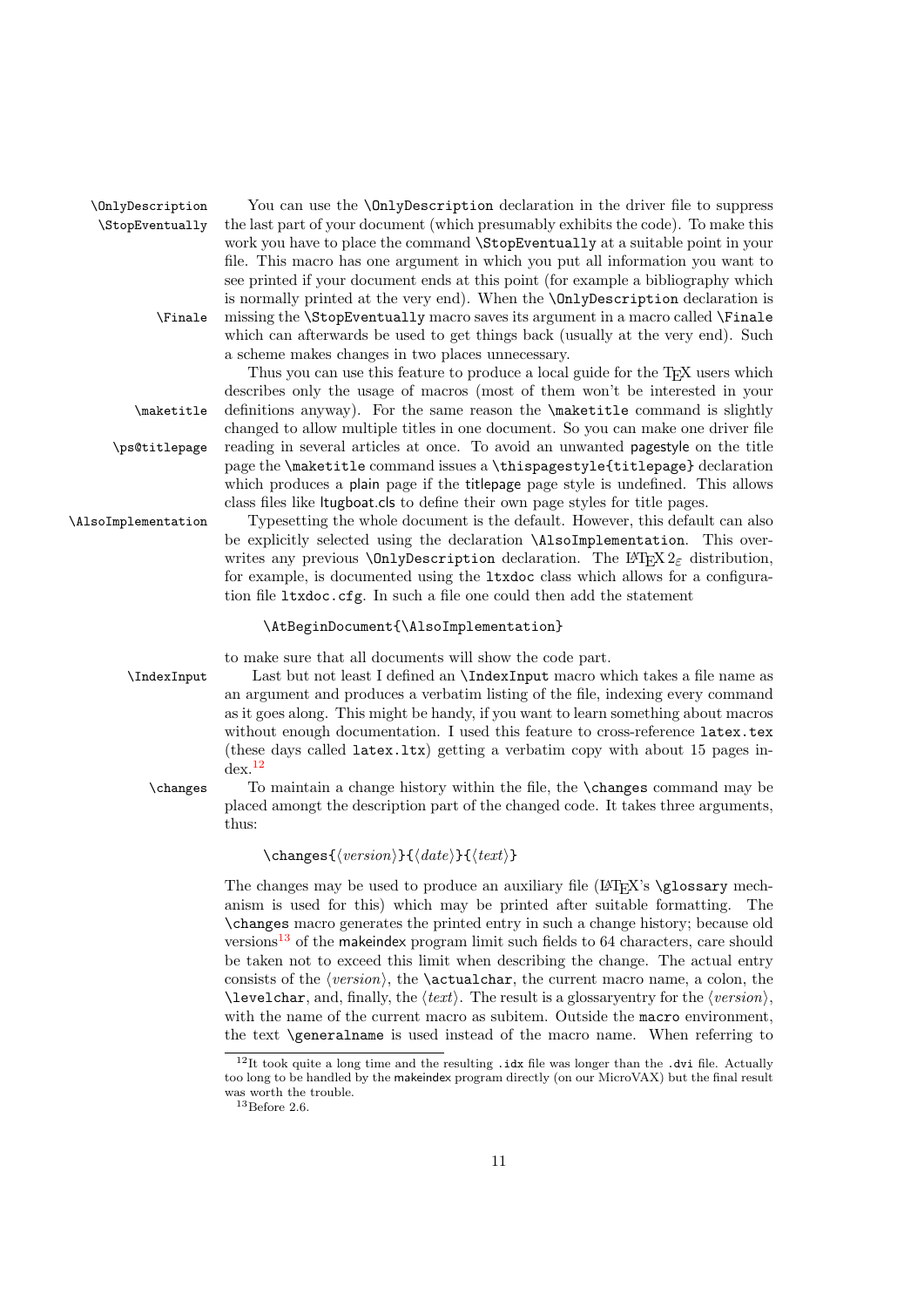<span id="page-11-5"></span><span id="page-11-4"></span><span id="page-11-3"></span>macros in change descriptions it is conventional to use  $\csc{\langle macroname\rangle}$  rather than attempting to format it properly and using up valuable characters in the entry with old makeindex versions.

\GlossaryPrologue \GlossaryParms

\RecordChanges To cause the change information to be written out, include \RecordChanges \PrintChanges in the driver file. To read in and print the sorted change history (in two columns), just put the \PrintChanges command as the last (commented-out, and thus executed during the documentation pass through the file) command in your package file. Alternatively, this command may form one of the arguments of the \StopEventually command, although a change history is probably not required if only the description is being printed. The command assumes that makeindex or some other program has processed the .glo file to generate a sorted .gls file. You need a special makeindex style file; a suitable one is supplied with doc, called \GlossaryMin gglo.ist. The \GlossaryMin, \GlossaryPrologue and \GlossaryParms macros are analogous to the  $\Lambda$ Index... versions. (The L<sup>AT</sup>EX 'glossary' mechanism is used for the change entries.)

\CharacterTable To overcome some of the problems of sending files over the networks we devel- \CheckSum oped two macros which should detect corrupted files. If one places the lines

#### <span id="page-11-2"></span><span id="page-11-1"></span>%%\CharacterTable

|      | %% {Upper-case           |           |                      |             | \A\B\C\D\E\F\G\H\I\J\K\L\M\N\O\P\Q\R\S\T\U\V\W\X\Y\Z |    |
|------|--------------------------|-----------|----------------------|-------------|------------------------------------------------------|----|
| %%   | Lower-case               |           |                      |             | \a\b\c\d\e\f\g\h\i\j\k\l\m\n\o\p\q\r\s\t\u\v\w\x\y\z |    |
| %%   | Digits                   |           | \0\1\2\3\4\5\6\7\8\9 |             |                                                      |    |
| %%   | Exclamation              | /i        | Double quote         | \"          | Hash (number) $\forall$ #                            |    |
| $\%$ | Dollar                   | \\$       | Percent              | \%          | Ampersand                                            | \& |
| %%   | Acute accent             | \'        | Left paren           | \ (         | Right paren                                          | V) |
| %%   | Asterisk                 | \*        | Plus                 | \+          | Comma                                                | \, |
| %%   | Minus                    | \-        | Point                |             | Solidus                                              | ∨  |
| $\%$ | Colon                    | \ :       | Semicolon            | \ :         | Less than                                            | \< |
| %%   | Equals                   | \=        | Greater than         | $\setminus$ | Question mark $\langle$ ?                            |    |
| %%   | Commercial at $\sqrt{0}$ |           | Left bracket         | ΝГ          | Backslash                                            | ハ  |
| %%   | Right bracket $\lceil$   |           | Circumflex           | ∖^          | Underscore                                           |    |
| %%   | Grave accent             | $\lambda$ | Left brace           | \{          | Vertical bar                                         | ΛI |
| %%   | Right brace              | Æ         | Tilde                | \~}         |                                                      |    |
| %%   |                          |           |                      |             |                                                      |    |

at the beginning of the file then character translation failures will be detected, provided of course, that the used doc package has a correct default table. The percent signs<sup>[14](#page-11-0)</sup> at the beginning of the lines should be typed in, since only the doc package should look at this command.

Another problem of mailing files is possible truncation. To detect these sort of errors we provide a \CheckSum macro. The check-sum of a file is simply the number of backslashes in the code, i.e. all lines between the macrocode environments. But don't be afraid: you don't have count the code-lines yourself; this is done by the doc package for you. You simply have add

#### % \CheckSum{0}

near the beginning of the file and use the \StopEventually (which starts looking for backslashes) and the \Finale command. The latter will inform you either that your file has no check-sum (telling you the right number) or that your number is

<span id="page-11-0"></span><sup>&</sup>lt;sup>14</sup>There are two percent signs in each line. This has the effect that these lines are not removed by the docstrip.tex program.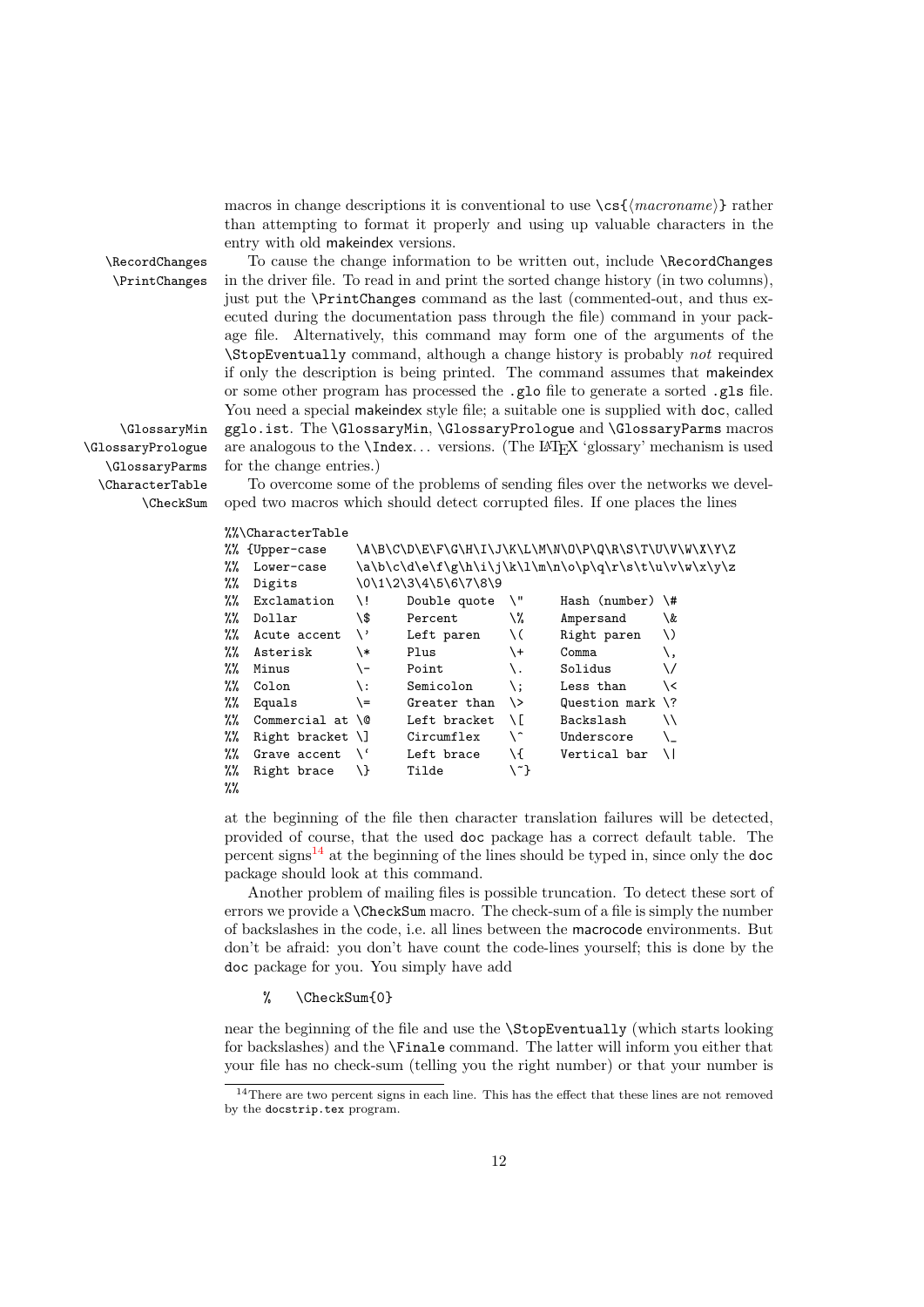<span id="page-12-5"></span>incorrect if you put in anything other than zero but guessed wrong (this time telling you both the correct and the incorrect one). Then you go to the top of your file again and change the line to the right number, i.e. line

#### %  $\text{CheckSum}\{\langle number\rangle\}$

and that's all.

While \CharacterTable and \CheckSum have been important features in the early days of the public internet when doc was written as the mail gateways back then were rather unreliable and often mangled files they are these days more a nuisance than any help. They are therefore now fully optional and no longer recommended for use with new files.

<span id="page-12-3"></span><span id="page-12-2"></span><span id="page-12-1"></span>the \verb command because the \catcode s of the symbols are already firmly established. In this instance we can use the command \bslash presupposing, of course, that the actual font in use at this point contains a 'backslash' as a symbol. Note that this definition of **\bslash** is expandable; it inserts a  $\mathcal{L}_{12}$ . This means

 $\boldsymbol{\delta}$  From time to time, it is necessary to print a  $\boldsymbol{\delta}$  without being able to use

\CheckModules \Module \AltMacroFont

that you have to \protect it if it is used in 'moving arguments'. \MakePrivateLetters If your macros \catcode anything other than @ to 'letter', you should redefine \MakePrivateLetters so that it also makes the relevant characters 'letters' for the benefit of the indexing. The default definition is just \makeatletter.

\DontCheckModules The 'module' directives of the docstrip system [\[6\]](#page-53-6) are normally recognised and invoke special formatting. This can be turned on and off in the .dtx file or the driver file using \CheckModules and \DontCheckModules. If checking for module directives is on (the default) then code in the scope of the directives is set as determined by the hook *\AltMacroFont*, which gives small italic typewriter by default in the New Font Selection Scheme but just ordinary small typewriter in the old one, where a font such as italic typewriter can't be used portably (plug for NFSS); you will need to override this if you don't have the italic typewriter font available. Code is in such a scope if it's on a line beginning with  $\frac{1}{6}$  or is between lines starting with  $\frac{\sqrt{\epsilon}}{\sqrt{\epsilon}}$  and  $\frac{\sqrt{\epsilon}}{\sqrt{\epsilon}}$  and  $\frac{\sqrt{\epsilon}}{\sqrt{\epsilon}}$ . The directive is formatted by the macro \Module whose single argument is the text of the directive between, but not including, the angle brackets; this macro may be re-defined in the driver or package file and by default produces results like  $\langle +\mathsf{foo} \mid \mathsf{bar} \rangle$  with no following space.

StandardModuleDepth Sometimes (as in this file) the whole code is surrounded by modules to produce several files from a single source. In this case it is clearly not appropriate to format all code lines in a special \AltMacroFont. For this reason a counter StandardModuleDepth is provided which defines the level of module nesting which is still supposed to be formatted in \MacroFont rather then \AltMacroFont. The default setting is 0, for this documentation it was set to

<span id="page-12-4"></span>\setcounter{StandardModuleDepth}{1}

at the beginning of the file.

#### <span id="page-12-0"></span>2.13 Basic usage summary

To sum up, the basic structure of a .dtx file without any refinements is like this:

 $\mathcal{C}$   $\langle \textit{waffle} \rangle \dots$ . . .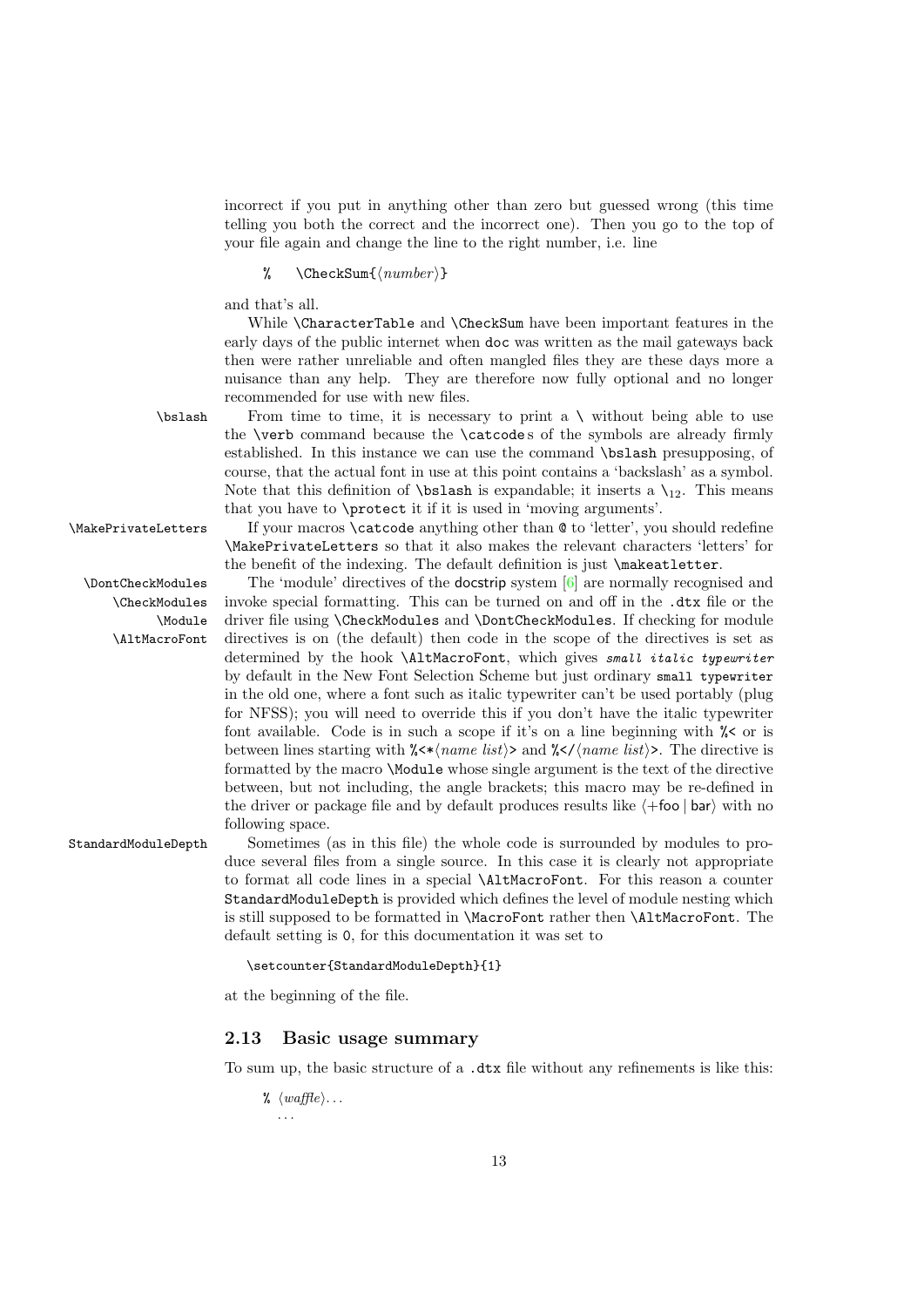```
% \DescribeMacro{\fred}
% \langle description \space of \space freq \space's \space use \rangle. . .
% \StopEventually{\langle \text{finale code} \rangle}
   . . .
% \begin{macro}{\fred}
% ⟨commentary on macro fred⟩
\mathcal{K}_{\square\sqcup\sqcup\sqcup\setminus}begin{macrocode}
⟨code for macro fred⟩
%␣␣␣␣\end{macrocode}
% \end{macro}
  . . .
% \Finale \PrintIndex \PrintChanges
```
For examples of the use of most—if not all—of the features described above consult the doc.dtx source itself.

#### <span id="page-13-0"></span>2.14 Acknowledgements

I would like to thank all folks at Mainz and at the Royal Military College of Science for their help in this project. Especially Brian and Rainer who pushed everything with their suggestions, bug fixes, etc.

A big thank you to David Love who brought the documentation up-to-date again, after I neglected this file for more than two years. This was most certainly a tough job as many features added to doc.dtx after its publication in TUGboat have been never properly described. Beside this splendid work he kindly provided additional code (like "docstrip" module formatting) which I think every doc.dtx user will be grateful for.

### <span id="page-13-1"></span>3 The Description of Macros

Most of the following code is destined for  $\text{doc.sty}$  after processing with docstrip to include the module style indicated here. (All code in this file not appropriate to doc.sty has to be included explicitly by docstrip so that this .dtx file can be used as directly as a package file rather than the stripped version.) The usual font change for the conditionally-included lines between the ⟨∗style⟩ and ⟨/style⟩ directives is suppressed since only the lines with an explicit directive are special in this file.

15 ⟨∗package⟩

Under LAT<sub>EX</sub>  $2_{\epsilon}$  the test to avoid reading doc in twice is normally unnecessary. It was kept to only to stay compatible with LAT<sub>EX209</sub> styles that **\input doc** directly.

#### <span id="page-13-3"></span>16 \@ifundefined{macro@cnt}{}{\endinput}

\filedate \docdate

\fileversion As you can see I used macros like \fileversion to denote the version number and the date. They are defined at the very beginning of the package file (without a surrounding macrocode environment), so I don't have to search for this place here when I change the version number. You can see their actual outcome in a footnote to the title.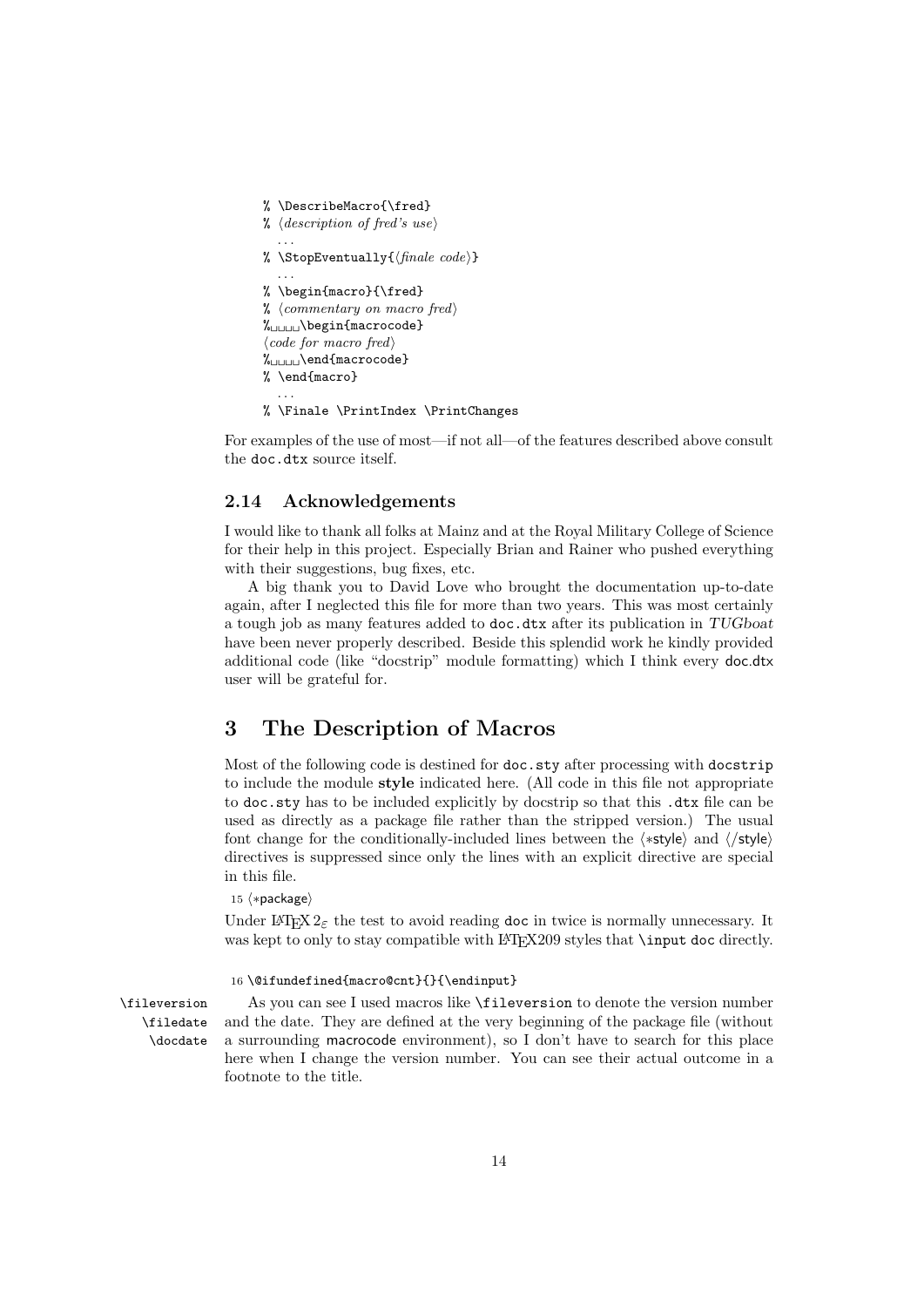<span id="page-14-10"></span>The first thing that we do next is to get ourselves a new comment sign. Because all sensible signs are already occupied, we will choose one that can only be entered indirectly:

<span id="page-14-3"></span>17 \catcode'\^^A=14

We repeat this statement at the beginning of the document in case the inputenc package is used disabling it again.

<span id="page-14-4"></span>18 \AtBeginDocument{\catcode'\^^A=14\relax}

#### <span id="page-14-0"></span>3.1 Options supported by doc

Not options available at the moment

#### <span id="page-14-1"></span>3.2 Macros surrounding the 'definition parts'

macrocode Parts of the macro definition will be surrounded by the environment macrocode. Put more precisely, they will be enclosed by a macro whose argument (the text to be set 'verbatim') is terminated by the string  $\chi_{\text{unul}}\end{math}$  (narrocode). Carefully note the number of spaces. \macrocode is defined completely analogously to \verbatim, but because a few small changes were carried out, almost all internal macros have got new names. We start by calling the macro \macro@code, the macro which bears the brunt of most of the work, such as \catcode reassignments, etc.

<span id="page-14-5"></span>19 \def\macrocode{\macro@code

Then we take care that all spaces have the same width, and that they are not discarded.

20 \frenchspacing \@vobeyspaces

Before closing, we need to call \xmacro@code. It is this macro that expects an argument which is terminated by the above string. This way it is possible to keep the \catcode changes local.

<span id="page-14-9"></span>21 \xmacro@code}

<span id="page-14-6"></span>\macro@code We will now begin with the macro that does the actual work:

22 \def\macro@code{%

In theory it should consist of a trivlist environment, but the empty space before and after the environment should not be too large.

#### <span id="page-14-7"></span>23 \topsep \MacrocodeTopsep

The next parameter we set is  $\Diamond$ beginparpenalty, in order to prevent a page break before such an environment.

<span id="page-14-8"></span>24 \@beginparpenalty \predisplaypenalty

We then start a \trivlist, set \parskip back to zero and start an empty \item.

25 \if@inlabel\leavevmode\fi

#### 26 \trivlist \parskip \z@ \item[]%

The \item command sets the \@labels box but that box is never typeset (as \everypar that normally does this gets redefined later). That is normally not an issue, but produces a problem when typesetting in mixed directions, (e.g., in Japanese), so we explicitly clear it for that use case.

<span id="page-14-2"></span>27 \global\setbox\@labels\box\voidb@x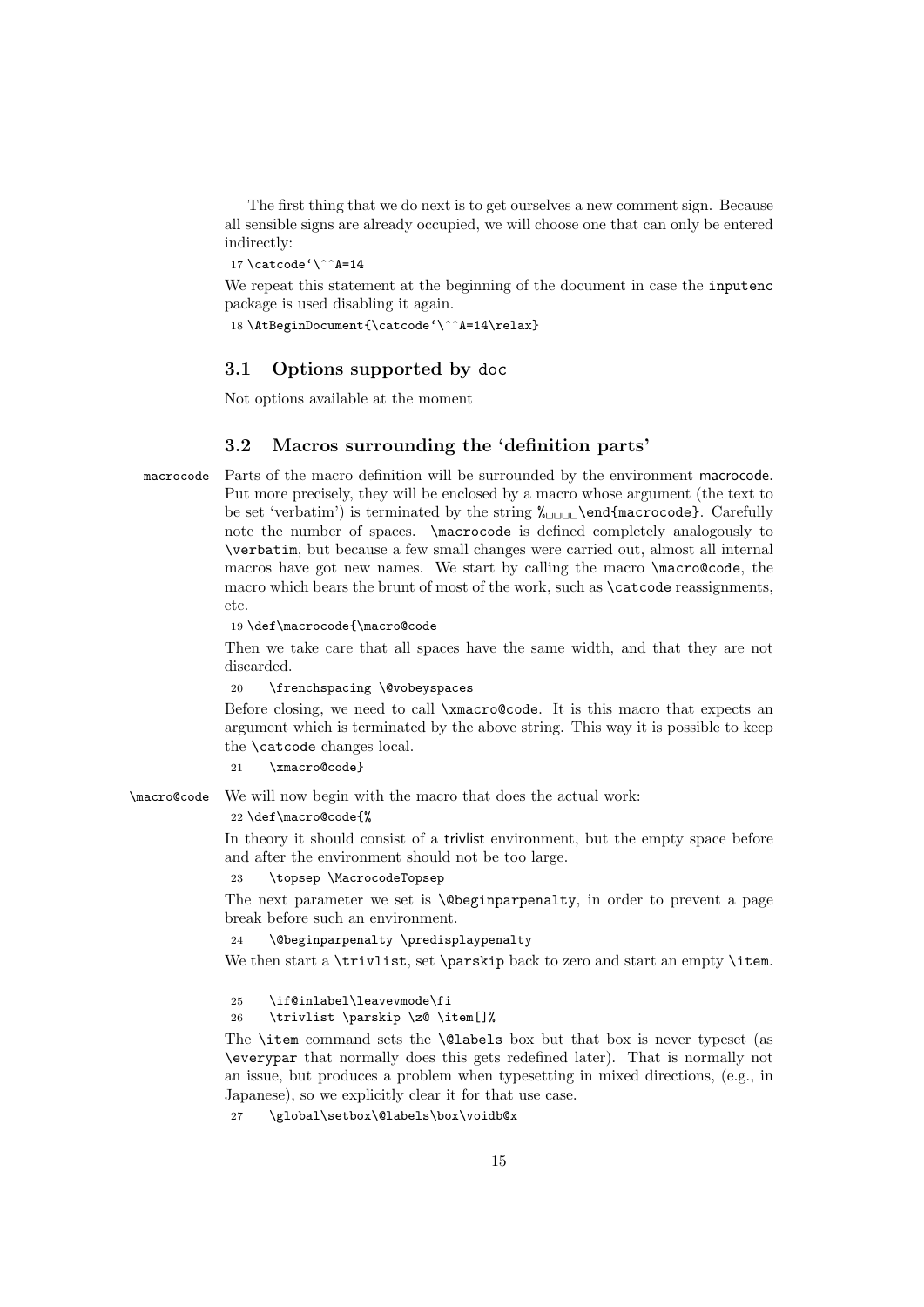<span id="page-15-21"></span>Additionally, everything should be set in typewriter font. Some people might prefer it somewhat differently; because of this the font choice is macro-driven.<sup>[15](#page-15-0)</sup>

```
28 \macro@font
```
Because \item sets various parameters, we have found it necessary to alter some of these retrospectively.

<span id="page-15-19"></span>29 \leftskip\@totalleftmargin \advance\leftskip\MacroIndent

30 \rightskip\z@ \parindent\z@ \parfillskip\@flushglue

The next line consists of the LATEX definition of **\par** used in **\verbatim** and should result in blank lines being shown as blank lines.

<span id="page-15-6"></span><span id="page-15-4"></span>

| 31  | \blank@linefalse \def\par{\ifblank@line |
|-----|-----------------------------------------|
| -32 | \leavevmode\fi                          |
| -33 | \blank@linetrue\@@par                   |
| -34 | \penalty\interlinepenalty}              |

<span id="page-15-17"></span>What use is this definition of  $\parbox{0{ }edge}$  We use the macro  $\obeylines$  of  $[3]$  which changes all  $\hat{\ }$  to  $\partial$  is othat each can control its own indentation. Next we must also ensure that all special signs are normalized; that is, they must be given \catcode 12.

```
35 \obeylines
36 \let\do\do@noligs \verbatim@nolig@list
37 \let\do\@makeother \dospecials
```
If indexing by code lines is switched on the line number is incremented and set appropriately. We also check whether the start of the next line indicates a docstrip module directive and process it appropriately if so using \check@module.

<span id="page-15-14"></span><span id="page-15-8"></span><span id="page-15-3"></span><span id="page-15-2"></span><span id="page-15-1"></span>

| 38 | \global\@newlistfalse                           |
|----|-------------------------------------------------|
| 39 | \global\@minipagefalse                          |
| 40 | \ifcodeline@index                               |
| 41 | \everypar{\global\advance\c@CodelineNo\@ne      |
| 42 | \llap{\theCodelineNo\ \hskip\@totalleftmargin}% |
| 43 | \check@module}%                                 |
| 44 | \else \everypar{\check@module}%                 |
| 45 | ۱fi                                             |
|    |                                                 |

<span id="page-15-10"></span><span id="page-15-9"></span>We also initialize the cross-referencing feature by calling \init@crossref. This will start the scanning mechanism when encountering an escape character.

<span id="page-15-16"></span>46 \init@crossref}

<span id="page-15-13"></span><span id="page-15-7"></span><span id="page-15-5"></span>\ifblank@line \blank@linetrue \blank@linefalse \ifblank@line is the switch used in the definition above. In the original verbatim environment the \if@tempswa switch is used. This is dangerous because its value may change while processing lines in the macrocode environment.

<span id="page-15-20"></span>47 \newif\ifblank@line

<span id="page-15-12"></span>\endmacrocode Because we have begun a trivlist environment in the macrocode environment, we must also end it. We must also act on the value of the pm@module flag (see below) and empty \everypar.

48 \def\endmacrocode{%

<span id="page-15-15"></span>

| -49  | \ifpm@module \endgroup \pm@modulefalse \fi |
|------|--------------------------------------------|
| -50  | \everypar{}%                               |
| - 51 | \global\@inlabelfalse                      |
| -52  | \endtrivlist                               |

<span id="page-15-0"></span><sup>15</sup>The font change has to be placed *after* the **\item**. Otherwise a change to **\baselineskip** will affect the paragraph above.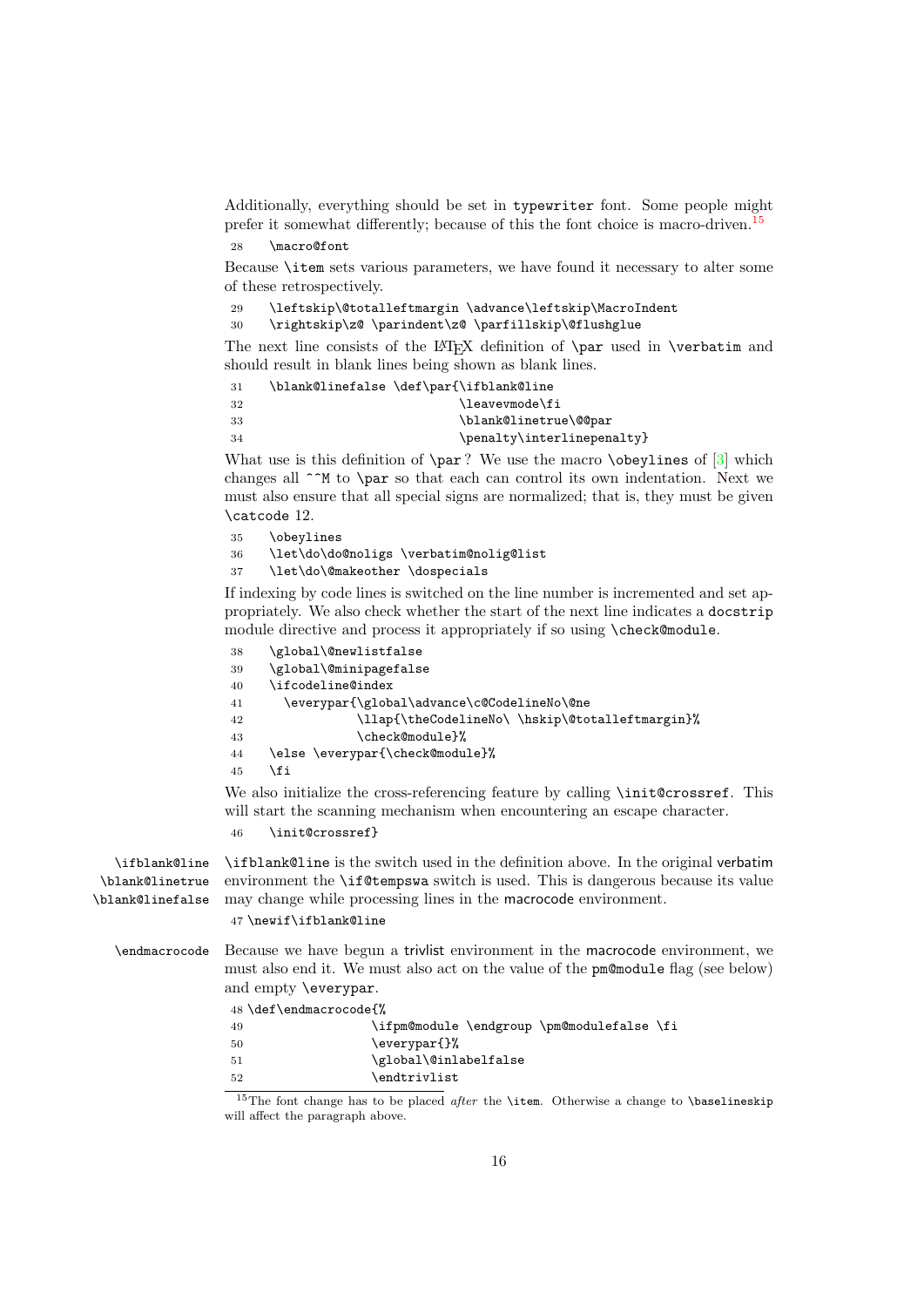<span id="page-16-22"></span>Additionally \close@crossref is used to do anything needed to end the crossreferencing mechanism.

<span id="page-16-1"></span>53 \close@crossref}

<span id="page-16-15"></span>\MacroFont Here is the default definition for the \MacroFont macro. With the new math font handling in NFSS2 it isn't any longer correct to suppress the math font setup since this is now handled differently. But to keep the font change fast we use only a single \selectfont (in \small) and do the rest by hand.

> <span id="page-16-12"></span>54 \@ifundefined{MacroFont}{% 55 \if@compatibility

Despite the above statement we will call  $\mathcal{S}$  and first if somebody is using a LATEX2.09 document with doc. I wouldn't have bothered since doc-sources should be up-to-date but since the request came from someone called David Carlisle . . . :-)

<span id="page-16-20"></span><span id="page-16-18"></span><span id="page-16-16"></span><span id="page-16-6"></span><span id="page-16-3"></span><span id="page-16-2"></span>

| 56 | \def\MacroFont{\small                        |
|----|----------------------------------------------|
| 57 | \usefont\encodingdefault                     |
| 58 | \ttdefault                                   |
| 59 | \mddefault                                   |
| 60 | \shapedefault                                |
| 61 | }%                                           |
| 62 | \else                                        |
| 63 | \def\MacroFont{\fontencoding\encodingdefault |
| 64 | \fontfamily\ttdefault                        |
| 65 | \fontseries\mddefault                        |
| 66 | \fontshape\shapedefault                      |
| 67 | $\sum_{\mathbf{m}}$                          |
| 68 | \fi                                          |
| 69 | ንብን                                          |

<span id="page-16-14"></span><span id="page-16-10"></span><span id="page-16-8"></span><span id="page-16-0"></span>\AltMacroFont \macro@font Although most of the macro code is set in \MacroFont we want to be able to switch to indicate module code set in \AltMacroFont. \macro@font keeps track of which one we're using. We can't do the same thing sensibly in OFSS as in NFSS.

```
70 \@ifundefined{AltMacroFont}{%
71 \if@compatibility
```
Again have \small first if we are in compat mode.

```
72 \def\AltMacroFont{\small
73 \usefont\encodingdefault
74 \qquad \qquad \text{tdefault}75 \mddefault
76 \lbrace sldefault
77 } %
78 \lambdaelse
79 \def\AltMacroFont{\fontencoding\encodingdefault
80 \fontfamily\ttdefault
81 \fontseries\mddefault
82 \fontshape\sldefault
83 \text{Small}84 } \%85 \fi
86 }{}
```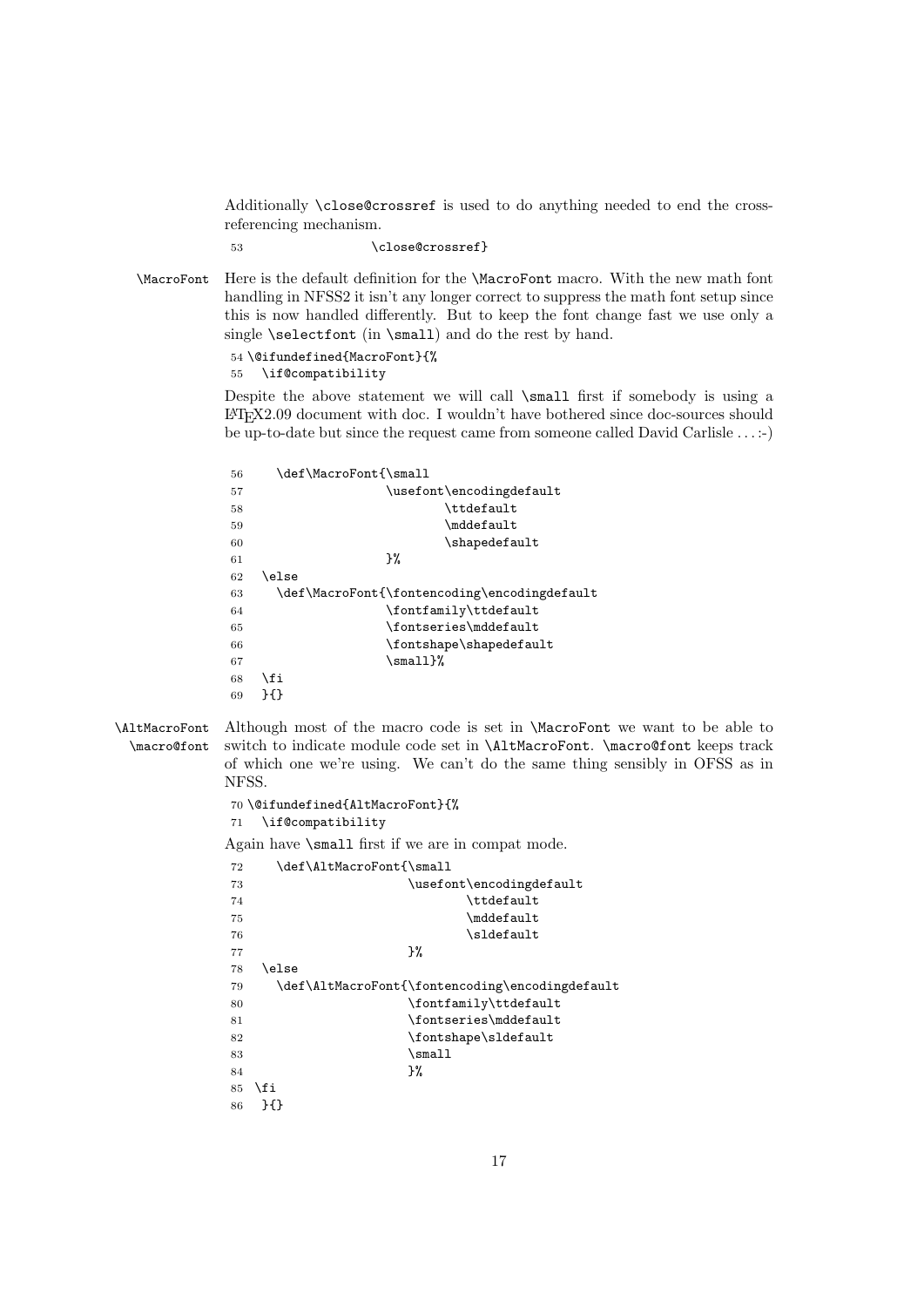<span id="page-17-23"></span>To allow changing the \MacroFont in the preamble we defer defining the internally used \macro@font until after the preamble.

<span id="page-17-0"></span>87 \AtBeginDocument{\let\macro@font\MacroFont}

<span id="page-17-18"></span><span id="page-17-9"></span>\check@module \ifpm@module This is inserted by \everypar at the start of each macrocode line to check whether it starts with module information. (Such information is of the form  $\frac{\sqrt{}x}{\sqrt{}}$ ), where the  $\%$  must be at the start of the line and  $\langle switch \rangle$  comprises names with various possible separators and a possible leading  $+$ ,  $-$ ,  $*$  or  $\ell$  [\[6\]](#page-53-6). All that concerns us here is what the first character of  $\langle switch \rangle$  is.) First it checks the pm@module flag in case the previous line had a non-block module directive i.e., not  $\frac{8}{5}$  or  $\frac{6}{5}$  /; if it did we need to close the group it started and unset the flag. \check@module looks ahead at the next token and then calls \ch@percent to take action depending on whether or not it's a  $\frac{6}{10}$ ; we don't want to expand the token at this stage. This is all done conditionally so it can be turned off if it causes problems with code that wasn't designed to be docstripped.

<span id="page-17-22"></span><span id="page-17-19"></span><span id="page-17-16"></span><span id="page-17-3"></span> \def\check@module{% \ifcheck@modules \ifpm@module \endgroup \pm@modulefalse \fi \expandafter\futurelet\expandafter\next\expandafter\ch@percent 92 \fi} \newif\ifpm@module

```
\DontCheckModules
Here are two driver-file interface macros for turning the module checking on and
    \CheckModules
\ifcheck@modules
                    off using the check@modules switch.
                     94 \def\DontCheckModules{\check@modulesfalse}
                     95 \def\CheckModules{\check@modulestrue}
                     96 \newif\ifcheck@modules \check@modulestrue
      \ch encodent If the lookahead token in \n \text{ is } \mathcal{L}_{12} we go on to check whether the following
                    one is < and otherwise do nothing. Note the \expandafter to get past the \fi.
                     97 \def\ch@percent{%
                     98 \if \percentchar\next
                     99 \expandafter\check@angle
                    100 \quad \text{If} i
     \check@angle Before looking ahead for the < the % is gobbled by the argument here.
                    101 \def\check@angle#1{\futurelet\next\ch@angle}
        \ch@angle If the current lookahead token is < we are defined to be processing a module
                    directive can go on to look for + etc.; otherwise we must put back the gobbled %.
                    With \text{LATEX } 2_{\varepsilon} < is active so we have to be a bit careful.
                    102 \begingroup
                    103 \catcode'\<\active
                    104 \gdef\ch@angle{\ifx<\next
                    105 \expandafter\ch@plus@etc
                    106 \else \percentchar \fi}
     \ch@plus@etc
 \check@plus@etc
                    We now have to decide what sort of a directive we're dealing with and do the right
                    thing with it.
                    107 \gdef\ch@plus@etc<{\futurelet\next\check@plus@etc}
                    108 \gdef\check@plus@etc{%
                    109 \quad \text{if +\text{next}}
```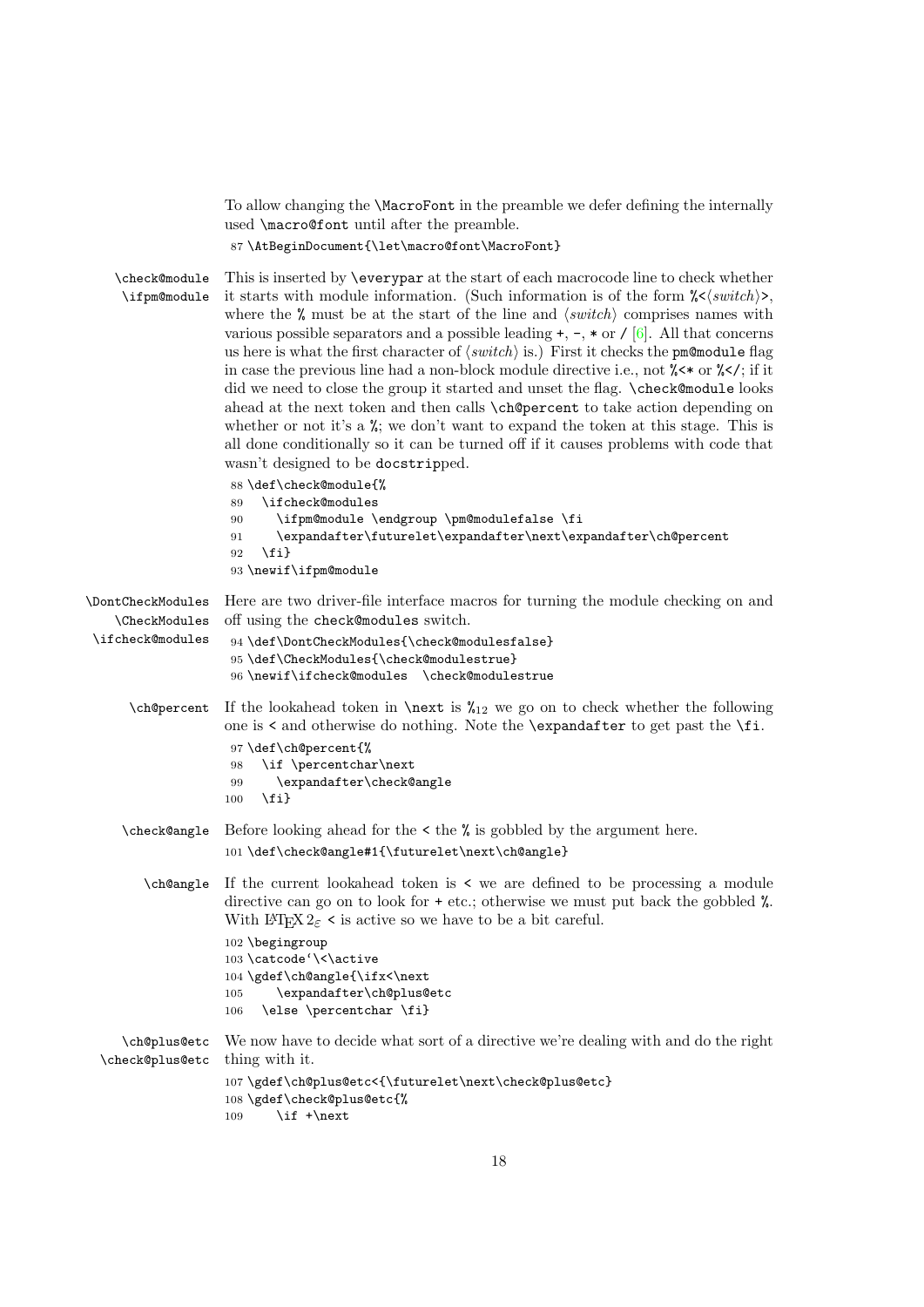<span id="page-18-19"></span><span id="page-18-11"></span><span id="page-18-10"></span>110 \let\next\pm@module 111 \else\if -\next 112 \let\next\pm@module 113 \else\if \*\next 114 \let\next\star@module 115 \else\if /\next 116 \let\next\slash@module

<span id="page-18-17"></span><span id="page-18-15"></span>At some point in the past the docstrip program was partly rewritten and at that time it also got support for a very special directive of the form  $\%<$  followed by an arbitrary string. This is used for "verbatim" inclusion in case of certain problem. We do not really attempt to pretty print that case but we need at least account for it since otherwise we get an error message since this is the only case where we will not have a closing >.

```
117 \else\ifx <\next
118 \percentchar
119 \text{Velse}120 \let\next\pm@module
121 \fi\fi\fi\fi\fi
122 \next }
123 \endgroup
```
<span id="page-18-13"></span> $\pm$   $\mathbb{R}$  is a single special line,  $\mathbb{R}$  is a single special line, we set everything up to the next > appropriately and then change to the special macro font inside a group which will be ended at the start of the next line. If the apparent module directive is missing the terminating > this will lose, but then so will the docstrip implementation. An alternative strategy would be to have \pm@module make > active and clear a flag set here to indicate processing the directive. Appropriate action could then be taken if the flag was found still to be set when processing the next line.

```
124 \begingroup
125 \catcode'\"=\active
126 \lccode'\~='\>
127 \lowercase{\gdef\pm@module#1~}{\pm@moduletrue
128 \Module{#1}\begingroup
```
<span id="page-18-14"></span><span id="page-18-7"></span>We switch to a special font as soon the nesting is higher than the current value of \c@StandardModuleDepth. We do a local update to the \guard@level here which will be restored after the current input line.

```
129 \advance\guard@level\@ne
130 \ifnum\guard@level>\c@StandardModuleDepth\AltMacroFont\fi
131 }
```
<span id="page-18-18"></span><span id="page-18-16"></span>\star@module \slash@module If the start or end of a module block is indicated, after setting the guard we have to check whether a change in the macrocode font should be done. This will be the case if we are already inside a block or are ending the outermost block. If so, we globally toggle the font for subsequent macrocode sections between the normal and special form, switching to the new one immediately.

132 \lowercase{\gdef\star@module#1~}{%

- <span id="page-18-8"></span>133 \Module{#1}%
- <span id="page-18-6"></span>134 \global \advance \guard@level\@ne
- <span id="page-18-4"></span>135 \ifnum \guard@level>\c@StandardModuleDepth
- <span id="page-18-3"></span>136 \global\let\macro@font=\AltMacroFont \macro@font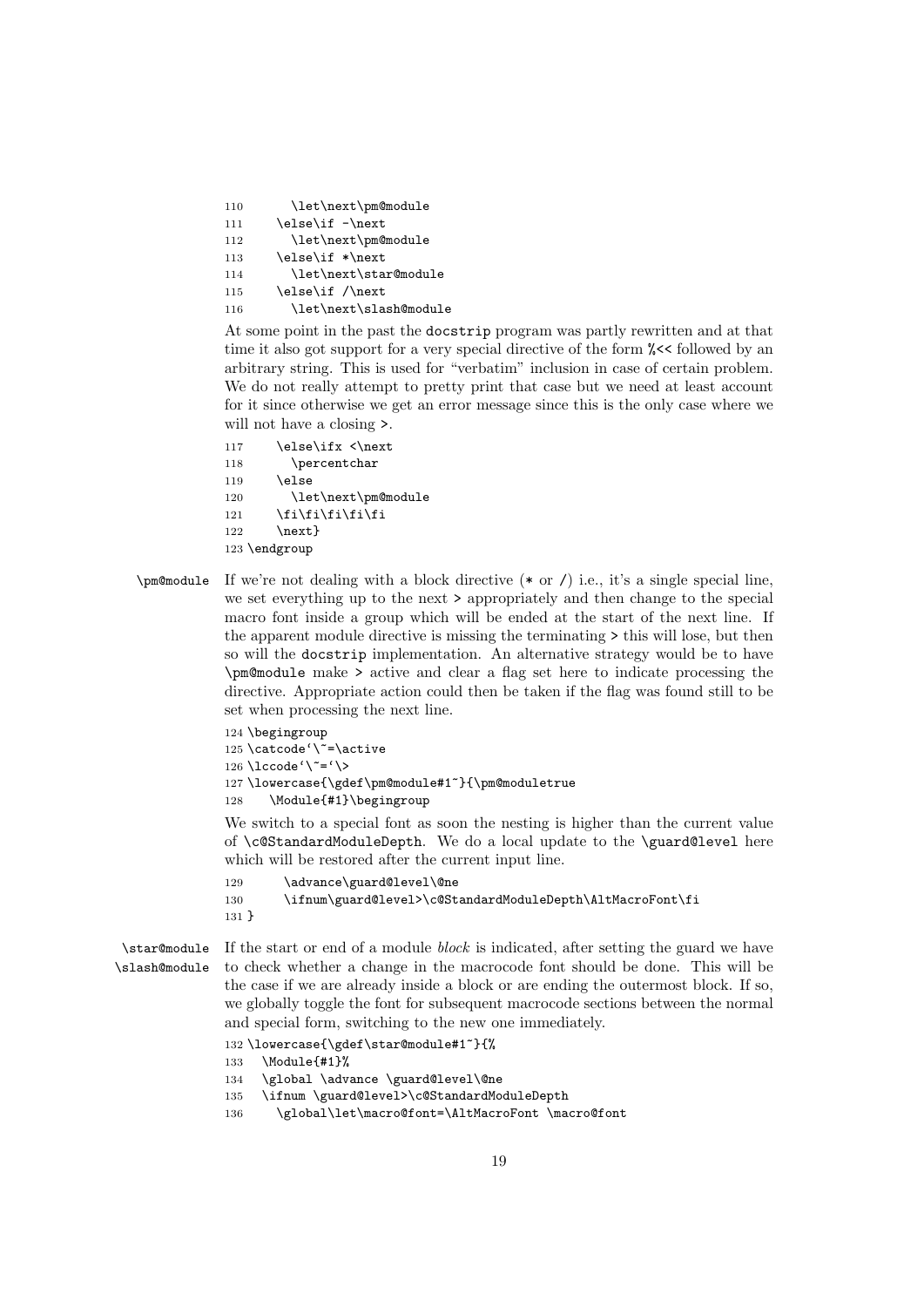```
137 \quad \text{If}138 \catcode'\>=\active
139 \gdef\slash@module#1>{%
140 \Module{#1}%
141 \global \advance \guard@level\m@ne
142 \ifnum \guard@level=\c@StandardModuleDepth
143 \global\let\macro@font\MacroFont \macro@font
144 \fi
145 }
146 \endgroup
```
#### <span id="page-19-3"></span>\c@StandardModuleDepth Counter defining up to which level modules are considered part of the main code. If, for example, the whole code is surrounded by a %<\*package> module we better set this counter to 1 to avoid getting the whole code be displayed in typewriter italic.

<span id="page-19-12"></span>147 \newcounter{StandardModuleDepth}

<span id="page-19-5"></span>\guard@level We need a counter to keep track of the guard nesting. 148 \newcount \guard@level

<span id="page-19-11"></span>\Module This provides a hook to determine the way the module directive is set. It gets as argument everything between the angle brackets. The default is to set the contents in sans serif text between  $\langle \rangle$  with the special characters suitably  $\mathcal{L}$  athcoded by \mod@math@codes. (You can't just set it in a sans text font because normally | will print as an em-dash.) This is done differently depending on whether we have the NFSS or the old one. In the latter case we can easily change \fam appropriately.

#### 149 \@ifundefined{Module}{%

With NFSS what we probably *should* do is change to a new **\mathversion** but I (Dave Love) haven't spotted an easy way to do so correctly if the document uses a version other than normal. (We need to know in what font to set the other groups.) This uses a new math alphabet rather than version and consequently has to worry about whether we're using oldlfnt or not. I expect there's a better way. . .

<span id="page-19-7"></span>150 \def\Module#1{\mod@math@codes\$\langle\mathsf{#1}\rangle\$} 151 }{}

<span id="page-19-9"></span>\mod@math@codes As well as 'words', the module directive text might contain any of the characters  $*$ /+-,  $*$  ! () for the current version of docstrip. We only need special action for two of them in the math code changing required above: | is changed to a \mathop (it's normally "026A) and  $\&$  is also made a \mathop, but in family 0. Remember that & will not have a special catcode when it's encountered.

```
152 \def\mod@math@codes{\mathcode'\|="226A \mathcode'\&="2026
153 \mathcode'\-="702D \mathcode'\+="702B
154 \mathcode'\:="703A \mathcode'\=="703D }
```
<span id="page-19-8"></span>\mathsf If NFSS is in use we need a new math alphabet which uses a sans serif font. To support both the release one and two of NFSS the alphabet was renamed to \mathsf which is defined in NFSS2.

> 155 %\ifx\selectfont\undefined 156 %\else

157 % \ifx\mathsf\undefined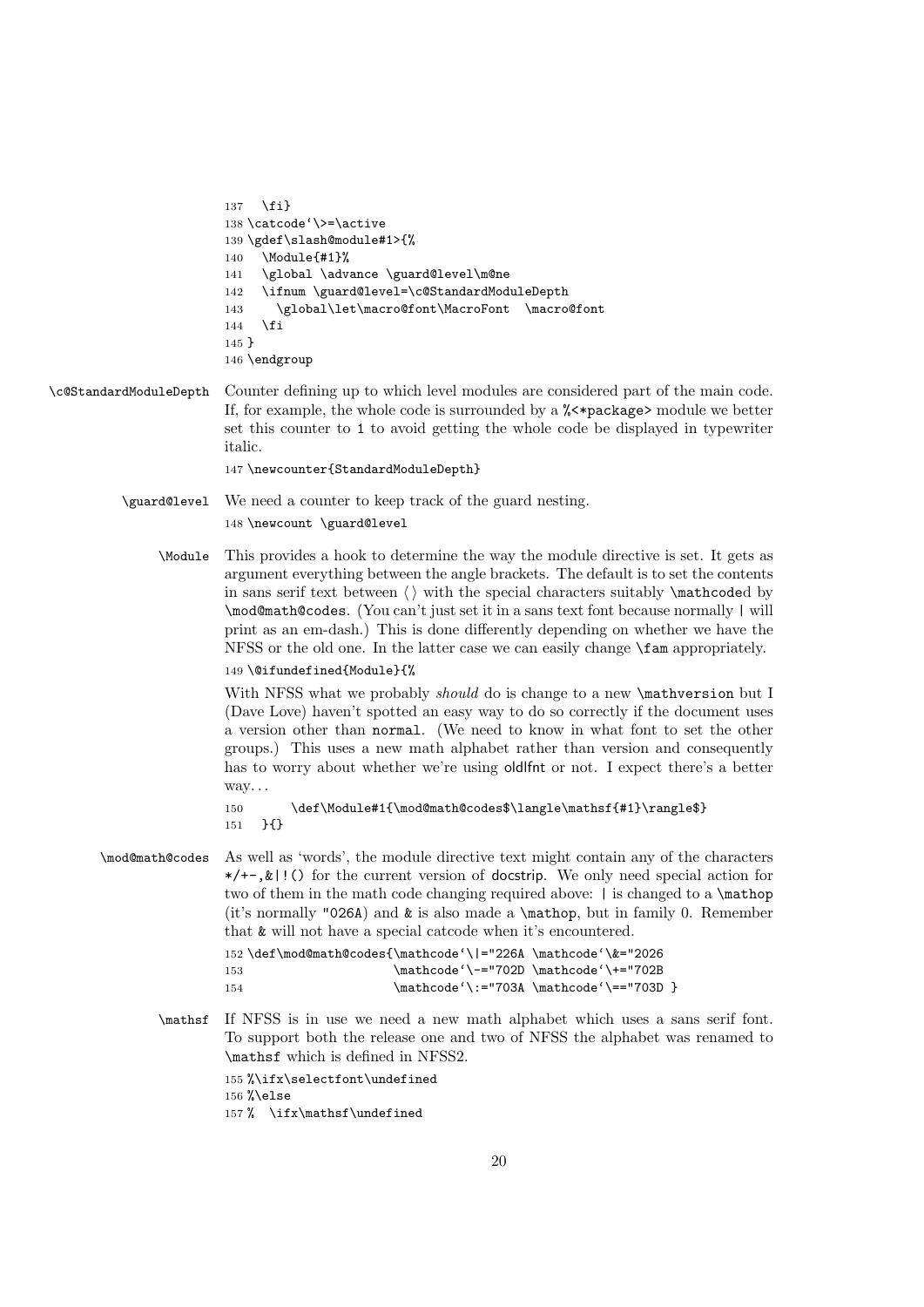<span id="page-20-13"></span><span id="page-20-12"></span><span id="page-20-10"></span><span id="page-20-9"></span><span id="page-20-8"></span><span id="page-20-7"></span><span id="page-20-6"></span><span id="page-20-5"></span><span id="page-20-4"></span>

|                                  | 158 % \newmathalphabet*{\mathsf}{\sfdefault}{m}{n}\fi<br>159 %\fi                                                                                                                                                                                                                                                                                                                                                                                                                                                                                                                                                                                                                                                                                                                                                  |
|----------------------------------|--------------------------------------------------------------------------------------------------------------------------------------------------------------------------------------------------------------------------------------------------------------------------------------------------------------------------------------------------------------------------------------------------------------------------------------------------------------------------------------------------------------------------------------------------------------------------------------------------------------------------------------------------------------------------------------------------------------------------------------------------------------------------------------------------------------------|
| \MacrocodeTopsep<br>\MacroIndent | In the code above, we have used two registers. Therefore we have to allocate them.<br>The default values might be overwritten with the help of the <i>\DocstyleParms</i><br>macro.<br>160 \newskip\MacrocodeTopsep \MacrocodeTopsep = 3pt plus 1.2pt minus 1pt                                                                                                                                                                                                                                                                                                                                                                                                                                                                                                                                                     |
|                                  | 161 \newdimen\MacroIndent<br>162 \settowidth\MacroIndent{\rmfamily\scriptsize 00\ }                                                                                                                                                                                                                                                                                                                                                                                                                                                                                                                                                                                                                                                                                                                                |
| macrocode*<br>\endmacrocode*     | Just as in the verbatim environment, there is also a 'star' variant of the macrocode<br>environment in which a space is shown by the symbol $\cup$ . Until this moment,<br>I have not yet used it (it will be used in the description of the definition of<br>\xmacro@code below) but it's exactly on this one occasion here that you can't<br>use it (cf. Münchhausens Marsh problem) <sup>16</sup> directly. Because of this, on this one<br>occasion we'll cheat around the problem with an additional comment character.<br>But now back to \macrocode*. We start with the macro \macro@code which<br>prepares everything and then call the macro \sxmacro@code whose argument is<br>terminated by the string $\lambda_{\text{unul}}$ \end{macrocode*}.<br>163 \@namedef{macrocode*}{\macro@code\sxmacro@code} |
|                                  | As we know, \sxmacro@code and then \end{macrocode*} (the macro, not the<br>string), will be executed, so that for a happy ending we still need to define the<br>macro \endmacrocode*.                                                                                                                                                                                                                                                                                                                                                                                                                                                                                                                                                                                                                              |
|                                  | 164 \expandafter\let\csname endmacrocode*\endcsname = \endmacrocode                                                                                                                                                                                                                                                                                                                                                                                                                                                                                                                                                                                                                                                                                                                                                |
| \xmacro@code                     | As already mentioned, the macro \xmacro@code expects an argument delimited<br>by the string $\lambda_{\text{ul}}$ and $\text{macrocode}.$ At the moment that this macro is called,<br>the <b>\catcode</b> of T <sub>E</sub> X's special characters are $12$ ('other') or $13$ ('active'). Because<br>of this we need to utilize a different escape character during the definition. This<br>happens locally.                                                                                                                                                                                                                                                                                                                                                                                                       |
|                                  | 165 \begingroup<br>166 \catcode'\ =\zQ_\catcode'\[=\@ne_\catcode'\]=\tw@                                                                                                                                                                                                                                                                                                                                                                                                                                                                                                                                                                                                                                                                                                                                           |
|                                  | Additionally, we need to ensure that the symbols in the above string contain the<br>\catcodes which are available within the macrocode environment.                                                                                                                                                                                                                                                                                                                                                                                                                                                                                                                                                                                                                                                                |
|                                  | 167 \catcode '\{=12 <sub>L</sub> \catcode '\}=12                                                                                                                                                                                                                                                                                                                                                                                                                                                                                                                                                                                                                                                                                                                                                                   |
|                                  | 168 \catcode'\%=12_\catcode'\_=\active_\catcode'\\=\active<br>Next follows the actual definition of $\text{conce, notice the use of the new}$<br>escape character. We manage to get the argument surrounded by the string<br>\end{macrocode}, but at the end however, in spite of the actual characters used<br>during the definition of this macro, \end with the argument {macrocode} will be<br>executed, to ensure a balanced environment.                                                                                                                                                                                                                                                                                                                                                                     |
|                                  | 169   gdef   xmacro@code#1%UUUU\end{macrocode} [#1   end [macrocode]]                                                                                                                                                                                                                                                                                                                                                                                                                                                                                                                                                                                                                                                                                                                                              |
| \sxmacro@code                    | The definition of \sxmacro@code is completely analogous, only here a slightly<br>different terminating string will be used. Note that the space is not active in this<br>environment.<br>$170$ catcode'   =12                                                                                                                                                                                                                                                                                                                                                                                                                                                                                                                                                                                                      |
|                                  | 171   gdef   sxmacro@code#1%<br>\end{macrocode*}[#1 end[macrocode*]]                                                                                                                                                                                                                                                                                                                                                                                                                                                                                                                                                                                                                                                                                                                                               |

<span id="page-20-11"></span><span id="page-20-3"></span><span id="page-20-2"></span><span id="page-20-1"></span><span id="page-20-0"></span> $^{16}$ Karl Friedrich Hieronymus Frhr. v. Münchhausen (\*1720, †1797). Several books were written about fantastic adventures supposedly told by him (see  $[7]$  or  $[1]$ ). In one story he escaped from the marsh by pulling himself out by his hair.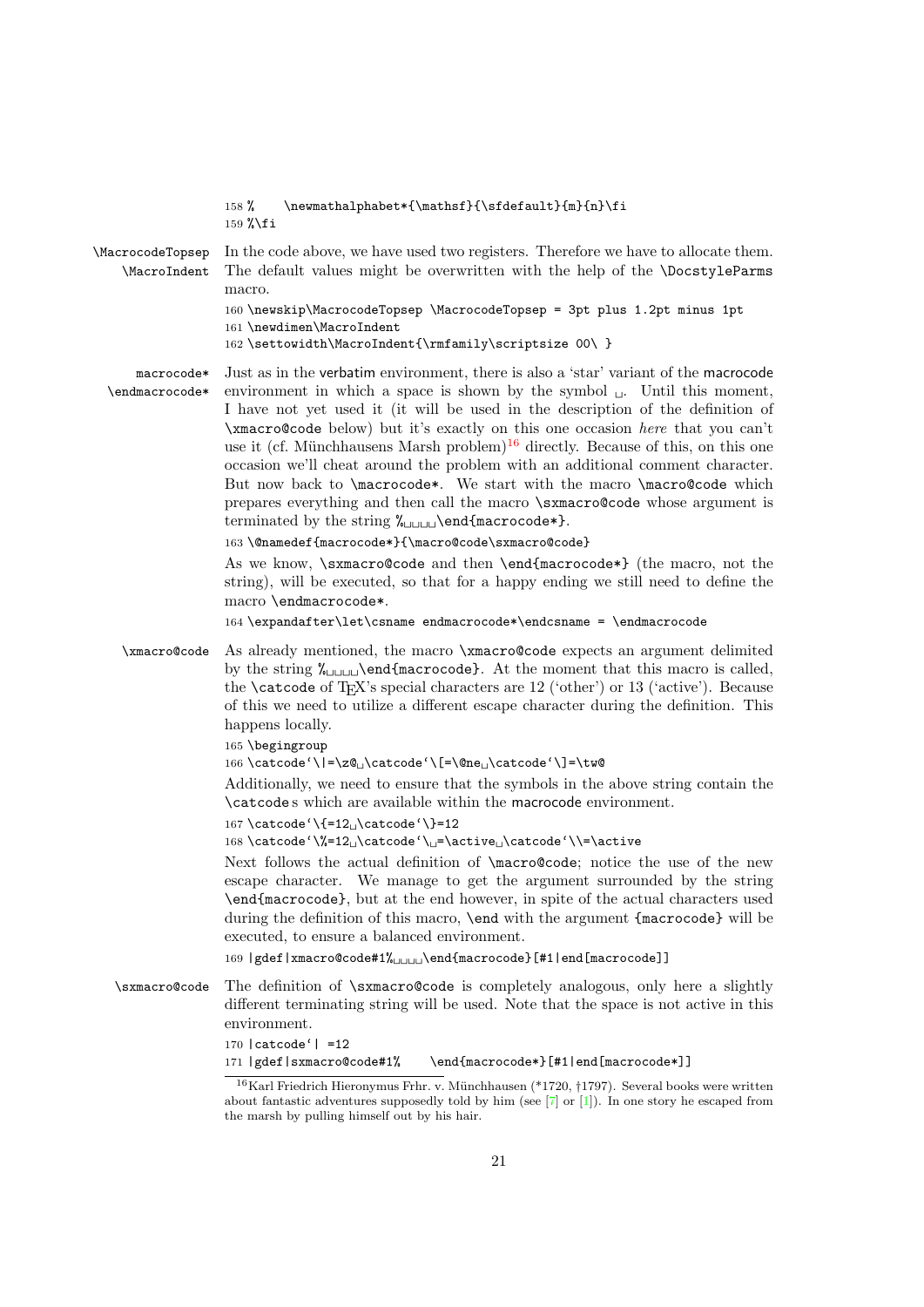<span id="page-21-18"></span>because the \catcode changes have been made local by commencing a new group, there now follows the matching \endgroup in a rather unusual style of writing. 172 |endgroup

#### <span id="page-21-0"></span>3.3 Macros for the 'documentation parts'

<span id="page-21-8"></span><span id="page-21-7"></span><span id="page-21-6"></span><span id="page-21-5"></span>\DescribeMacro \Describe@Macro \DescribeEnv \Describe@Env The \DescribeMacro and \DescribeEnv macros should print their arguments in the margin and produce an index entry. We simply use \marginpar to get the desired result. This is however not the best solution because the labels might be slightly misplaced. One also might get a lot of 'marginpar moved' messages which are hard-wired into the LATEX output routine.[17](#page-21-1) First we change to horizontal mode if necessary. The LATEX macros \@bsphack and \@esphack are used to make those commands invisible (i.e. to normalize the surrounding space and to make the \spacefactor transparent).

173 \def\DescribeMacro{\leavevmode\@bsphack

When documenting the code for the amstex.sty option we encountered a bug: the \catcode of @ was active and therefore couldn't be used in command names. So we first have to make sure that we get all \catcodes right by calling \MakePrivateLetters inside a group. Then we call \Describe@Macro to do the work.

```
174 \begingroup\MakePrivateLetters\Describe@Macro}
175 \def\Describe@Macro#1{\endgroup
176 \marginpar{\raggedleft\PrintDescribeMacro{#1}}%
```
<span id="page-21-14"></span>Note the use of \raggedleft to place the output flushed right. Finally we call a macro which produces the actual index entry and finish with **\@esphack** to leave no trace.[18](#page-21-2)

<span id="page-21-17"></span>177 \SpecialUsageIndex{#1}\@esphack\ignorespaces}

The \DescribeEnv macro is completely analogous.

```
178 \def\DescribeEnv{\leavevmode\@bsphack\begingroup\MakePrivateLetters
```

```
179 \Describe@Env}
```

```
180 \def\Describe@Env#1{\endgroup
```
<span id="page-21-13"></span>181 \marginpar{\raggedleft\PrintDescribeEnv{#1}}%

```
182 \SpecialEnvIndex{#1}\@esphack\ignorespaces}
```
To put the labels in the left margin we have to use the \reversemarginpar declaration. (This means that the **doc**.sty can't be used with all classes or packages.) We also make the **\marginparpush** zero and **\marginparwidth** suitably wide.

```
183 \reversemarginpar
184 \setlength\marginparpush{0pt} \setlength\marginparwidth{8pc}
```
<span id="page-21-4"></span>\bslash We start a new group in which to hide the alteration of \catcode s, and make | introduce commands, whilst \ becomes an 'other' character.

```
185 {\catcode'\|=\z@ \catcode'\\=12
```
Now we are able to define \bslash (globally) to generate a backslash of \catcode 'other'. We then close this group, restoring original \catcode s.

```
186 |gdef|bslash{\}}
```
<span id="page-21-2"></span><span id="page-21-1"></span> $17$ It might be better to change these macros into environments like the macro environment.  $18$ The whole mechanism won't work because of the **\leavevmode** in front. As a temporary change \ignorespaces is added.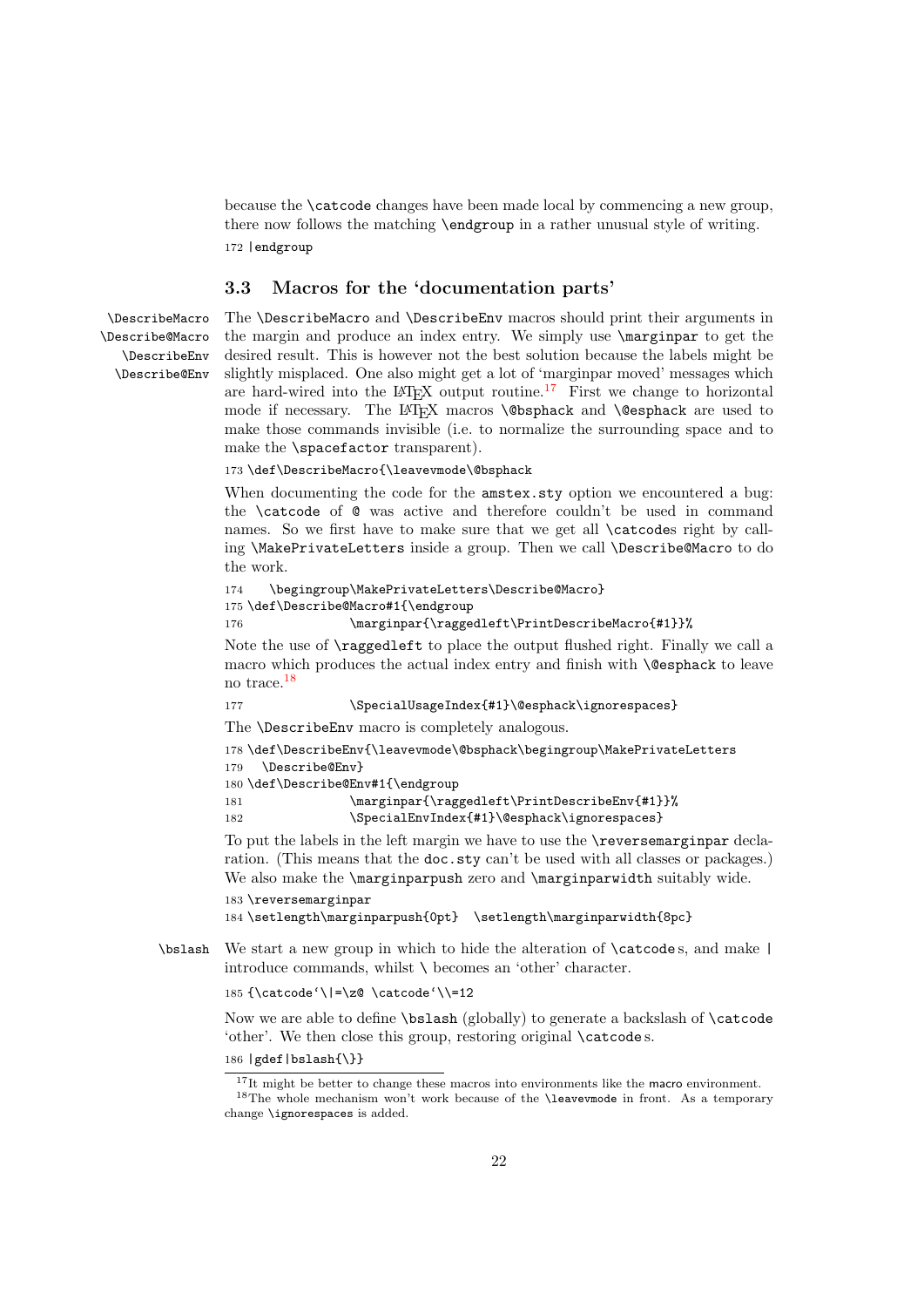```
verbatim
The verbatim environment holds no secrets; it consists of the normal LATEX envi-
verbatim*
          ronment. We also set the \@beginparpenalty and change to the font given by
          \MacroFont.
          187 \def\verbatim{\@beginparpenalty \predisplaypenalty \@verbatim
          188 \MacroFont \frenchspacing \@vobeyspaces \@xverbatim}
          We deal in a similar way with the star form of this environment.
          189 \@namedef{verbatim*}{\@beginparpenalty \predisplaypenalty \@verbatim
          190 \@setupverbvisiblespace
          191 \MacroFont \@vobeyspaces \@sxverbatim}
```
<span id="page-22-10"></span><span id="page-22-3"></span><span id="page-22-1"></span>\@verbatim Additionally we redefine the \@verbatim macro so that it suppresses % characters at the beginning of the line. The first lines are copied literally from the LAT<sub>E</sub>X format.

```
192 \def\@verbatim{\trivlist \item[]\if@minipage\else\vskip\parskip\fi
193 \leftskip\@totalleftmargin\rightskip\z@
194 \parindent\z@\parfillskip\@flushglue\parskip\z@
195 \@@par
196 \@tempswafalse
```
\@verbatim sets ^^M, the end of line character, to be equal to \par. This control sequence is redefined here;  $\Diamond$  Copar is the paragraph primitive of T<sub>EX</sub>.

```
197 \def\par{\if@tempswa\hbox{}\fi\@tempswatrue\@@par
```
<span id="page-22-7"></span>198 \penalty\interlinepenalty

We add a control sequence \check@percent to the definition of \par whose task it is to check for a percent character.

<span id="page-22-4"></span>199 \check@percent}%

The rest is again copied literally from the LAT<sub>EX</sub> format (less  $\text{t.t.}$ ).

- 200 \obeylines
- <span id="page-22-6"></span>201 \let\do\do@noligs \verbatim@nolig@list
- 202 \let\do\@makeother \dospecials}
- <span id="page-22-5"></span>\check@percent Finally we define \check@percent. Since this must compare a character with a percent sign we must first (locally) change percent's \catcode so that it is seen by TEX. The definition itself is nearly trivial: grab the following character, check if it is a %, and insert it again if not. At the end of the verbatim environment this macro will peek at the next input line. In that case the argument to \check@percent might be a \par or a macro with arguments. Therefore we make the definition \long (\par allowed) and use the normal \next mechanism to reinsert the argument after the  $\setminus$ **fi** if necessary. There is a subtle problem here, the equal sign between \next and #1 is actually necessary. Do you see why? The omission of this token once caused a funny error.

<span id="page-22-0"></span>203 {\catcode'\%=12 204 \long\gdef\check@percent#1{\ifx #1%\let\next\@empty \else 205  $\left\{\text{next}+\text{first}\$ 

<span id="page-22-11"></span>\verb We re-define \verb to check for newlines in its argument since a missing delimiter is difficult to detect in doc source. The code is the same as in latex.tex of September 19, 1993. Perhaps there should be a font-changing hook rather than just using \ttfamily, but if so it probably should be different from \MacroFont since that normally includes  $\small{\mathsf{small}}$  and would look wrong inline.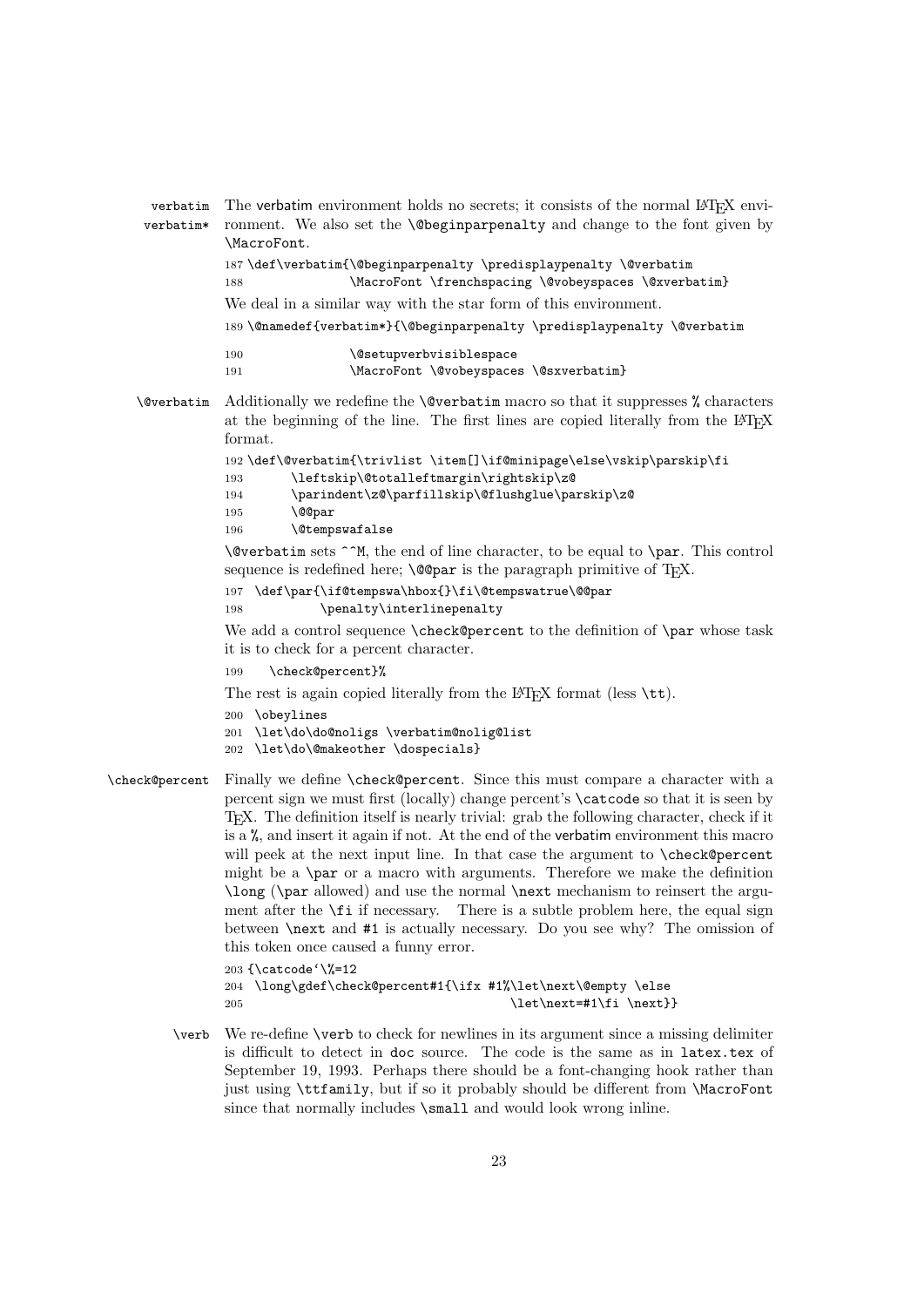```
206 \def\verb{\relax\ifmmode\hbox\else\leavevmode\null\fi
                      207 \bgroup \let\do\do@noligs \verbatim@nolig@list
                      208 \ttfamily \verb@eol@error \let\do\@makeother \dospecials
                      209 \@ifstar{\@sverb}{\@vobeyspaces \frenchspacing \@sverb}}
 \verb@balance@group
        \verb@egroup
     \verb@eol@error
                     210 \let\verb@balance@group\@empty
                     211
                      212 \def\verb@egroup{\global\let\verb@balance@group\@empty\egroup}
                      213
                      214 \begingroup
                      215 \obeylines%
                      216 \gdef\verb@eol@error{\obeylines%
                      217 \def^^M{\verb@egroup\@latex@error{%
                      218 \noexpand\verb ended by end of line}\@ehc}}%
                      219 \endgroup
             \@sverb See [8] for commentary.
                      220 %\def\@sverb#1{%
                      221 % \catcode'#1\active \lccode'\~'#1%
                      222 % \gdef\verb@balance@group{\verb@egroup
                      223 % \@latex@error{Illegal use of \noexpand\verb command}\@ehc}%
                      224 % \aftergroup\verb@balance@group
                      225 % \lowercase{\let~\verb@egroup}}
\verbatim@nolig@list
          \do@noligs
                     These macros replace the old \@noligs mechanism by an extensible version to
                      allow more ligatures to be added.
                      226 \def\verbatim@nolig@list{\do\'\do\<\do\>\do\,\do\'\do\-}
                      227 \def\do@noligs#1{%
                      228 \catcode'#1\active
                      229 \begingroup
                      230 \lccode'\~='#1\relax
                      231 \lowercase{\endgroup\def~{\leavevmode\kern\z@\char'#1}}}
              \macro
             \m@cro@
          \macro@cnt
                     The macro environment is implemented as a trivlist environment, whereby in order
                      that the macro names can be placed under one another in the margin (corre-
                     sponding to the macro's nesting depth), the macro \makelabel must be altered.
                      In order to store the nesting depth, we use a counter. We also need a counter to
                      count the number of nested macro environments.
                      232 \newcount\macro@cnt \macro@cnt=0
                      The environment takes an argument—the macro name to be described. Since this
                      name may contain special 'letters' we have to re-\catcode them before scanning
                      the argument. This is done by the \MakePrivateLetters macro.
                      233 \def\macro{\begingroup
                      234 \catcode'\\12
                      235 \MakePrivateLetters \m@cro@ \iftrue}
         environment The "environment" environment will be implemented just like the "macro" envi-
                      ronment flagging any differences in the code by passing \iffalse or \iftrue to
                      the \m@cro@ environment doing the actual work.
                      236 \def\environment{\begingroup
                      237 \catcode'\\12
                      238 \MakePrivateLetters \m@cro@ \iffalse}
```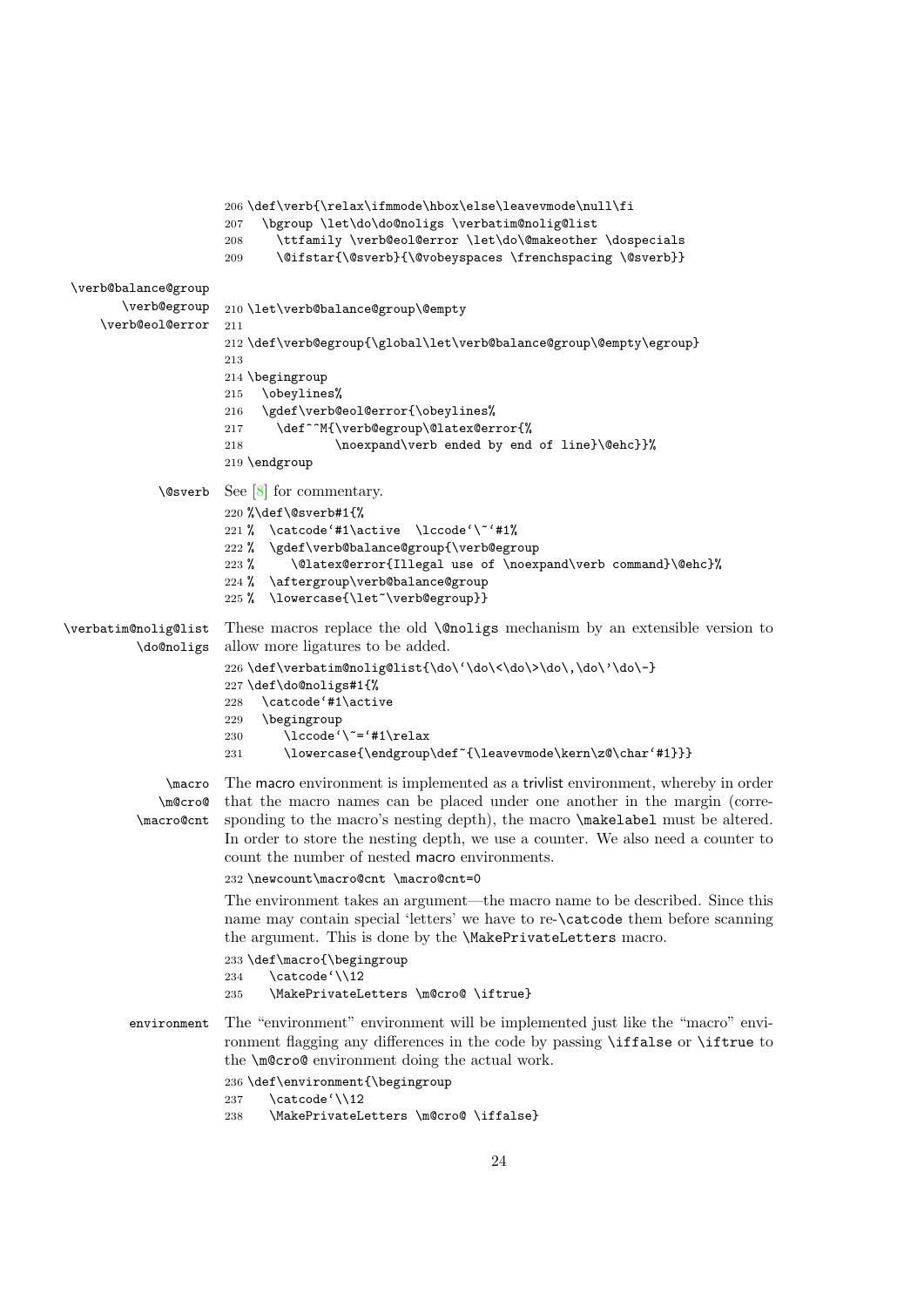<span id="page-24-4"></span>After scanning the argument we close the group to get the normal \catcode s back. Then we assign a special value to \topsep and start a trivlist environment.

#### <span id="page-24-0"></span>239 \long\def\m@cro@#1#2{\endgroup \topsep\MacroTopsep \trivlist

We also save the name being described in **\saved@macroname** for use in conjunction with the **\changes** macro.

<span id="page-24-3"></span>240 \edef\saved@macroname{\string#2}% 241 #1

If documenting an environment we put is name in \saved@indexname otherwise the name without the backslash.

```
242 \let\saved@indexname\saved@macroname
243 \else
244 \edef\saved@indexname{\expandafter\@gobble\string#2}%
245 \fi
```
Now there follows a variation of \makelabel which is used should the environment not be nested, or should it lie between two successive \begin{macro} instructions or explanatory text. One can recognize this with the switch \if@inlabel which will be true in the case of successive **\item** commands.

#### 246 \def\makelabel##1{\llap{##1}}%

If  $\text{Qinlabel}$  is true and if  $\text{Cone}(x) > 0$  then the above definition needs to be changed, because in this case LAT<sub>EX</sub> would otherwise put the labels all on the same line and this would lead to them being overprinted on top of each other. Because of this \makelabel needs to be redefined in this case.

#### 247 \if@inlabel

If \macro@cnt has the value 1, then we redefine \makelabel so that the label will be positioned in the second line of the margin. As a result of this, two macro names appear correctly, one under the other. It's important whilst doing this that the generated label box is not allowed to have more depth than a normal line since otherwise the distance between the first two text lines of TEX will be incorrectly calculated. The definition should then look like:

#### \def\makelabel##1{\llap{\vtop to \baselineskip  ${\hbox{\bf\bbox{#1}}\vss}}\}$

Completely analogous to this is the case where labels need to be placed one under the other. The lines above are only an example typeset with the verbatim environment. To produce the real definition we save the value of \macro@cnt in \count@ and empty the temp macro **\@tempa** for later use.

248 \let\@tempa\@empty \count@\macro@cnt

In the following loop we append for every already typeset label an  $\hbar$ to the definition of \@tempa.

```
249 \loop \ifnum\count@>\z@
```
250 \edef\@tempa{\@tempa\hbox{\strut}}\advance\count@\m@ne \repeat

Now be put the definition of \makelabel together.

```
251 \edef\makelabel##1{\llap{\vtop to\baselineskip
252 {\text{\texttt{\#1}}\vss}}
```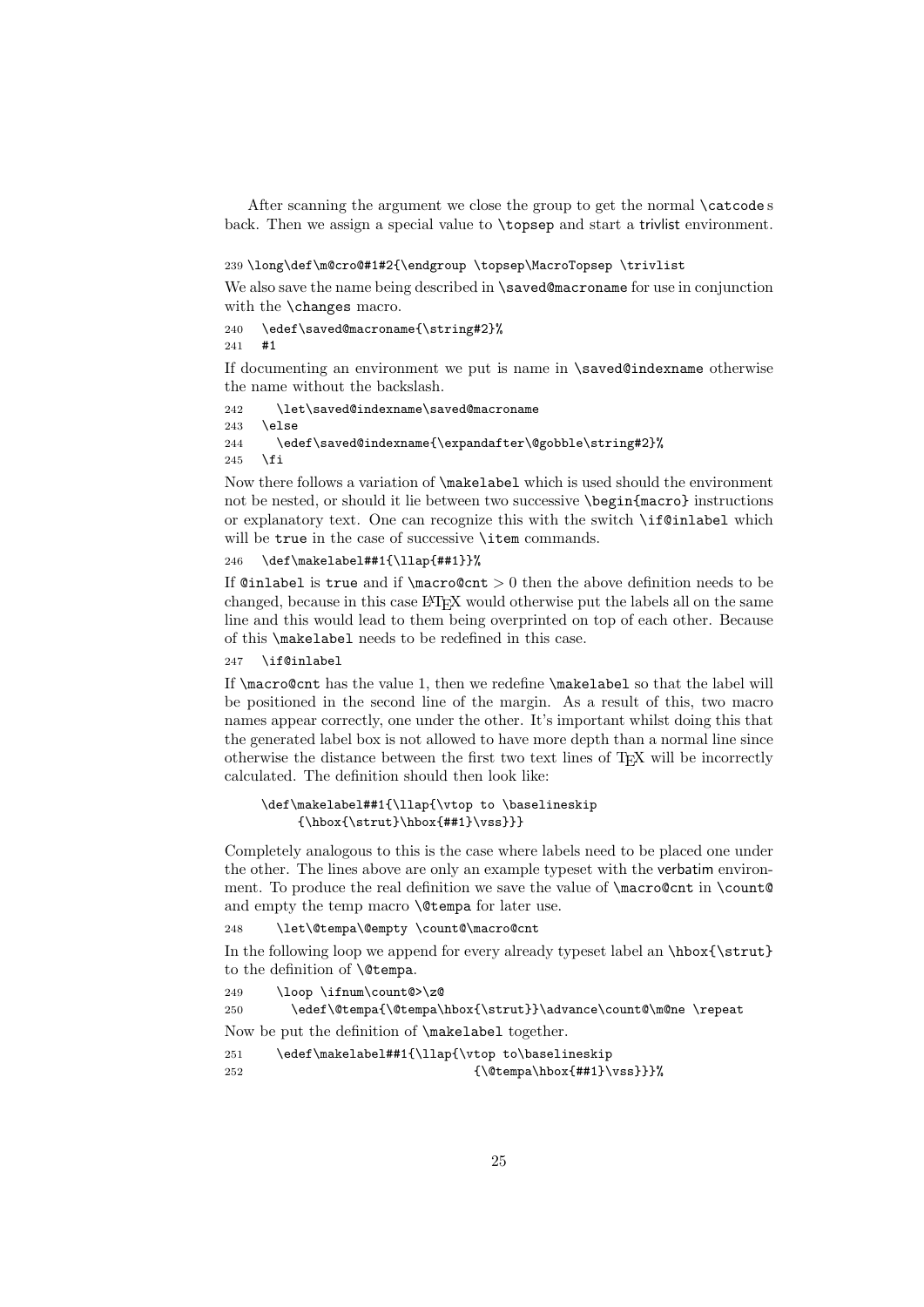<span id="page-25-7"></span>Next we increment the value of the nesting depth counter. This value inside the macro environment is always at least one after this point, but its toplevel definition is zero. Provided this environment has been used correctly, \macro@cnt=0 should not occur when @inlabel=true. It is however possible if this environment is used within other list environments (but this would have little point).

253 \advance \macro@cnt \@ne

If @inlabel is false we reset \macro@cnt assuming that there is enough room to print the macro name without shifting.

254 \else \macro@cnt\@ne

Now the label will be produced using \item. The following line is only a hack saving the day until a better solution is implemented. We have to face two problems: the argument might be a \par which is forbidden in the argument of other macros if they are not defined as \long, or it is something like \iffalse or \else, i.e. something which will be misinterpreted when T<sub>EX</sub> is skipping conditional text. In both cases \item will bomb, so we protect the argument by using \string.

255 \edef\@tempa{\noexpand\item[%

Depending on whether we are inside a "macro" or "environment" environment we use \PrintMacroName or \PrintEnvName to display the name.

<span id="page-25-4"></span><span id="page-25-3"></span>256 #1% 257 \noexpand\PrintMacroName  $258$   $\lambda$ else 259 \noexpand\PrintEnvName 260 \fi 261 {\string#2}]}% 262 \@tempa

At this point we also produce an index entry. Because it is not known which index sorting program will be used, we do not use the command \index, but rather a command \SpecialMainIndex after advancing the counter for indexing by line number. This may be redefined by the user in order to generate an index entry which will be understood by the index program in use (note the definition of \SpecialMainIndex for our installation). We advance the current codeline number and after producing an index entry revert to the original value

<span id="page-25-0"></span>263 \global\advance\c@CodelineNo\@ne

Again the macro to call depends on the environment we are actually in.

```
264 #1%
265 \SpecialMainIndex{#2}\nobreak
266 \DoNotIndex{#2}%
267 \else
268 \SpecialMainEnvIndex{#2}\nobreak
269 \fi
270 \global\advance\c@CodelineNo\m@ne
```
<span id="page-25-5"></span><span id="page-25-1"></span>The \nobreak is needed to prevent a page break after the \write produced by the \SpecialMainIndex macro. We exclude the new macro in the cross-referencing feature, to prevent spurious non-main entry references. Regarding possibly problematic arguments, the implementation takes care of \par and the conditionals are uncritical.

Because the space symbol should be ignored between the \begin{macro}{...} and the following text we must take care of this with \ignorespaces.

271 \ignorespaces}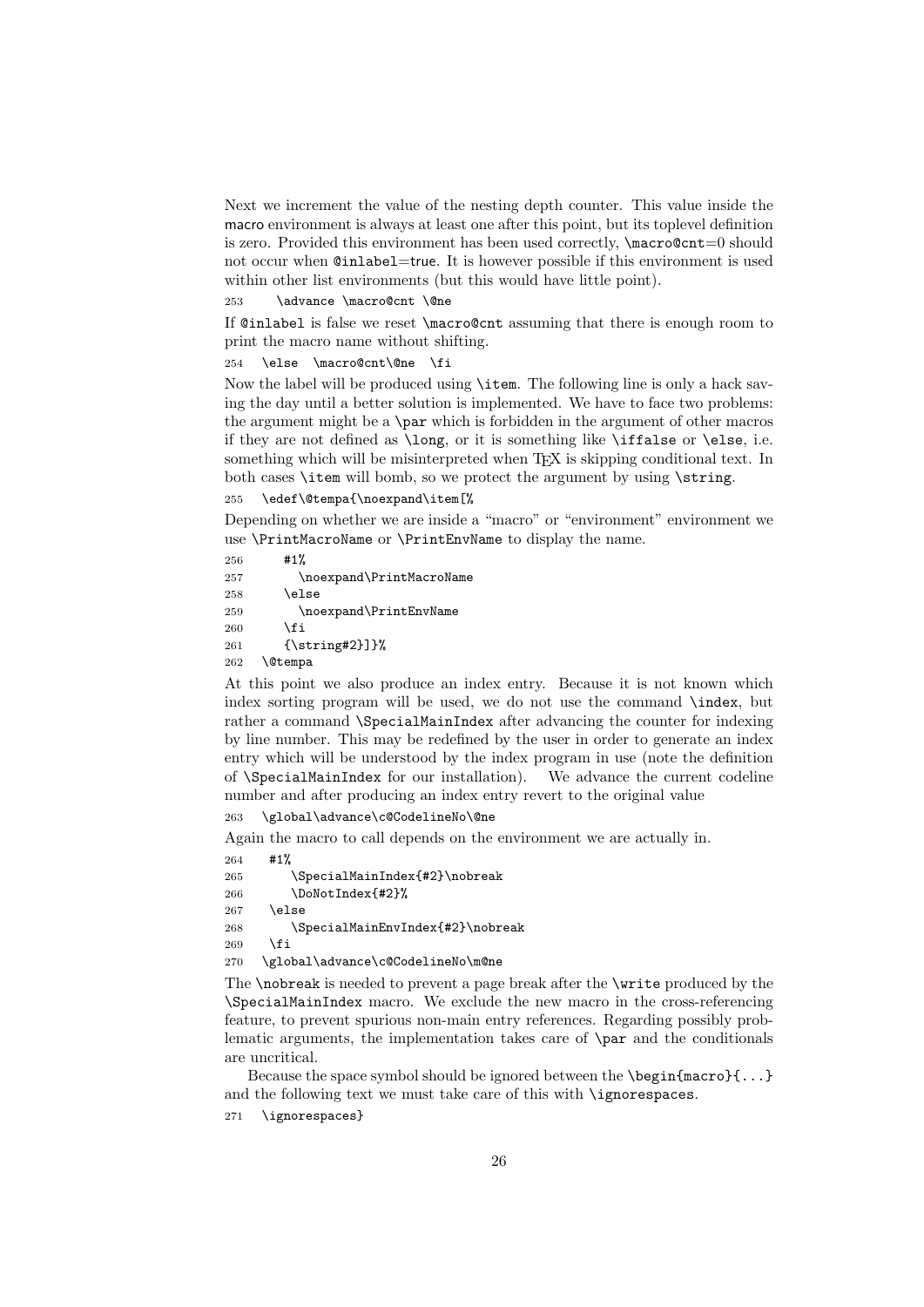```
\endmacro
\endenvironment
                 Older releases of this environment omit the \endgroup token, when being nested.
                 This was done to avoid unnecessary stack usage. However it does not work if
                 macro and environment environments are mixed, therefore we now use a simpler
                 approach.
                 272 \let\endmacro \endtrivlist
                 273 \let\endenvironment\endmacro
```
<span id="page-26-9"></span>\MacroTopsep Here is the default value for the \MacroTopsep parameter used above. 274 \newskip\MacroTopsep \MacroTopsep = 7pt plus 2pt minus 2pt

#### <span id="page-26-0"></span>3.4 Formatting the margin

The following three macros should be user definable. Therefore we define those macros only if they have not already been defined.

<span id="page-26-13"></span><span id="page-26-12"></span><span id="page-26-11"></span><span id="page-26-10"></span>\PrintMacroName \PrintEnvName \PrintDescribeMacro \PrintDescribeEnv The formatting of the macro name in the left margin is done by these macros. We first set a \strut to get the height and depth of the normal lines. Then we change to the \MacroFont using \string to \catcode the argument to other (assuming that it is a macro name). Finally we print a space. The font change remains local since this macro will be called inside an **\hbox**.

```
275 \@ifundefined{PrintMacroName}
```
<span id="page-26-2"></span>276 {\def\PrintMacroName#1{\strut \MacroFont \string #1\ }}{}

We use the same formatting conventions when describing a macro.

- 277 \@ifundefined{PrintDescribeMacro}
- <span id="page-26-3"></span>278 {\def\PrintDescribeMacro#1{\strut \MacroFont \string #1\ }}{}

To format the name of a new environment there is no need to use \string.

```
279 \@ifundefined{PrintDescribeEnv}
```

```
280 {\def\PrintDescribeEnv#1{\strut \MacroFont #1\ }}{}
```

```
281 \@ifundefined{PrintEnvName}
```

```
282 {\def\PrintEnvName#1{\strut \MacroFont #1\ }}{}
```
### <span id="page-26-1"></span>3.5 Creating index entries by scanning 'macrocode'

The following macros ensure that index entries are created for each occurrence of a T<sub>E</sub>X-like command (something starting with  $\langle \cdot \rangle$ ) providing indexing has been turned on with \PageIndex or \CodelineIndex. With the default definitions of \SpecialMainIndex, etc., the index file generated is intended to be processed by Chen's makeindex program [\[4\]](#page-53-5).

Of course, in this package file itself we've sometimes had to make | take the rôle of T<sub>E</sub>X's escape character to introduce command names at places where  $\setminus$ has to belong to some other category. Therefore, we may also need to recognize | as the introducer for a command when setting the text inside the macrocode environment. Other users may have the need to make similar reassignments for their macros.

<span id="page-26-15"></span><span id="page-26-14"></span><span id="page-26-6"></span>\SpecialEscapechar \active@escape@char \special@escape@char The macro \SpecialEscapechar is used to denote a special escape character for the next macrocode environment. It has one argument—the new escape character given as a 'single-letter' control sequence. Its main purpose is defining \special@escape@char to produce the chosen escape character \catcode d to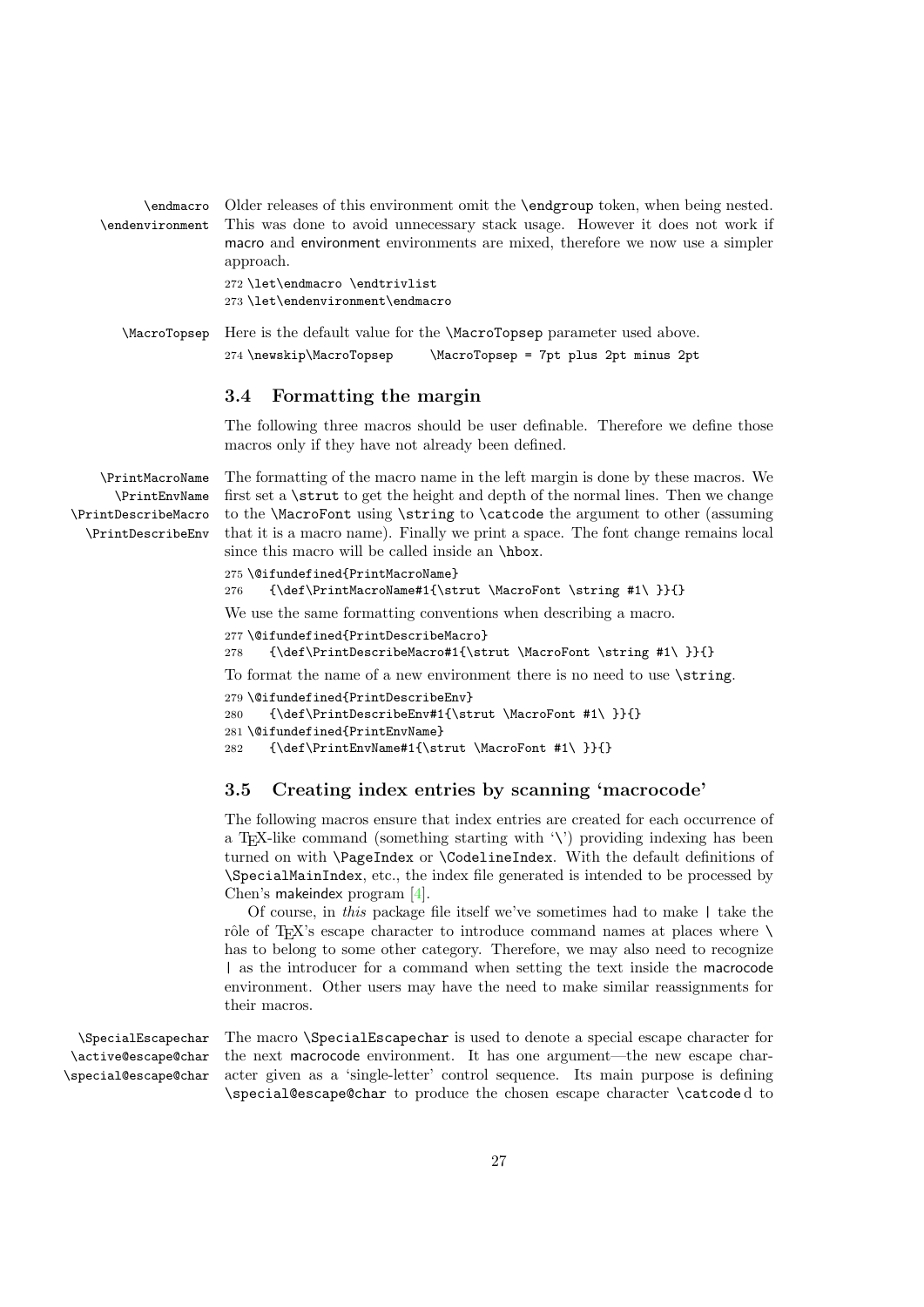12 and \active@escape@char to produce the same character but with \catcode 13.

The macro  $\simeq \simeq \simeq 0$  and  $\simeq \simeq 0$  to print the escape character while \active@escape@char is needed in the definition of \init@crossref to start the scanning mechanism.

In the definition of \SpecialEscapechar we need an arbitrary character with \catcode 13. We use  $\lq{'}$  and ensure that it is active. The \beging roup is used to make a possible change local to the expansion of \SpecialEscapechar.

```
283 \begingroup
284 \catcode'\~\active
285 \gdef\SpecialEscapechar#1{%
286 \begingroup
```
Now we are ready for the definition of \active@escape@char. It's a little tricky: we first define locally the uppercase code of '<sup>\*</sup>' to be the new escape character.

<span id="page-27-2"></span>287  $\uccode'\Upsilon'$ #1%

Around the definition of \active@escape@char we place an \uppercase command. Recall that the expansion of \uppercase changes characters according to their \uccode, but leaves their  $\c{actcode}$ s untouched (cf. TEXbook page 41).

288 \uppercase{\gdef\active@escape@char{~}}%

The definition of \special@escape@char is easier, we use \string to \catcode the argument of **\SpecialEscapechar** to 12 and suppress the preceding **\escapechar.** 

289 \escapechar\m@ne \xdef\special@escape@char{\string#1}%

Now we close the group and end the definition: the value of \escapechar as well as the **\uccode** and **\catcode** of  $\lq\lq$  will be restored.

290 \endgroup}

291 \endgroup

<span id="page-27-3"></span>\init@crossref The replacement text of \init@crossref should fulfill the following tasks:

- 1) \catcode all characters used in macro names to 11 (i.e. 'letter').
- 2) \catcode the '\' character to 13 (i.e. 'active').
- 3a)  $\let the ''\ equal \scr$ there is no special escape character (i.e. the \special@escape@char is '\').
- 3b) Otherwise \let it equal \bslash, i.e. produce a printable \.
- 4) Make the *(special escape character)* active.
- 5) \let the active version of the special escape character (i.e. the expansion of \active@escape@char) equal \scan@macro.

The reader might ask why we bother to  $\catcode$  the ' $\iota$ ' first to 12 (at the end of  $\text{Cov}(t)$  then re- $\text{Cov}(t)$  is to 13 in order to produce a  $\mathcal{C}$  in case 3b) above. This is done because we have to ensure that '\' has \catcode 13 within the macrocode environment. Otherwise the delimiter for the argument of \xmacro@code would not be found (parameter matching depends on \catcode s).

Therefore we first re-\catcode some characters.

<span id="page-27-0"></span>292 \begingroup \catcode'\|=\z@ \catcode'\\=\active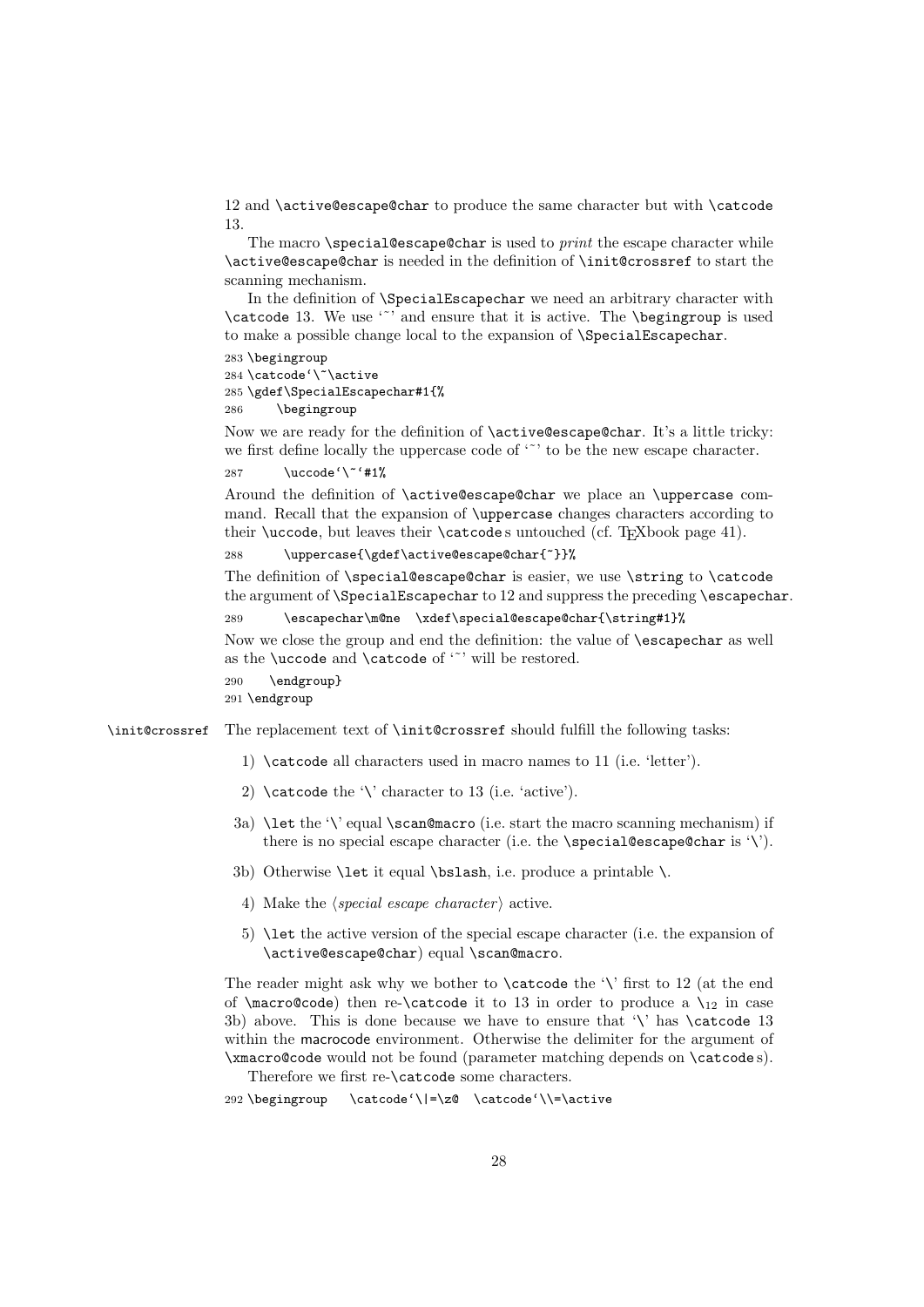<span id="page-28-14"></span>We carry out tasks 2) and 3b) first.

<span id="page-28-2"></span>293 |gdef|init@crossref{|catcode'|\|active |let\|bslash

Because of the popularity of the '@' character as a 'letter' in macros, we normally have to change its  $\text{catcode}$  here, and thus fulfill task 1). But the macro designer might use other characters as private letters as well, so we use a macro to do the \catcode switching.

<span id="page-28-6"></span>294 | MakePrivateLetters

Now we \catcode the special escape character to 13 and \let it equal \scan@macro, i.e. fulfill tasks 4) and 5). Note the use of \expandafter to insert the chosen escape character saved in \special@escape@char and \active@escape@char.

```
295 |catcode|expandafter'|special@escape@char|active
296 |expandafter|let|active@escape@char|scan@macro}
297 |endgroup
```
If there is no special escape character, i.e. if  $\S$  pecialEscapechar is  $\setminus \setminus$ , the second last line will overwrite the previous definition of  $\chi_{13}$ . In this way all tasks are fulfilled.

For happy documenting we give default values to \special@escape@char and \active@escape@char with the following line:

<span id="page-28-11"></span>298 \SpecialEscapechar{\\}

<span id="page-28-7"></span>\MakePrivateLetters Here is the default definition of this command, which makes just the @ into a letter. The user may change it if he/she needs more or other characters masquerading as letters.

```
299 \@ifundefined{MakePrivateLetters}
```

```
300 {\let\MakePrivateLetters\makeatletter}{}
```
<span id="page-28-3"></span>\close@crossref At the end of a cross-referencing part we prepare ourselves for the next one by setting the escape character to  $\vee$ .

<span id="page-28-12"></span>301 \def\close@crossref{\SpecialEscapechar\\}

#### <span id="page-28-0"></span>3.6 Macros for scanning macro names

<span id="page-28-8"></span><span id="page-28-5"></span>\scan@macro \macro@namepart The \init@crossref will have made \active our \special@escape@char, so that each \active@escape@char will invoke \scan@macro when within the macrocode environment. By this means, we can automatically add index entries for every TEX-like command which is met whilst setting (in verbatim) the contents of macrocode environments.

#### 302 \def\scan@macro{%

First we output the character which triggered this macro. Its version \catcode d to 12 is saved in \special@escape@char. We also call \step@checksum to generate later on a proper check-sum (see section [2.12](#page-9-2) for details).

<span id="page-28-10"></span>303 \special@escape@char

<span id="page-28-13"></span>304 \step@checksum

If the macrocode environment contains, for example, the command  $\setminus \setminus$ , the second \ should not start the scanning mechanism. Therefore we use a switch to decide if scanning of macro names is allowed.

<span id="page-28-4"></span>305 \ifscan@allowed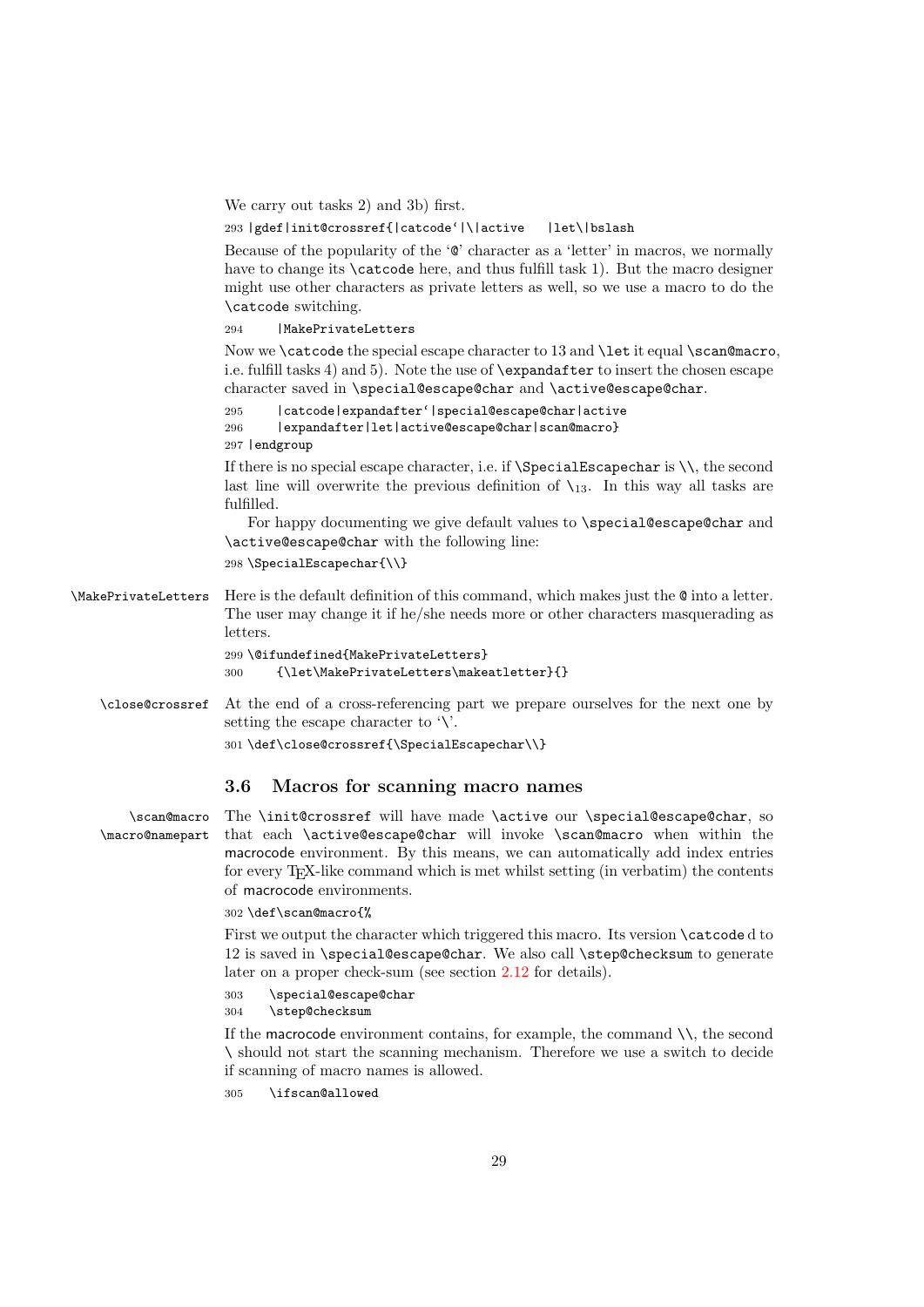<span id="page-29-14"></span><span id="page-29-13"></span><span id="page-29-12"></span><span id="page-29-11"></span><span id="page-29-10"></span><span id="page-29-9"></span><span id="page-29-8"></span><span id="page-29-7"></span><span id="page-29-6"></span><span id="page-29-5"></span><span id="page-29-4"></span><span id="page-29-3"></span><span id="page-29-2"></span><span id="page-29-1"></span><span id="page-29-0"></span>

|                                       | The macro assembles the letters forming a TFX command in \macro@namepart<br>so this is initially cleared; we then set <b>\next</b> to the <i>first</i> character following the <b>\</b><br>and call <i>macro@switch</i> to determine whether that character is a letter or not.<br>\let\macro@namepart\@empty<br>306                                                                                                                                                                                 |
|---------------------------------------|------------------------------------------------------------------------------------------------------------------------------------------------------------------------------------------------------------------------------------------------------------------------------------------------------------------------------------------------------------------------------------------------------------------------------------------------------------------------------------------------------|
|                                       | \def\next{\futurelet\next\macro@switch}%<br>307                                                                                                                                                                                                                                                                                                                                                                                                                                                      |
|                                       | As you recognize, we actually did something else, because we have to defer the<br>\futurelet call until after the final \fi. If, on the other hand, the scanning is<br>disabled we simply <b>\let \next</b> equal 'empty'.                                                                                                                                                                                                                                                                           |
|                                       | \else \let\next\@empty \fi<br>308                                                                                                                                                                                                                                                                                                                                                                                                                                                                    |
|                                       | Now we invoke <b>\next</b> to carry out what's needed.<br>$\text{}$<br>309                                                                                                                                                                                                                                                                                                                                                                                                                           |
| \ifscan@allowed<br>\scan@allowedtrue  | \ifscan@allowed is the switch used above to determine if the \active@escape@char<br>should start the macro scanning mechanism.                                                                                                                                                                                                                                                                                                                                                                       |
| \scan@allowedfalse                    | 310 \newif\ifscan@allowed<br>\scan@allowedtrue                                                                                                                                                                                                                                                                                                                                                                                                                                                       |
| \EnableCrossrefs<br>\DisableCrossrefs | At this point we might define two macros which allow the user to disable or<br>enable the cross-referencing mechanism. Processing of files will be faster if only<br>main index entries are generated (i.e., if \DisableCrossrefs is in force).                                                                                                                                                                                                                                                      |
|                                       | 311 \def\DisableCrossrefs{\@bsphack\scan@allowedfalse\@esphack}                                                                                                                                                                                                                                                                                                                                                                                                                                      |
|                                       | The macro \EnableCrossrefs will also disable any \DisableCrossrefs com-<br>mand encountered afterwards.                                                                                                                                                                                                                                                                                                                                                                                              |
|                                       | 312 \def\EnableCrossrefs{\@bsphack\scan@allowedtrue<br>\def\DisableCrossrefs{\@bsphack\@esphack}\@esphack}<br>313                                                                                                                                                                                                                                                                                                                                                                                    |
| \macro@switch                         | Now that we have the character which follows the escape character (in $\text{next}$ ), we<br>can determine whether it's a 'letter' (which probably includes $\mathcal{Q}$ ).<br>If it is, we let <b>\next</b> invoke a macro which assembles the full command name.                                                                                                                                                                                                                                  |
|                                       | 314 \def\macro@switch{\ifcat\noexpand\next a%<br>\let\next\macro@name<br>315                                                                                                                                                                                                                                                                                                                                                                                                                         |
|                                       | Otherwise, we have a 'single-character' command name. For all those single-<br>character names, we use \short@macro to process them into suitable index entries.<br>\else \let\next\short@macro \fi<br>316                                                                                                                                                                                                                                                                                           |
|                                       | Now that we know what macro to use to process the macro name, we invoke it $\dots$<br>$\text{next}$<br>317                                                                                                                                                                                                                                                                                                                                                                                           |
| \short@macro                          | This macro will be invoked (with a single character as parameter) when a single-<br>character macro name has been spotted whilst scanning within the macrocode<br>environment.                                                                                                                                                                                                                                                                                                                       |
|                                       | First we take a look at the <b>\index@excludelist</b> to see whether this macro<br>name should produce an index entry. This is done by the <b>\ifnot@excluded</b> macro<br>which assumes that the macro name is saved in \macro@namepart. The character<br>mustn't be stored with a special category code or exclusion from the index won't<br>work, so we employ the case-changing trick used elsewhere. Since the argument<br>might be an active character, <i>string</i> is used to normalize it. |
|                                       | 318 \begingroup<br>319 \catcode'\&=12<br>320 \gdef\short@macro#1{\begingroup                                                                                                                                                                                                                                                                                                                                                                                                                         |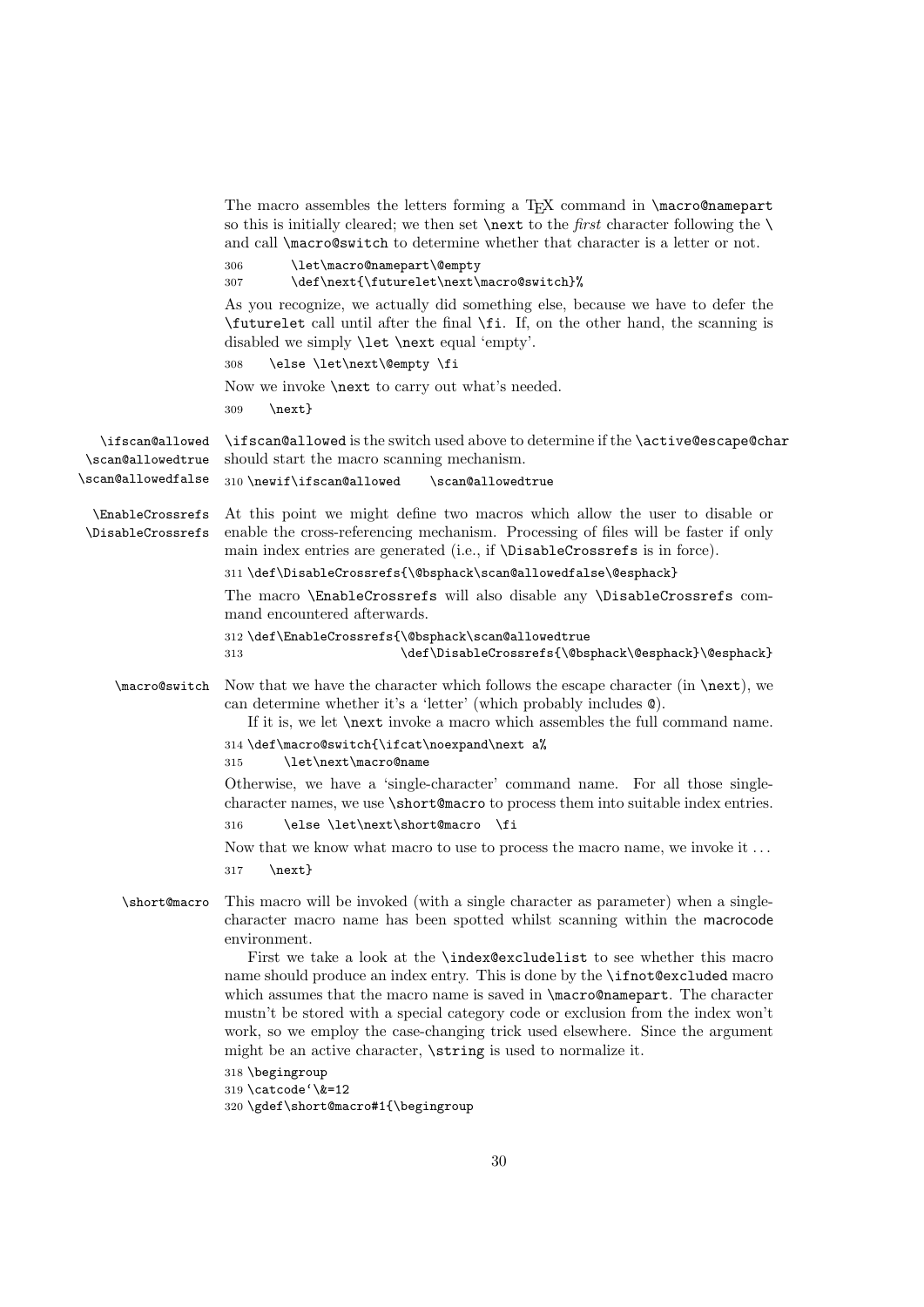- <span id="page-30-13"></span><span id="page-30-1"></span>321 \uccode'\&=\expandafter'\string#1%
- <span id="page-30-7"></span>322 \uppercase{\def\x{\def\macro@namepart{&}}}%
- 323 \expandafter\endgroup\x
- <span id="page-30-3"></span>324 \ifnot@excluded

If necessary the index entry is produced by the macro \produce@index. Depending on the actual character seen, this macro has to do different things, so we pass the character as an argument.

#### <span id="page-30-8"></span>325 \produce@index{#1}\fi

Then we disable the cross-referencing mechanism with \scan@allowedfalse and print the actual character. The index entry was generated first to ensure that no page break intervenes (recall that a  $\hat{\ }$ M will start a new line).

<span id="page-30-10"></span>326 \scan@allowedfalse#1%

After typesetting the character we can safely enable the cross-referencing feature again. Note that this macro won't be called (since \macro@switch won't be called) if cross-referencing is globally disabled.

```
327 \scan@allowedtrue }
328 \endgroup
```
<span id="page-30-9"></span>\produce@index This macro is supposed to generate a suitable \SortIndex command for a given single-letter control sequence. We test first for the cases which involve active characters (i.e. the backslash, the special escape character (if any), the space and the  $\hat{\phantom{a}}$ M). Using the **\if** test (testing for character codes), we have to ensure that the argument isn't expanded.

329 \def\produce@index#1{%

```
330 \if\noexpand#1\special@escape@char
```
If the character is the special escape character (or the  $\forall$  in case there was none) the \it@is@a macro is used to produce the actual \SortIndex call.

<span id="page-30-4"></span>331 \scan@allowedfalse \it@is@a\special@escape@char \else

Next comes the test for a '\' which must be the  $\lambda_{13}$  expanding to  $\lambda$ bslash.

<span id="page-30-2"></span>332 \if\noexpand#1\bslash \it@is@a\bslash \else

Another possibility is  $\sqcup_{13}$ . Recall that **\space** produces a  $\sqcup_{10}$ .

<span id="page-30-5"></span>333 \if\noexpand#1\space \it@is@a\space \else

The last<sup>[19](#page-30-0)</sup> possibility of an active character is  $\hat{}$   $\hat{}$ M. In this case we don't test for character codes, since it is easier to look if the character is equal to \par. (We are inside the macrocode environment.)

334 \ifx#1\par

If we end up here we have just scanned a  $\\^n$  or something similar. Since this will be treated like  $\setminus_{\sqcup}$  by T<sub>E</sub>X we produce a corresponding index entry.

#### <span id="page-30-6"></span>335 \it@is@a\space \else

If it is the token \relax we do nothing. This can't happen when the 'doc' package is used in the way described here, but was added to allow extensions like the idxverb option.

336 \ifx#1\relax \else

<span id="page-30-0"></span> $^{19}\rm{Well}$  it isn't the last active character after all. I added **\@noligs** some days ago and now ' too is active. So we have to make sure that such characters don't get expanded in the index.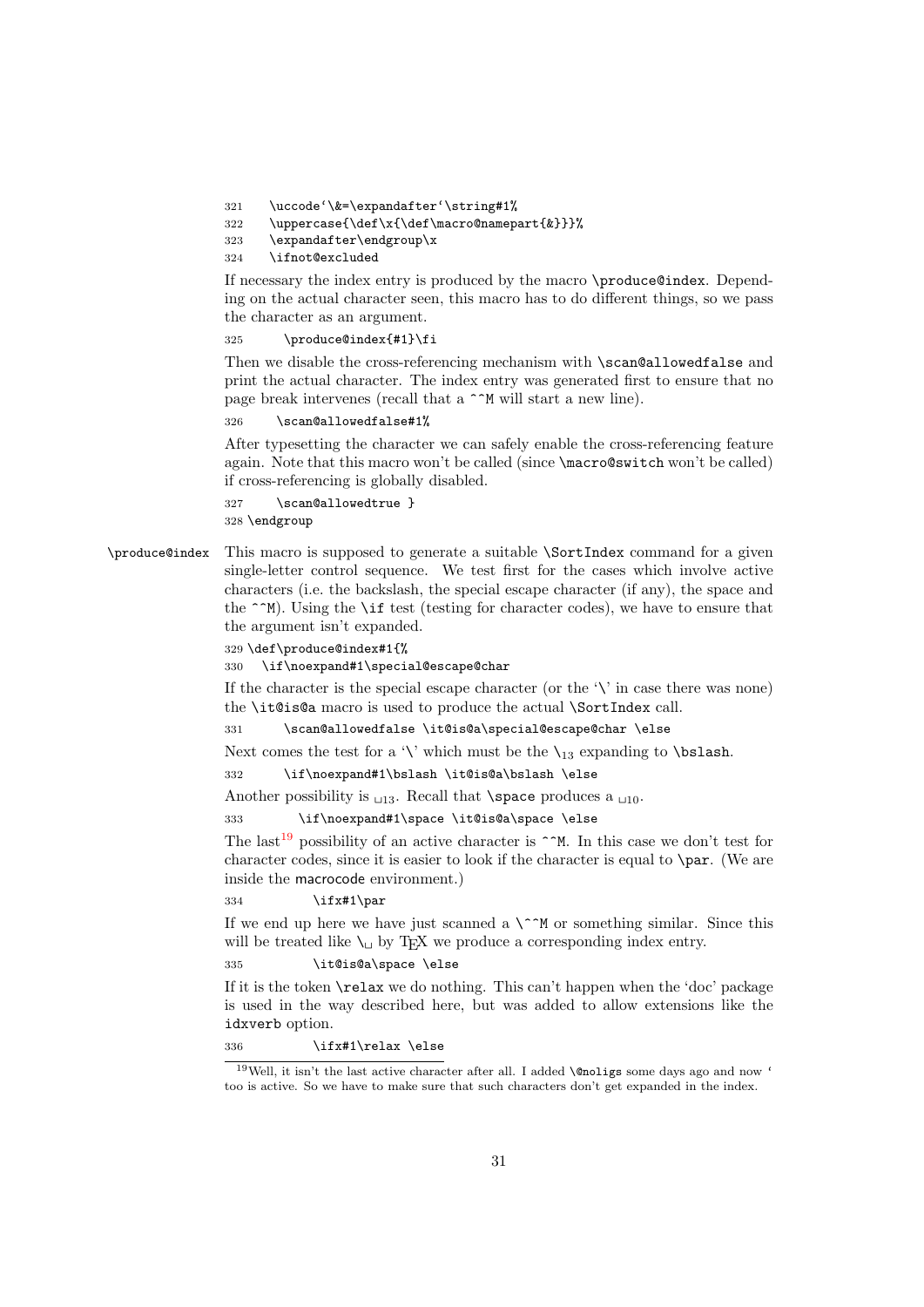<span id="page-31-13"></span><span id="page-31-12"></span><span id="page-31-8"></span><span id="page-31-6"></span><span id="page-31-3"></span><span id="page-31-2"></span>

|                 | The next three branches are needed because of bugs in our make index program.<br>You can't produce unbalanced index entries <sup>20</sup> and you have to double a percent<br>character. To get around these restrictions we use special macros to produce the<br>$\langle$ index calls. <sup>21</sup>                                                      |
|-----------------|-------------------------------------------------------------------------------------------------------------------------------------------------------------------------------------------------------------------------------------------------------------------------------------------------------------------------------------------------------------|
|                 | \if\noexpand#1\bgroup \LeftBraceIndex \else<br>337<br>\if\noexpand#1\egroup \RightBraceIndex \else<br>338<br>\if\noexpand#1\percentchar \PercentIndex \else<br>339                                                                                                                                                                                          |
|                 | All remaining characters are used directly to produce their index entries. This is<br>possible even for the characters which have special meanings in the index program,<br>provided we quote the characters. (This is correctly done in \it@is@a.)                                                                                                         |
|                 | \it@is@a{\string#1}%<br>340                                                                                                                                                                                                                                                                                                                                 |
|                 | We now need a whole pile of $\text{is}$ to match up with the $\text{is}$ .                                                                                                                                                                                                                                                                                  |
|                 | \fi \fi \fi \fi \fi \fi \fi \fi}<br>341                                                                                                                                                                                                                                                                                                                     |
| \macro@name     | We now come to the macro which assembles command names which consist of one<br>or more 'letters' (which might well include $\&$ symbols, or anything else which has<br>a $\c{actcode of 11}.$<br>To do this we add the 'letter' to the existing definition of \macro@namepart                                                                               |
|                 | (which you will recall was originally set to <b>\@empty</b> ).                                                                                                                                                                                                                                                                                              |
|                 | 342 \def\macro@name#1{\edef\macro@namepart{\macro@namepart#1}%                                                                                                                                                                                                                                                                                              |
|                 | Then we grab hold of the <i>next</i> single character and let $\omega$ creen acroname determine<br>whether it belongs to the letter string forming the command name or is a 'non-<br>letter'.                                                                                                                                                               |
|                 | \futurelet\next\more@macroname}<br>343                                                                                                                                                                                                                                                                                                                      |
| \more@macroname | This causes another call of $\langle$ macro@name to add in the next character, if it is<br>indeed a 'letter'.                                                                                                                                                                                                                                               |
|                 | 344 \def\more@macroname{\ifcat\noexpand\next a%<br>\let\next\macro@name<br>345                                                                                                                                                                                                                                                                              |
|                 | Otherwise, it finishes off the index entry by invoking <i>\macro@finish</i> .                                                                                                                                                                                                                                                                               |
|                 | \else \let\next\macro@finish \fi<br>346                                                                                                                                                                                                                                                                                                                     |
|                 | Here's where we invoke whatever macro was <b>\let</b> equal to <b>\next</b> .<br>$\text{next}$<br>347                                                                                                                                                                                                                                                       |
| \macro@finish   | When we've assembled the full 'letter'-string which forms the command name, we<br>set the characters forming the entire command name, and generate an appropriate<br>index command (provided the command name is not on the list of exclusions).<br>The '\' is already typeset; therefore we only have to output all 'letters' saved in<br>\macro@namepart. |
|                 | 348 \def\macro@finish{%<br>\macro@namepart<br>349                                                                                                                                                                                                                                                                                                           |
|                 | <sup>20</sup> This is possible for T <sub>E</sub> X if you use $\mathfrak{t}_{12}$ or $\mathfrak{t}_{12}$ , but makeindex will complain.<br>$^{21}$ Brian HAMILTON KELLY has written fixes for all three bugs. When they've found their way                                                                                                                 |

<span id="page-31-11"></span><span id="page-31-10"></span><span id="page-31-9"></span><span id="page-31-7"></span><span id="page-31-5"></span><span id="page-31-4"></span><span id="page-31-1"></span><span id="page-31-0"></span>through all installations, the lines above will be removed. See page [38](#page-34-0) if you already have them. (I'm not sure which versions incorporate these, but 2.11 is OK. See also [9.](#page-7-0))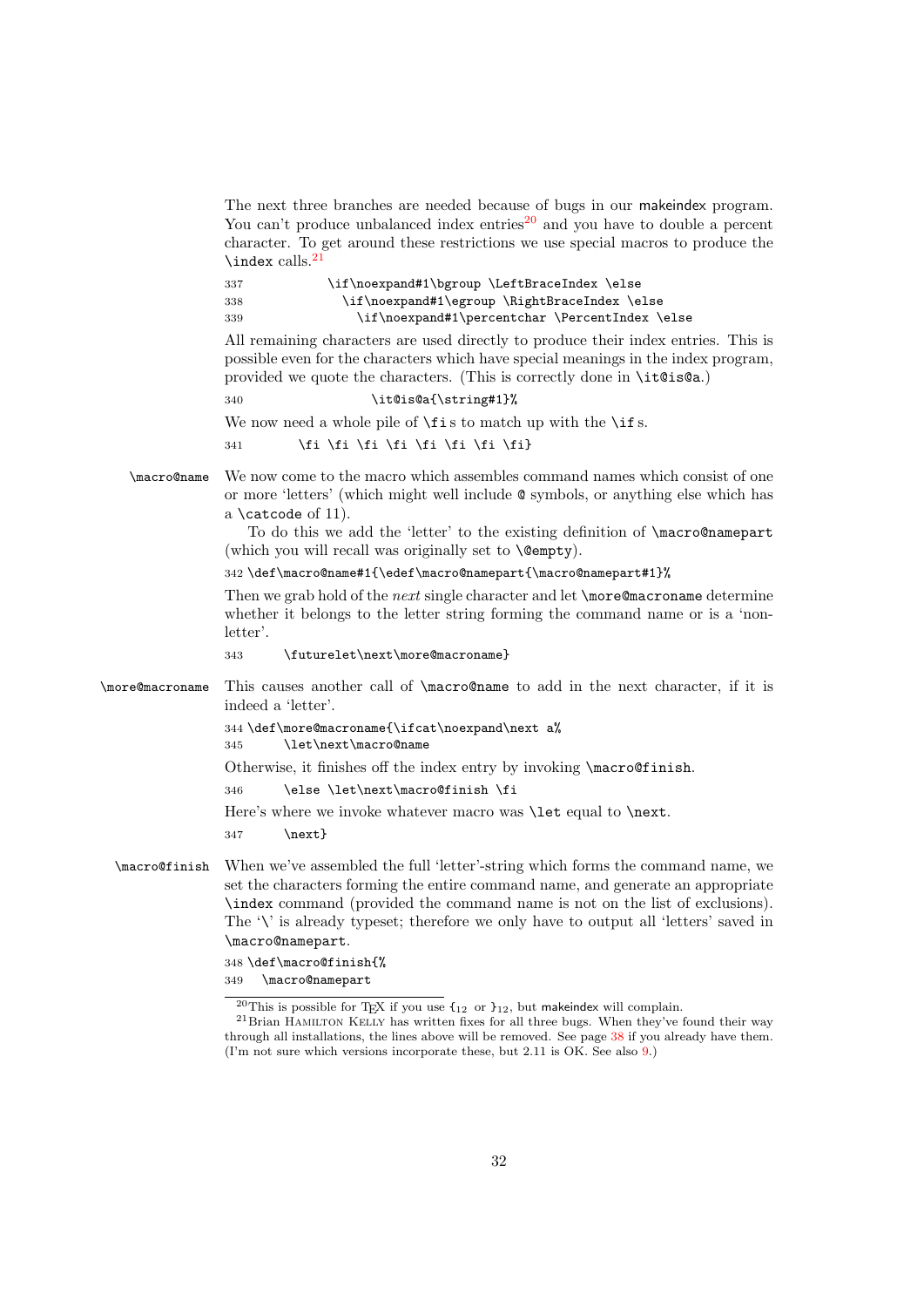<span id="page-32-14"></span>Then we call \ifnot@excluded to decide whether we have to produce an index entry. The construction with \@tempa is needed because we want the expansion of  $\m{macro@namepart}$  in the  $\imath$ ndex command.<sup>[22](#page-32-1)</sup>

```
350 \ifnot@excluded
351 \edef\@tempa{\noexpand\SpecialIndex{\bslash\macro@namepart}}%
352 \@tempa \fi}
```
### <span id="page-32-0"></span>3.7 The index exclude list $^{23}$  $^{23}$  $^{23}$

The internal form of the index exclude list is

 $\langle macro\ name\rangle, \langle macro\ name\rangle, \ldots,$ 

where  $\langle macro\ name\rangle$  is a macro name like  $\iota_{12}p_{11}@_{11}$  or  $\iota_{12}s_{11}$ . Note that the  $\iota$ has category 'other' and the other characters in the name are all 'letter', regardless of their normal category.

<span id="page-32-8"></span>\DoNotIndex This macro is used to suppress macro names in the index. It starts off with a new group because we have to change the \catcode s of all characters which belong to 'letters' while macros are defined. 353 \def\DoNotIndex{\begingroup \MakePrivateLetters

```
354 \catcode'\\12
```
Then we call the macro which actually reads the argument given by the user.

<span id="page-32-6"></span>355 \do@not@index}

<span id="page-32-7"></span>\do@not@index We make the \do@not@index macro \long since the user might want to exclude the \par macro.

356 \long\def\do@not@index#1{%

It just adds to a token list after finishing the group in which the catcodes were changed.

```
357 \endgroup
```
<span id="page-32-3"></span>358 \addto@hook\index@excludelist{#1,}}

<span id="page-32-4"></span>\addto@hook The code for adding tokens (the second argument) to a token list (the first argument) is taken from  $[8]$ , but it needs to be **\long** in case **\par** is amongt the tokens.

359 \long\def\addto@hook#1#2{#1\expandafter{\the#1#2}}

<span id="page-32-12"></span>\index@excludelist We need an initially-empty register for the excluded list. 360 \newtoks\index@excludelist 361 \index@excludelist{}

<span id="page-32-11"></span><span id="page-32-9"></span>\ifnot@excluded \expanded@notin Now we take a look at the \index@excludelist to see whether a macro name saved in **\macro@namepart** should produce an index entry. This macro is a pseudo \if; it should expand to \iftrue or \iffalse depending on the contents of \index@excludelist.

<sup>362</sup> \begingroup

<span id="page-32-1"></span><sup>22</sup>The \index command will expand its argument in the \output routine. At this time \macro@namepart might have a new value.

<span id="page-32-2"></span><sup>&</sup>lt;sup>23</sup>Warning: the incomplete commentary on **\DoNotIndex** and the macros it calls was written by Dave Love.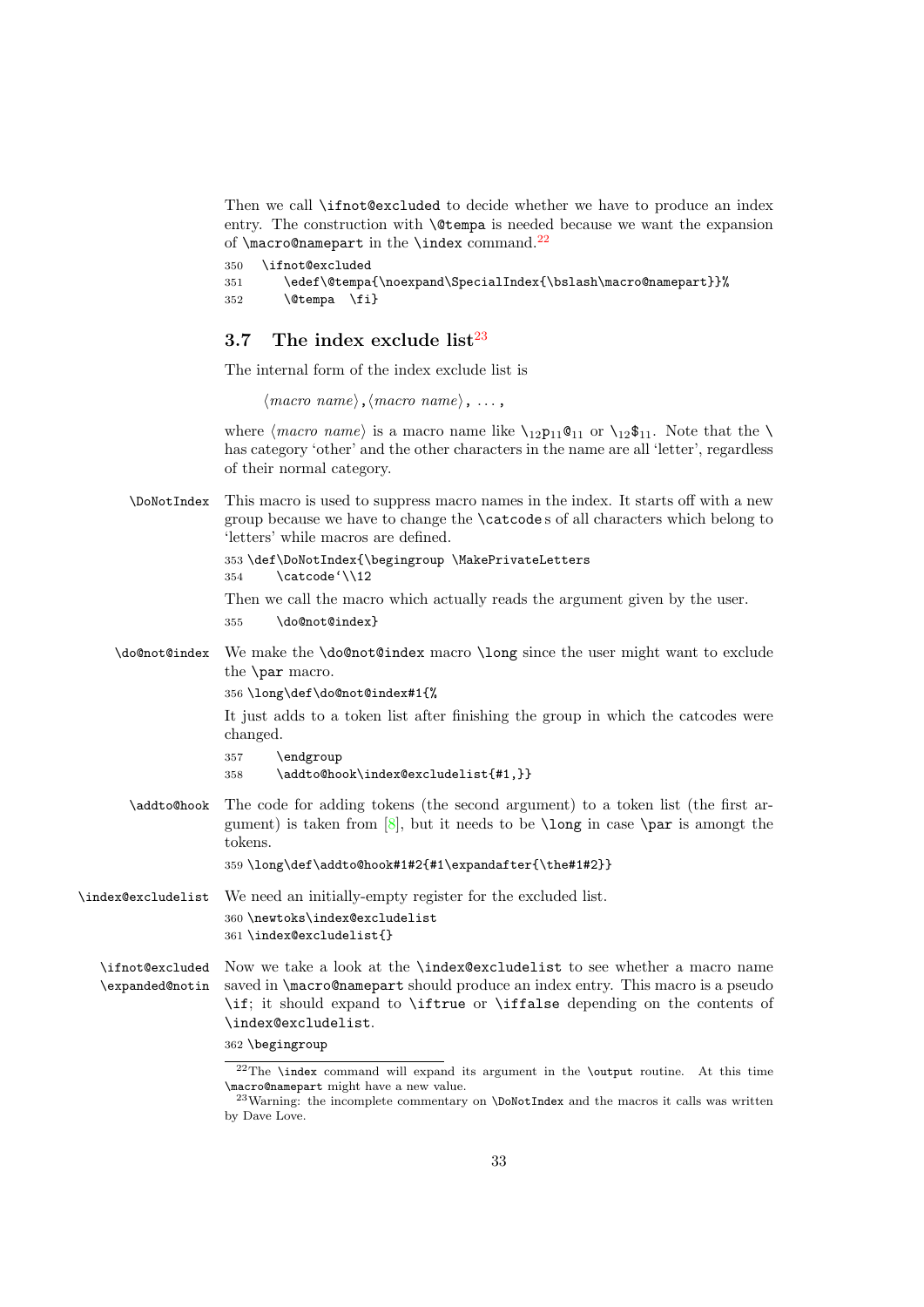<span id="page-33-5"></span>First we change  $\text{Catcodes}$  so that  $\iota$  is 'other' and  $\iota$  a temporary for the escape character. This is necessary since our macro names are stored that way in the \index@excludelist.

<span id="page-33-1"></span>363 \catcode'\|=0% 364 \catcode'\\=12

Then we define \ifnot@excluded to call \expanded@notin with two arguments: the first is the string  $\setminus$  followed by the contents of  $\mbox{macro@namepart}$  followed by a , and the second is \the followed by \index@excludelist. To achieve the expansion of \macro@namepart, i.e. to pass its contents, we need a suitable number of \expandafters.

```
365 |gdef|ifnot@excluded{|expandafter
366 |expanded@notin|expandafter{|expandafter
367 \|macro@namepart,}{|the|index@excludelist}}
368 |endgroup
```
The macro \expanded@notin now does the dirty work. It first defines a macro \in@@ with a very special parameter text. If you look closely \in@@ has three arguments, the first one is delimited by the first argument of \expanded@notin (i.e. by the string starting with a  $\setminus$  and ending with a , above), the second is undelimited (which means that it will get the next token after our string, and the third is delimited again and will get the rest up to the token \in@@. In other words the token \in@@ is also used as a delimiter.

```
369 \def\expanded@notin#1#2{%
370 \def\in@@##1#1##2##3\in@@{%
```
Now the replacement text simply compares the second argument (i.e. the undelimited one after our string) to the token \expanded@notin. This is an unclosed \ifx statement which means that this macro behaves similar to a normal TEX conditional.

#### 371 \ifx\expanded@notin##2}%

After all these preparations we call \in@@. First we expand the token after \in@@ (which is \the from the second argument to \expanded@notin). As a result we get the contents of the \index@excludelist inserted after \in@@. After this contents we add once more the string we are looking for, then the token \expanded@notin and finally the token \in@@.

#### <span id="page-33-3"></span>372 \expandafter\in@@#2#1\expanded@notin\in@@}

Now what happens when the macro \in@@ above gets called? The first argument to \in@@ is delimited by our string. In other words it will get everything from the contents of \index@excludelist before this string. If the string is not in \index@excludelist then it gets the whole contents, since after it we had inserted the string one more. In this case the next token is \expanded@notin which gets assigned to the second argument and the third argument will be empty. If, on the other hand, the string was inside \index@excludelist then the second argument will not be the token **\expanded@notin** and the third argument will be all the garbage up to \in@@. Therefore testing the seconded argument, as done in the definition of \in@@ will tell us whether or not the string is in \index@includelist and this was exactly what we wanted. (Deep breath.) You got that  $2^{24}$  $2^{24}$  $2^{24}$ 

<span id="page-33-0"></span> $^{24}$ T<sub>E</sub>Xbook page 125. The code described above is originally due to Michael Spivak who used a similar method within the  $\mathcal{A}\mathcal{N} \mathcal{S}\text{-}\mathrm{T}\mathrm{E}\mathrm{X}$  macros.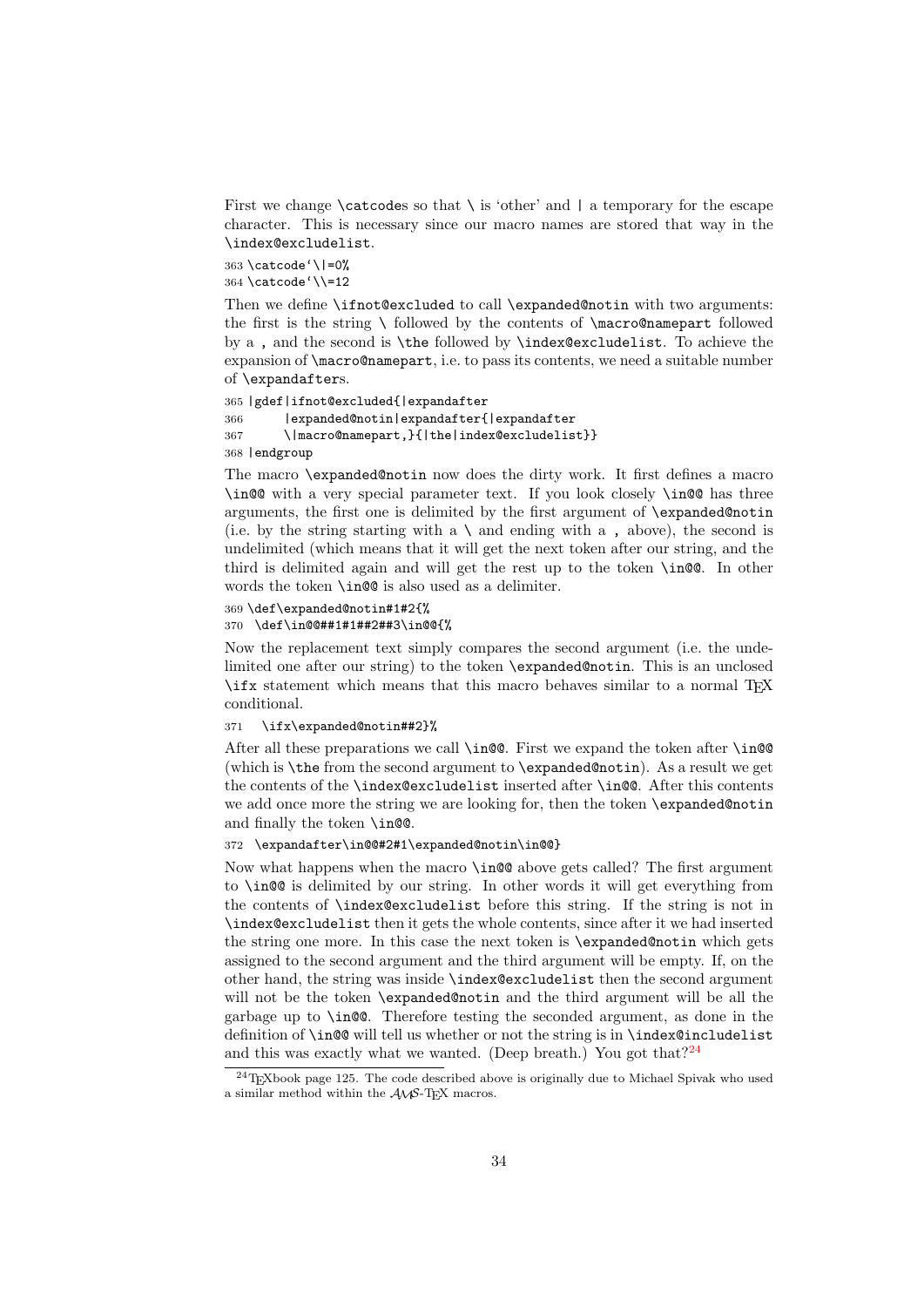#### <span id="page-34-7"></span><span id="page-34-0"></span>3.8 Macros for generating index entries

Here we provide default definitions for the macros invoked to create index entries; these are either invoked explicitly, or automatically by \scan@macro. As already mentioned, the definitions given here presuppose that the .idx file will be processed by Chen's makeindex program — they may be redefined for use with the user's favourite such program.

To assist the reader in locating items in the index, all such entries are sorted alphabetically *ignoring* the initial '\'; this is achieved by issuing an \index command which contains the 'actual' operator for makeindex. The default value for the latter operator is  $\circledcirc$ , but the latter character is so popular in LAT<sub>EX</sub> package files that it is necessary to substitute another character. This is indicated to makeindex by means of an 'index style file'; the character selected for this function is =, and therefore this character too must be specially treated when it is met in a T<sub>E</sub>X command. A suitable index style file is provided amongt the supporting files for this style file in gind.ist and is generated from this source by processing with docstrip to extract the module gind. A similar style file gglo.ist is supplied for sorting the change information in the glossary file and is extracted as module gglo. First of all we add some information to the front of the .ist files.

373 ⟨/package⟩

```
374 \pmgind | gglo\frac{9}{2} This is a MAKEINDEX style file which should be used to
375 \left( + \text{gind} \right)%% generate the formatted index for use with the doc
376 ⟨+gglo⟩%% generate the formatted change history for use with the doc
377 \left\langle +\text{gind} \right| \text{gglo}\right\rangle\text{W}, package. The TeX commands used below are defined in
378 ⟨+gind | gglo⟩%% doc.sty. The commands for MAKEINDEX like 'level'
379 ⟨+gind | gglo⟩%% 'item_x1' are described in '' Makeindex, A General
380 ⟨+gind | gglo⟩%% Purpose, Formatter-Independent Index Processor'' by
381 ⟨+gind | gglo⟩%% Pehong Chen.
382 \langle +gind | gglo\rangle
```

```
\actualchar
\quotechar
\levelchar
             First come the definitions of \actualchar, \quotechar and \levelchar. Note,
             that our defaults are not the ones used by the makeindex program without a style
            file.
```

```
383 ⟨∗package⟩
384 \@ifundefined{actualchar}{\def\actualchar{=}}{}
385 \@ifundefined{quotechar}{\def\quotechar{!}}{}
386 \@ifundefined{levelchar}{\def\levelchar{>}}{}
387 ⟨/package⟩
388 \left\langle +\text{gind} \mid \text{gglo}\right\rangleactual '='
389 ⟨+gind | gglo⟩quote '!'
390 ⟨+gind | gglo⟩level '>'
391 ⟨∗package⟩
```

```
\encapchar The makeindex default for the \encapchar isn't changed.
            392 \@ifundefined{encapchar}{\def\encapchar{|}}{}
```
- <span id="page-34-6"></span>\verbatimchar We also need a special character to be used as a delimiter for the \verb\* command used in the definitions below. 393 \@ifundefined{verbatimchar}{\def\verbatimchar{+}}{}
- <span id="page-34-5"></span>\SpecialIndex The \SpecialIndex command creates index entries for macros. If the argument is  $\xyz$ , the command produces  $\index{xyz=\verb|verb|!*+\xyz+}{n}$  given the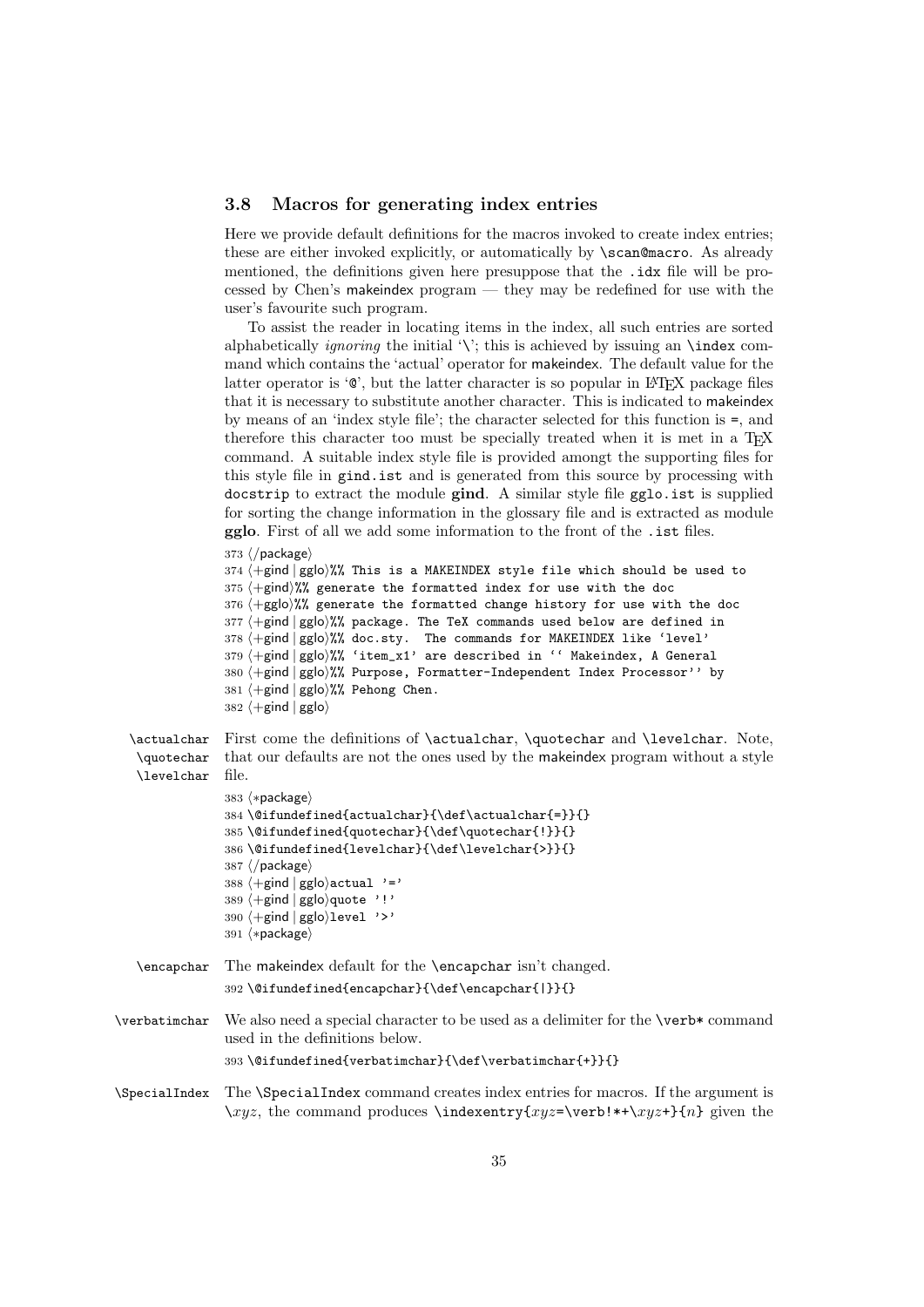<span id="page-35-14"></span>above defined defaults for \actualchar, \quotechar and \verbatimchar. We first remove the initial  $\Diamond$  to get a better index.

<span id="page-35-9"></span><span id="page-35-3"></span>394 \def\SpecialIndex#1{\@bsphack\special@index{\expandafter\@gobble 395 \string#1\actualchar

Then follows the actual entry. A \quotechar is placed before the  $*$  to allow its use as a special makeindex character. Again \@bsphack and \@esphack are used to make the macros invisible.

```
396 \verb|\string\verb|\qnotechar*|\verb|verbatinchar|string#1\verb|\verb|berbatinchar}|%397 \@esphack}
```
<span id="page-35-13"></span><span id="page-35-12"></span><span id="page-35-11"></span>\SpecialMainIndex \SpecialMainEnvIndex \SpecialUsageIndex

The \SpecialMainIndex macro is used to cross-reference the names introduced by the macro environment. The action is as for \SpecialIndex, except that makeindex is instructed to 'encap'sulate the entry with the string |main to cause it to generate a call of the \main macro.

\SpecialMainIndex passes the macro name to be indexed on to the macro \SpecialIndex@.

```
398 \def\SpecialMainIndex#1{\@bsphack\SpecialIndex@{#1}{\encapchar main}%
399 \@esphack}
```
<span id="page-35-10"></span>\SpecialIndex@ The macro \SpecialIndex@ does the real work for \SpecialMainIndex and \SpecialUsageIndex. It takes two arguments: the macro to be indexed (as a control sequence or list of character tokens) and the additional text for the index.

```
400 \begingroup
401 \catcode'\|=0
402 \catcode'\\=12
403 |gdef|@SpecialIndexHelper@#1#2|@nil{%
404 |if |noexpand#1\%
405 |gdef|@gtempa{#2}%
406 |else
407 |begingroup
408 |escapechar|m@ne
409 |expandafter|gdef|expandafter|@gtempa|expandafter{|string#1#2}%
410 | endgroup
411 |fi}
412 |endgroup
413 \def\SpecialIndex@#1#2{%
```
The first thing it does is to convert the macro into a list of characters. Note that a character token list remains (mostly) unchanged.

```
414 \@SpecialIndexHelper@#1\@nil
```
The macro name  $\setminus_{\sqcup}$  has to handled in a special way. The reason is that the space token is skipped when TEX is scanning macro parameters, so that the trick used below will not work. So, we check whether the replacement text of  $\Diamond$ tempa starts with a space token and write the appropriate index entry.

```
415 \def\@tempb{ }%
416 \ifcat \@tempb\@gtempa
417 \special@index{\quotechar\space\actualchar
418 \string\verb\quotechar*\verbatimchar
419 \quotechar\bslash\quotechar\space\verbatimchar#2}%
420 \else
```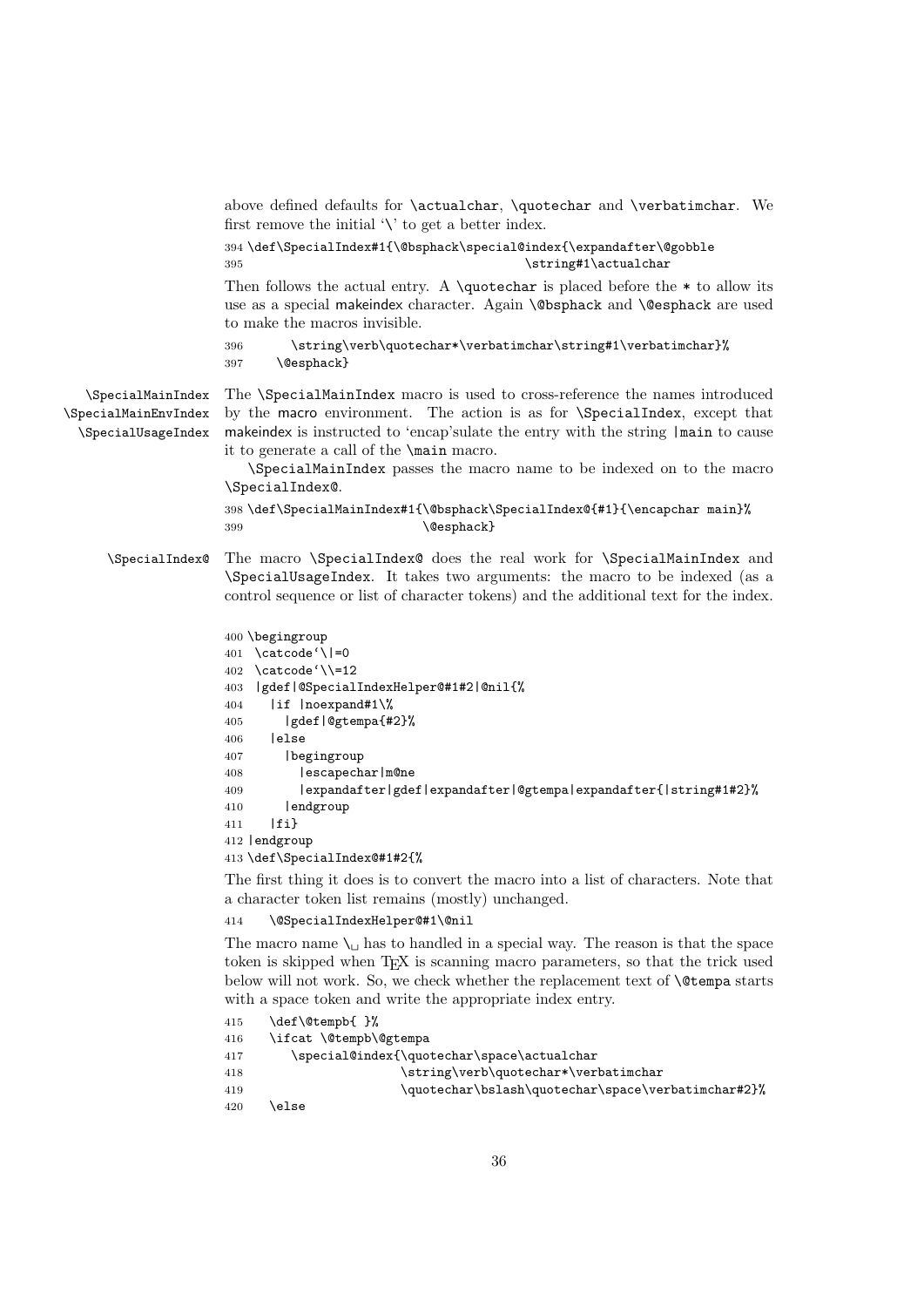<span id="page-36-17"></span>Having handled this special case we have to distinguish control sequences consisting of one or more letters and those that consists of exactly one nonletter. As character tokens in the replacement text of the macro **\@gtempa** have all category code 12 (other), this is difficult. For simplicity, we treat all single character control sequences alike, irregardless of whether the character is a letter or not. This has the advantage that it works even for strange settings of the category codes.

We define a utility macro **\@tempb** with two arguments, the second delimited by \relax. It will be called later so that the first argument is the first character of the macro name, and the second argument receives the rest of the characters. So we distinguish the two cases above by checking whether the second argument is empty.

```
421 \def\@tempb##1##2\relax{\ifx\relax##2\relax
```
If so, we define the helper macro \@tempc in a way that it adds quotechars in critical places.

```
422 \def\@tempc{\special@index{\quotechar##1\actualchar
423 \string\verb\quotechar*\verbatimchar
424 \quotechar\bslash\quotechar##1\verbatimchar#2}}%
```
<span id="page-36-6"></span>Otherwise we write the characters as in \SpecialIndex.

<span id="page-36-13"></span><span id="page-36-1"></span>

| 425 | \else |                                              |
|-----|-------|----------------------------------------------|
| 426 |       | \def\@tempc{\special@index{##1##2\actualchar |
| 427 |       | \string\verb\quotechar*\verbatimchar         |
| 428 |       | \bslash##1##2\verbatimchar#2}}%              |
| 429 | \fi}% |                                              |

<span id="page-36-7"></span>Now pass the list of characters to tempb and call tempc to do the work.

```
430 \expandafter\@tempb\@gtempa\relax
431 \@tempc
432 \{f_i\}
```
<span id="page-36-16"></span><span id="page-36-14"></span><span id="page-36-3"></span>Slightly simpler is the main entry for environments

```
433 \def\SpecialMainEnvIndex#1{\@bsphack\special@index{%
434 #1\actualchar
435 {\text{String\text{tfamily}\space}}436 (environment)%
437 \encapchar main}%
438 \special@index{environments:\levelchar#1\actualchar{%
439 \string\ttfamily\space#1}\encapchar
440 main}\@esphack}
The \SpecialUsageIndex is similar to \SpecialMainIndex, except that it uses
the standard \index command. usage instead of main.
441 \def\SpecialUsageIndex#1{\@bsphack
442 {\let\special@index\index\SpecialIndex@{#1}{\encapchar usage}}%
443 \@esphack}
```
<span id="page-36-15"></span>\SpecialEnvIndex Indexing environments is done a little bit differently; we produce two index entries with the \SpecialEnvIndex macro:

<span id="page-36-10"></span>444 \def\SpecialEnvIndex#1{\@bsphack

First we sort the environment under its own name stating in the actual entry that this is an environment.

```
445 \index{#1\actualchar{\protect\ttfamily#1}
446 (environment)\encapchar usage}%
```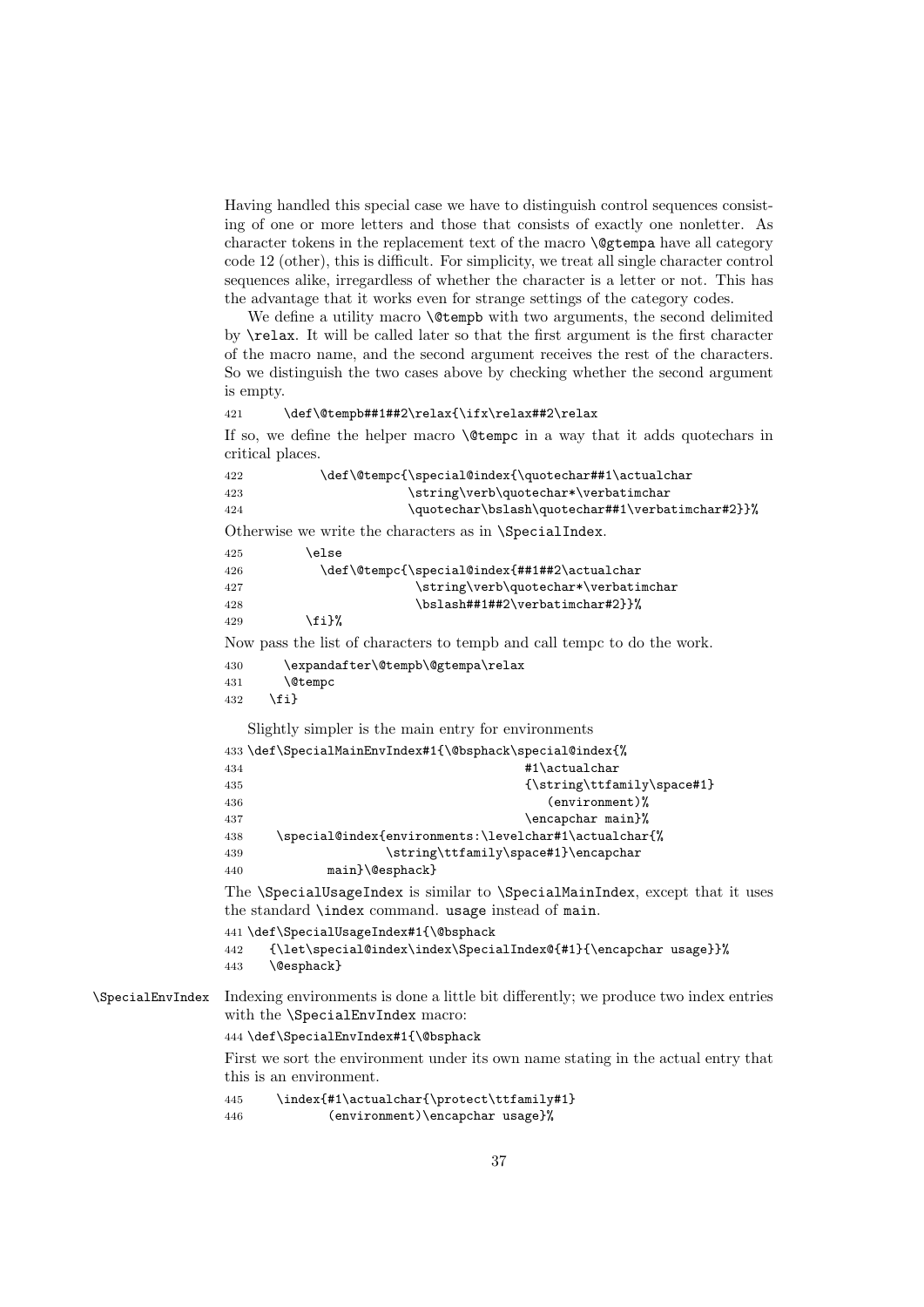<span id="page-37-25"></span>The second entry is sorted as a subitem under the key 'environments:'.

<span id="page-37-2"></span>447 \index{environments:\levelchar#1\actualchar

```
448 {\protect\ttfamily#1}\encapchar usage}\@esphack}
```
Because both entries correspond to 'descriptions' of the environment, we encapsulate the page numbers with the **\usage** macro.

<span id="page-37-23"></span>\SortIndex This macro is used to generate the index entries for any single-character command that **\scan@macro** encounters. The first parameter specifies the lexical order for the character, whilst the second gives the actual characters to be printed in the entry. It can also be used directly to generate index entries which differ in sort key and actual entry.

<span id="page-37-3"></span>449 \def\SortIndex#1#2{\index{#1\actualchar#2}}

<span id="page-37-14"></span>\it@is@a This macro is supposed to produce a correct \SortIndex entry for a given character. Since this character might be recognised as a 'command' character by the index program used, all characters are quoted with the \quotechar.

<span id="page-37-21"></span><span id="page-37-8"></span><span id="page-37-4"></span>

|     | 450 \def\it@is@a#1{\special@index{\quotechar #1\actualchar |
|-----|------------------------------------------------------------|
| 451 | \string\verb\quotechar*\verbatimchar                       |
| 452 | \quotechar\bslash\quotechar#1\verbatimchar}}               |

<span id="page-37-22"></span><span id="page-37-16"></span>\LeftBraceIndex These two macros fix the problems with makeindex. Note the 'hack' with \RightBraceIndex \iffalse}\fi to satisfy both TEX and the makeindex program. When this is written to the  $.idx$  file T<sub>E</sub>X will see both braces (so we get a balanced text). makeindex will also see balanced braces but when the actual index entry is again processed by TEX the brace in between **\iffalse \fi** will vanish.

```
453 \@ifundefined{LeftBraceIndex}{\def\LeftBraceIndex{%
454 \special@index{\bgroup\actualchar\string\verb\quotechar*\verbatimchar
455 \quotechar\bslash{\verbatimchar\string\iffalse}\string\fi}}}{}
456
457 \@ifundefined{RightBraceIndex}{\def\RightBraceIndex{%
458 \special@index{\egroup\actualchar\string\iffalse{\string\fi\string\verb
459 \quotechar*\verbatimchar\quotechar\bslash}\verbatimchar}}}{}
```
<span id="page-37-19"></span>\PercentIndex By default we assume a version of makeindex without the percent bug is being used.

```
460 \@ifundefined{PercentIndex}
461 {\def\PercentIndex{\it@is@a\percentchar}}{}
```
<span id="page-37-18"></span><span id="page-37-17"></span>\OldMakeindex \percentchar Here is one solution for the percent bug in makeindex. The macro \percentchar denotes a  $\chi_{12}$ . Calling this from a package or the driver file sets things up appropriately.

```
462 \def\OldMakeindex{\def\PercentIndex{%
463 \special@index{\quotechar\percentchar\actualchar\string\verb
464 \verb+\quotechar*+verbatinchar\quotechar\bslash465 \percentchar\percentchar\verbatimchar}}}
466 {\catcode'\%=12 \gdef\percentchar{%}}
```
#### <span id="page-37-1"></span><span id="page-37-0"></span>3.9 Redefining the index environment

<span id="page-37-13"></span>\ifhave@multicol By default the index is set in three columns, and will start on the same page as, and underneath, the last part of the text of the documented package file, if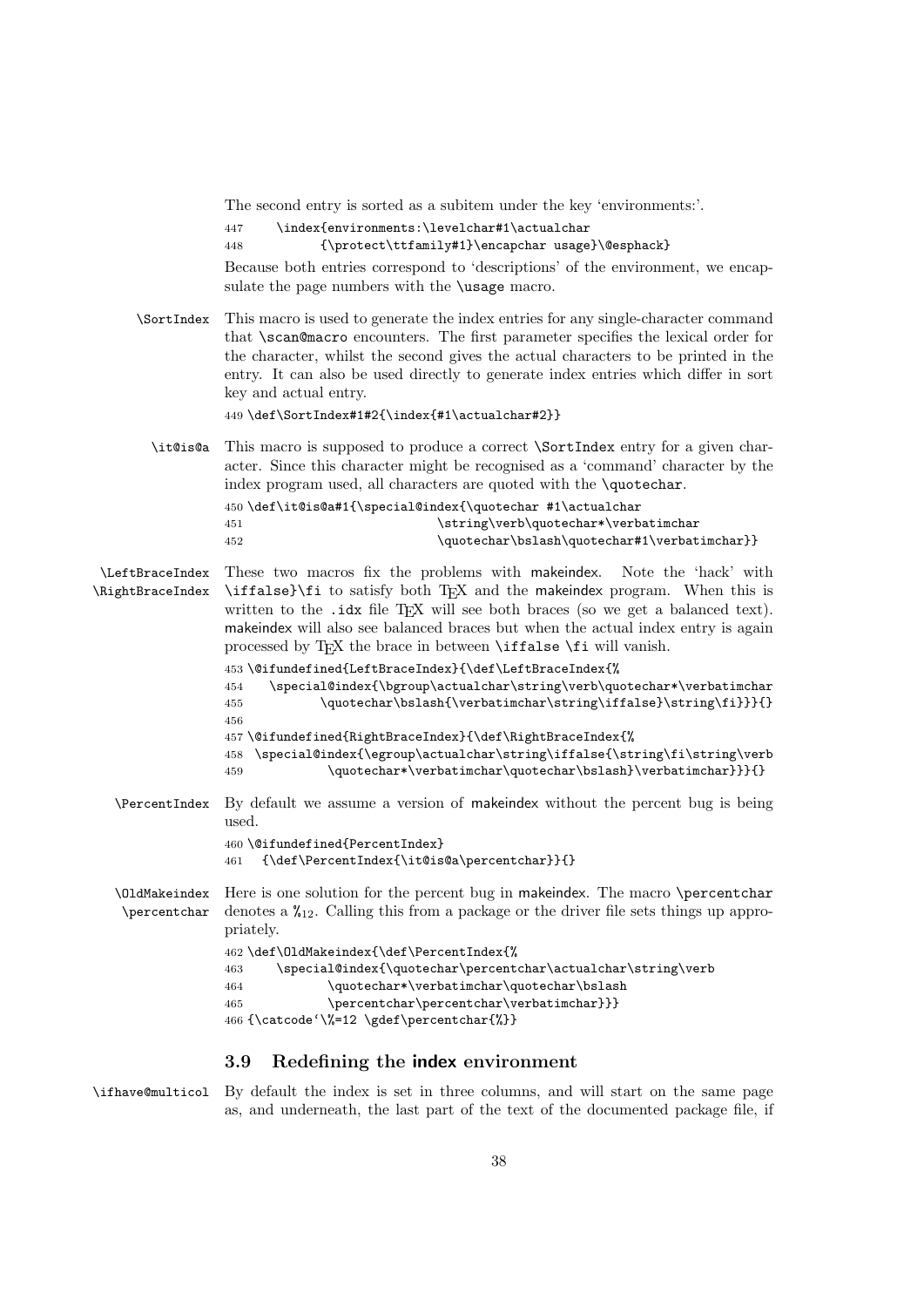<span id="page-38-14"></span>possible. The last page will be reformatted with balanced columns. This requires the multicols environment which is described elsewhere. So that doc can be run independently of multicol.sty we first check for its existence and set the have@multicol flag appropriately for use below.

<span id="page-38-12"></span>467 \newif\ifhave@multicol

If we found multicol.sty we use it. It would be nice to delay this (and the re-definition of theindex) until we knew whether an index was actually required . . .

<span id="page-38-13"></span><span id="page-38-8"></span>468 \IfFileExists{multicol.sty}{\have@multicoltrue 469 \RequirePackage{multicol}%  $470$   $}$ 

<span id="page-38-11"></span><span id="page-38-3"></span>\IndexMin If multicol is in use, when the index is started we compute the remaining space on \c@IndexColumns the current page; if it is greater than \IndexMin, the first part of the index will then be placed in the available space. The number of columns set is controlled by the counter \c@IndexColumns which can be changed with a \setcounter declaration.

<span id="page-38-7"></span>

| 471 \newdimen\IndexMin       | <b>\IndexMin</b>         | $= 80pt$ |
|------------------------------|--------------------------|----------|
| 472 \newcount\c@IndexColumns | $\c{ofIndexColumns} = 3$ |          |

theindex Now we start the multi-column mechanism, if appropriate. We use the L<sup>AT</sup>FX counter \c@IndexColumns declared above to denote the number of columns and insert the 'index prologue' text (which might contain a \section call, etc.). See the default definition for an example.

```
473 \ifhave@multicol
```
474 \renewenvironment{theindex}

```
475 {\begin{multicols}\c@IndexColumns[\index@prologue][\IndexMin]%
```
Then we make a few last minute assignments to read the individual index \items and finish off by ignoring any initial space.

```
476 \IndexParms \let\item\@idxitem \ignorespaces}%
```
<span id="page-38-6"></span>\endtheindex At the end of the index, we have only to end the multicols environment.

#### 477 {\end{multicols}}

If we can't use multicols we warn the user and use an environment that's basically the one from article.sty.

 $478$   $\lambda$ else

```
479 \typeout{Can't find multicol.sty -- will use normal index layout if
480 necessary.}
481 \def\theindex{\@restonecoltrue\if@twocolumn\@restonecolfalse\fi
482 \columnseprule \z@ \columnsep 35\p@
483 \twocolumn[\index@prologue]%
484 \IndexParms \let\item\@idxitem \ignorespaces}
485 \def\endtheindex{\if@restonecol\onecolumn\else\clearpage\fi}
486 \fi
```
<span id="page-38-1"></span>Here are the necessary makeindex declarations. We disable scanning of macro names inside the index with \scan@allowedfalse\n to avoid recursion.

```
487 ⟨/package⟩
488 ⟨+gind⟩preamble
489 ⟨+gind⟩"\n \\begin{theindex} \n \\makeatletter\\scan@allowedfalse\n"
490 ⟨+gind⟩postamble
```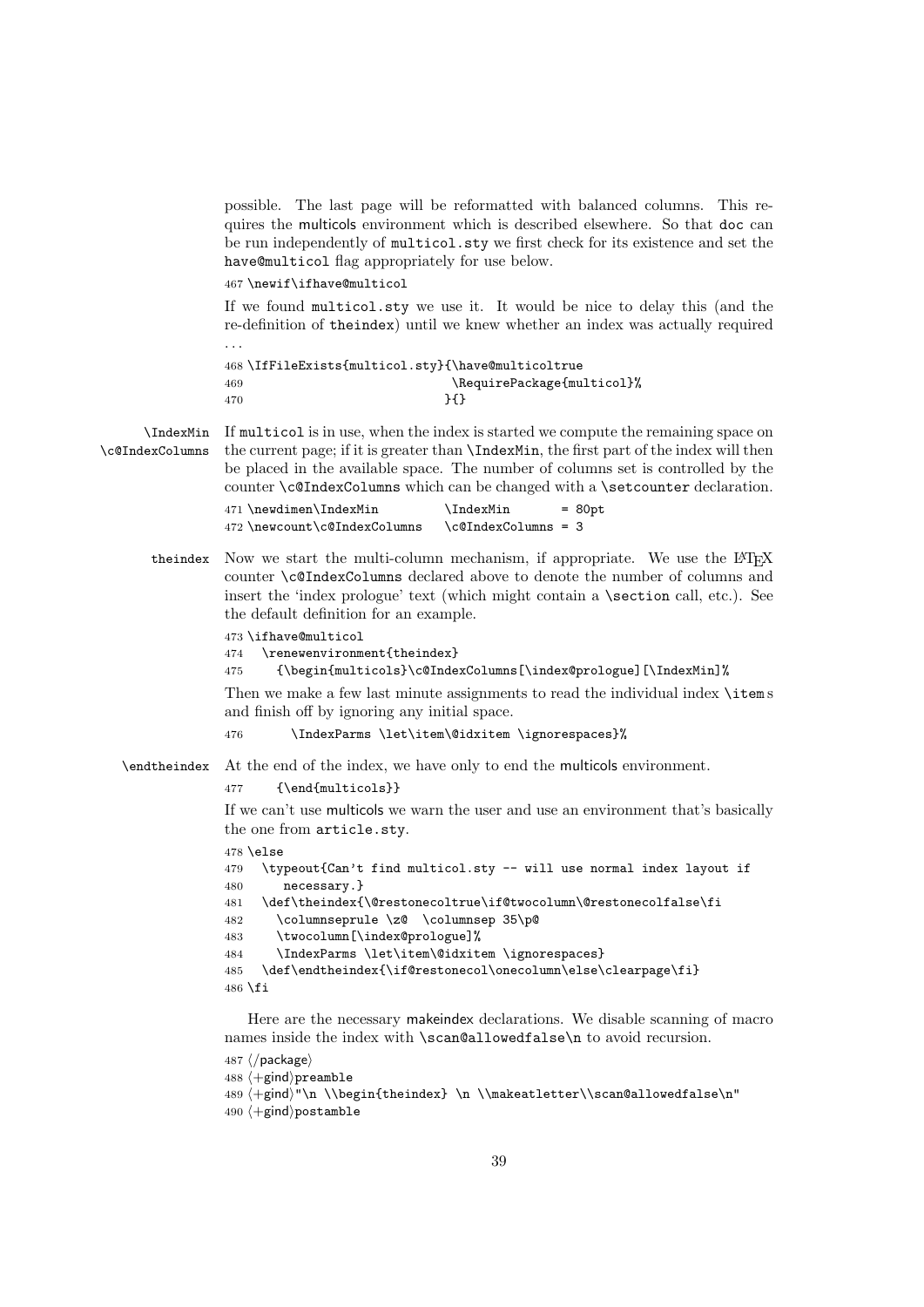491 ⟨+gind⟩"\n\n \\end{theindex}\n" 492 ⟨∗package⟩

<span id="page-39-6"></span><span id="page-39-4"></span>\IndexPrologue \index@prologue The \IndexPrologue macro is used to place a short message into the document above the index. It is implemented by redefining \index@prologue, a macro which holds the default text. We'd better make it a **\long** macro to allow **\par** commands in its argument.

493 \long\def\IndexPrologue#1{\@bsphack\def\index@prologue{#1}\@esphack}

Now we test whether the default is already defined by another package file. If not we define it.

<span id="page-39-2"></span>

|     | 494 \@ifundefined{index@prologue}           |
|-----|---------------------------------------------|
| 495 | {\def\index@prologue{\section*{Index}%      |
| 496 | \markboth{Index}{Index}%                    |
| 497 | Numbers written in italic refer to the page |
| 498 | where the corresponding entry is described; |
| 499 | numbers underlined refer to the             |
| 500 | \ifcodeline@index                           |
| 501 | code line of the                            |
| 502 | \fi                                         |
| 503 | definition; numbers in roman refer to the   |
| 504 | \ifcodeline@index                           |
| 505 | code lines                                  |
| 506 | \else                                       |
| 507 | pages                                       |
| 508 | \fi                                         |
| 509 | where the entry is used.                    |
| 510 | $}$                                         |

<span id="page-39-5"></span><span id="page-39-3"></span>\IndexParms These are some last-minute assignments for formatting the index entries. They are defined in a separate macro so that a user can substitute different definitions. We start by defining the various parameters controlling leading and the separation between the two columns. The entire index is set in \small size.

<span id="page-39-1"></span>

|     | 511 \@ifundefined{IndexParms} |
|-----|-------------------------------|
| 512 | {\def\IndexParms{%            |
| 513 | \parindent \z@                |
| 514 | \columnsep 15pt               |
| 515 | \parskip Opt plus 1pt         |
| 516 | \rightskip 15pt               |
| 517 | \mathsurround \z@             |
| 518 | \parfillskip=-15pt            |
| 519 | $\sum_{\text{small}}$         |
|     |                               |

<span id="page-39-7"></span><span id="page-39-0"></span>\@idxitem Index items are formatted with hanging indentation for any items which may \subitem require more than one line.

#### <span id="page-39-8"></span>\subsubitem 520 \def\@idxitem{\par\hangindent 30pt}%

Any sub-item in the index is formatted with a 15pt indentation under its main heading.

521 \def\subitem{\@idxitem\hspace\*{15pt}}%

Whilst sub-sub-items go in a further 10pt.

522 \def\subsubitem{\@idxitem\hspace\*{25pt}}%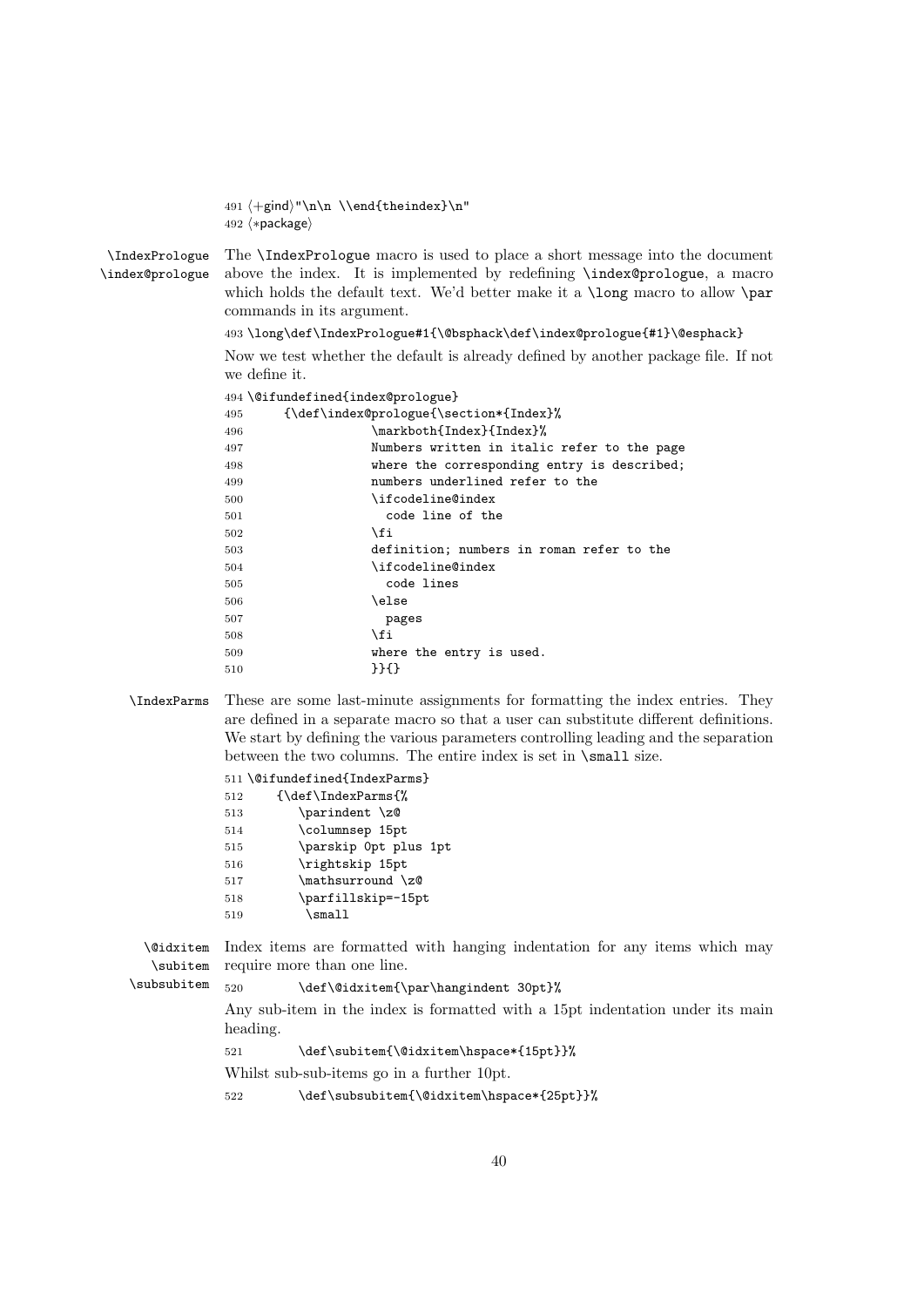<span id="page-40-14"></span><span id="page-40-7"></span>\indexspace The makeindex program generates an \indexspace before each new alphabetic section commences. After this final definition we end the **\@ifundefined** and the definition of \IndexParms.

```
523 \def\indexspace{\par\vspace{10pt plus 2pt minus 3pt}}%
524 }}{}
```
<span id="page-40-6"></span>\efill This definition of \efill is intended to be used after index items which have no following text (for example, " see" entries). It just ensures that the current line is filled, preventing "Underfull \hbox" messages.

```
525 \def\efill{\hfill\nopagebreak}%
526 ⟨/package⟩
527 +\gin d | gglo\rangle item_x1 \t\t\{+gilo\}item_x2 \t\t\{+gglo\}item_x2 \t\t\}'528 \langle +gg|o\rangleitem_x2
529 ⟨+gind⟩item_x2 "\\efill \n \\subsubitem "
530 ⟨∗package⟩
```
dots will show up on both lines.

<span id="page-40-9"></span><span id="page-40-5"></span><span id="page-40-4"></span>\pfill The following definitions provide the \pfill command; if this is specified in the \dotfil index style file to makeindex as the delimiter to appear after index items, then the \dotfill intervening space before the referenced page numbers will be filled with dots, with a little white space interpolated at each end of the dots. If the line is broken the

```
531 \def\dotfill{\leaders\hbox to.6em{\hss .\hss}\hskip\z@ plus 1fill\kern\z@}%
532 \def\dotfil{\leaders\hbox to.6em{\hss .\hss}\hfil\kern\z@}%
533 \def\pfill{\unskip~\dotfill\penalty500\strut\nobreak
534 \dotfil~\ignorespaces}%
535 ⟨/package⟩
536 ⟨+gind | gglo⟩delim_0 "\\pfill "
537 ⟨+gind | gglo⟩delim_1 "\\pfill "
538 ⟨+gind | gglo⟩delim_2 "\\pfill "
539 ⟨∗package⟩
```
- <span id="page-40-3"></span><span id="page-40-1"></span> $\star$  Here is the definition for the  $\star$  macro. It isn't used in this set of macros. 540 \def\\*{\leavevmode\lower.8ex\hbox{\$\,\widetilde{\ }\,\$}}
- <span id="page-40-8"></span> $\lambda$  The *defining* entry for a macro name is flagged with the string  $|\text{main}^{25}|$  $|\text{main}^{25}|$  $|\text{main}^{25}|$  in the \index command; makeindex processes this so that the \main macro will be invoked to underline the page number(s) on which the definition of the macro will be found.

541 \@ifundefined{main}{\def\main#1{\underline{#1}}}{}

<span id="page-40-13"></span><span id="page-40-12"></span>\usage The \usage macro is used to indicate entries describing the usage of a macro. The corresponding page number(s) will be set in italics. 542 \@ifundefined{usage}{\def\usage#1{\textit{#1}}}{}

```
\PrintIndex This is the same as \printindex in the makeidx package.
           543 \def\PrintIndex{\@input@{\jobname.ind}%
           544 \global\let\PrintIndex\@empty}
```
<span id="page-40-11"></span>\printindex Since the above macro was called \printindex in older versions of doc.sty the following definition was provided up to version 1.9y.

<span id="page-40-0"></span> $^{25}\rm{With}$  the current definition of **\encapchar** substituted for  $|$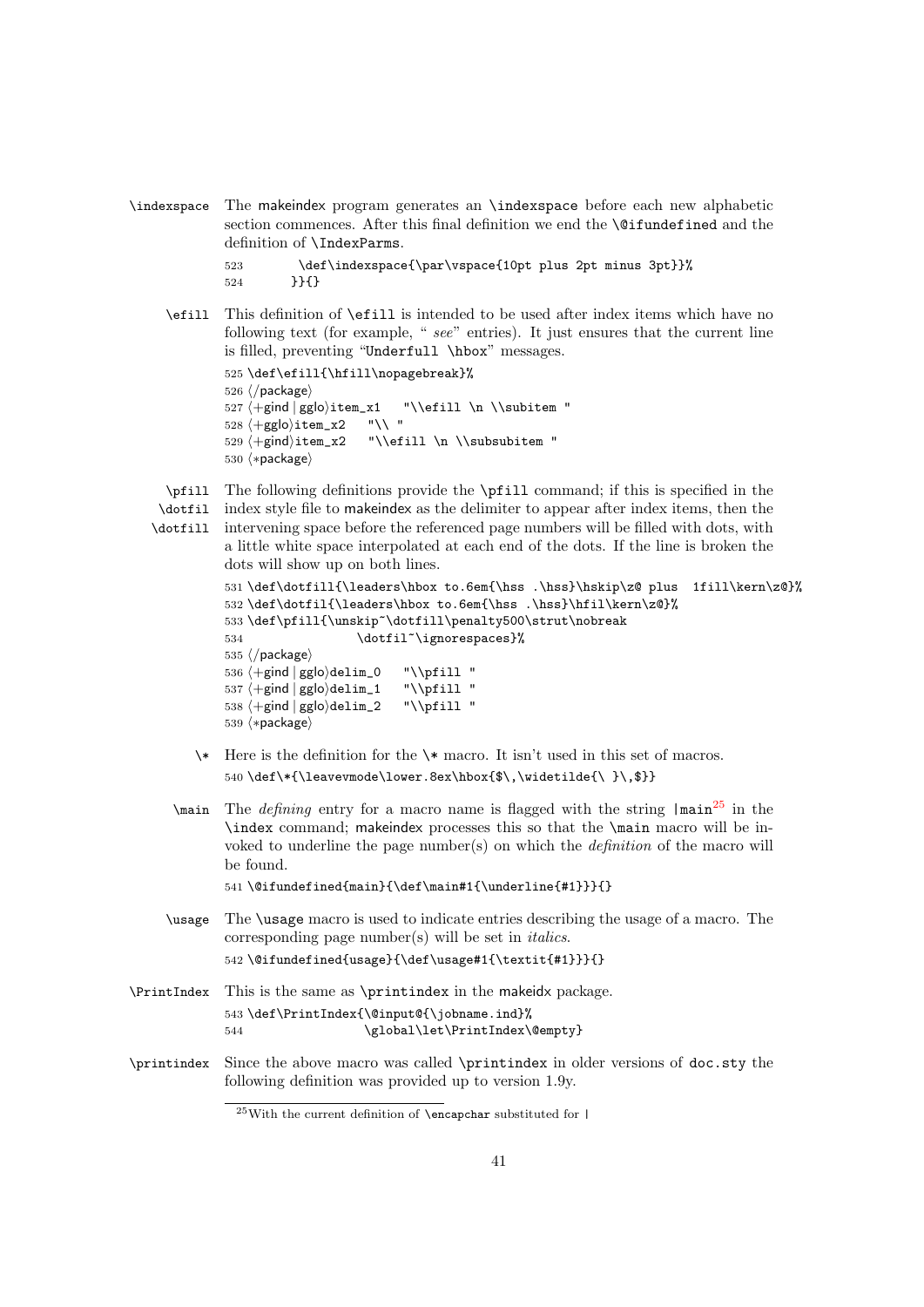<span id="page-41-6"></span><span id="page-41-4"></span>

|                  |              | 545 %\def\printindex{\typeout{\string\printindex\space is obsolete!}% |
|------------------|--------------|-----------------------------------------------------------------------|
| $546\%$          |              | \typeout{Please use \string\PrintIndex\space                          |
| 547 <sup>9</sup> |              | if you are a macro implementor <sup>o</sup> J                         |
| $548\%$          |              | or get a newer version of the documented                              |
| $549\%$          |              | software if you are a user}%                                          |
| $550\%$          | \PrintIndex} |                                                                       |

<span id="page-41-5"></span>We want headings in the index (and changes list) according to the initial character of the next block of entries and have to instruct makeindex appropriately. Unfortunately the specification for this changed sometime between versions 2.4 and 2.11 of makeindex. We provide both ways of doing it but unfortunately this will always produce a warning message from makeindex. This is for older versions:

```
551 ⟨/package⟩
552 \langle +gind, gglo\rangle% The next lines will produce some warnings when
553 ⟨+gind, gglo⟩% running Makeindex as they try to cover two different
554 \langle +gind, gglo\rangle% versions of the program:
555 ⟨+gind, gglo⟩lethead_prefix "{\\bfseries\\hfil "
556 ⟨+gind, gglo⟩lethead_suffix "\\hfil}\\nopagebreak\n"
557 \left\langle +\text{gind} \right\ranglelethead_flag 1
558 \langle +gg|o\ranglelethead_flag 0
This works for newer ones:
559 ⟨+gind, gglo⟩heading_prefix "{\\bfseries\\hfil "
560 ⟨+gind, gglo⟩heading_suffix "\\hfil}\\nopagebreak\n"
561 \langle +\text{gind} \rangleheadings_flag 1
562 \left\langle +gg \right|o\right)headings_flag 0
```
### 563 ⟨∗package⟩

### <span id="page-41-0"></span>3.10 Dealing with the change history<sup>[26](#page-41-1)</sup>

To provide a change history log, the \changes command has been introduced. This takes three arguments, respectively, the version number of the file, the date of the change, and some detail regarding what change has been made. The second of these arguments is otherwise ignored, but the others are written out and may be used to generate a history of changes, to be printed at the end of the document. However, note that older versions of Chen's standard makeindex program limit any textual field to just 64 characters; therefore, is important that the number of characters in the second and third parameters should not exceed 61 altogether (to allow for the parentheses placed around the date).

<span id="page-41-3"></span> $\change$  The output of the  $\change$ s command goes into the  $\angle \G$ lossary File $\rangle$  and therefore uses the normal \glossaryentry commands.<sup>[27](#page-41-2)</sup> Thus makeindex or a similar program can be used to process the output into a sorted "glossary". The \changes command commences by taking the usual measures to hide its spacing, and then redefines \protect for use within the argument of the generated \indexentry command.

<span id="page-41-1"></span> $^{26}$ The whole section was proposed by Brian HAMILTON KELLY. He also documented and debugged the macros as well as many other parts of this package.

<span id="page-41-2"></span> $27$ Note that a recent change in LATEX 2.09 changed the command name in the .glo file from \indexentry to \glossaryentry. It is therefore necessary to have a special makeindex style file called gglo.ist to process this file correctly.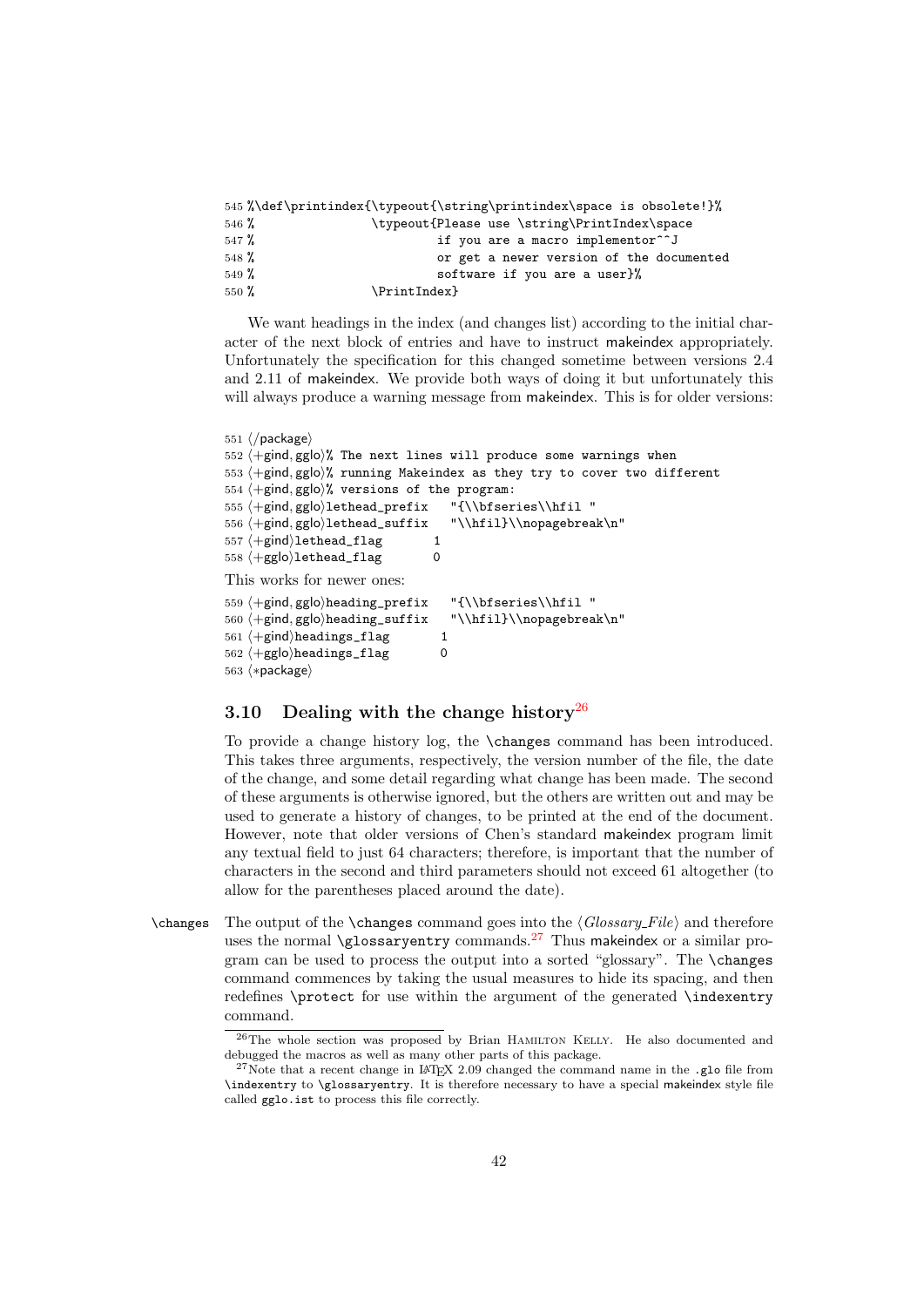<span id="page-42-20"></span>We re-code nearly all chars found in **\sanitize** to letter since the use of special package which make some characters active might upset the \changes command when writing its entries to the file. However we have to leave  $\%$  as comment and  $\Box$ as  $\langle space \rangle$  otherwise chaos will happen. And, of course the  $\setminus$  should be available as escape character.

564 \def\changes{\@bsphack\begingroup\@sanitize

<span id="page-42-0"></span>565 \catcode'\\\z@ \catcode'\ 10 \MakePercentIgnore

<span id="page-42-4"></span>566 \changes@}

<span id="page-42-5"></span>567 \def\changes@#1#2#3{%

<span id="page-42-9"></span>568 \protected@edef\@tempa{\noexpand\glossary{#1\levelchar

If the macro \saved@macroname doesn't contain any macro name (ie is empty) the current changes entry was done at top-level. In this case we precede it by \generalname.

<span id="page-42-17"></span><span id="page-42-16"></span><span id="page-42-14"></span><span id="page-42-12"></span><span id="page-42-6"></span><span id="page-42-2"></span><span id="page-42-1"></span>

| 569 |                            | \ifx\saved@macroname\@empty   |
|-----|----------------------------|-------------------------------|
| 570 |                            | \space                        |
| 571 |                            | \actualchar                   |
| 572 |                            | \generalname                  |
| 573 |                            | \else                         |
| 574 |                            | \saved@indexname              |
| 575 |                            | \actualchar                   |
| 576 |                            | \string\verb\quotechar*%      |
| 577 |                            | \verbatimchar\saved@macroname |
| 578 |                            | \verbatimchar                 |
| 579 |                            | \fi                           |
| 580 |                            | :\levelchar #3}}%             |
| 581 | \@tempa\endgroup\@esphack} |                               |

<span id="page-42-19"></span><span id="page-42-18"></span><span id="page-42-10"></span>\saved@macroname The entries are sorted for convenience by the name of the most recently introduced macroname (i.e., that in the most recent \begin{macro} command). We therefore provide \saved@macroname to record that argument, and provide a default definition in case \changes is used outside a macro environment. (This is a wicked hack to get such entries at the beginning of the sorted list! It works providing no macro names start with ! or ".)

582 \def\saved@macroname{}

<span id="page-42-15"></span>\saved@indexname The macroname being document without a backslash for the index (or the environment name which doesn't have one in the first place). 583 \def\saved@indexname{}

<span id="page-42-7"></span>\generalname This macro holds the string placed before changes entries on top-level. 584 \def\generalname{General}

<span id="page-42-13"></span><span id="page-42-11"></span>\RecordChanges To cause the changes to be written (to a .glo) file, we define \RecordChanges to invoke LAT<sub>E</sub>X's usual **\makeglossary** command. 585 \let\RecordChanges\makeglossary

<span id="page-42-8"></span><span id="page-42-3"></span>\GlossaryMin \c@GlossaryColumns The remaining macros are all analogues of those used for the theindex environment. When the glossary is started we compute the space which remains at the bottom of the current page; if this is greater than \GlossaryMin then the first part of the glossary will be placed in the available space. The number of columns set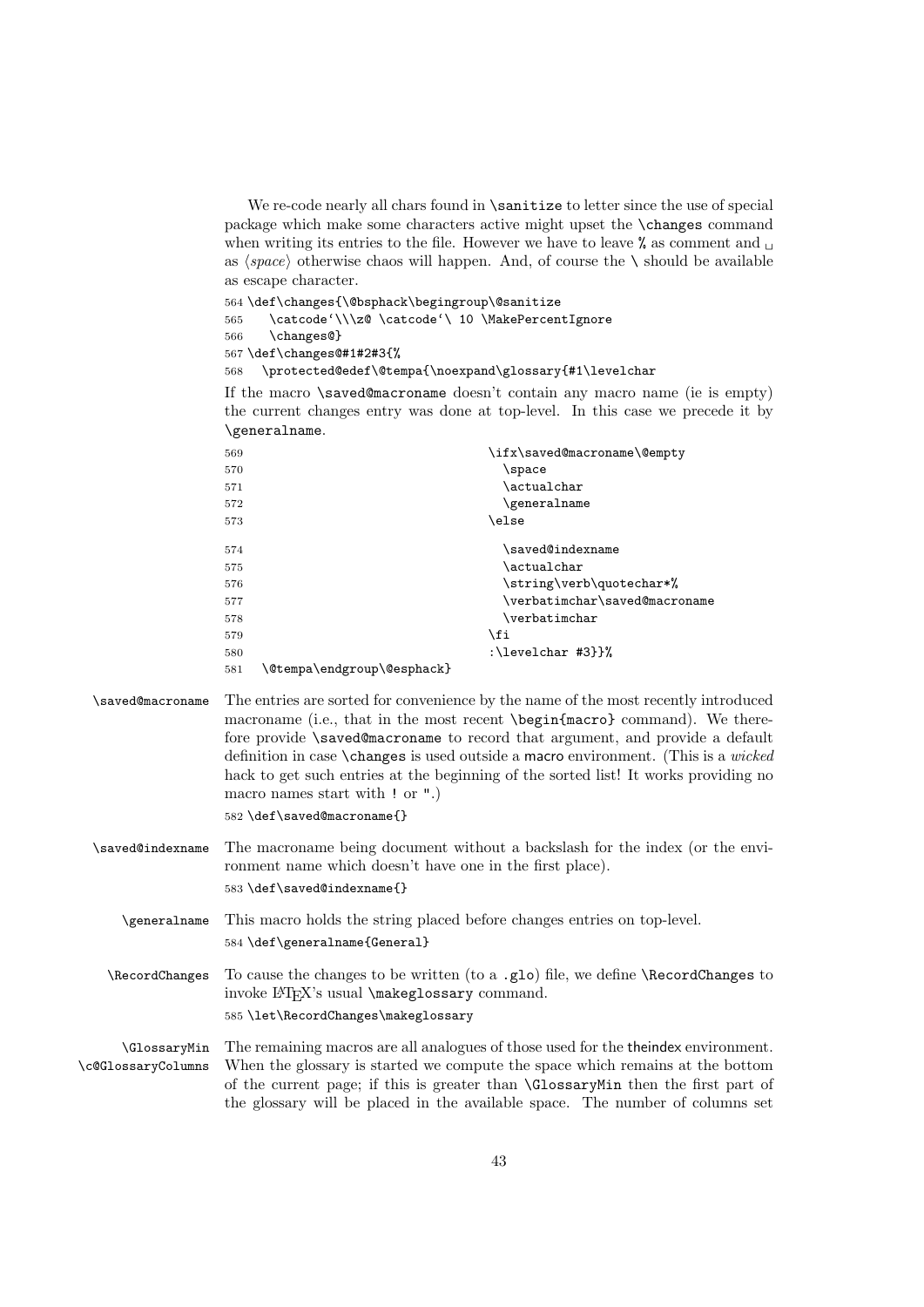<span id="page-43-13"></span>are controlled by the counter \c@GlossaryColumns which can be changed with a \setcounter declaration.

<span id="page-43-6"></span>

| 586 \newdimen\GlossaryMin       | <b>\GlossaryMin</b>            | $= 80pt$ |
|---------------------------------|--------------------------------|----------|
| 587 \newcount\c@GlossaryColumns | $\c{q}$ compossary Columns = 2 |          |

<span id="page-43-5"></span>theglossary \endglossary The environment theglossary is defined in the same manner as the theindex environment.

```
588 \ifhave@multicol
589 \newenvironment{theglossary}{%
590 \begin{multicols}\c@GlossaryColumns
591 [\glossary@prologue][\GlossaryMin]%
592 \GlossaryParms \let\item\@idxitem \ignorespaces}%
593 {\end{multicols}}
594 \else
595 \newenvironment{theglossary}{%
596 \@restonecoltrue\if@twocolumn\@restonecolfalse\fi
597 \columnseprule \z@ \columnsep 35\p@
598 \twocolumn[\glossary@prologue]%
599 \GlossaryParms \let\item\@idxitem \ignorespaces}
600 {\if@restonecol\onecolumn\else\clearpage\fi}
601 \fi
```
<span id="page-43-8"></span><span id="page-43-4"></span><span id="page-43-2"></span><span id="page-43-1"></span>Here are the necessary makeindex declarations with scanning disabled as for the index.

```
602 ⟨/package⟩
                  603 ⟨+gglo⟩preamble
                  604 ⟨+gglo⟩"\n \\begin{theglossary} \n
                  605 ⟨+gglo⟩ \\makeatletter\\scan@allowedfalse\n"
                  606 ⟨+gglo⟩postamble
                  607 ⟨+gglo⟩"\n\n \\end{theglossary}\n"
                  This difference from gind.ist is necessary if you have an up-to-date LATFX.
                  608 ⟨+gglo⟩keyword "\\glossaryentry"
                  609 ⟨∗package⟩
\GlossaryPrologue
\glossary@prologue
                  The \GlossaryPrologue macro is used to place a short message above the glossary
                  into the document. It is implemented by redefining \glossary@prologue, a macro
                   which holds the default text. We better make it a long macro to allow \par
                  commands in its argument.
                  610 \long\def\GlossaryPrologue#1{\@bsphack
                  611 \def\glossary@prologue{#1}%
                  612 \@esphack}
                  Now we test whether the default is already defined by another package file. If not
                   we define it.
                  613 \@ifundefined{glossary@prologue}
                  614 {\def\glossary@prologue{\section*{{Change History}}%
                  615 \markboth{{Change History}}{{Change History}}%
                  616 }}{}
   \GlossaryParms Unless the user specifies otherwise, we set the change history using the same
```
<span id="page-43-10"></span>parameters as for the index except that we make it sort of ragged right as it contains text that often doesn't break nicely in small columns.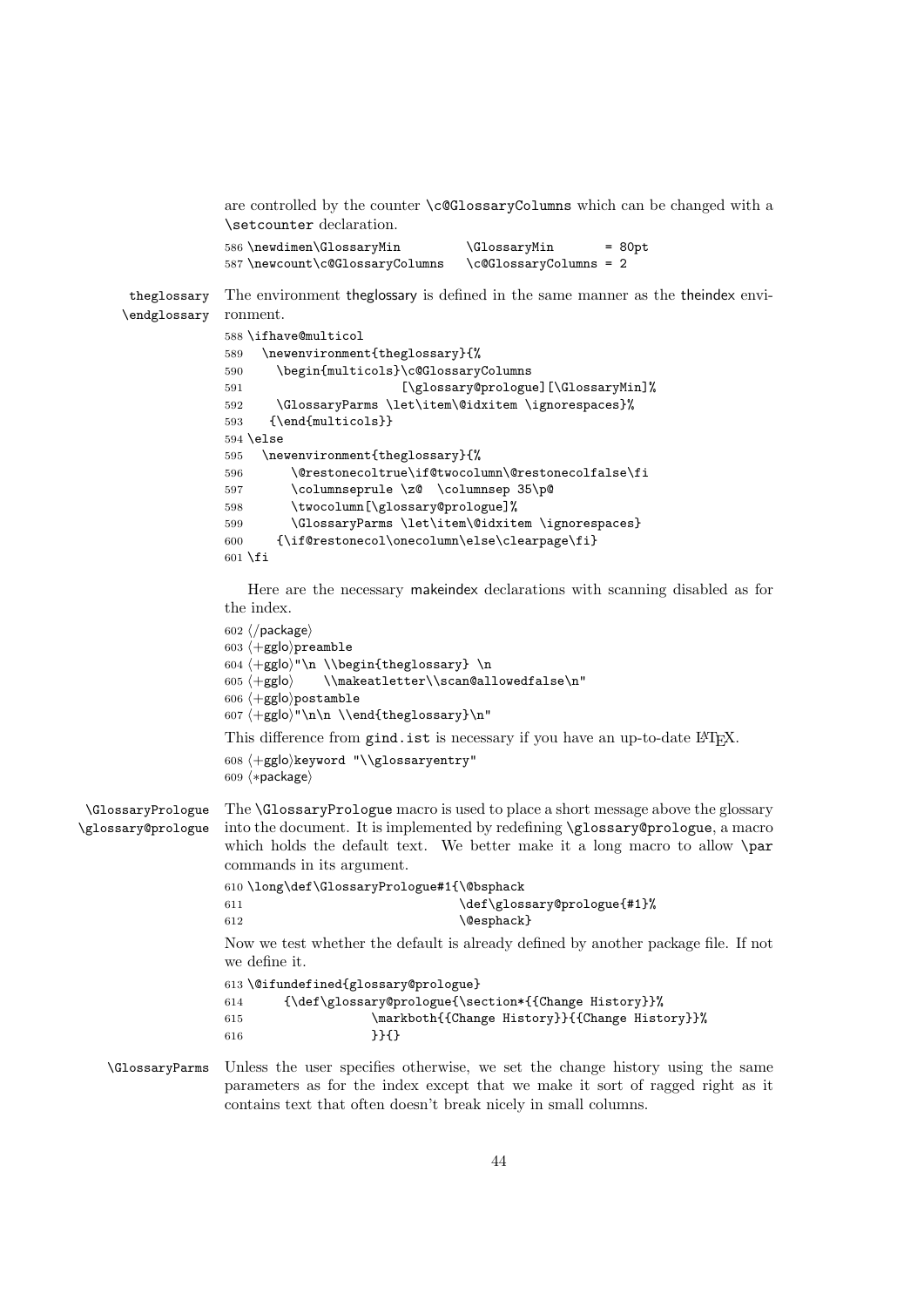```
617 \@ifundefined{GlossaryParms}{\let\GlossaryParms\IndexParms
618 \expandafter\def\expandafter\GlossaryParms\expandafter{\GlossaryParms
619 \rightskip 15pt plus 1fil
620 \parfillskip -15pt plus -1fil\relax}
621 }{}
```
<span id="page-44-9"></span>\PrintChanges To read in and print the sorted change history, just put the \PrintChanges command as the last (commented-out, and thus executed during the documentation pass through the file) command in your package file. Alternatively, this command may form one of the arguments of the \StopEventually command, although a change history is probably not required if only the description is being printed.

> The command assumes that makeindex or some other program has processed the .glo file to generate a sorted .gls file.

```
622 \def\PrintChanges{\@input@{\jobname.gls}%
623 \global\let\PrintChanges\@empty}
```
### <span id="page-44-0"></span>3.11 Bells and whistles

<span id="page-44-4"></span>If \AlsoImplementation is in force the whole documentation including the code part will be typeset. This is the default.

#### <span id="page-44-7"></span>624 \newcommand\AlsoImplementation{%

To make this happen we have to define \StopEventually in a way that its argument is typeset at the very end or more exactly at \Finale. For this we save its argument in the macro \Finale.

#### 625 \long\def\StopEventually##1{\@bsphack\gdef\Finale{##1%

But \Finale will be called at the very end of a file. This is exactly the point were we want to know if the file is uncorrupted. Therefore we also call \check@checksum at this point.

#### <span id="page-44-3"></span>626 \check@checksum}%

On the other hand: \StopEventually is more or less a dividing point between description and code. So we start to look for the check-sum of the documented file by calling \init@checksum.

<span id="page-44-6"></span>627 \init@checksum 628 \@esphack}% 629 }

Since \AlsoImplementation should be the default we execute it and thus \StopEventually gets the desired meaning.

#### 630 \AlsoImplementation

When the user places an **\OnlyDescription** declaration in the driver file the document should only be typeset up to \StopEventually. We therefore have to redefine this macro.

631 \def\OnlyDescription{\@bsphack\long\def\StopEventually##1{%

In this case the argument of \StopEventually should be set and afterwards TFX should stop reading from this file. Therefore we finish this macro with

632 ##1\endinput}\@esphack}

If no \StopEventually command is given we silently ignore a \Finale issued. 633 \let\Finale\relax

<span id="page-44-10"></span><span id="page-44-8"></span><span id="page-44-2"></span>\StopEventually \Finale \AlsoImplementation \OnlyDescription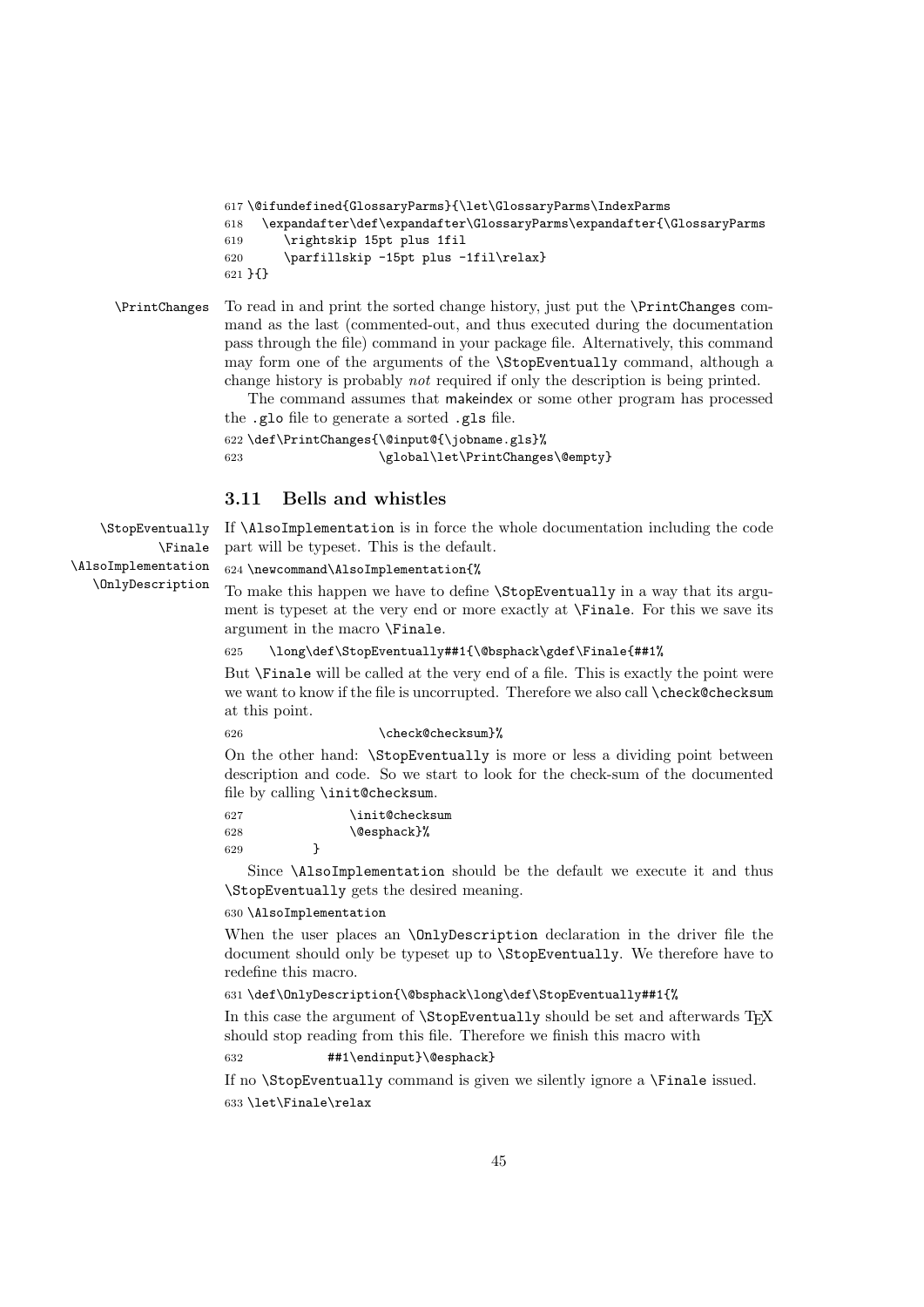<span id="page-45-17"></span><span id="page-45-11"></span>\meta The \meta macro is a bit tricky. We want to allow line breaks at blanks in the argument but we don't want a break in between. In the past this was done by defining  $\mathcal{S}$  are a way that a  $\mathcal{S}$  is active when the argument is scanned. Words are then scanned into  $\hbar$ oxes. The active  $\hbar$  will end the preceding  $\hbar$ ox add an ordinary space and open a new \hbox. In this way breaks are only possible at spaces. The disadvantage of this method was that \meta was neither robust nor could it be \protected. The new implementation fixes this problem by defining \meta in a radically different way: we prevent hyphenation by defining a \language which has no patterns associated with it and use this to typeset the words within the angle brackets.

<span id="page-45-8"></span><span id="page-45-7"></span>634 \ifx\l@nohyphenation\undefined 635 \newlanguage\l@nohyphenation  $636$  \fi

<span id="page-45-0"></span>637 \DeclareRobustCommand\meta[1]{%

Since the old implementation of \meta could be used in math we better ensure that this is possible with the new one as well. So we use \ensuremath around \langle and \rangle. However this is not enough: if \meta@font@select below expands to \itshape it will fail if used in math mode. For this reason we hide the whole thing inside an \nfss@text box in that case.

<span id="page-45-16"></span><span id="page-45-1"></span> \ensuremath\langle \ifmmode \expandafter \nfss@text \fi  $640$   $\{$ % \meta@font@select

<span id="page-45-12"></span>Need to keep track of what we changed just in case the user changes font inside the argument so we store the font explicitly.

<span id="page-45-15"></span><span id="page-45-14"></span><span id="page-45-9"></span><span id="page-45-4"></span><span id="page-45-3"></span>

| 642     | \edef\meta@hyphen@restore                                        |
|---------|------------------------------------------------------------------|
| 643     | ${\hbox{\texttt{b}}$ (\hyphenchar\the\font\the\hyphenchar\font}% |
| 644     | \hyphenchar\font\m@ne                                            |
| 645     | \language\l@nohyphenation                                        |
| 646     | #1\/%                                                            |
| 647     | \meta@hyphen@restore                                             |
| 648     | }\ensuremath\rangle                                              |
| $649$ } |                                                                  |

<span id="page-45-13"></span>\meta@font@select Make font used inside \meta customizable.

<span id="page-45-6"></span><span id="page-45-2"></span>650 \def\meta@font@select{\itshape}

<span id="page-45-5"></span>\IndexInput This next macro may be used to read in a separate file (possibly a package file that is not documented by this means) and set it verbatim, whilst scanning for macro names and indexing the latter. This could be a useful first pass in preparing to generate documentation for the file read.

651 \def\IndexInput#1{%

We commence by setting up a group, and initializing a **\trivlist** as is normally done by a \begin{macrocode} command.

<span id="page-45-10"></span>652 \begingroup \macro@code

We also make spacing behave as in the macrocode environment, because otherwise all the spaces will be shown explicitly.

653 \frenchspacing \@vobeyspaces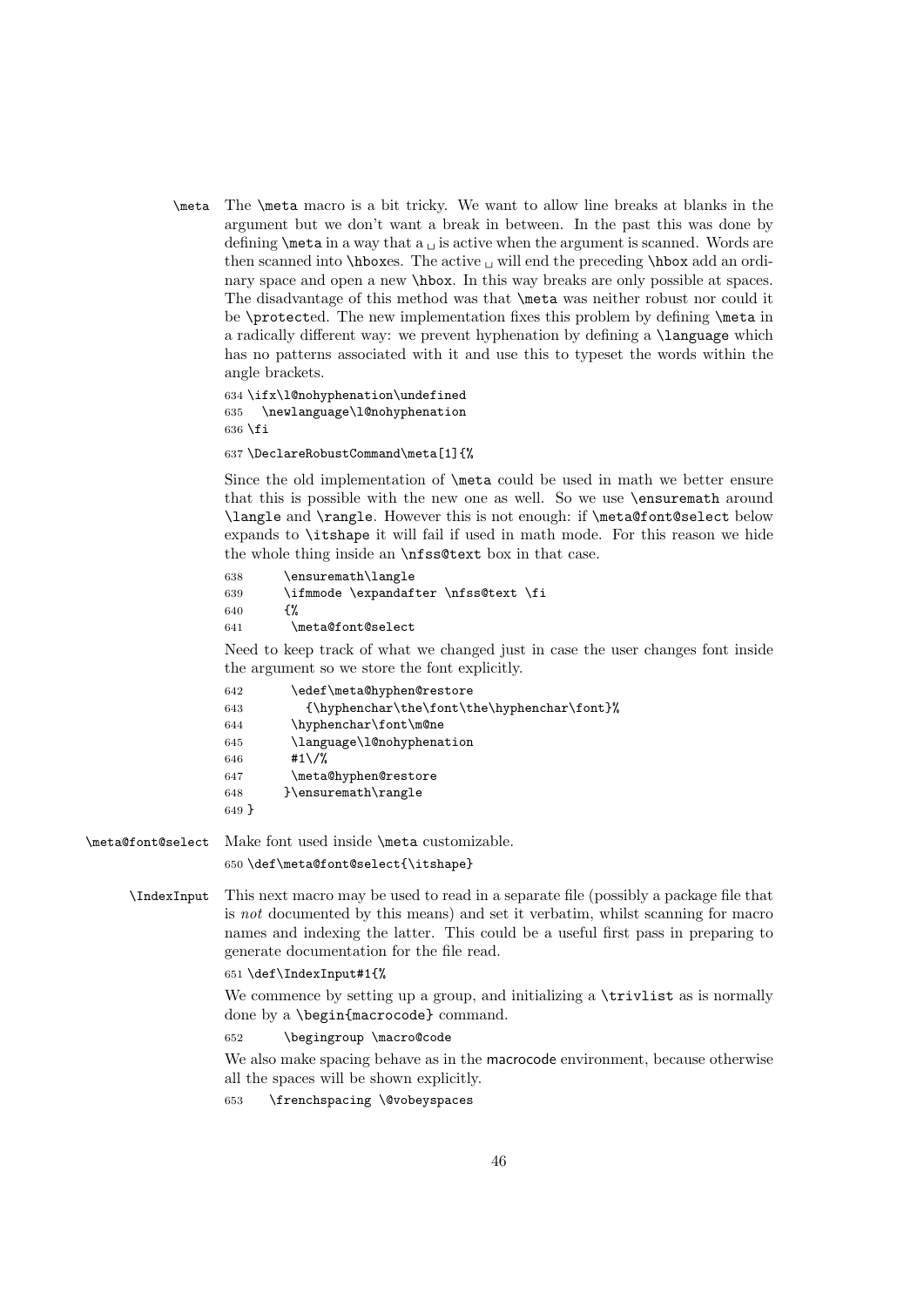<span id="page-46-9"></span>Then it only remains to read in the specified file, and finish off the **\trivlist**.

<span id="page-46-2"></span>654 \input{#1}\endmacrocode

Of course, we need to finish off the group as well.

655 \endgroup}

<span id="page-46-6"></span>\maketitle The macro to generate titles is easily altered in order that it can be used more than once (an article with many titles). In the original, diverse macros were concealed after use with \relax. We must cancel anything that may have been put into \@thanks, etc., otherwise all titles will carry forward any earlier such setting!

656 \def\maketitle{\par

```
657 \begingroup \def \thefootnote {\fnsymbol {footnote}}%
```
- 658 \setcounter {footnote}\z@
- <span id="page-46-3"></span>659 \def\@makefnmark{\hbox to\z@{\$\m@th^{\@thefnmark}\$\hss}}%
- <span id="page-46-1"></span>660 \long\def\@makefntext##1{\parindent 1em\noindent
- <span id="page-46-4"></span>661 \hbox to1.8em{\hss\$\m@th^{\@thefnmark}\$}##1}%
- 662 \if@twocolumn \twocolumn [\@maketitle ]%
- 663 \else \newpage \global \@topnum \z@ \@maketitle \fi

For special formatting requirements (such as in TUGboat), we use pagestyle titlepage for this; this is later defined to be plain, unless already defined, as, for example, by ltugboat.sty.

664 \thispagestyle{titlepage}\@thanks \endgroup

If the driver file documents many files, we don't want parts of a title of one to propagate to the next, so we have to cancel these:

- 665 \setcounter {footnote}\z@
- 666 \gdef\@date{\today}\gdef\@thanks{}%
- 667 \gdef\@author{}\gdef\@title{}}
- <span id="page-46-8"></span>\ps@titlepage When a number of articles are concatenated into a journal, for example, it is not usual for the title pages of such documents to be formatted differently. Therefore, a class such as ltugboat can define this macro in advance. However, if no such definition exists, we use pagestyle plain for title pages.

668 \@ifundefined{ps@titlepage}

```
669 {\let\ps@titlepage=\ps@plain}{}
```
<span id="page-46-5"></span> $\MakeShortVerb$  This arranges an abbreviation for  $\verb|\verb|well|$  that if you say  $\MakeShortVerb{\langle c \rangle}$ subsequently using  $\langle c \rangle \langle text \rangle \langle c \rangle$  is equivalent to  $\langle v \rangle \langle text \rangle \langle c \rangle$ .<sup>[28](#page-46-0)</sup> In addition, the fact that  $\langle c \rangle$  is made active is recorded for the benefit of the verbatim and macrocode environments. Note particularly that the definitions below are global. The first thing we do (it needn't be first) is to record the—presumably new special character in \dospecials and \@sanitize using \add@special.

> Some unwary user might issue \MakeShortVerb for a second time, we better protect against this. We assume that this happened if a control sequence  $\langle cc \rangle \langle c \rangle$ is bound, the probability that this name is used by another module is low. We will output a warning below, so that a possible error might be noticed by the programmer if he reads the LOG file. (Should have used module internal names, 'though.)

<span id="page-46-0"></span><sup>28</sup>Warning: the commentary in the rest of this section was written by Dave Love.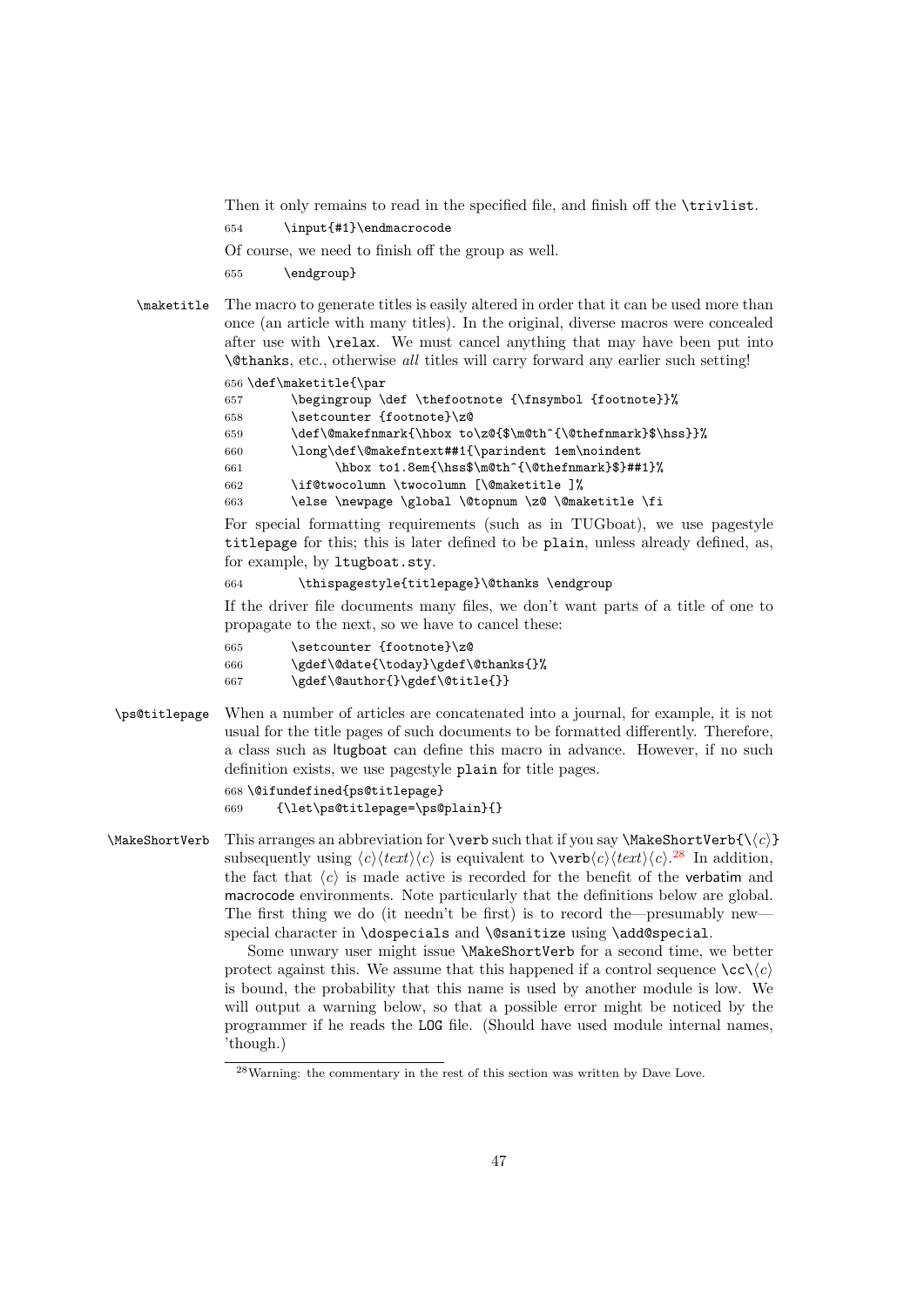```
\MakeShortVerb* This arranges an abbreviation for \verb|\verb|verb*|such that if you say \MakeShortVerb*{\{\langle c \rangle\}
```

```
subsequently using \langle c \rangle \langle text \rangle \langle c \rangle is equivalent to \langle v \rangle \langle text \rangle \langle c \rangle.
```

```
670 ⟨/package⟩
671 ⟨∗package | shortvrb⟩
672 \def\MakeShortVerb{%
673 \@ifstar
674 {\def\@shortvrbdef{\verb*}\@MakeShortVerb}%
675 {\def\@shortvrbdef{\verb}\@MakeShortVerb}}
676 \def\@MakeShortVerb#1{%
677 \expandafter\ifx\csname cc\string#1\endcsname\relax
678 \@shortvrbinfo{Made }{#1}\@shortvrbdef
```
<span id="page-47-9"></span><span id="page-47-3"></span><span id="page-47-2"></span>\add@special{#1}%

Then the character's current catcode is stored in  $\csc(\csc)$ .

```
680 \expandafter
```
\xdef\csname cc\string#1\endcsname{\the\catcode'#1}%

The character is spliced into the definition using the same trick as used in \verb (for instance), having activated ~ in a group.

```
682 \begingroup
683 \catcode'\~\active \lccode'\~'#1%
684 \lowercase{%
```
The character's old meaning is recorded in  $\a c\$ c prior to assigning it a new one.

```
685 \global\expandafter\let
```

```
686 \csname ac\string#1\endcsname~%
```

```
687 \expandafter\gdef\expandafter~\expandafter{\@shortvrbdef~}}%
```

```
688 \endgroup
```
Finally the character is made active.

```
689 \global\catcode'#1\active
```
If we suspect that  $\langle c \rangle$  is already a short reference, we tell the user. Now he or she is responsible if anything goes wrong . . .

\else

```
691 \@shortvrbinfo\@empty{#1 already}{\@empty\verb(*)}%
692 \fi}
```

```
\DeleteShortVerb Here's the means of undoing a \MakeShortVerb, for instance in a region where
                   you need to use the character outside a verbatim environment. It arranges for
                   \dospecials and \@sanitize to be altered appropriately, restores the saved cat-
                   code and, if necessary, the character's meaning (as stored by \MakeShortVerb).
                   If the catcode wasn't stored in \cc\langle c \rangle (by \MakeShortVerb) the command is
                   silently ignored.
```

```
693 \def\DeleteShortVerb#1{%
694 \expandafter\ifx\csname cc\string#1\endcsname\relax
695 \@shortvrbinfo\@empty{#1 not}{\@empty\verb(*)}%
696 \else
697 \@shortvrbinfo{Deleted }{#1 as}{\@empty\verb(*)}%
698 \rem@special{#1}%
699 \global\catcode'#1\csname cc\string#1\endcsname
```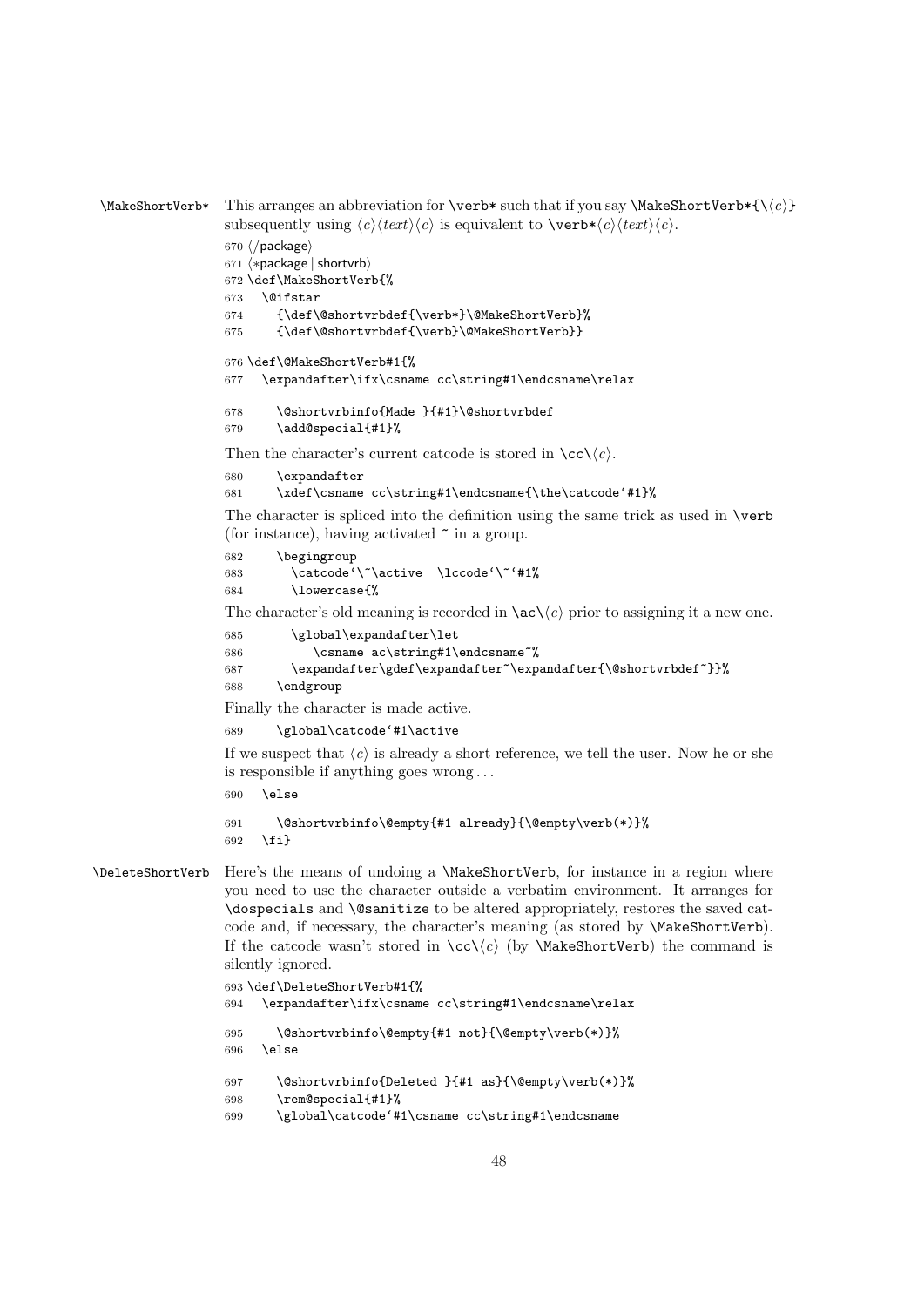<span id="page-48-7"></span>We must not forget to reset  $\ccos(\c)$ , otherwise the check in \MakeShortVerb for a repeated definition will not work.

<span id="page-48-1"></span>

| 700 | \global \expandafter\let \csname cc\string#1\endcsname \relax |
|-----|---------------------------------------------------------------|
| 701 | \ifnum\catcode'#1=\active                                     |
| 702 | \begingroup                                                   |
| 703 | \catcode'\~\active \lccode'\~'#1%                             |
| 704 | \lowercase{%                                                  |
| 705 | \global\expandafter\let\expandafter~%                         |
| 706 | \csname ac\string#1\endcsname}%                               |
| 707 | \endgroup \fi \fi}                                            |

<span id="page-48-0"></span>\@shortvrbinfo Helper function for info messages. \def\@shortvrbinfo#1#2#3{%

```
709 ⟨shortvrb⟩ \PackageInfo{shortvrb}{%
710 ⟨!shortvrb⟩ \PackageInfo{doc}{%
711 #1\expandafter\@gobble\string#2 a short reference
712 for \expandafter\string#3}}
```
<span id="page-48-2"></span>\add@special This helper macro adds its argument to the \dospecials macro which is conventionally used by verbatim macros to alter the catcodes of the currently active characters. We need to add  $\dot{\alpha}$  to the expansion of  $\dot{\alpha}$  dospecials after removing the character if it was already there to avoid multiple copies building up should \MakeShortVerb not be balanced by \DeleteShortVerb (in case anything that uses \dospecials cares about repetitions).

```
713 \def\add@special#1{%
714 \rem@special{#1}%
715 \expandafter\gdef\expandafter\dospecials\expandafter
716 {\dospecials \do #1}%
```
Similarly we have to add \@makeother\ $\langle c \rangle$  to \@sanitize (which is used in things like \index to re-catcode all special characters except braces).

```
717 \expandafter\gdef\expandafter\@sanitize\expandafter
```

```
718 {\@sanitize \@makeother #1}}
```
<span id="page-48-6"></span>\rem@special The inverse of \add@special is slightly trickier. \do is re-defined to expand to nothing if its argument is the character of interest, otherwise to expand simply to the argument. We can then re-define \dospecials to be the expansion of itself. The space after  $=$ '##1 prevents an expansion to  $\relaxright$ relax!

```
719 \def\rem@special#1{%
720 \def\do##1{%
721 \ifnum'#1='##1 \else \noexpand\do\noexpand##1\fi}%
722 \xdef\dospecials{\dospecials}%
```
Fixing \@sanitize is the same except that we need to re-define \@makeother which obviously needs to be done in a group.

```
723 \begingroup
724 \def\@makeother##1{%
725 \ifnum'#1='##1 \else \noexpand\@makeother\noexpand##1\fi}%
726 \xdef\@sanitize{\@sanitize}%
727 \endgroup}
728 ⟨/package | shortvrb⟩
729 ⟨∗package⟩
```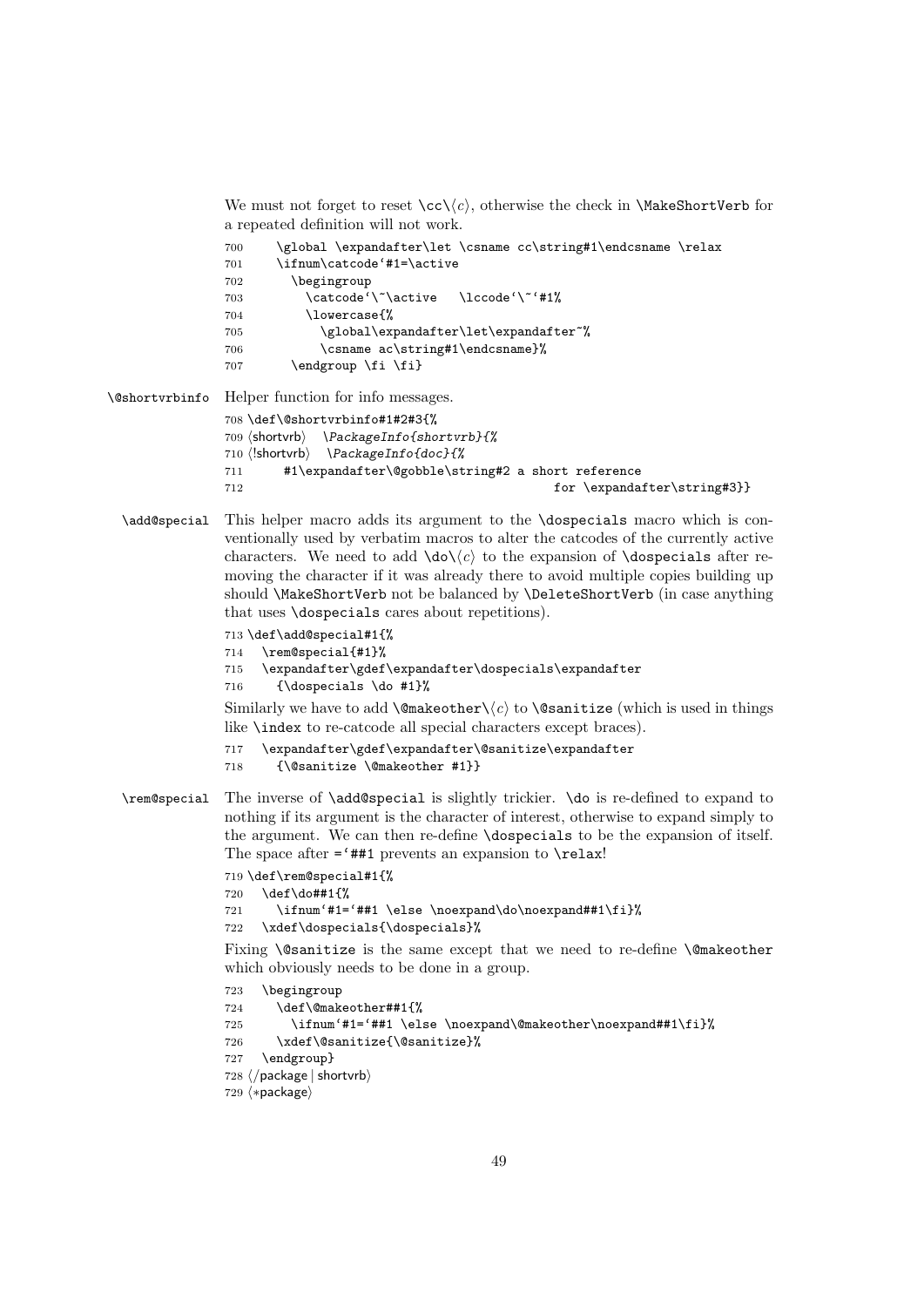```
\MakeShortverb
\DeleteShortverb
               These commands from newdoc are now obsolete.
                730 \def\MakeShortverb{\typeout{*** Switch to \noexpand\MakeShortVerb
                                           syntax, this is obsolete ***}\MakeShortVerb}
                732 \def\DeleteShortverb{\typeout{*** Switch to \noexpand\DeleteShortVerb
                733 syntax, this is obsolete ***}\DeleteShortVerb}
```
### <span id="page-49-20"></span><span id="page-49-19"></span><span id="page-49-16"></span><span id="page-49-15"></span><span id="page-49-0"></span>3.12 Providing a checksum and character table<sup>[29](#page-49-1)</sup>

<span id="page-49-18"></span>\init@checksum The checksum mechanism works by counting backslashes in the macrocode. This initializes the count (when called from \StopEventually). \def\init@checksum{\relax

```
735 \global\bslash@cnt\z@}
```
<span id="page-49-8"></span>\check@checksum This reports the sum compared with the value (\bslash@cnt) the file advertises. It's called from \Finale (if that hasn't been re-defined).

> <span id="page-49-9"></span> \def\check@checksum{\relax \ifnum\check@sum>\m@ne

We do nothing if the checksum in the file is negative (or not given as it is initialized with  $-1$ ).

<span id="page-49-10"></span><span id="page-49-4"></span><span id="page-49-3"></span>

| 738 | \ifnum\check@sum=\z@                                   |
|-----|--------------------------------------------------------|
| 739 | \typeout{**********************************}%          |
| 740 | \typeout{* This macro file has no checksum!}%          |
| 741 | \typeout{* The checksum should be \the\bslash@cnt!}%   |
| 742 | \typeout{**********************************}%          |
| 743 | \else                                                  |
| 744 | \ifnum\check@sum=\bslash@cnt                           |
| 745 | \typeout{*******************}%                         |
| 746 | \typeout{* Checksum passed *}%                         |
| 747 | \typeout{*******************}%                         |
| 748 | \else                                                  |
| 749 | \PackageError{doc}{Checksum not passed                 |
| 750 | (\the\check@sum<>\the\bslash@cnt)}%                    |
| 751 | {The file currently documented seems to be wrong. ^^J% |
| 752 | Try to get a correct version.}%                        |
| 753 | \fi                                                    |
| 754 | \fi                                                    |
| 755 | \fi                                                    |
| 756 | \global\check@sum\m@ne}                                |

<span id="page-49-22"></span><span id="page-49-12"></span><span id="page-49-11"></span><span id="page-49-6"></span><span id="page-49-5"></span>\check@sum We need to define counters, \bslash@cnt for the number of backslashes counted \bslash@cnt and \check@sum for the value advertised by the file if any. A negative value means there is no checksum checking which is the default.  $757 \text{ newcount}\check@sum \cdot \text{herk@sum}$ 

| 191 \Rewooding \check@Sum | /checkspum - <i>imane</i> |
|---------------------------|---------------------------|
| 758 \newcount \bslash@cnt | $\b$ slash@cnt = $\zeta$  |

<span id="page-49-14"></span>\CheckSum This is the interface to setting \check@sum.

<span id="page-49-13"></span>\def\CheckSum#1{\@bsphack\global\check@sum#1\relax\@esphack}

<span id="page-49-23"></span>\step@checksum This advances the count when a backslash is encountered in the macrocode. \def\step@checksum{\global\advance\bslash@cnt\@ne}

<span id="page-49-7"></span><span id="page-49-1"></span>Warning: the commentary in this section was written by Dave Love.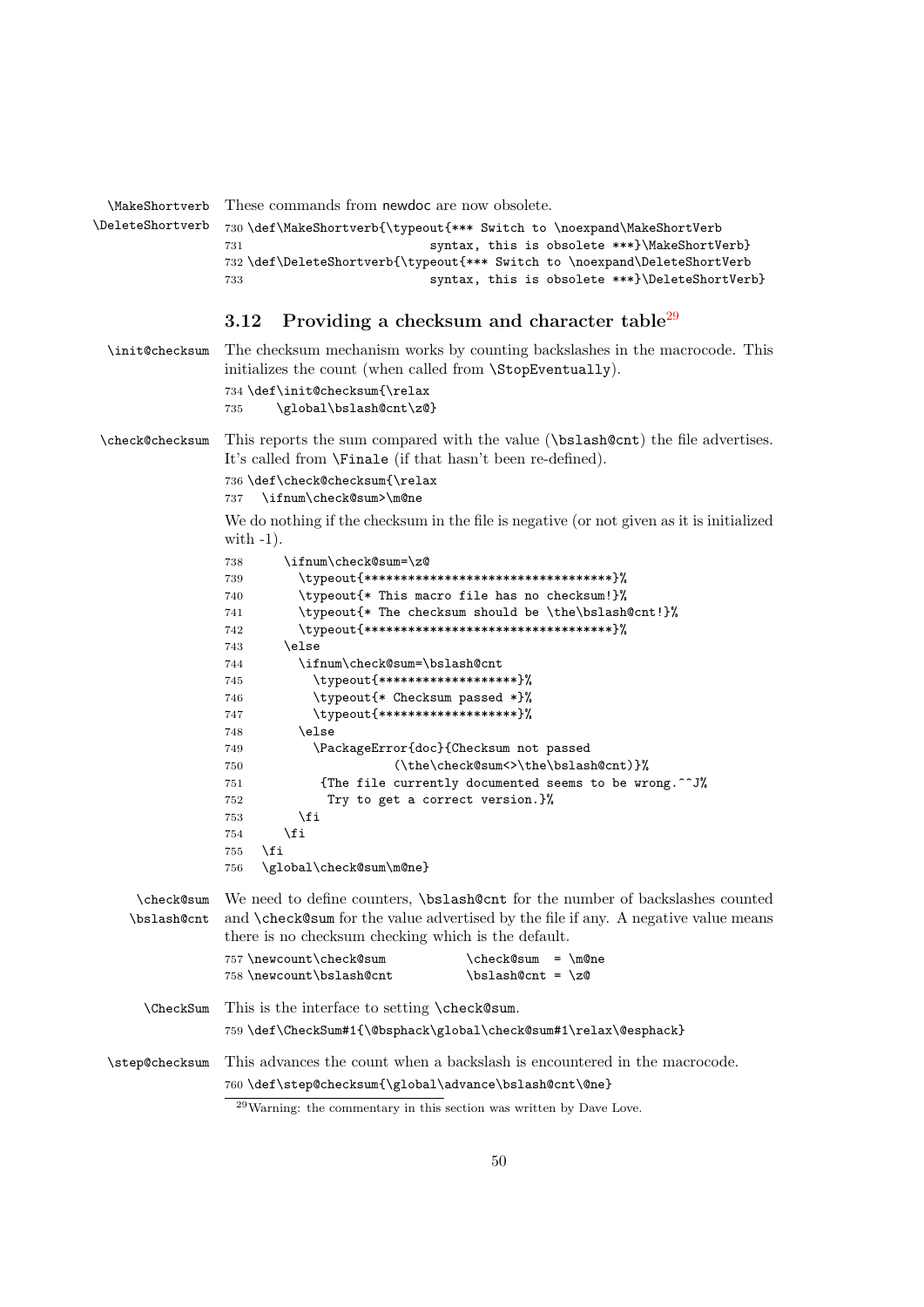<span id="page-50-19"></span><span id="page-50-10"></span>\CharacterTable The user interface to the character table-checking does some \catcodeing and then compares the following table with the stored version. We need to have @ of type "other" within the table since this is the way it is usually returned when reading in a normal document. To nevertheless have a private letter we use  $\tilde{ }$ for this purpose. ~ does no harm as a "letter" as it comes last in the table and therefore will not gobble following space.

<span id="page-50-8"></span>761 \def\CharacterTable{\begingroup \CharTableChanges \character@table}

<span id="page-50-9"></span>\character@table This does the work of comparing the tables and reporting the result. Note that the following code is enclosed in a group with  $\tilde{\phantom{a}}$  catcoded to letter.

```
762 \begingroup
763 \catcode'\~=11
764 \gdef\character@table#1{\def\used~table{#1}%
765 \ifx\used~table\default~table
766 \typeout{***************************}%
767 \typeout{* Character table correct *}%
768 \typeout{***************************}%
769 \else
770 \PackageError{doc}{Character table corrupted}
771 {\the\wrong@table}
772 \show\default~table
773 \show\used~table
774 \fi
775 \endgroup}
```
<span id="page-50-17"></span><span id="page-50-13"></span><span id="page-50-11"></span>\CharTableChanges When the character table is read in we need to scan it with a fixed set of \catcodes. The reference table below was defined by assuming the normal **\catcodes** of T<sub>E</sub>X, i.e. @ is of type other and the only token of type "letter" are the usual letters of the alphabet. If, for some reason, other characters are made "letters" then their \catcodes need to be restored before checking the table. Otherwise spaces in the table are gobbled and we get the information that the tables are different, even if they are actually equal. For this reason \CharTableChanges can be set up to locally restore the \catcodes of such "letters" to "other".

776 \global\let\CharTableChanges\@empty

<span id="page-50-14"></span>\default~table Here's what the table should look like (modulo spaces).

#### 777 \makeatother

<span id="page-50-6"></span><span id="page-50-5"></span><span id="page-50-4"></span><span id="page-50-3"></span><span id="page-50-2"></span><span id="page-50-1"></span><span id="page-50-0"></span>

| 778 | \gdef\default~table      |             |                      |     |                                                      |    |
|-----|--------------------------|-------------|----------------------|-----|------------------------------------------------------|----|
| 779 | {Upper-case              |             |                      |     | \A\B\C\D\E\F\G\H\I\J\K\L\M\N\O\P\Q\R\S\T\U\V\W\X\Y\Z |    |
| 780 | Lower-case               |             |                      |     | \a\b\c\d\e\f\g\h\i\j\k\l\m\n\o\p\q\r\s\t\u\v\w\x\y\z |    |
| 781 | Digits                   |             | \0\1\2\3\4\5\6\7\8\9 |     |                                                      |    |
| 782 | Exclamation              | /i          | Double quote         | \"  | Hash (number) $\forall$ #                            |    |
| 783 | Dollar                   | \\$         | Percent              | \%  | Ampersand                                            | \& |
| 784 | Acute accent             | $\setminus$ | Left paren           | \ ( | Right paren                                          | \) |
| 785 | Asterisk                 | \*          | Plus                 | \+  | Comma                                                |    |
| 786 | Minus                    | \-          | Point                |     | Solidus                                              | ∨  |
| 787 | Colon                    | \ :         | Semicolon            | \ : | Less than                                            | \< |
| 788 | Equals                   | \=          | Greater than         | \>  | Question mark $\langle$ ?                            |    |
| 789 | Commercial at $\sqrt{a}$ |             | Left bracket         | ЛE  | Backslash                                            | ∖∖ |
| 790 | Right bracket $\Box$     |             | Circumflex           | \^  | Underscore                                           |    |
| 791 | Grave accent             | $\lambda$   | Left brace           | \{  | Vertical bar                                         | ΛI |
| 792 | Right brace              | $\lambda$   | Tilde                | \~} |                                                      |    |
|     | 793 \endgroup            |             |                      |     |                                                      |    |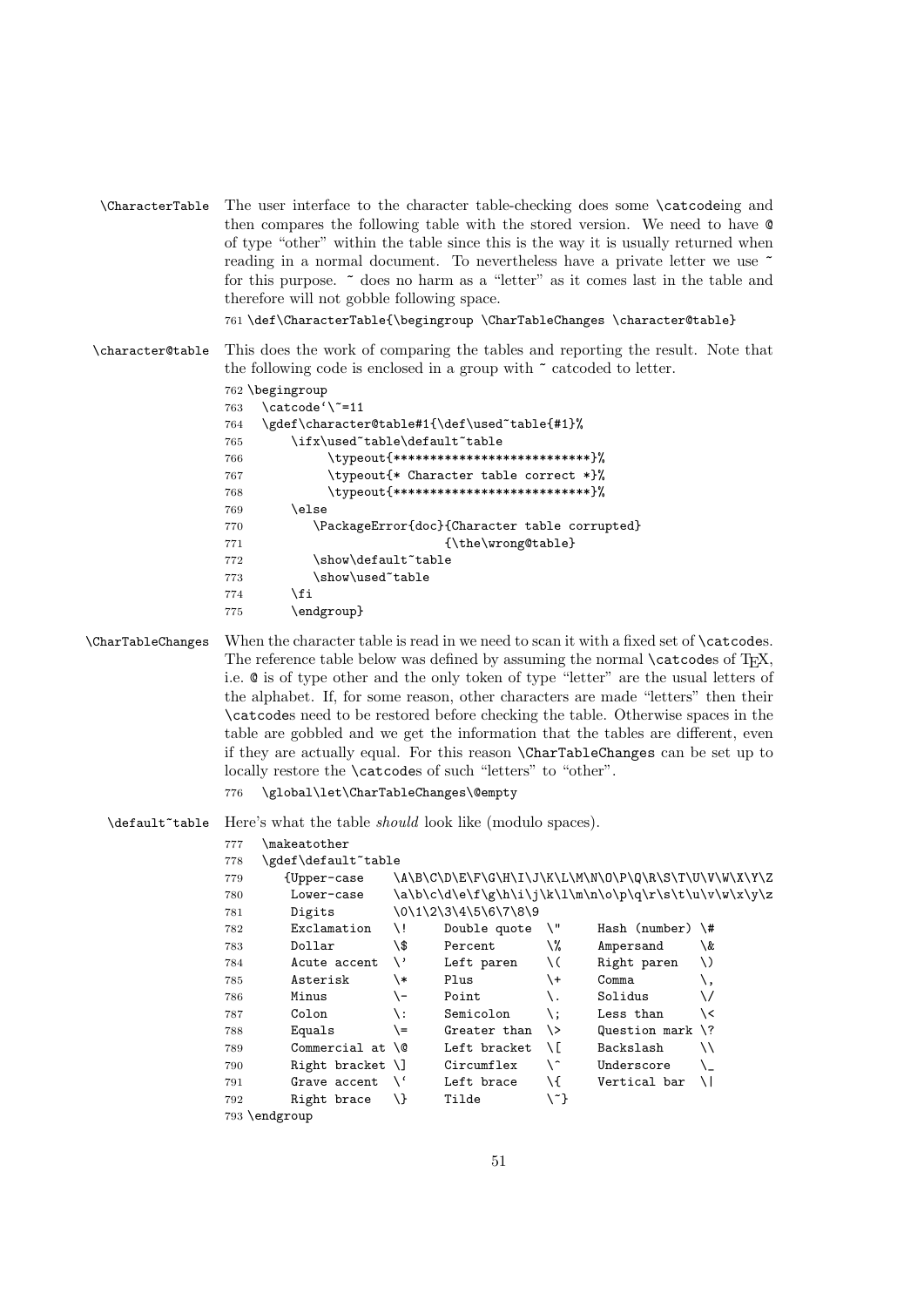<span id="page-51-24"></span><span id="page-51-23"></span><span id="page-51-20"></span><span id="page-51-16"></span><span id="page-51-15"></span><span id="page-51-14"></span><span id="page-51-13"></span><span id="page-51-10"></span><span id="page-51-8"></span><span id="page-51-6"></span><span id="page-51-5"></span><span id="page-51-3"></span><span id="page-51-2"></span><span id="page-51-0"></span>

| \wrong@table          | We need a help message in case of problems.                                                                                                                                                                                                                              |
|-----------------------|--------------------------------------------------------------------------------------------------------------------------------------------------------------------------------------------------------------------------------------------------------------------------|
|                       | \newhelp\wrong@table{Some of the ASCII characters are corrupted.^^J<br>794<br>I now \string\show\space you both tables for comparison.}<br>795                                                                                                                           |
|                       | Attaching line numbers to code lines <sup>30</sup><br>3.13                                                                                                                                                                                                               |
|                       | The code in this section allows index entries to refer to code line numbers—the<br>number of the first line of macrocode in the macro environment.                                                                                                                       |
| \codeline@index       | Indexing by code line is controlled by the codeline@index switch.                                                                                                                                                                                                        |
| \CodelineNumbered     |                                                                                                                                                                                                                                                                          |
|                       | 796\newif\ifcodeline@index\codeline@indexfalse<br>797 \let\CodelineNumbered\codeline@indextrue                                                                                                                                                                           |
| \codeline@wrindex     | The code index entries are written out by <b>\special@index</b> . If indexing is by code<br>line this is \let to \codeline@wrindex; if indexing is by page it is just \index.<br>However, if <b>\nofiles</b> is given, we omit writing such an index entry at all.       |
|                       | 798\def\codeline@wrindex#1{\if@filesw<br>\immediate\write\@indexfile<br>799<br>$\{\strut\text{array}\n\}$ indexentry {#1} %<br>800<br>{\number\c@CodelineNo}}\fi}<br>801                                                                                                 |
| \special@index        | By default no index entries are written out.                                                                                                                                                                                                                             |
|                       | 802 \let\special@index = \@gobble                                                                                                                                                                                                                                        |
| <b>\CodelineIndex</b> | This switches on use of the index file with $\mathcal{S}$ and $\mathcal{S}$ , sets the switch to indicate<br>code line numbering and defines \special@index appropriately.                                                                                               |
|                       | 803 \def\CodelineIndex{\makeindex                                                                                                                                                                                                                                        |
|                       | \codeline@indextrue<br>804<br>\let\special@index\codeline@wrindex}<br>805                                                                                                                                                                                                |
|                       |                                                                                                                                                                                                                                                                          |
|                       | \PageIndex \PageIndex is similar.                                                                                                                                                                                                                                        |
|                       | 806 \def\PageIndex{\makeindex<br>\codeline@indexfalse<br>807                                                                                                                                                                                                             |
|                       | \let\special@index\index}<br>808                                                                                                                                                                                                                                         |
| \c@CodelineNo         | We need a counter to keep track of the line number.                                                                                                                                                                                                                      |
|                       | 809 \newcount\c@CodelineNo \c@CodelineNo\z@                                                                                                                                                                                                                              |
| \theCodelineNo        | This provides a hook to control the format of line numbers which may be defined<br>in a class file.                                                                                                                                                                      |
|                       | 810 \@ifundefined{theCodelineNo}<br>{\ifx\selectfont\undefined<br>811<br>\def\theCodelineNo{\rmfamily\scriptsize\arabic{CodelineNo}}%<br>812<br>\else<br>813<br>\def\theCodelineNo{\reset@font\scriptsize\arabic{CodelineNo}}%<br>814<br>$\iota$<br>815<br>$\{\}$<br>816 |
|                       |                                                                                                                                                                                                                                                                          |

<span id="page-51-22"></span><span id="page-51-21"></span><span id="page-51-19"></span><span id="page-51-18"></span><span id="page-51-17"></span><span id="page-51-12"></span><span id="page-51-11"></span><span id="page-51-9"></span><span id="page-51-7"></span><span id="page-51-4"></span><span id="page-51-1"></span> $\frac{30 \text{Warning:}}{30 \text{Warning:}}$  the commentary was written by Dave Love.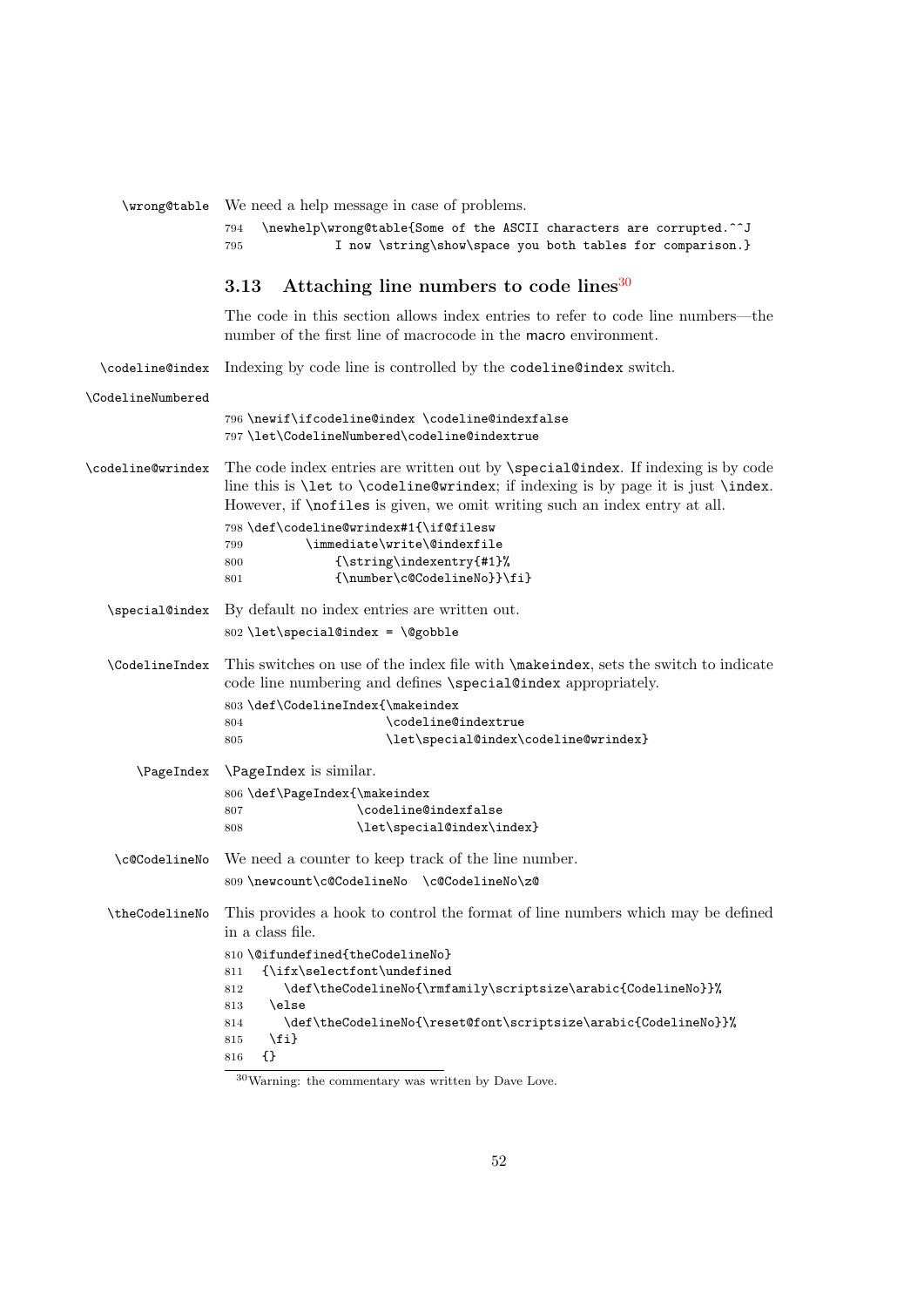#### <span id="page-52-15"></span><span id="page-52-0"></span>3.14 Layout Parameters for documenting package files

<span id="page-52-13"></span>\tolerance People documenting package files would probably rather have things "sticking out" in overfull \hboxes and poorish spacing, because they probably don't want to spend a lot of time on making all the line breaks perfect!

817 \tolerance=1000\relax

The following \mathcode definitions allow the characters '\' and '@' to appear in  $\text{tetamily}$  font when invoked in math mode;<sup>[31](#page-52-1)</sup> particularly for something like  $\Delta$ 

If an old version of the german package is in force, then the '"' character is active and would upset the definition of the  $(16-bit number)$  quantities below, therefore we change the **\catcode** of " inside a group, and use **\global**.

```
818 { \catcode'\"=12
```
819 \global\mathcode'\\="705C \global\mathcode'\@="7040 }

<span id="page-52-4"></span>\DocstyleParms This macro can be used, for example, to assign new values to \MacrocodeTopsep and \MacroIndent and some other internal registers. If it is already defined, the default definition won't be carried out. Note that it is necessary to assign new values via this macro if it should be done in a class file (like ltugboat.cls for example) since the registers are undefined before doc.sty is read in. The default values for the internal registers are scattered over this file.

```
820 \@ifundefined{DocstyleParms}{}{\DocstyleParms}
```
Clear out \DocstyleParms after use (or non-use).

821 \let\DocstyleParms\relax

<span id="page-52-9"></span><span id="page-52-3"></span><span id="page-52-2"></span>\AmSTeX Here are a few definitions which can usefully be employed when documenting \BibTeX package files: now we can readily refer to  $A\mathcal{N}S$ -TEX, BIBTEX and SLITEX, as well  $\Sigma$  as the usual T<sub>E</sub>X and L<sup>AT</sup>EX.

```
822 \@ifundefined{AmSTeX}
823 {\def\AmSTeX{\leavevmode\hbox{$\mathcal A\kern-.2em\lower.376ex%
824 \hbox{$\mathcal M$}\kern-.2em\mathcal S$-\TeX}}}{}
825 \@ifundefined{BibTeX}
826 {\def\BibTeX{{\rmfamily B\kern-.05em%
827 \textsc{i\kern-.025em b}\kern-.08em%
828 T\kern-.1667em\lower.7ex\hbox{E}\kern-.125emX}}}{}
829 \@ifundefined{SliTeX}
830 {\def\SliTeX{{\rmfamily S\kern-.06emL\kern-.18em\raise.32ex\hbox
831 {\scshape i}\kern -.03em\TeX}}}{}
```
<span id="page-52-5"></span>\PlainTeX There's even a Plain TEX and a Web.

```
\Web 832\@ifundefined{PlainTeX}{\def\PlainTeX{\textsc{Plain}\kern2pt\TeX}}{}
     833 \@ifundefined{Web}{\def\Web{\textsc{Web}}}{}
```
<span id="page-52-12"></span><span id="page-52-1"></span> $31$ You may wonder why the definitions state that both characters belong to the variable family (i.e. the number 7 in front). The reason is this: Originally the  $\mathcal X$  state of  $\mathcal X$  was defined to be "075C, i.e. ordinary character number 92 (hex 5C) in math family number 7 which is the typewriter family in standard LATEX. But this file should not depend on this specific setting, so I changed these \mathcode s to work with any family assignments. For an example see the article about the new font selection scheme.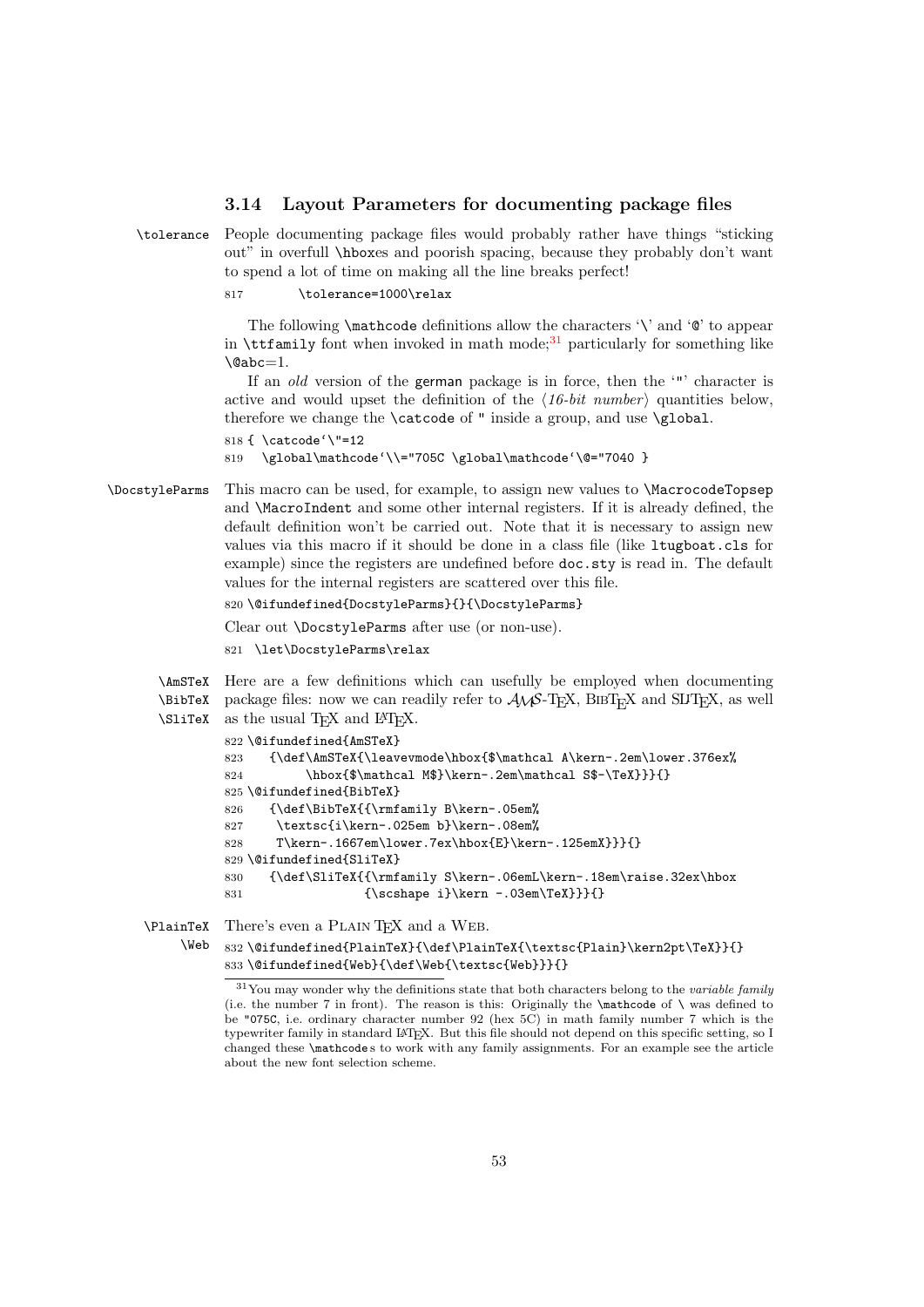#### <span id="page-53-10"></span><span id="page-53-0"></span>3.15 Changing the \catcode of  $\%$

<span id="page-53-20"></span><span id="page-53-18"></span>\MakePercentIgnore \MakePercentComment

And finally the most important bit: we change the **\catcode** of  $\mathcal{C}$  so that it is ignored (which is how we are able to produce this document!). We provide two commands to do the actual switching. 834 \def\MakePercentIgnore{\catcode'\%9\relax} 835 \def\MakePercentComment{\catcode'\%14\relax}

<span id="page-53-12"></span><span id="page-53-11"></span>\DocInput The two macros above are now used to define the \DocInput macro which was introduced in version v1.5l (or so) of the doc package. In older versions \MakePercentIgnore was placed at the very end of doc.sty.

<span id="page-53-19"></span>836 \def\DocInput#1{\MakePercentIgnore\input{#1}\MakePercentComment}

### <span id="page-53-1"></span>3.16 GetFileInfo

<span id="page-53-17"></span>\GetFileInfo Define \filedate and friends from info in the \ProvidesPackage etc. commands.

<span id="page-53-16"></span><span id="page-53-15"></span><span id="page-53-13"></span>

|     | 837 \def\GetFileInfo#1{%                         |
|-----|--------------------------------------------------|
| 838 | \def\filename{#1}%                               |
| 839 | \def\@tempb##1 ##2 ##3\relax##4\relax{%          |
| 840 | \def\filedate{##1}%                              |
| 841 | \def\fileversion{##2}%                           |
| 842 | \def\fileinfo{##3}}%                             |
| 843 | \edef\@tempa{\csname ver@#1\endcsname}%          |
| 844 | \expandafter\@tempb\@tempa\relax? ?\relax\relax} |
|     |                                                  |

<span id="page-53-14"></span>We can now finish the docstrip main module.

845 ⟨/package⟩

### References

- <span id="page-53-9"></span>[1] G. A. BÜRGER. Wunderbare Reisen zu Wasser und zu Lande, Feldzüge und lustige Abenteuer des Freyherrn v. Münchhausen. London, 1786 & 1788.
- <span id="page-53-3"></span>[2] D. E. Knuth. Literate Programming. Computer Journal, Vol. 27, pp. 97–111, May 1984.
- <span id="page-53-7"></span>[3] D. E. KNUTH. Computers & Typesetting (The T<sub>E</sub>Xbook). Addison-Wesley, Vol. A, 1986.
- <span id="page-53-5"></span>[4] L. LAMPORT. MakeIndex: An Index Processor for L<sup>AT</sup>FX. 17 February 1987. (Taken from the file makeindex.tex provided with the program source code.)
- <span id="page-53-2"></span>[5] FRANK MITTELBACH. The doc-option.  $TUGboat$ , Vol.  $10(2)$ , pp. 245-273, July 1989.
- <span id="page-53-6"></span>[6] Frank Mittelbach, Denys Duchier and Johannes Braams. docstrip.dtx (to appear). The file is part of the DOC package.
- <span id="page-53-8"></span>[7] R. E. RASPE (\*1737, †1797). Baron Münchhausens narrative of his marvellous travels and campaigns in Russia. Oxford, 1785.
- <span id="page-53-4"></span>[8] RAINER SCHÖPF. A New Implementation of LATFX's verbatim and verbatim\* Environments. File verbatim.doc, version 1.4i.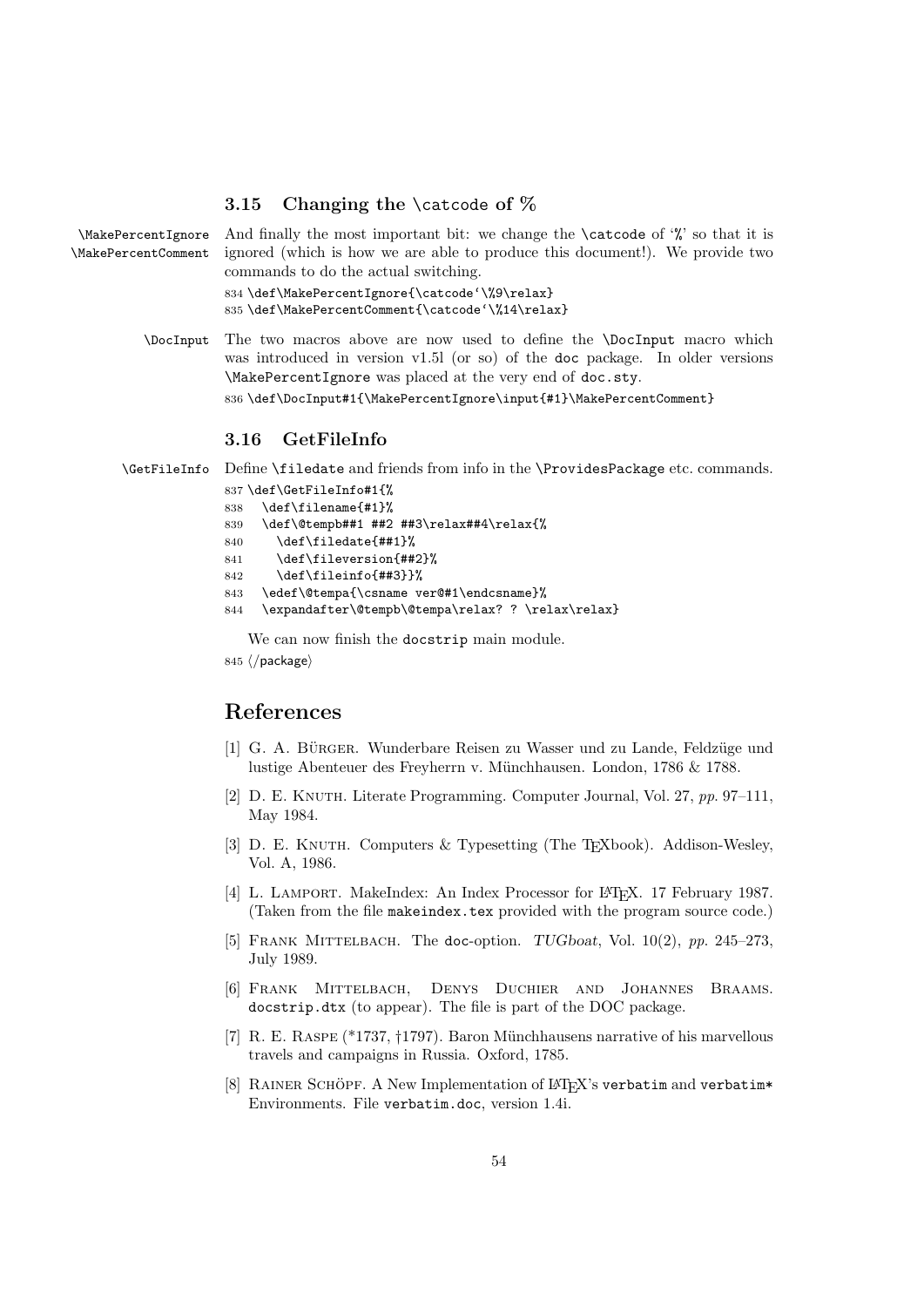## Index

Numbers written in italic refer to the page where the corresponding entry is described; numbers underlined refer to the code line of the definition; numbers in roman refer to the code lines where the entry is used.

| <b>Symbols</b>                                  |                                                                     |                                                                        |
|-------------------------------------------------|---------------------------------------------------------------------|------------------------------------------------------------------------|
| $\backslash$ # $782$                            | $\lambda_{\sqcup}$ 42, 162,                                         | \character@table                                                       |
| $\sqrt{\$}$ 783                                 | 168, 276, 278,                                                      | $\ldots \ldots 761, 762$                                               |
| $\sqrt{2}$ 168, 203, 404,                       | 280, 282, 540, 565                                                  | \CharacterTable 11, 761                                                |
| 466, 783, 834, 835                              |                                                                     | \CharTableChanges .                                                    |
| \& $152, 319, 321, 783$                         | A                                                                   | $\ldots \ldots 761, 776$                                               |
| $\downarrow$ 8, <u>540</u> , 785                | \active@escape@char                                                 | \check@angle  99, 101                                                  |
| $\setminus$ -  153, 226, 786                    | $\ldots$ 283, 296, 309                                              | \check@checksum 626, 736                                               |
| \@MakeShortVerb                                 | $\catualchar \ldots \ldots$                                         | \check@module 43, 44, 88                                               |
| $\ldots$ 674, 675, 676                          | $7, \underline{383}, 395, 417,$<br>422, 426, 434,                   | $\texttt{\text{\char'134}}$                                            |
| \@SpecialIndexHelper@                           | 438, 445, 447,                                                      | \check@modulestrue .                                                   |
| . 414                                           | 449, 450, 454,                                                      | $\ldots \ldots \ldots 95, 96$                                          |
| $\lambda$ idxitem $9,476,$                      | 458, 463, 571, 575                                                  | \check@percent 199, 203                                                |
| 484, 520, 592, 599                              | \add@special . 679, 713                                             | \check@plus@etc  107                                                   |
| $\langle$ Cindexfile  799                       | \addto@hook  358, 359                                               | \check@sum                                                             |
| \@input@  543, 622                              | \AlsoImplementation                                                 | 737, 738, 744,                                                         |
| $\Delta$ labels<br>27                           | $\ldots \ldots \ldots$ 10, <u>624</u>                               | 750, 756, $\frac{757}{759}$                                            |
| \@latex@error . 217, 223                        | \AltMacroFont                                                       | $\Lambda$ 12, 94                                                       |
| $\{\n$ emakefntext  660                         | $\ldots$ 12, 70, 130, 136                                           | $\text{CheckSum} \quad \ldots \quad 11, \, \overline{759}$             |
|                                                 | \AmSTeX <u>822</u>                                                  | \close@crossref 53, 301                                                |
| \@minipagefalse<br>-39                          | \AtBeginDocument 18,87                                              | \codeline@index  796                                                   |
| $\emptyset$ newlistfalse<br>38                  |                                                                     | \codeline@indexfalse                                                   |
| \@restonecolfalse .<br>$\ldots \ldots 481, 596$ | в                                                                   | $\ldots \ldots 796, 807$<br>\codeline@indextrue                        |
|                                                 |                                                                     |                                                                        |
|                                                 | $\Delta x$ 822                                                      |                                                                        |
| \@restonecoltrue                                | $\blacksquare$ hlank@linefalse 31, 47                               | $\ldots \ldots 797,804$                                                |
| $\ldots \ldots 481, 596$                        | $\blacksquare$ blank@linetrue . 33, 47                              | \codeline@wrindex .                                                    |
| <i><b>\@setupverbvisiblespace</b></i>           | $\text{box} \ldots \ldots \ldots 27$                                | $\cdots \cdots \cdots$ 798, 805                                        |
| . 190                                           | $\blabel{eq:bslash}$ \bslash $12, 185,$                             | $\text{CodelineIndex} \quad 5, 7, \underline{803}$                     |
| \@shortvrbdef                                   | 293, 332, 351,                                                      | \CodelineNumbered 7,796                                                |
| .674,675,678,687                                | 419, 424, 428,                                                      |                                                                        |
| $\lambda$ Shortvrbinfo 678,                     | 452, 455, 459, 464                                                  | $\ldots$ 9, 482, 514, 597                                              |
| 691, 695, 697, 708                              | \bslash@cnt 735, 741,                                               | \columnseprule 482, 597                                                |
| \@sverb $209, 220$                              | 744, 750, 757, 760                                                  | D                                                                      |
| $\sqrt{Q}$ sxverbatim  191                      | C                                                                   | \DeclareRobustCommand                                                  |
| \@tempc  422, 426, 431                          |                                                                     | . 637                                                                  |
| $\sqrt{Q}$ verbatim  192                        | $\c{ccodelineNo$ . 41,                                              | \default <sup>-*</sup> table                                           |
| $\{ \ldots \ldots \ldots \quad 167, 791 \}$     | 263, 270, 801, 809                                                  | $\ldots$ 765, 772, 777                                                 |
| $\{\}$ 167, 792                                 | \c@GlossaryColumns .<br>$\cdots \cdots \frac{586}{580}$             | \DeleteShortVerb                                                       |
| $\sqrt{2}$ 17, 18, 790                          | \c@IndexColumns 471, 475                                            | $\ldots$ 9, 693, 732, 733                                              |
| $\mathbf{A}$ 5, 14                              | \c@StandardModuleDepth                                              | \DeleteShortverb . 730                                                 |
| $\mathcal{L}$ 790                               | $.130, 135, 142, \underline{147}$                                   | $\{\n  Describe@Env \ldots 173\n $                                     |
| 152, 166, 185,                                  | $\ch@angle$ $101, 102$                                              | $\{\n  Describe@Macro  \n 173\n $                                      |
| 292, 363, 401, 791                              | $\ch$ Opercent  91, 97                                              | \DescribeEnv $5, \frac{173}{173}$                                      |
| $\ldots$ 125, 126, 221,<br>١ĩ                   | \ch@plus@etc  105, 107                                              | \DescribeMacro $5, \frac{173}{173}$                                    |
| 230, 284, 287,<br>683, 703, 763, 792            | \changes $\dots 11, 564$<br>$\{\text{changes@ } \dots \ 566, 567\}$ | \DisableCrossrefs<br>$\ddot{\phantom{a}}$<br>$\ldots$ 4, 6, <u>311</u> |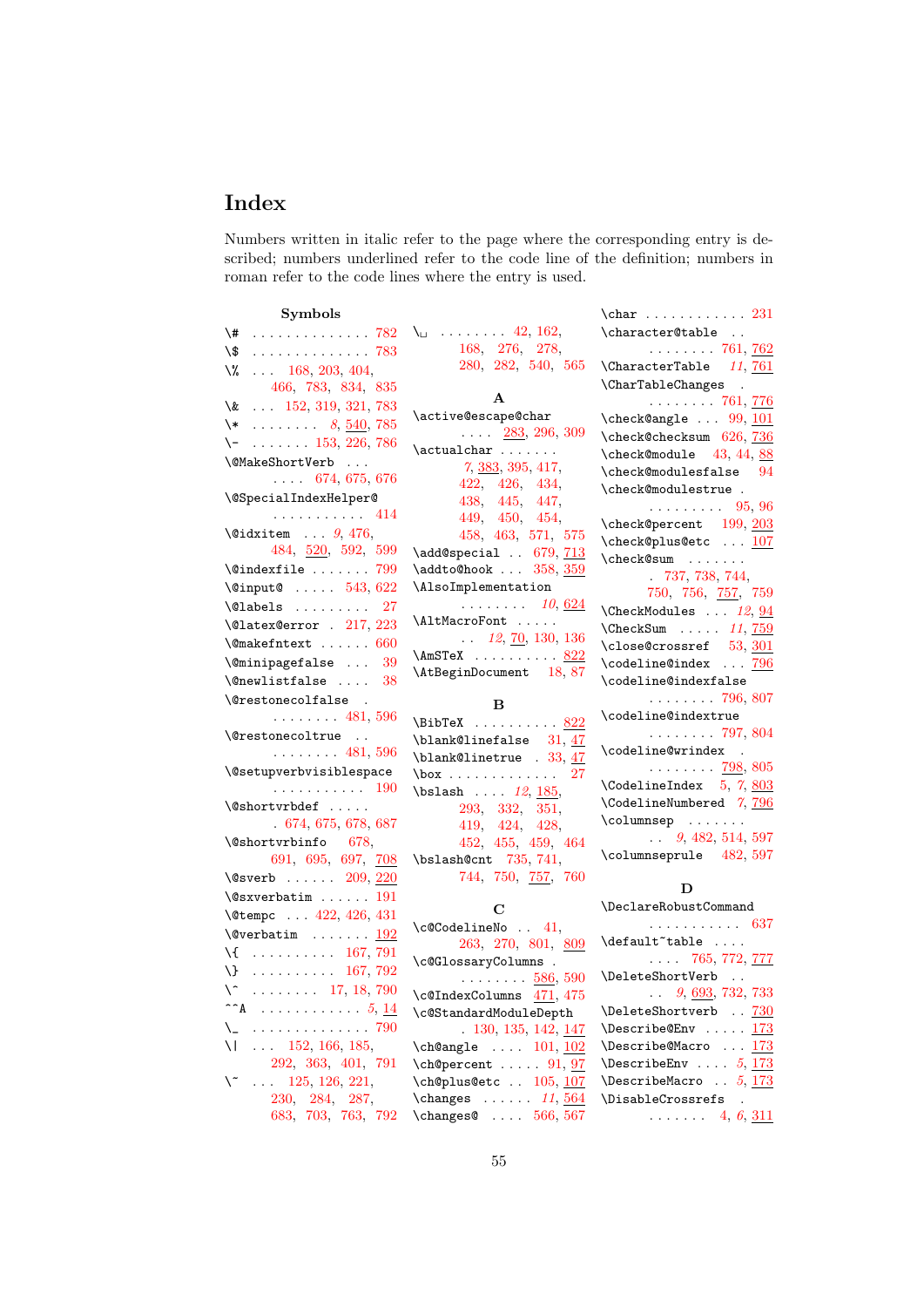\do@noligs . . . . . . .

| $\therefore$ 36, 201, 207, 226     |
|------------------------------------|
| \do@not@index . 355, 356           |
| $\text{Quotate}$ $14$              |
| \DocInput $\frac{1}{4}$ , 12, 836  |
| \DocstyleParms $\therefore$ 9, 820 |
| $\lambda$ documentclass  2         |
| \DoNotIndex . 7, 266, 353          |
| \DontCheckModules 12, 94           |
| $\delta$ $\ldots$ 531              |
| $\dot{1}$ 531                      |

#### E

| \efill <u>525</u>                                                          |
|----------------------------------------------------------------------------|
| \EnableCrossrefs .                                                         |
| $\ldots$ $3, 6, \underline{311}$                                           |
| $\begin{bmatrix} \text{encapchar} \\ \text{or} \\ \text{or} \end{bmatrix}$ |
| $7, \underline{392}, 398, 437,$                                            |
| 439, 442, 446, 448                                                         |
| \encodingdefault                                                           |
| $\ldots$ 57, 63, 73, 79                                                    |
| $\end{subscript$                                                           |
| \endglossary  588                                                          |
| $\end{macro}$ $272$                                                        |
| \endmacrocode                                                              |
| $\ldots$ $\frac{48}{164}$ , 654                                            |
| $\end{macrocode*$ $163$                                                    |
| $\end{theindex   \t477}$                                                   |
| \ensuremath  638, 648                                                      |
| $\text{Pervinement} \dots 236$                                             |
| environment (environ-                                                      |
| ment) $236$                                                                |
| environments:                                                              |
| environment  236                                                           |
| macro $5$                                                                  |
| macrocode $\,\ldots\,\ldots\,\,5,\,\underline{19}$                         |
| macrocode* $\ldots$ 5, 163                                                 |
| theglossary $\ldots$ 588                                                   |
| theindex $\ldots$ 8, 473                                                   |
| verbatim $\ldots$ 5, 187                                                   |
| verbatim* $\ldots$ 5, 187                                                  |
| \expanded@notin  362                                                       |

#### F

| \filedate $\ldots$ $14,840$         |  |  |  |  |
|-------------------------------------|--|--|--|--|
| $\theta$ 842                        |  |  |  |  |
| $\text{filename} \dots \dots \ 838$ |  |  |  |  |
| \fileversion $14,841$               |  |  |  |  |
| $\text{Finale}$ 10, 624             |  |  |  |  |
| \font $643, 644$                    |  |  |  |  |
| $\cdot$ fontencoding  63, 79        |  |  |  |  |
| $\forall$ fontfamily  64,80         |  |  |  |  |
| \fontseries $\ldots$ 65, 81         |  |  |  |  |
| $\forall$ fontshape  66, 82         |  |  |  |  |

| G                             |
|-------------------------------|
| $\qquad$ 572, 584             |
| \GetFileInfo  837             |
| \glossary@prologue.           |
| $\ldots$ 591, 598, 610        |
| $\Gamma$ 11, 586, 591         |
| \GlossaryParms                |
| 11, 592, 599, 617             |
| \GlossaryPrologue .           |
| $\ldots \ldots \ldots 11,610$ |
| \guard@level                  |
| 129, 130, 134,                |
| 135, 141, 142, 148            |

### $\, {\bf H} \,$

| \have@multicoltrue . 468               |  |  |  |  |  |
|----------------------------------------|--|--|--|--|--|
| $\hbox{\tt hbadness} \ldots \ldots 10$ |  |  |  |  |  |
| $\hbar$ iuzz  9                        |  |  |  |  |  |
| \hyphenchar $\ldots$ 643, 644          |  |  |  |  |  |

#### I

| \if@compatibility 55, 71                                  |
|-----------------------------------------------------------|
| $\left\{\text{if@filesw } \dots \dots \quad 798\right\}$  |
| $\iota$ ifblank@line  31, 47                              |
| \ifcheck@modules 89,94                                    |
| \ifcodeline@index                                         |
| 40, 500, 504, 796                                         |
| $\Pi$ FileExists  468                                     |
| \ifhave@multicol                                          |
| $\ldots$ 467, 473, 588                                    |
| \ifnot@excluded                                           |
| $\ldots$ 324, 350, $\frac{362}{3}$                        |
| $\ifpm 49, 88$                                            |
| \ifscan@allowed 305, 310                                  |
| $\left\{\text{itrue}\dots\dots\dots\right\}$              |
| $\infty$ 370, 372                                         |
| \index@excludelist .                                      |
| $\ldots$ 358, <u>360</u> , 367                            |
| \index@prologue                                           |
| $\ldots$ 475, 483, $\frac{493}{2}$                        |
|                                                           |
| \indexentry  800<br>\IndexInput  4, 11, $\underline{651}$ |
|                                                           |
| $\lambda$ IndexMin 9, 9, 471, 475                         |
|                                                           |
| 476, 484, 511, 617                                        |
| $\Lambda$ . IndexPrologue  9, $493$                       |
| $\langle$ indexspace $523$                                |
| \init@checksum 627,734                                    |
| $\{init@crossref$ . 46, 292                               |
| $\verb \interlinepenalty  .$                              |
| $\ldots \ldots 34, 198$                                   |
| \it@is@a 331, 332, 333,                                   |
| 335, 340, 450, 461                                        |
| $\{\text{itshape} \dots \dots \dots \ 650\}$              |

#### L \l@nohyphenation . . . . . . [634,](#page-45-7) [635,](#page-45-8) [645](#page-45-9) \language . . . . . . . . [645](#page-45-9) \LeftBraceIndex [337,](#page-31-3) [453](#page-37-16)  $\text{levelchar } . . . 7, \frac{383}{180}$  $\text{levelchar } . . . 7, \frac{383}{180}$  $\text{levelchar } . . . 7, \frac{383}{180}$ [438,](#page-36-4) [447,](#page-37-2) [568,](#page-42-9) [580](#page-42-10)

#### M

| $\text{Qero@ } \dots \dots \dots \frac{232}{661}$                                                                                                                                                                                                                                                                                                                                                                                                                                            |
|----------------------------------------------------------------------------------------------------------------------------------------------------------------------------------------------------------------------------------------------------------------------------------------------------------------------------------------------------------------------------------------------------------------------------------------------------------------------------------------------|
| $\begin{array}{ccc}\n\text{macro} & \text{{{\color{red}nonmon}} & \text{232}\n\hline\n & \text{{{\color{red}nonmon}} & \text{{{\color{red}nonmon}}}\n\hline\n & \text{{{\color{red}nonmon}} & \text{{{\color{red}nonmon}}}\n\hline\n & \text{{{\color{red}nonmon}} & \text{{{\color{red}nonmon}}}\n\hline\n & \text{{{\color{red}nonmon}} & \text{{{\color{red}nonmon}}}\n\hline\n & \text{{{\color{red}nonmon}} & \text{{{\color{red}nonmon}}}\n\hline\n & \text{{{\color{red}nonmon}} & \$ |
|                                                                                                                                                                                                                                                                                                                                                                                                                                                                                              |
| $\n\frac{\text{constant} \dots \dots \frac{232}{23}}{23}$                                                                                                                                                                                                                                                                                                                                                                                                                                    |
| \macro@code                                                                                                                                                                                                                                                                                                                                                                                                                                                                                  |
| $\frac{19, 22, 163, 652}{\text{macro0}f inish}$ . 346, 348                                                                                                                                                                                                                                                                                                                                                                                                                                   |
|                                                                                                                                                                                                                                                                                                                                                                                                                                                                                              |
| $\frac{\text{ofont}}{28, 70, 136, 143}$                                                                                                                                                                                                                                                                                                                                                                                                                                                      |
|                                                                                                                                                                                                                                                                                                                                                                                                                                                                                              |
| $\frac{215}{315}, \frac{342}{345}$                                                                                                                                                                                                                                                                                                                                                                                                                                                           |
| $\{\text{macro@namepart}\ \dots \ \frac{302}{322},\}$                                                                                                                                                                                                                                                                                                                                                                                                                                        |
|                                                                                                                                                                                                                                                                                                                                                                                                                                                                                              |
| 342, 349, 351, 367                                                                                                                                                                                                                                                                                                                                                                                                                                                                           |
| $\text{Macro@switch}$ . 307, 314                                                                                                                                                                                                                                                                                                                                                                                                                                                             |
|                                                                                                                                                                                                                                                                                                                                                                                                                                                                                              |
|                                                                                                                                                                                                                                                                                                                                                                                                                                                                                              |
|                                                                                                                                                                                                                                                                                                                                                                                                                                                                                              |
|                                                                                                                                                                                                                                                                                                                                                                                                                                                                                              |
| $\begin{array}{r} \sqrt{\text{macrocode}} & \dots & 19 \\ \text{macrocode} & (\text{environment}) & \dots & 5, \underline{19} \\ \text{macrocode*} & (\text{environment}) & \dots & 5, \underline{19} \\ \text{macrocode*} & (\text{environment}) & \dots & 5, \underline{163} \\ \end{array}$                                                                                                                                                                                               |
|                                                                                                                                                                                                                                                                                                                                                                                                                                                                                              |
|                                                                                                                                                                                                                                                                                                                                                                                                                                                                                              |
|                                                                                                                                                                                                                                                                                                                                                                                                                                                                                              |
| 276, 278, 280, 282                                                                                                                                                                                                                                                                                                                                                                                                                                                                           |
| $\sqrt{\text{Macrolndent}}$ 6, 9, 29, 160                                                                                                                                                                                                                                                                                                                                                                                                                                                    |
|                                                                                                                                                                                                                                                                                                                                                                                                                                                                                              |
| (MacroTopsep<br>$6, 9, 239, \frac{274}{505}$                                                                                                                                                                                                                                                                                                                                                                                                                                                 |
|                                                                                                                                                                                                                                                                                                                                                                                                                                                                                              |
| $\mbox{\texttt{makeglossary}} \dots$ 585                                                                                                                                                                                                                                                                                                                                                                                                                                                     |
| \MakePercentComment                                                                                                                                                                                                                                                                                                                                                                                                                                                                          |
| $\cdots \cdots \frac{834}{336}$                                                                                                                                                                                                                                                                                                                                                                                                                                                              |
| \MakePercentIgnore .                                                                                                                                                                                                                                                                                                                                                                                                                                                                         |
| $\ldots$ 565, <u>834</u> , 836                                                                                                                                                                                                                                                                                                                                                                                                                                                               |
| \MakePrivateLetters                                                                                                                                                                                                                                                                                                                                                                                                                                                                          |
|                                                                                                                                                                                                                                                                                                                                                                                                                                                                                              |
| $\frac{12}{174}$ , 178, 235,                                                                                                                                                                                                                                                                                                                                                                                                                                                                 |
| 238, 294, 299, 353                                                                                                                                                                                                                                                                                                                                                                                                                                                                           |
|                                                                                                                                                                                                                                                                                                                                                                                                                                                                                              |
| $\{\M{akeShortVerb}\$ , $9, 670, 730, 731$                                                                                                                                                                                                                                                                                                                                                                                                                                                   |
|                                                                                                                                                                                                                                                                                                                                                                                                                                                                                              |
|                                                                                                                                                                                                                                                                                                                                                                                                                                                                                              |
|                                                                                                                                                                                                                                                                                                                                                                                                                                                                                              |
| $\{\text{maketitle}\ \dots\ 10,\frac{656}{\text{marginparpush}}\ \dots\ 9,\frac{184}{\text{marginparpush}}\$                                                                                                                                                                                                                                                                                                                                                                                 |
| $\m{marginparwidth}$ . 9, 184                                                                                                                                                                                                                                                                                                                                                                                                                                                                |
|                                                                                                                                                                                                                                                                                                                                                                                                                                                                                              |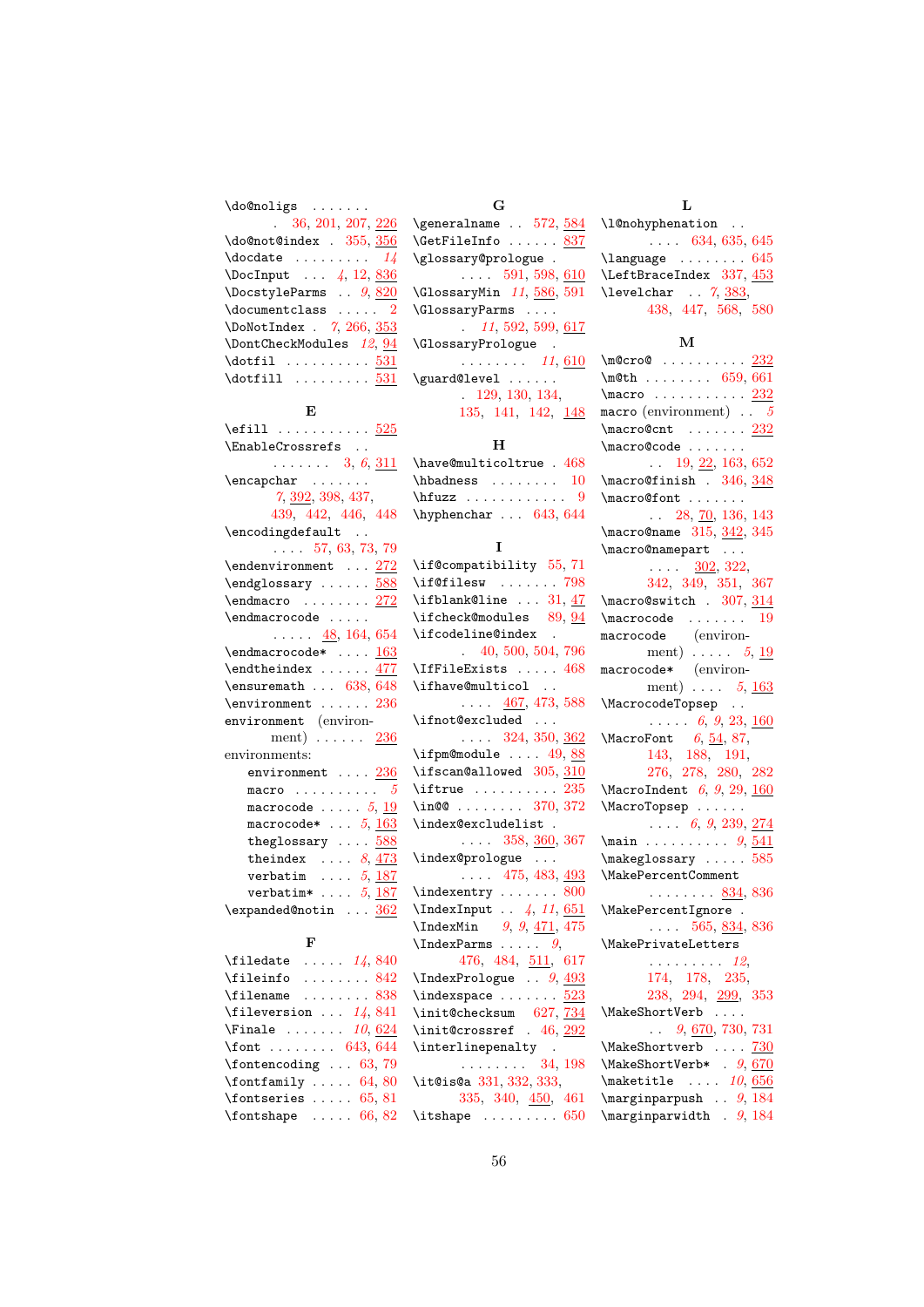\mathsf . . . . . . [150,](#page-19-7) <u>[155](#page-19-8)</u>  $\label{eq:optimal} \begin{array}{ccc} \text{math} & \text{if} & \text{if} & \text{if} \\ \text{math} & \text{if} & \text{if} & \text{if} \\ \text{if} & \text{if} & \text{if} & \text{if} \\ \text{if} & \text{if} & \text{if} & \text{if} \\ \text{if} & \text{if} & \text{if} & \text{if} \\ \text{if} & \text{if} & \text{if} & \text{if} \\ \text{if} & \text{if} & \text{if} & \text{if} \\ \text{if} & \text{if} & \text{if} & \text{if} \\ \text{if} & \text{if} & \$ \mddefault [59,](#page-16-16) [65,](#page-16-8) [75,](#page-16-17) [81](#page-16-9) \meta . . . . . . . . [10](#page-9-7), [634](#page-45-11) \meta@font@select .  $\ldots \ldots 641, 650$  $\ldots \ldots 641, 650$  $\ldots \ldots 641, 650$  $\ldots \ldots 641, 650$ \meta@hyphen@restore . . . . . . . . [642,](#page-45-14) [647](#page-45-15) \mod@math@codes [150,](#page-19-7) [152](#page-19-9)  $\text{Module } \ldots \ldots 12,$  $\text{Module } \ldots \ldots 12,$  $\text{Module } \ldots \ldots 12,$ [128,](#page-18-7) [133,](#page-18-8) [140,](#page-19-10) [149](#page-19-11) \more@macroname [343,](#page-31-10) [344](#page-31-11)

#### N

| $\neq$ 024            |
|-----------------------|
| \newcounter  147      |
| $\neq$ whelp  794     |
| $\neq$ 17,            |
| 93, 96, 310, 467, 796 |
|                       |
| $\neq 635$            |
| \nfss@text  639       |

#### O

| $\Delta$ Makeindex . 8, 8, 462 |                            |
|--------------------------------|----------------------------|
| \OnlyDescription               |                            |
|                                | $\ldots \ldots 7, 10, 624$ |

#### P

| \PackageError . 749, 770        |
|---------------------------------|
| \PackageInfo . 709, 710         |
| $\text{PageIndex} \dots$ 7, 806 |
| $\sqrt{9}$                      |
| $\gamma : \ldots : \mathbb{S}$  |
| $\gamma : \ldots : \ldots : g$  |
| \percentchar 98, 106,           |
| 118, 339, 461, 462              |
| \PercentIndex                   |
| $\ldots$ 339, $\frac{460}{162}$ |
| $\phi$ 531                      |
| $\Delta x$ 832                  |
| \pm@module                      |
| .110, 112, 120, 124             |
| $\pm 49, 90$                    |
| \pm@moduletrue  127             |
| \predisplaypenalty.             |
| $\ldots$ 24, 187, 189           |
| $\PrintChanges$ . 11, $622$     |
| \PrintDescribeEnv               |
| $\ldots$ 6, 181, 275            |
| \PrintDescribeMacro             |
| $\ldots \ldots 6, 176, 275$     |
| $\PrintEnvName$ 6, 259, 275     |
| \PrintIndex                     |
| $8, \frac{543}{546}, 546, 550$  |

| $\prime$ \printindex $545$              |    |  |  |
|-----------------------------------------|----|--|--|
| \PrintMacroName                         |    |  |  |
| $\ldots \ldots 6, 257, \underline{275}$ |    |  |  |
| \produce@index 325, 329                 |    |  |  |
| \protected@edef  568                    |    |  |  |
| $\ps@plain \ldots \ldots 669$           |    |  |  |
| \ps@titlepage  10, 668                  |    |  |  |
|                                         |    |  |  |
|                                         | Q  |  |  |
| \quotechar 7, 383, 396,                 |    |  |  |
| 417, 418, 419,                          |    |  |  |
| 422, 423, 424,                          |    |  |  |
| 427, 450, 451,                          |    |  |  |
| 452, 454, 455,                          |    |  |  |
| 459, 463, 464, 576                      |    |  |  |
|                                         | R. |  |  |
| NDqqqmdChqqqqqgqgqf1505                 |    |  |  |

#### \RecordChanges [6,](#page-4-13) [11](#page-11-4), [585](#page-42-13) \rem@special . . . . . .  $\ldots$  [698,](#page-47-12) [714,](#page-48-5) <u>[719](#page-48-6)</u> \RequirePackage . . . [469](#page-38-13) \reset@font ....... [814](#page-51-18) \reversemarginpar . [183](#page-21-15) \RightBraceIndex . .  $\ldots \ldots 338, \underline{453}$  $\ldots \ldots 338, \underline{453}$  $\ldots \ldots 338, \underline{453}$  $\ldots \ldots 338, \underline{453}$  $\ldots \ldots 338, \underline{453}$  $\rightarrow$  . . . . . . . . . [9](#page-8-2) \rmfamily ........ . [162,](#page-20-4) [812,](#page-51-19) [826,](#page-52-6) [830](#page-52-7)

#### S

| \saved@indexname                            |
|---------------------------------------------|
| .242, 244, 574, 583                         |
| $\simeq$ 240,                               |
| 242, 569, 577, 582                          |
| \scan@allowedfalse .                        |
| 310, 311, 326, 331                          |
| \scan@allowedtrue .                         |
| $\ldots$ 310, 312, 327                      |
| $\frac{\text{mean}}{\text{max}}$ $296, 302$ |
| $\s$ cshape  831                            |
| $\setminus$ sfdefault  158                  |
| $\lambda$ 60, 66                            |
| $\short@macro$ 316, 318                     |
| $\s1ash@module$ . 116, 132                  |
| $\delta$ \sldefault  76, 82                 |
| \SliTeX  822                                |
| $\text{SortIndex} \dots 8,449$              |
| \special@escape@char                        |
| . <u>283</u> ,                              |
| 295, 303, 330, 331                          |
| \special@index 394,                         |
| 417, 422, 426,                              |
| 433, 438, 442,                              |

| \SpecialEnvIndex                                    |
|-----------------------------------------------------|
| $\ldots$ $8, 182, 444$                              |
| \SpecialEscapechar.                                 |
| $\ldots$ 6, 283, 298, 301                           |
| $\SpecialIndex$ $8, 351, 394$                       |
| \SpecialIndex@                                      |
| $\ldots$ 398, 400, 442                              |
| \SpecialMainEnvIndex                                |
| $\ldots$ $8, 268, \frac{398}{100}$                  |
| \SpecialMainIndex                                   |
| $\ldots$ $8, 265, \frac{398}{100}$                  |
| \SpecialUsageIndex .                                |
| $\ldots$ $8, 177, 398$                              |
| $\lambda$ StandardModuleDepth $13$                  |
| $\frac{\text{modul}}{\text{all}}$ 114, 132          |
| \step@checksum 304,760                              |
| \StopEventually 10, 624                             |
| $\substack{\text{subitem} \ldots \ldots \quad 520}$ |
| $\s$ ubsubitem $520$                                |
| $\simeq 163, 170$                                   |
|                                                     |
| Т                                                   |

| \textit $542$                 |
|-------------------------------|
| \textsc  827, 832, 833        |
| \theCodelineNo 7, 42, 810     |
| theglossary (environ-         |
| ment) $\ldots \ldots$ 588     |
| $\theta x$ 481                |
| theindex (environ-            |
| ment) $\ldots$ 8, 473         |
| $\ldots$ 9, 817<br>\tolerance |
| \ttdefault 58, 64, 74, 80     |
| $\text{Int.} 208,$            |
| 435, 439, 445, 448            |
|                               |

#### $\mathbf U$

\usage  $\dots \dots 9, \underline{542}$  $\dots \dots 9, \underline{542}$  $\dots \dots 9, \underline{542}$  $\dots \dots 9, \underline{542}$  $\dots \dots 9, \underline{542}$ \used~table [764,](#page-50-16) [765,](#page-50-12) [773](#page-50-17)  $\text{Use}$  . . . . . . . [57,](#page-16-2) [73](#page-16-4)

#### V

| \verb $5, 206$                |
|-------------------------------|
| \verb@balance@group           |
| $\ldots$ 210, 222, 224        |
| \verb@egroup                  |
| $\ldots$ 210, 222, 225        |
| \verb@eol@error 208, 210      |
| $\verb \verbatim         187$ |
| (environ-<br>verbatim         |
| ment) $\ldots$ 5, 187         |
| (environ-<br>verbatim*        |
| ment) $\ldots$ 5, 187         |
| \verbatim@nolig@list          |
| 36, 201, 207, 226             |
|                               |

[450,](#page-37-4) [454,](#page-37-5) [458,](#page-37-6) [463,](#page-37-7) [802,](#page-51-20) [805,](#page-51-11) [808](#page-51-21)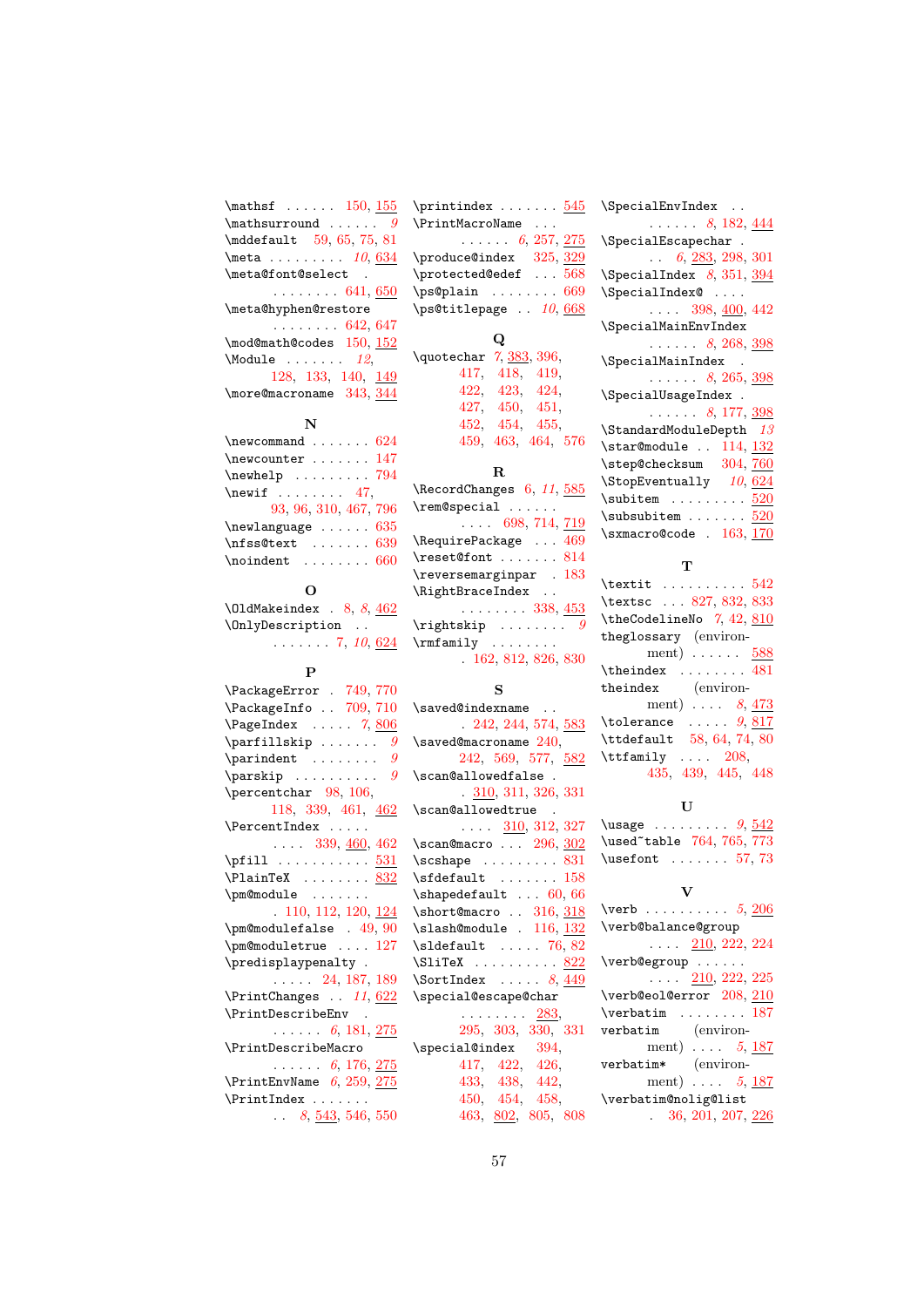| $\verb \verbatimchar 8, 393 .$ |                                  | 464, 465, 577, 578 \wrong@table . 771, 794 |
|--------------------------------|----------------------------------|--------------------------------------------|
| 396, 418, 419,                 | $\varepsilon$ 27                 |                                            |
| 423, 424, 427,                 |                                  |                                            |
| 428, 451, 452,                 | W                                | $\mathbf{x}$                               |
| 454, 455, 459,                 | \Web $832$ \xmacro@code $21,165$ |                                            |
|                                |                                  |                                            |

# Change History

| BHK                                                               |    | v1.4t         |
|-------------------------------------------------------------------|----|---------------|
| \GlossaryMin: Added to support                                    |    | $\setminus c$ |
| $\{\text{changes.} \dots \dots \dots \dots \}$                    | 43 | \e:           |
| <b>\GlossaryParms:</b> Added to                                   |    |               |
| support \changes.                                                 | 44 | $\mathbb{m}$  |
| \GlossaryPrologue: Added to                                       |    | th            |
| support \changes.                                                 | 44 |               |
| \PrintChanges: Added to support                                   |    | v1.5a         |
| \changes.                                                         | 44 | Ge            |
| \RecordChanges: Renames former                                    |    |               |
| \PrintChanges command.                                            | 43 |               |
| \c@GlossaryColumns: Added to                                      |    | th            |
| support \changes.                                                 | 43 | v1.5b         |
| \changes: Changed definition of                                   |    | ۱m            |
| \protect.                                                         | 42 |               |
| Documented \changes                                               |    | v1.5c         |
| command.                                                          | 42 | $\mathcal{P}$ |
| \endglossary: Added to support                                    |    |               |
| \changes.                                                         | 43 |               |
| \glossary@prologue: Added to                                      |    |               |
| support \changes.                                                 | 44 | \s            |
| \saved@macroname: Provided for                                    |    |               |
| sorting outside macro                                             |    |               |
| $environment \ldots \ldots$<br>$\sim$ $\sim$ $\sim$ $\sim$ $\sim$ | 43 |               |
| theglossary: Added to support                                     |    | v1.5d         |
| \changes.                                                         | 43 | ١D            |
| v1.0p                                                             |    |               |
| General: Use new error commands                                   | 1  | v1.5e         |
| v1.4?                                                             |    | \m            |
| General: changes to the index env.                                | 38 |               |
| use DEK's algorithm and                                           |    | v1.5f         |
| implement a twocols env.                                          | 38 | ۱m            |
| v1.4r                                                             |    |               |
| General: twocols env. placed into                                 |    | Gε            |
| separate file                                                     | 38 |               |
| v1.4s                                                             |    |               |
| \produce@index: Added noexpand                                    |    | v1.5g         |
| to all \if tests to avoid                                         |    | $\setminus P$ |
| garbage produced by new                                           |    |               |
| active chars $\dots \dots \dots \dots 31$                         |    | Ge            |
| Used \string for the same                                         |    |               |
| reason. $31$                                                      |    |               |
|                                                                   |    |               |

| V 1.4U                                             |    |
|----------------------------------------------------|----|
| \c@IndexColumns: Counter added.                    | 38 |
| \endtheindex: Incorporated new                     |    |
| multicols env.                                     | 39 |
| \meta: Macro added.                                | 45 |
| theindex: Incorporated new                         |    |
| multicols env.                                     | 39 |
| v1.5a                                              |    |
| General: Now input multicol.sty                    |    |
| instead of multcols.sty $\ldots \ldots$            | 38 |
| theindex: Call multicols first                     | 39 |
| v1.5b                                              |    |
| \macro@cnt: vbox to vtop changed                   |    |
| in makelabel $(test) \dots \dots$                  | 25 |
| v1.5c                                              |    |
| \produce@index: Corrected bad                      |    |
| bug by placing the<br>scan@allowedfalse macro into |    |
| $short@macro$                                      | 31 |
| \short@macro: Corrected bad bug                    |    |
| by putting the                                     |    |
| scan@allowedfalse macro                            |    |
| before printing the argument.                      | 30 |
| v1.5d                                              |    |
| \Describe@Env: \marginparwidth                     |    |
| setting added. $\ldots \ldots \ldots$              | 22 |
| v1.5e                                              |    |
| \macro@cnt: ht strutbox changed                    |    |
| to baselineskip (test) $\ldots \ldots$ 25          |    |
| v1.5f                                              |    |
| \macro@cnt: MacroTopsep                            |    |
| parameter added. 24                                |    |
| General: Thanks to Brian who                       |    |
| documented the \changes                            |    |
| macro feature.<br>. 1                              |    |
| v1.5g                                              |    |
| \PlainTeX: space between plain                     |    |
| and TeX changed. $\ldots \ldots \ldots 53$         |    |
| General: MacroTopsep now called                    |    |
| MacrocodeTopsep and new<br>MacroTopsep added  1    |    |
|                                                    |    |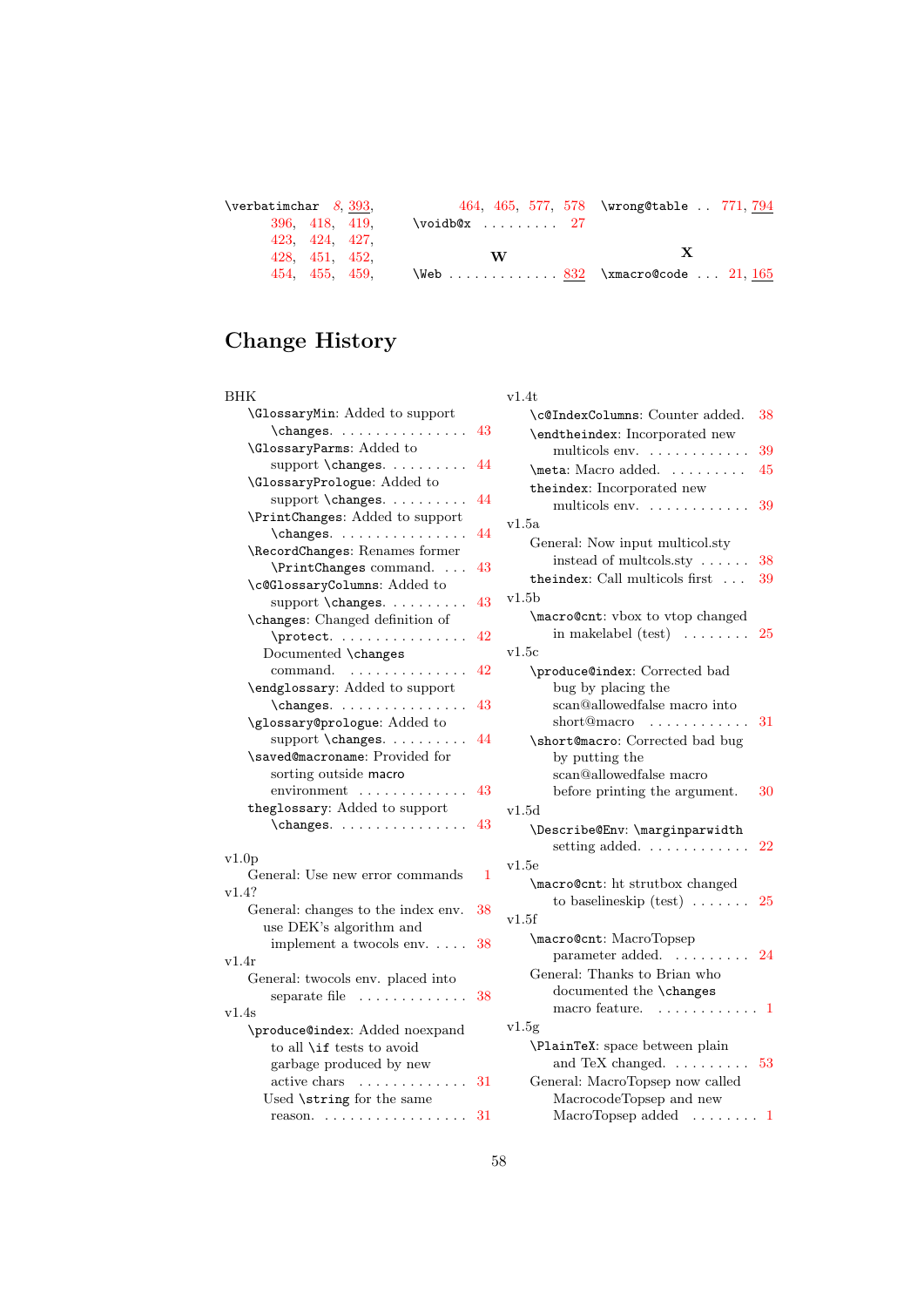| v1.5h                                              |    | $\rm v1.5m$    |
|----------------------------------------------------|----|----------------|
| General: All lines shortened to $72$               |    | \Ch:           |
| characters $\dots \dots \dots \dots \dots \dots 1$ |    |                |
| v1.5i                                              |    |                |
| \check@percent: Definition                         |    | \ch:           |
| changed to ' $long'$                               | 23 |                |
| Macro \next used to guard                          |    | v1.50          |
| against macro with arguments                       | 23 | $\ch$          |
| General: Avoid reading the file                    |    | v1.5p          |
| twice. $\ldots \ldots \ldots \ldots \ldots$        | 14 | the            |
| v1.5j                                              |    |                |
| <b>\AmSTeX:</b> Macro AmsTeX renamed               |    | v1.5q          |
| to $AmSTEX$                                        | 53 | $\chi$ Ch      |
| \Describe@Env: \ignorespaces                       |    |                |
| added as a temporary fix $\dots$ .                 | 21 | Gen            |
| \Describe@Macro: \ignorespaces                     |    |                |
| added as a temporary fix $\dots$ .                 | 21 |                |
| \maketitle: thispagestyle plain                    |    | v1.5r          |
| removed                                            | 46 | \en            |
| General: Corrections by Ron                        |    |                |
| Whitney added $\ldots \ldots \ldots 1$             |    | mac:           |
| v1.5k<br>\CheckSum: Macro added to                 |    | v1.5s          |
| support checksum. $\ldots \ldots \ldots 50$        |    | \Le:           |
| \Finale: Support for checksum. .                   | 44 |                |
| \PrintIndex: \printindex                           |    | \Ma            |
| changed to $\Pr\in$ Index                          | 41 |                |
| \StopEventually: Support for                       |    | \Pe:           |
| checksum.                                          | 44 |                |
| \bslash@cnt: Macro added to                        |    | \Ri            |
| support checksum.                                  | 50 |                |
| \check@checksum: Macro added to                    |    | $\setminus$ Sp |
| support checksum.                                  | 49 |                |
| \check@sum: Macro added to                         |    | \Sp            |
| support checksum.                                  | 50 |                |
| \endenvironment: Fix for save                      |    | \co            |
| stack problem. $\ldots \ldots \ldots$              | 26 |                |
| \init@checksum: Macro added to                     |    | \it            |
| support checksum.                                  | 49 |                |
| \macro@cnt: Fix for save stack                     |    | \ma            |
| $problem. \ldots \ldots \ldots \ldots$             | 24 |                |
| \maketitle: Added                                  |    | v1.5t          |
| \ps@titlepage                                      | 46 | \Ch            |
| \ps@titlepage: Added                               |    |                |
| \ps@titlepage                                      | 47 | ∖In            |
| \scan@macro: Support for                           |    |                |
| checksum added.                                    | 29 | \ma            |
| \step@checksum: Macro added to                     |    |                |
| support checksum.                                  | 50 | C              |
| v1.51                                              |    | \pr            |
| \c@CodelineNo: Counter added to                    |    |                |
| support code line numbers                          | 52 |                |
| \macro@code: Code line numbers                     |    | mac:           |
| supported. $\dots\dots\dots\dots\dots$             | 15 |                |

|                      |              | v1.5m                                                   |           |
|----------------------|--------------|---------------------------------------------------------|-----------|
|                      |              | \CharacterTable: Macro added to                         |           |
|                      | . . 1        | check character translation                             |           |
|                      |              | problems. $\dots \dots \dots \dots \dots$               | 50        |
|                      |              | \changes: \actualchar in second                         |           |
|                      | 23           | level removed.                                          | 42        |
|                      |              | v1.50                                                   |           |
|                      | 23           | \changes: New sorting.                                  | 42        |
|                      |              | v1.5p                                                   |           |
|                      | 14           | theglossary: Now call \multicols                        |           |
|                      |              |                                                         | 43        |
| ł                    |              | v1.5q                                                   |           |
|                      | 53           | \CharacterTable: Made character                         |           |
|                      |              | table more readable. $\dots\dots$                       | 50        |
|                      | 21           | General: ' Listing macros                               |           |
|                      |              | renamed to ' Input.                                     |           |
|                      | 21           | Suggested by R. Wonneberger<br>$\overline{\phantom{a}}$ | -1        |
| $\ddot{\phantom{a}}$ |              | $_{\rm v1.5r}$                                          |           |
|                      | 46           |                                                         |           |
|                      |              | \endmacrocode: Support for code                         |           |
|                      |              | line no. $(Undoc) \ldots \ldots \ldots$                 | 16        |
|                      | $\mathbf{1}$ | macrocode: Support for code line                        |           |
|                      |              | no. (Undoc) $\dots \dots \dots \dots 14, 15$            |           |
|                      |              | $_{\rm v1.5s}$                                          |           |
|                      | 50           | \LeftBraceIndex: Support for                            |           |
|                      | 44           | code line no. $(Undoc) \dots$<br>.                      | 38        |
|                      |              | \MacroIndent: Support for code                          |           |
|                      | 41           | line no. $(Undoc) \ldots \ldots \ldots$                 | 20        |
|                      |              | \PercentIndex: Support for code                         |           |
|                      | 44           | line no. $(Undoc) \ldots \ldots \ldots$                 | 38        |
|                      |              | \RightBraceIndex: Support for                           |           |
|                      | 50           | code line no. $(Undoc) \dots$                           | 38        |
| Э                    |              | \SpecialIndex: Support for code                         |           |
|                      | 49           | line no. $(Undoc) \ldots \ldots \ldots$                 | 35        |
|                      |              | \SpecialUsageIndex: Support for                         |           |
|                      | 50           | code line no. $(Undoc) \dots$                           | 35        |
|                      |              | \codeline@index: Support for                            |           |
|                      | 26           | code line no. $(Undoc) \dots$                           | 51        |
|                      |              | \it@is@a: Support for code line                         |           |
|                      | 49           | no. $(Undoc) \ldots \ldots \ldots$                      | 37        |
|                      |              | \macro@cnt: Support for code line                       |           |
|                      | 24           | no. $(Undoc)$                                           | <b>26</b> |
|                      |              | v1.5t                                                   |           |
|                      | 46           | <b>\CharacterTable:</b> Make ~ letter in                |           |
|                      |              | chartable macros.<br>.                                  | 50        |
|                      | 47           | \IndexInput: Call \endmacrocode                         |           |
|                      |              | instead of \endtrivlist.<br>$\sim$ .                    | 46        |
|                      | 29           | \macro@code: Call \leavevmode to                        |           |
|                      |              | get \everypar on blank lines.                           | 15        |
|                      | 50           | Common code added                                       | 16        |
|                      |              | \produce@index: Added \relax as                         |           |
|                      |              | a possible token to allow                               |           |
|                      | 52           | extensions.<br>.                                        | 31        |
|                      |              | macrocode: Common code moved                            |           |
|                      | 15           | to $\n\cdot 0$ acro@code.                               | 15        |
|                      |              |                                                         |           |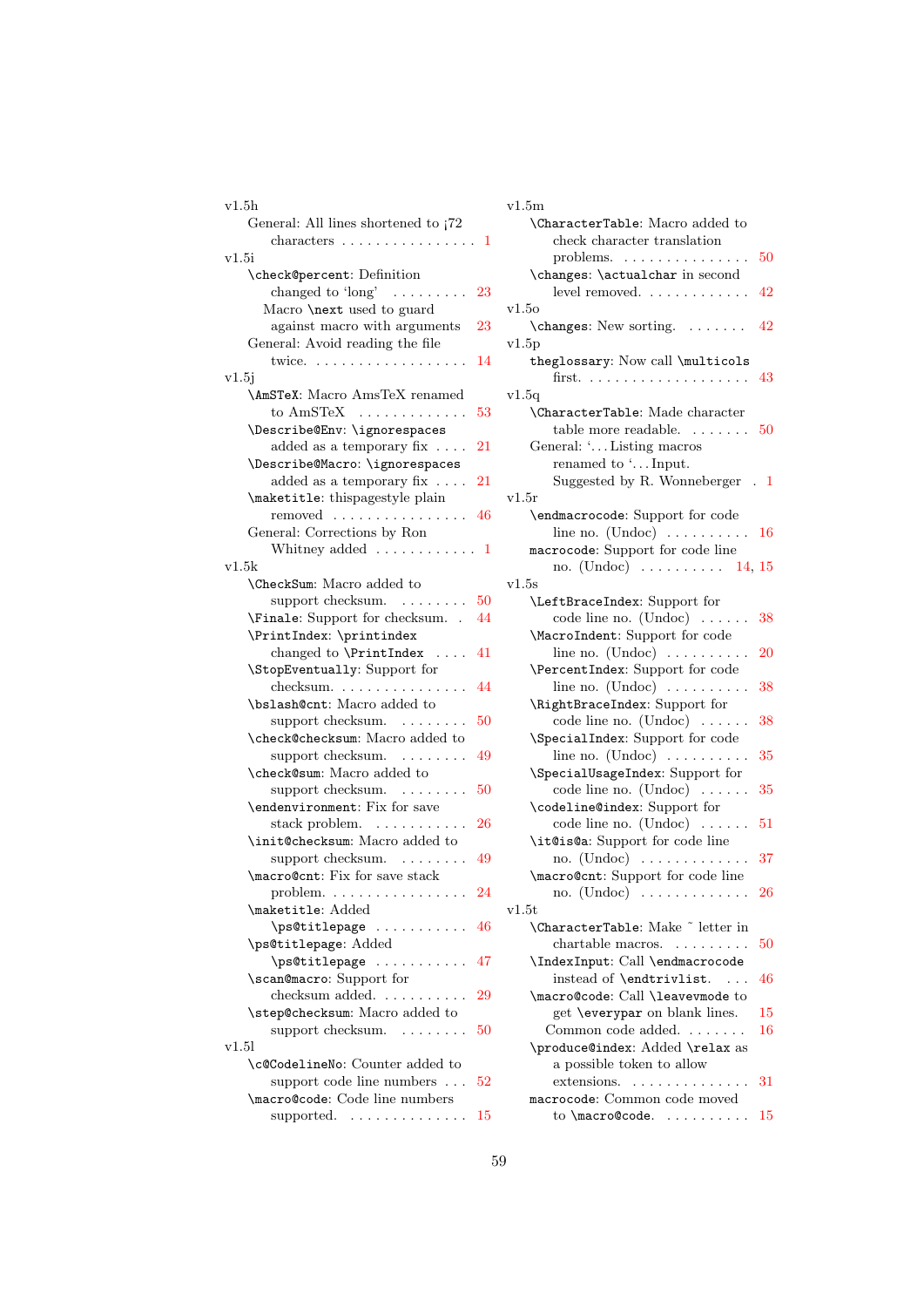| v1.5u                                                   |         |
|---------------------------------------------------------|---------|
| <b>\CharacterTable:</b> Made @ other                    |         |
| in default table.<br>$\cdots \cdots \cdots 50$          |         |
| \CodelineIndex: Added                                   |         |
| \PageIndex and                                          |         |
| $\setminus$ CodelineIndex (Undoc)                       | 52      |
| \DocstyleParms: \DocStyleParms                          |         |
| now empty $\dots \dots \dots \dots$                     | 53      |
| \check@percent: equal sign added.                       | 23      |
| v1.5v                                                   |         |
| \Describe@Env:                                          |         |
| \MakePrivateLetters                                     |         |
|                                                         |         |
| added. $\ldots \ldots \ldots \ldots 21, 22$             |         |
| Macro added. $\dots\dots\dots\dots$                     | 21      |
| \Describe@Macro: Macro added.                           | 21      |
| \changes: 'Re-code a lot of chars.                      | 42      |
| \m@cro@: \macro@ renamed to                             |         |
| \m@cro@since AmSTeX defines                             |         |
| another macro of the same                               |         |
| name.                                                   | 24      |
| v1.5w                                                   |         |
| \macro@code: Skip of                                    |         |
| <b>\@totalleftmargin</b> added.                         | -16     |
| \meta: Breaks at space allowed. . 45                    |         |
| General: Counter codelineno                             |         |
| renamed to CodelineNo $\dots$ . $1$                     |         |
|                                                         |         |
| v1.5x                                                   |         |
|                                                         |         |
| \MacroFont: \math@fontsfalse                            |         |
| added for NFSS.                                         | 16      |
| v1.5y                                                   |         |
| \MacroIndent: Default changed. .                        | 20      |
| \c@CodelineNo: Default changed.                         | 52      |
| v1.5z                                                   |         |
| \Finale: Define \Finale globally.                       | 44      |
| v1.6a                                                   |         |
| \meta: Extra space bug corrected.                       | 45      |
| v1.6b                                                   |         |
| \MacroIndent: \rm moved before                          |         |
| \scriptsize to avoid                                    |         |
| unnecessary fontwarning. $\dots$                        | 20      |
| \c@CodelineNo: \rm moved before                         |         |
| \scriptsize to avoid                                    |         |
| unnecessary fontwarning. $\dots$                        | $^{52}$ |
| v1.6c                                                   |         |
|                                                         |         |
| \changes: Again new sorting.                            | 42      |
| v1.6e                                                   |         |
| theglossary: Turned into env                            |         |
| definition.                                             | 43      |
| theindex: Turned into env                               |         |
| definition.                                             | 39      |
| v1.7a<br><b>\@sverb:</b> Added for <b>\verb</b> change. | 23      |

Now same as in verbatim.sty. . [23](#page-22-12)

| <b>\@verbatim:</b> Removed redundant  |                 |
|---------------------------------------|-----------------|
|                                       | 23              |
| \CheckModules: Added.                 | 18              |
| \DeleteShortVerb: Added (from         |                 |
| newdoc but now alters                 |                 |
| \dospecials, \@sanitize).<br>$\ddots$ | 48              |
| Check for previous matched            |                 |
| \MakeShortVerb to avoid error.        | 48              |
| \DeleteShortverb: Added (from         |                 |
| $newdoc)$ .                           | 49              |
| \MacroFont: Added \reset@font         |                 |
| for NFSS.                             | 16              |
| \MakeShortVerb: Added (from           |                 |
| newdoc but now alters                 |                 |
| \dospecials, \@sanitize).             | 47              |
| \Module: Added.                       | 19              |
|                                       |                 |
| \PrintIndex: Documentation            |                 |
| moved to interface section. $\ldots$  | 41              |
| \add@special: Added for short         |                 |
| verb facility.                        | 48              |
| \bslash: Moved \bslash                |                 |
| documentation to 'user                |                 |
| $interface' part \dots \dots \dots$   | $\overline{22}$ |
| \ch@angle: Added.                     | 18              |
| \ch@percent: Added.                   | 18              |
| \check@angle: Added.                  | 18              |
| \check@plus@etc: Added.               | 18              |
| \codeline@index: Documented           |                 |
| code line no. support.                | 51              |
| \do@not@index: Replaced with          |                 |
| newdoc version.<br>$\sim$             | 33              |
| \ifhave@multicol: Added to            |                 |
| support avoiding multicol.sty.        | 38              |
| \ifnot@excluded: Replaced with        |                 |
| newdoc version.                       | 33              |
| \ifpm@module: Added.                  | 17              |
| \macro@cnt: Catcode backslash to      |                 |
| other (from newdoc). $\dots$ .        | 24              |
| Removed redundant code                |                 |
| checking for $\parrow$ 26             |                 |
| <b>\macro@font:</b> Added to support  |                 |
| distinction of modules.               | 17              |
| \pm@module: Added.<br>$\sim$          | 19              |
| \rem@special: Added for short         |                 |
| verb facility.                        | 49              |
| \saved@macroname: Changed             |                 |
| string used for better sorting.       | 43              |
| \short@macro: Ensure character        |                 |
| stored in \macro@namepart as          |                 |
| 'letter' so index exclusion           |                 |
| works.                                | 30              |
| .                                     |                 |
| \slash@module: Added.                 | 19              |
| \theCodelineNo: Existing              |                 |
| definition not overwritten.           | 52              |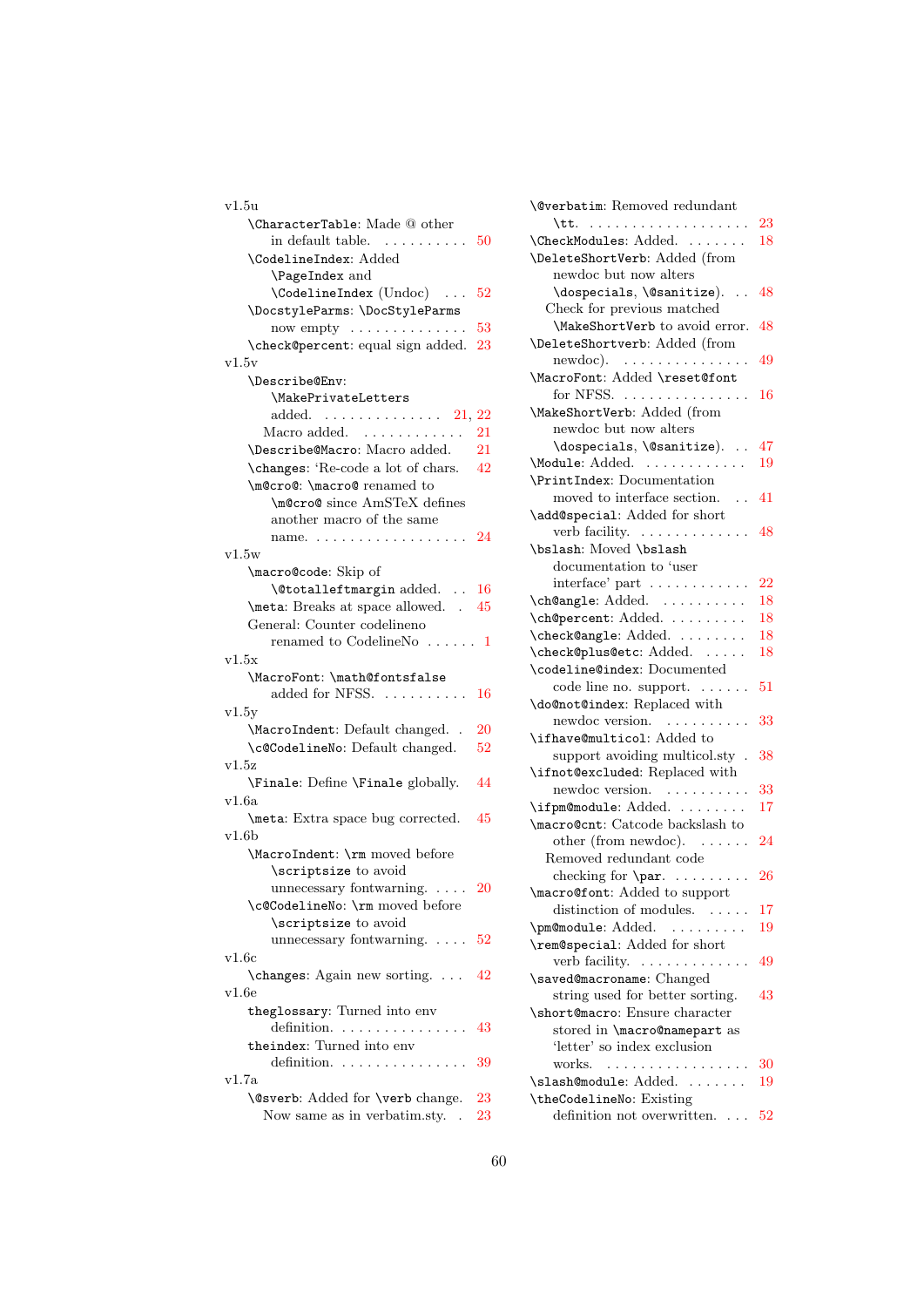| Use \reset@font for NFSS.<br>52                     |        |
|-----------------------------------------------------|--------|
| \verb: Added math mode check                        |        |
| $(from \, verbatim. sty) \ldots \ldots$<br>23       | $v1$ . |
| Now warns about newlines (from                      |        |
| newdoc with '@noligs added).<br>23                  |        |
| \wrong@table: Moved to where the                    |        |
| catcodes are right so it works.<br>51               | $v1$ . |
| General: Added basic usage                          |        |
| summary to spell it out. $\dots$<br>13              |        |
| Added docstrip-derivable driver                     | v1.    |
| file as example. $\dots \dots \dots \dots$ 4        |        |
| Altered usage info $\ldots \ldots \ldots$ 3         |        |
| Description of \RecordChanges                       |        |
| etc. added to interface section.<br>11              |        |
| Documented                                          |        |
| \MakePrivateLetters in                              |        |
| interface section $\dots \dots \dots 12$            |        |
| Documented $\verb \verb verb  change. 5$            |        |
| glo.ist and gind.ist now derivable                  |        |
| from doc.dtx with docstrip. 34                      |        |
| Miscellaneous small changes to                      |        |
| the text $\dots\dots\dots\dots\dots\dots\dots$<br>1 |        |
| Note on need for some text in                       |        |
| macro env. $\dots \dots \dots \dots \dots$<br>6     | v1.    |
| Usage note on gind.ist. $\ldots$ 8                  |        |
| theglossary: Changed to work                        |        |
| without multicols if necessary.<br>43               | v1.    |
| theindex: Include test for                          |        |
| multicols.<br>39                                    | v1.    |
| v1.7c                                               |        |
| <b>\@verbatim:</b> Added                            |        |
| \interlinepenalty to \par                           | v1.    |
| from verbatim.sty $\dots \dots$<br>23               |        |
| <b>\OldMakeindex: Replaced</b>                      | v1.    |
| \NewMakeIndex.<br>38                                |        |
| \PercentIndex: Default now for                      |        |
| bug-fixed makeindex $\dots \dots 38$                |        |
| \macro@code: Added                                  |        |
| \interlinepenalty to \par                           |        |
| from verbatim.sty $\dots \dots$<br>15               |        |
| \macro@font: Altered font change                    |        |
| for OFSS.<br>17                                     |        |
| \mathsf: Added.<br>20                               |        |
| \mod@math@codes: Added.<br>20                       |        |
| General: Expurgated ltugboat.sty                    |        |
| from driver. $\dots \dots \dots \dots \dots$        |        |
| v1.7d                                               |        |
| \Module: Use sans font for                          |        |
| modules.<br>19                                      | v1.    |
| \mathsf: Use sans font for                          |        |
| modules.<br>20                                      |        |
| v1.7f                                               |        |
| \guard@level: Added.<br>19                          |        |
|                                                     |        |

| $52\,$          | \slash@module: Take account of<br>nested guards.<br>. 19                                       |    |
|-----------------|------------------------------------------------------------------------------------------------|----|
| 23              | v1.7g                                                                                          |    |
| $^{23}$         | \special@escape@char: Making<br>tilde active moved outside                                     |    |
|                 | definition                                                                                     | 27 |
| 51              | v1.7h                                                                                          |    |
|                 | General: Turn off headings in gls                                                              |    |
|                 |                                                                                                | 41 |
| $_{13}$         | v1.7i                                                                                          |    |
|                 |                                                                                                |    |
| $\overline{4}$  | \@verbatim: Added \@@par to                                                                    |    |
| 3               | clear possible \parshape.                                                                      | 22 |
|                 | \c@StandardModuleDepth: Counter                                                                |    |
| 11              | $added. \quad \ldots \ldots \ldots \ldots \ldots$                                              | 19 |
|                 | \pm@module: Support for fonts                                                                  |    |
|                 | depending on nesting.                                                                          | 19 |
| 12              | \slash@module: Add counter to                                                                  |    |
| -5              | determine when to switch to                                                                    |    |
|                 | special font. $\dots \dots \dots$                                                              | 19 |
| 34              | Support for fonts depending on                                                                 |    |
|                 | module nesting                                                                                 | 19 |
| 1               | verbatim*: Added changed                                                                       |    |
|                 | definition for verbatim*. $\,$<br>$\overline{a}$ . $\overline{a}$                              | 22 |
|                 | v1.7j                                                                                          |    |
| 6               | \codeline@wrindex: Added                                                                       |    |
| 8               | \if@filesw.                                                                                    | 51 |
|                 | v1.7m                                                                                          |    |
| 43              | \macro@font: Use sltt as default.                                                              | 17 |
|                 | v1.7n                                                                                          |    |
| 39              | \mathsf: \sfmath Renamed to                                                                    |    |
|                 | $\mathbf{f}$                                                                                   | 20 |
|                 | v1.8a                                                                                          |    |
|                 | \CodelineNumbered: Macro added                                                                 | 51 |
| 23              | v1.8b                                                                                          |    |
|                 |                                                                                                |    |
| 38              | <b>\@sverb:</b> Changed to conform to<br>new LaTeX verbatim, which                             |    |
|                 |                                                                                                |    |
| 38              | has better error trapping.                                                                     | 23 |
|                 | <b>\@verbatim:</b> Changed to conform                                                          |    |
|                 | to new LaTeX verbatim, which                                                                   |    |
| $15\,$          | handles more ligatures. $\dots$ .                                                              | 23 |
|                 | \macro@code: Changed to conform                                                                |    |
| 17              | to new LaTeX verbatim, which                                                                   |    |
| $\overline{20}$ | handles more ligatures.                                                                        | 15 |
|                 | \verb: Changed to conform to new                                                               |    |
| $\overline{20}$ | LaTeX \verb<br>.                                                                               | 23 |
|                 | \verb@eol@error: Renamed                                                                       |    |
| $\overline{4}$  | \verb@err to                                                                                   |    |
|                 | \verb@eol@error, as in new                                                                     |    |
|                 | $LaTeX$ verbatim. $\ldots \ldots \ldots$                                                       | 23 |
| 19              | v1.8c                                                                                          |    |
|                 | \MacroFont: NFSS standard                                                                      | 16 |
| $\overline{20}$ | \Module: NFSS standard                                                                         | 20 |
|                 | \macro@cnt: Support                                                                            |    |
| 19              | "environment" env<br>$\begin{array}{cccccccccccccc} . & . & . & . & . & . & . & . \end{array}$ | 24 |
|                 |                                                                                                |    |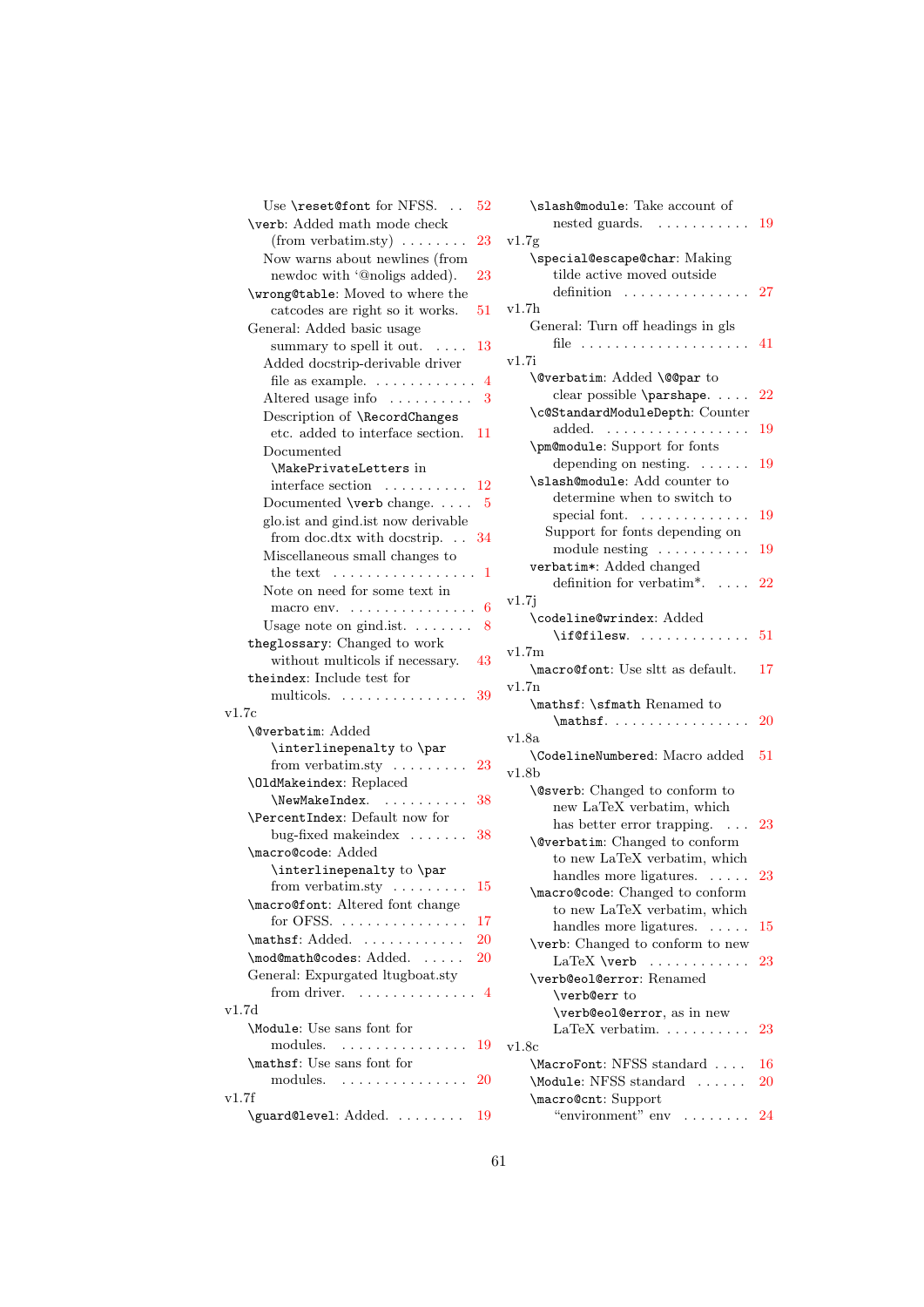| \macro@font: NFSS standard                                                                                                                                                                                                                                       | 17 |
|------------------------------------------------------------------------------------------------------------------------------------------------------------------------------------------------------------------------------------------------------------------|----|
| \mathsf: NFSS standard<br>$\mathbf{1}$                                                                                                                                                                                                                           | 20 |
| environment: Environment added                                                                                                                                                                                                                                   | 24 |
| v1.9a                                                                                                                                                                                                                                                            |    |
| \ifhave@multicol: Use                                                                                                                                                                                                                                            |    |
| $\left\{\text{IfFileE} x \text{ is } \ldots \text{ is } 38\right\}$                                                                                                                                                                                              |    |
| General: Upgrade for LaTeX2e  1                                                                                                                                                                                                                                  |    |
| v1.9b                                                                                                                                                                                                                                                            |    |
| \macro@code: Forcing any label                                                                                                                                                                                                                                   |    |
| from macro env. $\dots \dots \dots \dots 15$                                                                                                                                                                                                                     |    |
| v1.9d                                                                                                                                                                                                                                                            |    |
| General: Protected changes entry. . 1                                                                                                                                                                                                                            |    |
| v1.9e                                                                                                                                                                                                                                                            |    |
| \SpecialEnvIndex: The index                                                                                                                                                                                                                                      |    |
| $\mathbf{needs}$ protecting $\ldots \ldots \ldots$                                                                                                                                                                                                               | 37 |
| \SpecialUsageIndex: use                                                                                                                                                                                                                                          |    |
| \ttfamily with \string  37                                                                                                                                                                                                                                       |    |
| v1.9e.2                                                                                                                                                                                                                                                          |    |
|                                                                                                                                                                                                                                                                  |    |
| \DeleteShortVerb: -js: Reset                                                                                                                                                                                                                                     |    |
| 'cc' $\langle c \rangle$ in \DeleteShortVerb<br>$\mathcal{L}$                                                                                                                                                                                                    | 48 |
| \MakeShortVerb: -js: Check if $\langle c \rangle$                                                                                                                                                                                                                |    |
| is already an abbreviation for                                                                                                                                                                                                                                   |    |
| $\verb \verb verb .   \dots   \dots   \ 47$                                                                                                                                                                                                                      |    |
| v1.9f                                                                                                                                                                                                                                                            |    |
| \SpecialUsageIndex: should have                                                                                                                                                                                                                                  |    |
| used $\neq$ $\neq$ $\neq$ $\neq$ $\neq$ $\neq$ $\neq$ $\neq$ $\neq$ $\neq$ $\neq$ $\neq$ $\neq$ $\neq$ $\neq$ $\neq$ $\neq$ $\neq$ $\neq$ $\neq$ $\neq$ $\neq$ $\neq$ $\neq$ $\neq$ $\neq$ $\neq$ $\neq$ $\neq$ $\neq$ $\neq$ $\neq$ $\neq$ $\neq$ $\neq$ $\neq$ | 37 |
| v1.9g                                                                                                                                                                                                                                                            |    |
| \SpecialEnvIndex: should have                                                                                                                                                                                                                                    |    |
| used $\neq$ $\neq$ $\dots$ $\dots$ 37                                                                                                                                                                                                                            |    |
| v1.9h                                                                                                                                                                                                                                                            |    |
| \PrintChanges: Use \@input@                                                                                                                                                                                                                                      |    |
| $instead of \qquad \ldots \ldots$                                                                                                                                                                                                                                | 44 |
| \PrintIndex: Use \@input@                                                                                                                                                                                                                                        |    |
| instead of $\@i$ nput.                                                                                                                                                                                                                                           | 41 |
| v1.9i                                                                                                                                                                                                                                                            |    |
| \SpecialEnvIndex: should have                                                                                                                                                                                                                                    |    |
|                                                                                                                                                                                                                                                                  | 37 |
| \SpecialUsageIndex: should have                                                                                                                                                                                                                                  |    |
| used \protect                                                                                                                                                                                                                                                    | 37 |
|                                                                                                                                                                                                                                                                  |    |
| v1.9j                                                                                                                                                                                                                                                            |    |
| \SpecialUsageIndex: Back to                                                                                                                                                                                                                                      |    |
| string:-) $\ldots \ldots \ldots \ldots$                                                                                                                                                                                                                          | 37 |
| v1.9k                                                                                                                                                                                                                                                            |    |
| \ch@angle: Have < active                                                                                                                                                                                                                                         | 18 |
| \endenvironment: Don't checkfor                                                                                                                                                                                                                                  |    |
| $\text{nesting} \dots \dots \dots \dots \dots \dots$                                                                                                                                                                                                             | 26 |
| \macro@cnt: Don't omit extra                                                                                                                                                                                                                                     |    |
| $group \dots \dots \dots \dots \dots \dots$                                                                                                                                                                                                                      | 24 |
| Fix probably no longer necessary                                                                                                                                                                                                                                 | 24 |
| Remove \macro@level                                                                                                                                                                                                                                              | 24 |
| v1.9m                                                                                                                                                                                                                                                            |    |
| \ifhave@multicol: Use                                                                                                                                                                                                                                            |    |
| \RequirePackage to load                                                                                                                                                                                                                                          |    |
| multicol  38                                                                                                                                                                                                                                                     |    |

| v1.9n                                                   |
|---------------------------------------------------------|
| \OnlyDescription: Ignore \Finale                        |
| if no \StopEventually is given<br>45                    |
| v1.90                                                   |
| \GetFileInfo: Macro added<br>53                         |
| $_{\rm v1.9r}$                                          |
| \maketitle: Added new                                   |
| definitions of <b>\@makefnmark</b>                      |
| and $\Omega$ and $\Omega$ and $\Omega$                  |
| v1.9s                                                   |
| \SpecialUsageIndex: Added                               |
| missing percent and changed to                          |
|                                                         |
| $\text{Int.} 37$<br>v1.9t                               |
|                                                         |
| \MacroFont: Removed                                     |
| \math@fontsfalse (different                             |
| math setup $/pr1622$ 16                                 |
| \macro@font: Removed                                    |
| \math@fontsfalse (different                             |
| math setup $/pr1622$ 17                                 |
| General: Use \GetFileInfo  1                            |
| v1.9u                                                   |
| \changes: Use \protected@edef<br>42                     |
| Use value of \saved@macroname                           |
| to find out about change                                |
| entries at outer level<br>42                            |
| \generalname: Macro added<br>43                         |
| \macro@cnt: Removed brace group                         |
| which killed \DoNotIndex<br>26                          |
| \saved@macroname: Now empty by                          |
| $default \dots \dots \dots \dots \dots \dots$<br>43     |
| v1.9v                                                   |
| <b>\@shortvrbinfo:</b> (DPC) Macro                      |
| $added \dots \dots \dots \dots \dots \dots \dots$<br>48 |
| \DeleteShortVerb: (DPC) Use                             |
| $\setminus$ @shortvrbinfo  48                           |
| \MakeShortVerb: (DPC) Use                               |
| $\sqrt{9}$ shortvrbinfo  47, 48                         |
|                                                         |
| v1.9w                                                   |
| \AlsoImplementation: Macro                              |
| 44                                                      |
| \PrintChanges: Turn the cmd into                        |
| a noop after use.<br>44                                 |
| \PrintIndex: Turn the cmd into a                        |
| noop after use.<br>41                                   |
| \index@prologue: Text changed .<br>39                   |
| v1.9x                                                   |
| \index@prologue: Text depends                           |
| on code lines used<br>39                                |
| v1.9y                                                   |
| \MacroFont: Support compat mode<br>16                   |
| \macro@font: Support compat                             |
| mode<br>17                                              |
|                                                         |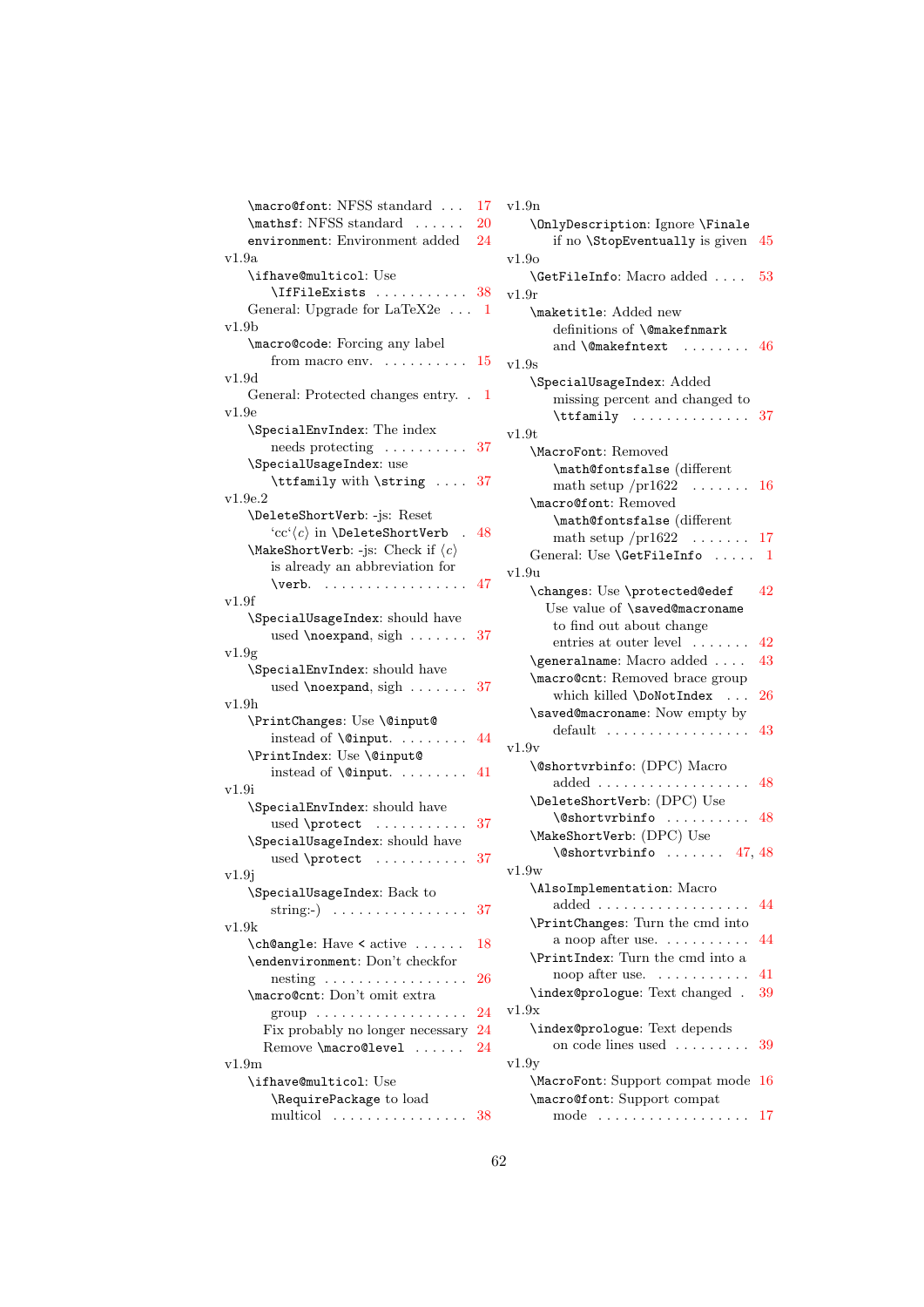| v1.9z                                    |     |
|------------------------------------------|-----|
| <b>\GetFileInfo:</b> Missing percent     |     |
| $\text{latex}/2404$ 53                   |     |
| \printindex: Commented out  41           |     |
| v2.0a                                    |     |
| \macro@font: Support changing            |     |
| \MacroFont in preamble<br>$\ldots$ 17    |     |
|                                          |     |
| v2.0 <sub>b</sub>                        |     |
| General: Init docs private               |     |
| comment char at begin of                 |     |
| document again $(pr2581) \ldots$         | 14  |
| v2.0c                                    |     |
| \SpecialIndex@: Macro added.             | 36  |
| \SpecialUsageIndex: Correctly            |     |
| handle single character control          |     |
| sequences like $\setminus\langle$ .<br>. | 35  |
| v2.0d                                    |     |
| \SpecialUsageIndex: Correctly            |     |
|                                          |     |
| handle second index entry by             |     |
| using \special@index not                 |     |
| $\langle PR/2928\rangle$ .<br>. 37       |     |
| v2.0e                                    |     |
| \SpecialUsageIndex: Use                  |     |
| \string, not \protect in                 |     |
| argument to \special@index.              | 37  |
| \short@macro: Correctly use the          |     |
| case-changing trick.                     | 30  |
| v2.0f                                    |     |
| \SpecialIndex@: Temp fix to allow        |     |
| strange code in arg 1 (PR                |     |
| 2968)                                    | 36  |
| v2.0g                                    |     |
| \Describe@Env: Parse backslash as        |     |
| letter in argument to                    |     |
| \DescribeMacro.                          | -22 |
|                                          |     |
| \SpecialIndex@: Correct so-called        |     |
| temp fix. I'm not going to               |     |
| explain this.<br>.                       | 36  |
| v2.0h                                    |     |
| \Describe@Env: Correct errors            |     |
| introduced in $v2.0g$ . 22               |     |
| v2.0i                                    |     |
| \meta: New implementation                |     |
|                                          |     |
| v2.0j                                    |     |
| \index@prologue: Less obscure            |     |
| wording? $(CAR pr/3202)$<br>$\sim 100$   | 39  |
| v2.0k                                    |     |
| \meta@font@select: Macro added           |     |
|                                          |     |
| $(pr/3170) \ldots \ldots \ldots \ldots$  | 46  |
| v2.01                                    |     |
| \meta: Fixing changes for                |     |
| $(pr/3170)$ 45                           |     |

| v2.0m                                               |      |
|-----------------------------------------------------|------|
| \meta: More fixing changes for                      |      |
| $(pr/3170) \ldots \ldots \ldots \ldots \ldots 46$   |      |
| v2.0n                                               |      |
| \check@plus@etc: Partly support                     |      |
| docstrip's "verbatim" directive                     |      |
| $(pr/3331) \ldots \ldots \ldots \ldots$             | 18   |
|                                                     |      |
| v2.1a                                               |      |
| \@shortvrbinfo: (HjG) Third                         |      |
| argument added on behalf of                         |      |
| \MakeShortVerb*                                     | 48   |
| \DeleteShortVerb: (HjG) Notify                      |      |
| user if it's not a short verb                       |      |
| character                                           | 48   |
| \MakeShortVerb*: (HjG) Added *                      |      |
| form $\dots \dots \dots \dots \dots \dots$          | 47   |
| v2.1b                                               |      |
| \SpecialEnvIndex: environment                       |      |
| names incorrectly sorted in                         |      |
|                                                     |      |
| index $(pr/3615) \dots \dots \dots$                 | - 37 |
| v2.1c                                               |      |
| \SpecialUsageIndex: environment                     |      |
| names incorrectly sorted in                         |      |
| index $(pr/3615)$<br>$\mathbb{Z}$ .<br>             | 37   |
| v2.1d                                               |      |
| General: Corrected description of                   |      |
| \changes macro.                                     | 11   |
| v2.1e                                               |      |
| $\mod$ Omath @codes: $(pr/4096) \dots$              | 20   |
| v2.1f                                               |      |
| \bslash@cnt: Suppress \CheckSum                     |      |
| check if no checksum is                             |      |
|                                                     |      |
| specified in the file $\dots\dots$                  | 50   |
| \check@checksum: Suppress                           |      |
| \CheckSum check if no                               |      |
| checksum is specified in the file                   | 49   |
| v2.1g                                               |      |
| <b>\GlossaryParms:</b> Use ragged                   |      |
| setting by default $\dots \dots$                    | 44   |
| \changes: Use \saved@indexname                      | 42   |
| \macro@cnt: Use                                     |      |
| $\simeq$ $\cdots$ $24$                              |      |
| \saved@indexname: Use                               |      |
| \saved@indexname<br>$\ldots$ 43                     |      |
| v2.1h                                               |      |
|                                                     |      |
| \DocstyleParms: Only                                |      |
| use\DocStyleParms if defined                        |      |
| (previously the test defined it)                    | 53   |
| v2.1i                                               |      |
| \dotfill: Guard against following                   |      |
| $\text{unskip}(\text{git}/23) \ldots \ldots$        | 41   |
| v2.1j                                               |      |
| <b>\@sverb:</b> Use the kernel definition,          |      |
| no change needed $(gh/205)$<br>$\ddot{\phantom{0}}$ | 23   |
|                                                     |      |